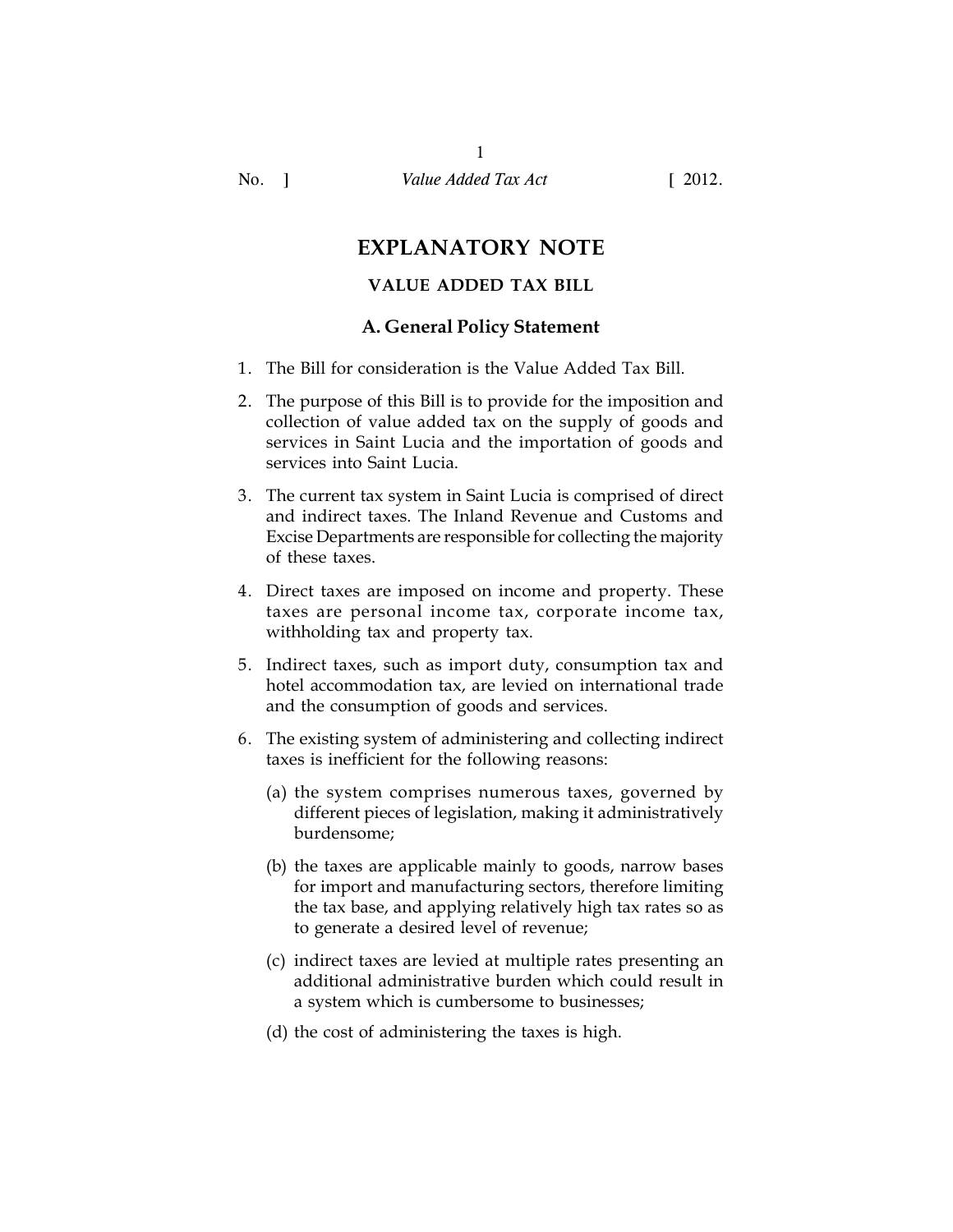- 7. Value Added Tax or (VAT) is a tax on consumption. It is charged on the value of imports and on the value added (mark-up) on goods and services supplied by one business to another or to final consumers. It is not a tax on output neither is it a tax on businesses.
- 8. VAT is designed to ensure that all forms of consumer spending, with the exception of expenditure on exempt supplies, are taxed evenly and fairly.
- 9. When implemented efficiently, it will ensure that the full burden of the tax applies only on the final selling price. VAT is not a tax on the producer or the supplier of goods and services.
- 10. The VAT is intended to be collected by VAT registered persons who will include VAT in their prices so that it is ultimately paid by the final consumer. A VAT registered person is a producer or supplier of taxable goods and services who exceeds a given amount of annual taxable supplies of turnover or sales, called the threshold requirement for registration.
- 11. VAT will be charged on all goods imported (except those exempted by legislation) whether or not the importer is a VAT registered person.
- 12. The VAT on inputs includes payments made on imports and other purchases used to make the taxable supply or sales. Under the Bill, a VAT registered person will pay to the Comptroller of Inland Revenue the difference between VAT collected from consumers and VAT paid on acquiring business inputs (including imports which would have been paid to the Comptroller of Customs).
- 13. The Bill will repeal a number of indirect taxes such as, the consumption tax, the motor vehicle rental fee, the hotel accommodation tax, the mobile cellular telephone tax and the environmental protection levy. The Common External Tariff (CET) will be retained, in keeping with Saint Lucia's regional and international commitments.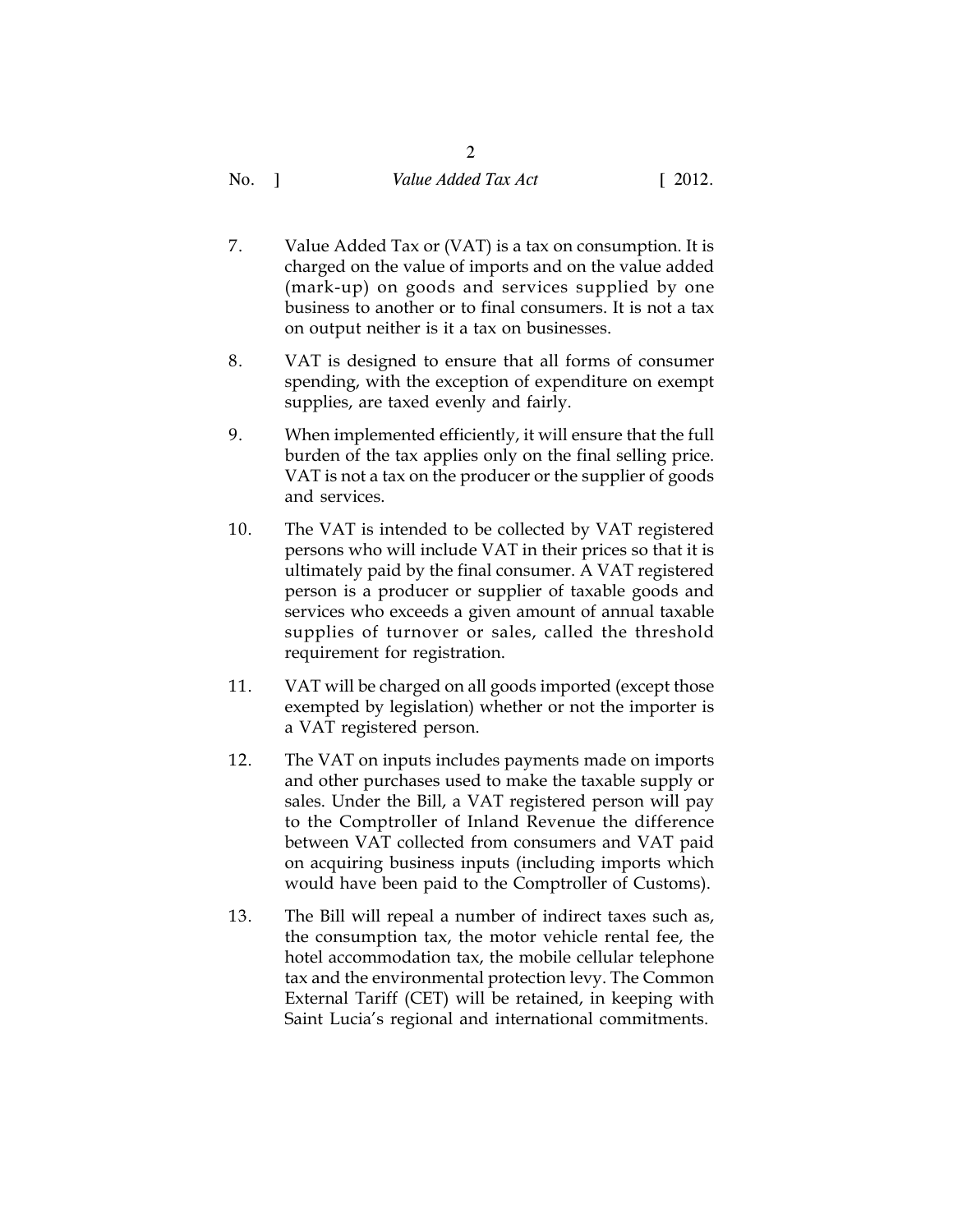| No. | Value Added Tax Act | $\left[ 2012. \right]$ |
|-----|---------------------|------------------------|
|     |                     |                        |

3

14. VAT as proposed will consist of a standard rate of fifteen per cent, and a rate of zero per cent for certain goods and services. Therefore, consumers are likely to experience a reduction in the price of many items especially where the VAT would be lower than the consumption tax.

# **B. PROVISIONS OF THE BILL**

- 1. Part I of the Bill provides for preliminary matters including the short title, commencement and interpretation (clauses 1 and 2). Provision is made in clauses 3-6 for the construction of fair market value, supply, supply by agent "or auction" and taxable activity.
- 2. The administration of the Act is provided for in Part 2 of the Bill.
- 3. The responsibility of the Comptroller for carrying out the provisions of the Bill and the Comptroller's power to delegate his or her powers, duties or functions imposed under the Bill are set out in clause 7. Clause 7 gives the Comptroller or his or her delegate the power to withdraw or amend a decision made subject to conditions with respect to the requirement for registration.
- 4. By virtue of clause 8 of the Bill, restrictions are imposed on the disclosure by a tax officer of matters coming to his or her knowledge or the giving of access to any person of records in his or her possession or custody except in the exercise of powers of the tax officer or the performance in the course of exercise of his or her functions under the Act or by court order. An exception to the restriction on disclosure is provided for where the Comptroller discloses to a person and the disclosure is necessary for the purposes of the Bill or another law in force in Saint Lucia administered by the Comptroller or the Comptroller of Customs or where the person is authorised by any other law in force in Saint Lucia to receive the information or for the purposes of double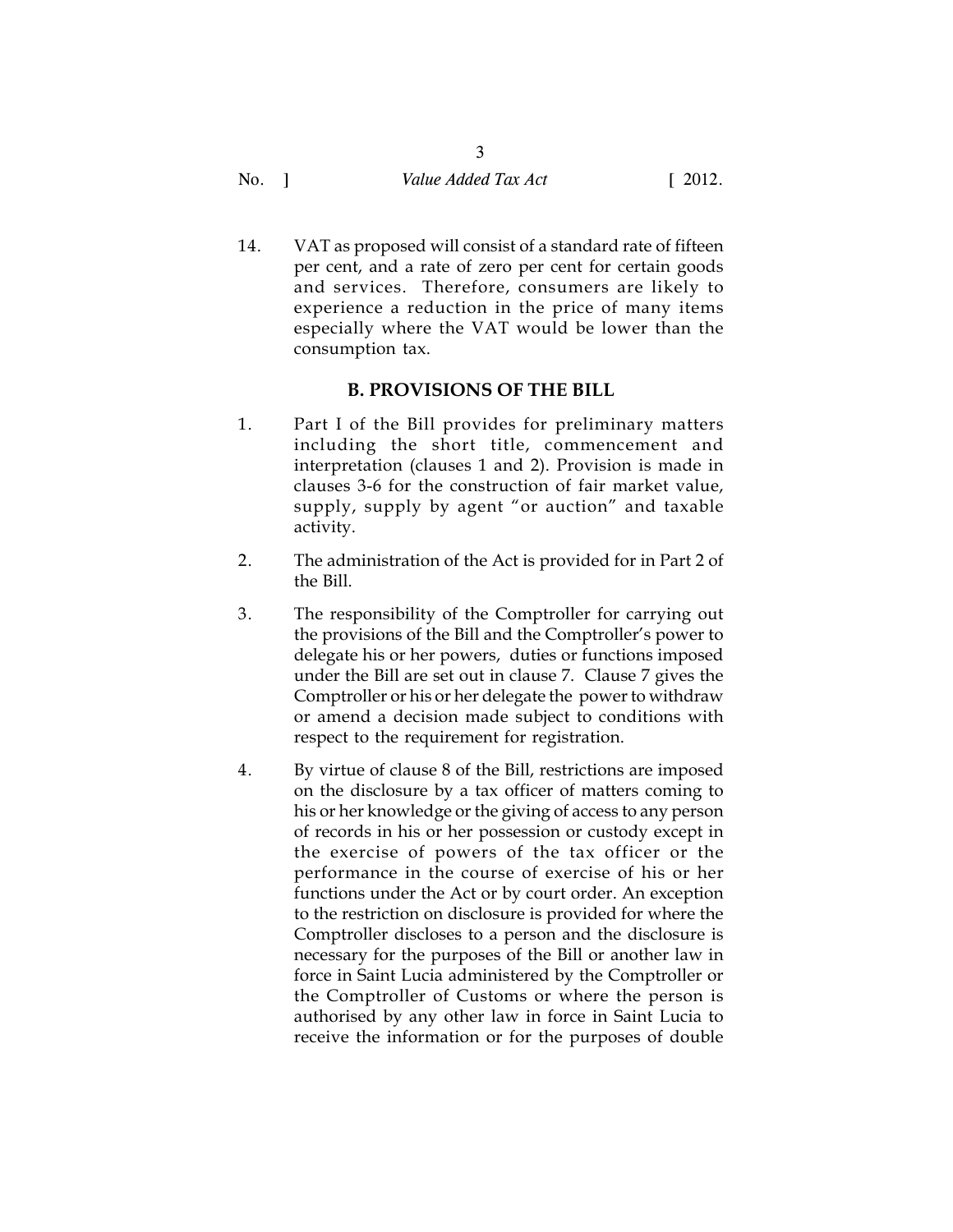4

taxation agreements with other States or to a person in a revenue or statistical department where the information does not identify a specific person.

- 5. Clause 8 provides for an oath or affirmation of secrecy to be taken by tax officers or other persons appointed under or employed in carrying out the provisions of this Act or a person to whom confidential information is disclosed. A breach of clause 8 is a criminal offence triable summarily.
- 6. Part 3 of the Bill provides for the imposition and rate of tax. Tax is charged at a rate of 15 per cent of the value of goods or services imported into Saint Lucia or the value of supply of goods or services to a taxable person on a taxable activity (clauses 9 and 10). Except in the case of a zero rated supply, the rate of tax may be amended by the Minister by Order published in the Gazette subject to affirmative resolution of Parliament (clause 10).
- 7. Part 4 of the Bill makes provision for registration of persons who make supplies of goods or services for consideration subject to certain exceptions and to certain circumstances in which registration is not required. For example, where the value of supply does not exceed the threshold of one hundred and eighty thousand dollars during the period of twelve months ending with the month immediately before the month in which the supply was made or where the Comptroller makes a declaration that the Comptroller is satisfied that the value of the person's supplies during the period of twelve months commencing with such month, after the notice is given will not be more than one hundred and eighty thousand dollars (clauses 11 and 12). The process for registration including the submission of an application, the requirement for further information, the registration, the keeping and maintaining of a register, the display of a certificate of registration, change of information and the cancellation of registration is provided for in clauses 13 and 14. The registered person is required to recover tax from the person supplied (clause 15).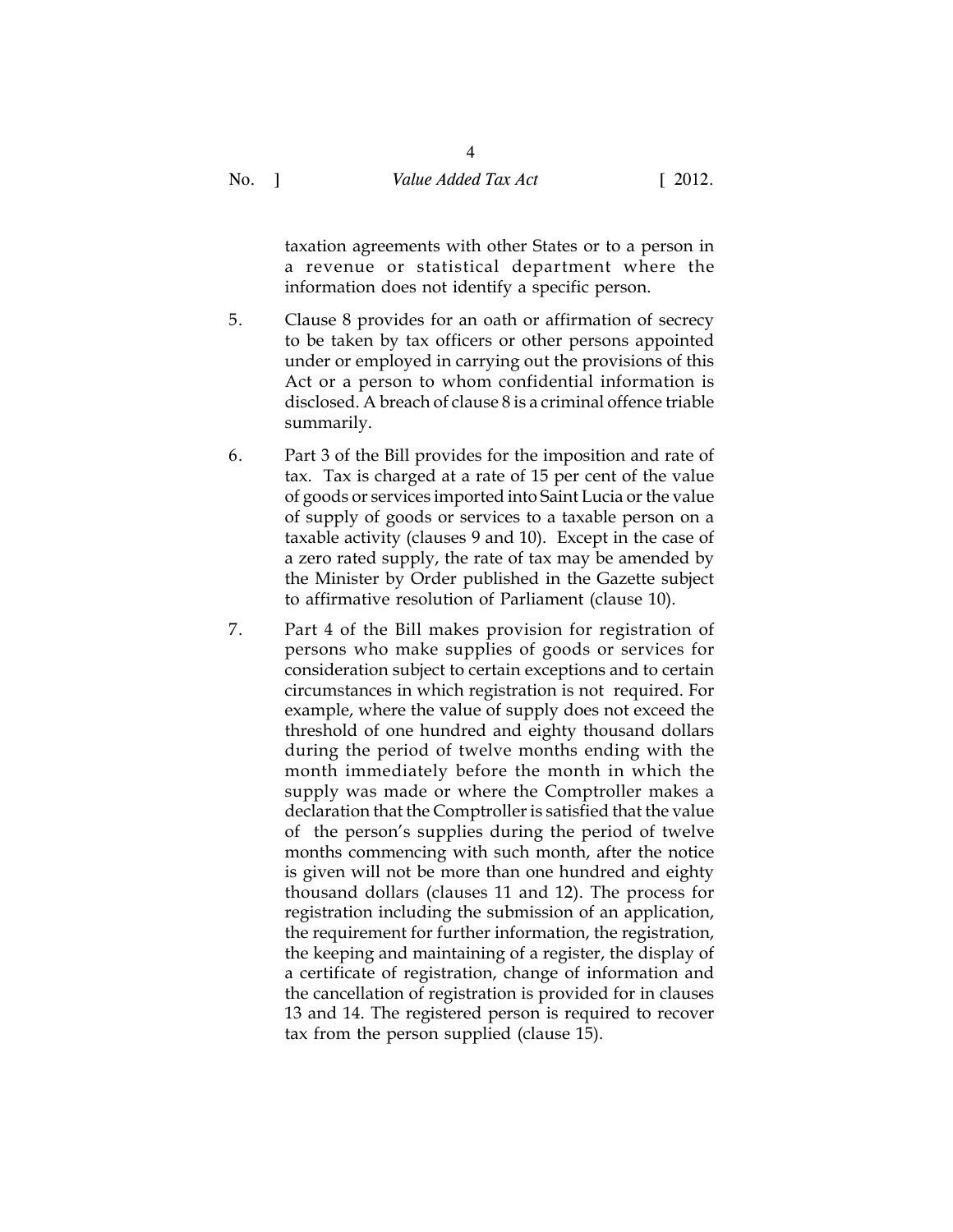5

- 8. Part 5 of the Bill provides for tax on supply. Clauses 16 and 17 provide for zero rated supplies and exempt supplies which are set out in the First and Second Schedules respectively. Clause 18 provides for the time of supply except in the case where special provision is made. By virtue of clause 19, the place of supply of goods is described generally as the place where the goods are delivered or are made available to the recipient. A supply of services takes place generally at the place of business of the supplier from which the services are supplied. Clause 20 describes the value of supply for goods and services generally as the amount of the consideration for the supply.
- 9. Part 6 of the Bill provides for tax on imports.
- 10. By virtue of Division 1 of Part 6 of the Bill, exempt imports are specified in Schedule 3.
- 11. In Division 2 of Part 6 of the Bill, provision is made for tax on import of goods. Tax is charged on the import of goods in an amount calculated by multiplying the rate of tax applicable under the Act by the value of the goods imported. The Comptroller of Customs is responsible for the collection of tax to which Division 2 applies. The Customs (Control and Management) Act, Cap. 15.05 applies if the tax is a duty of customs (clause 22). The time of entry of imported goods means the time when goods are entered for home use for the purposes of the Customs (Control and Management) Act, Cap. 15.05 (clause 23). The value of goods imported is described in clause 24 as the value of goods determined in accordance with Schedule 2 to the Customs (Control and Management) Act, Cap. 15.05 plus any other taxes paid or payable upon the entry of imported goods. Provision is made in clause 25 for the collection of tax by the Comptroller at the time of entry of goods and for the submission of an import declaration by the importer.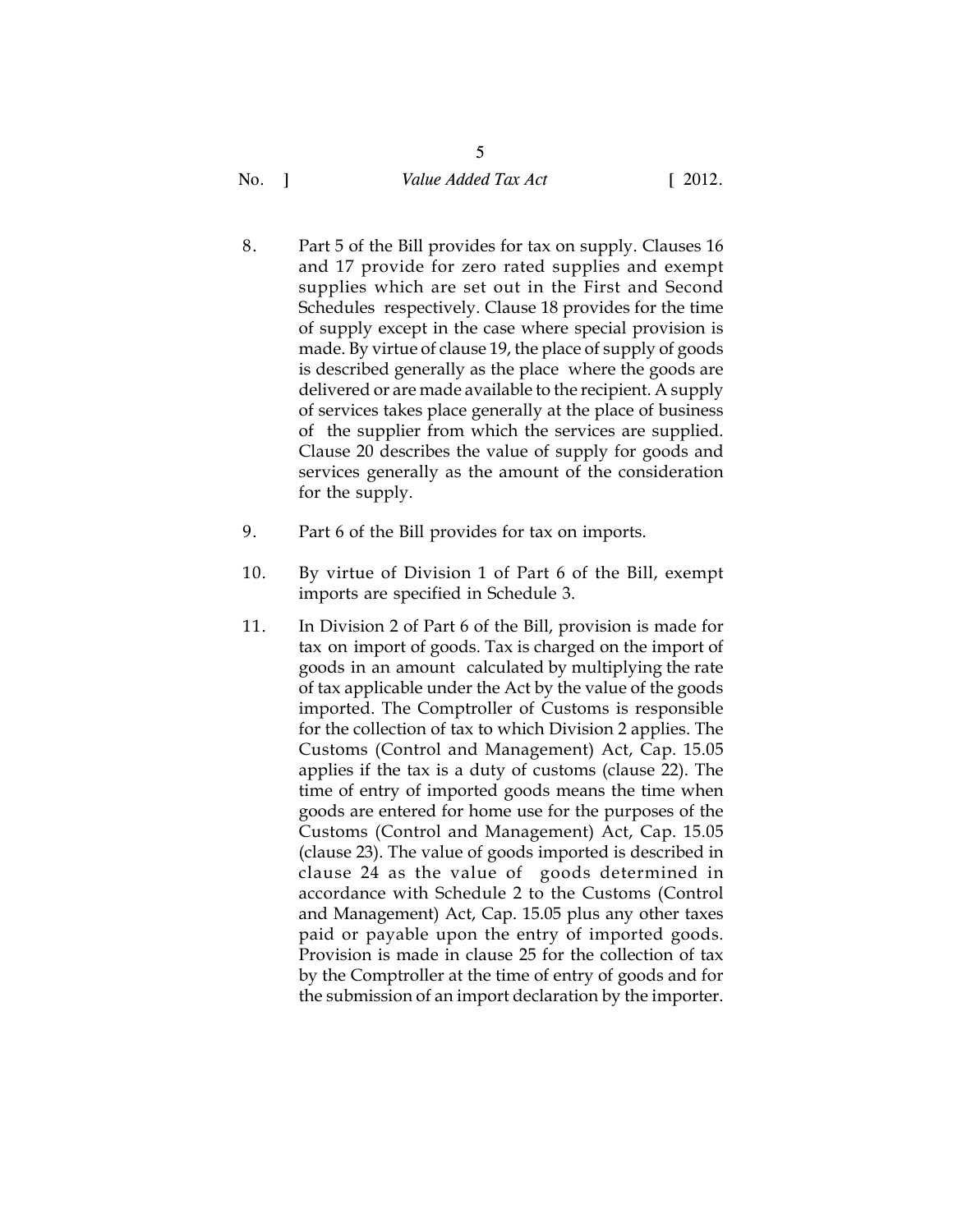6

- 12. Division 3 of Part 6 of the Bill provides for tax on import of services. By virtue of clause 26, an import of services occurs at the time determined by applying clause 18 to the import on the basis that the import is a supply of services. The value of an import of services is generally described as the amount of the consideration for the import but where the import is made for no consideration or the consideration is less than the fair market value of that import, or where the supplier and the recipient are related persons, the value of that import is the fair market value of the import (clause 27). Clause 28 provides for the payment of tax for the importation of services and for the submission of an import declaration within 20 days after the tax period within which the services are imported.
- 13. Part 7 of the Bill provides for the calculation of tax payable. Clause 29 provides that the tax payable for a tax period in respect of taxable supplies is the amount of the output tax payable by the person in respect of the taxable supplies made by the person during the tax period less the total input tax deductions allowed for the tax period. Clause 30 provides for the calculation of the input tax deduction using the tax fraction and clause 31 provides for the input tax deduction allocation and disallowance rules. By virtue of clauses 32-35, post sale adjustments and bad debts, interest on unpaid tax, tax invoices and sales receipts and tax credits and debit notes are provided for.
- 14. Part 8 of the Bill provides for the tax period, returns and assessments. The tax period applicable to a taxable person is the calendar month (clause 36). Pursuant to clause 37, a taxable person is required to file a tax return with the Comptroller for each tax period, whether or not tax is payable in respect of that period. Provision is made in clause 38 for an extension of time by the Comptroller upon application by a person where good cause is shown. The Comptroller has power to make an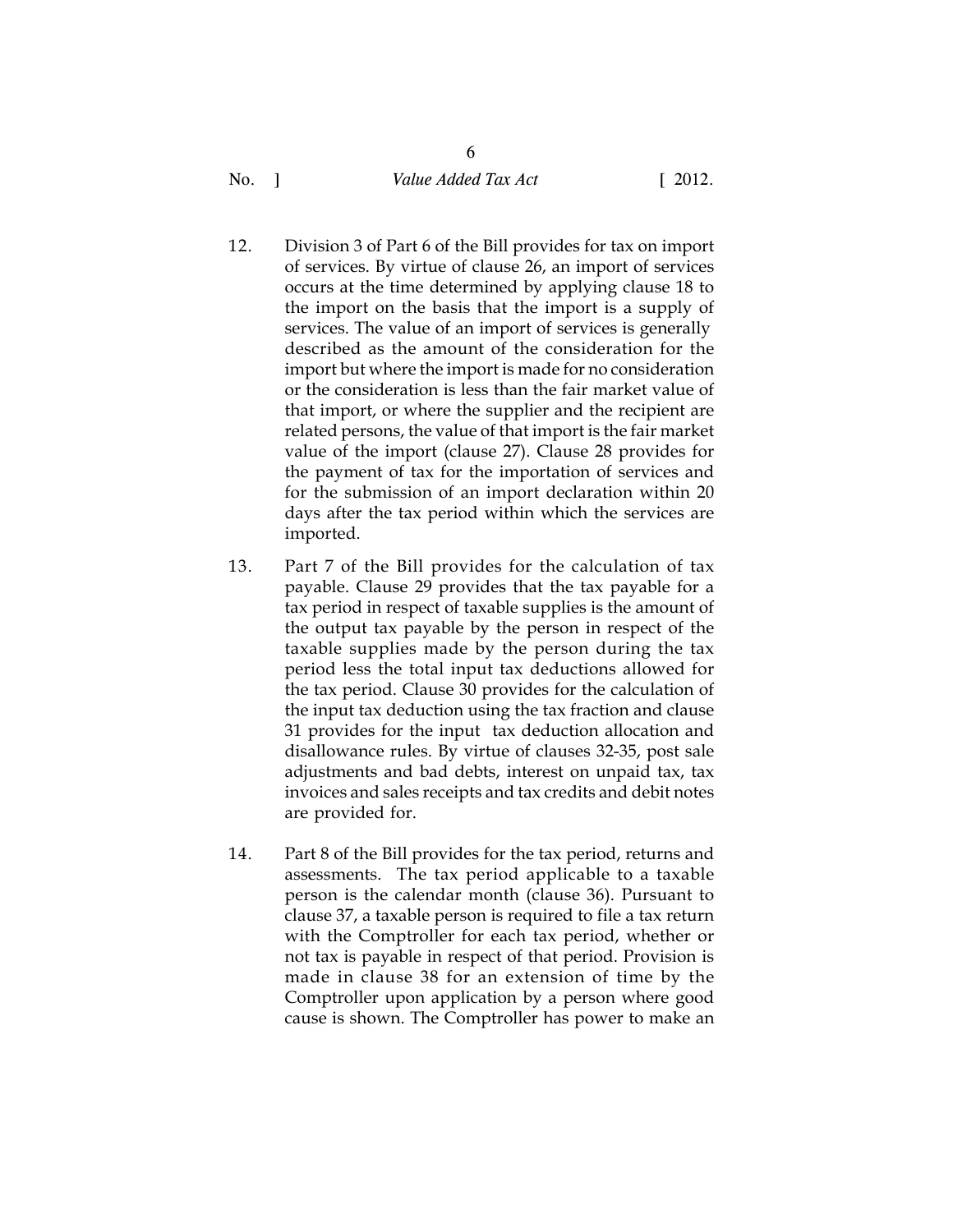7

assessment of the amount payable by a person or the amount represented by the person as payable in respect of a supply in certain circumstances including where the person fails to file a return or where the Comptroller is not satisfied with a return or import declaration filed by a person (clauses 39 and 40).

- 15. Part 9 of the Bill sets out the procedure for objections and appeals. It makes provision for objections to be made to the Comptroller in the first instance. A further appeal may be made to the Appeal Commissioners then the High Court and further to the Court of Appeal. The burden of proving that an assessment is excessive or that a decision of the Comptroller is wrong is on the person objecting to the assessment or decision. (clauses 41 – 45)
- 16. Provision is made in Part 10 of the Bill for the payment, collection and recovery of tax. A due date for payment tax is provided for in clause 46. The allocation of payments is provided for in clause 47 so that where interest is payable by a person any payment is applied first to the interest and then to the tax to the extent that the payment exceeds the interest. Tax due and payable is a debt due to the Crown and is payable to the Comptroller and is recoverable in the manner provided for by the Income Tax Act, Cap. 15.02 unless it is collected by the Comptroller of Customs and recovered under the Customs (Control and Management) Act Cap. 15.05 (clause 48). Clause 49 makes provision for recovery of tax from a person leaving Saint Lucia so that the Comptroller may obtain a court order from the High Court directing the Chief Immigration Officer to take the necessary steps to prevent the person from leaving Saint Lucia until the person makes payment in full or makes satisfactory arrangements with the Comptroller for the payment of the tax. The Comptroller has power to require a security for the payment of tax (clause 50), register preferential claims against assets for unpaid tax (clause 51), seize assets where the Comptroller has reasonable grounds to believe that tax has not or will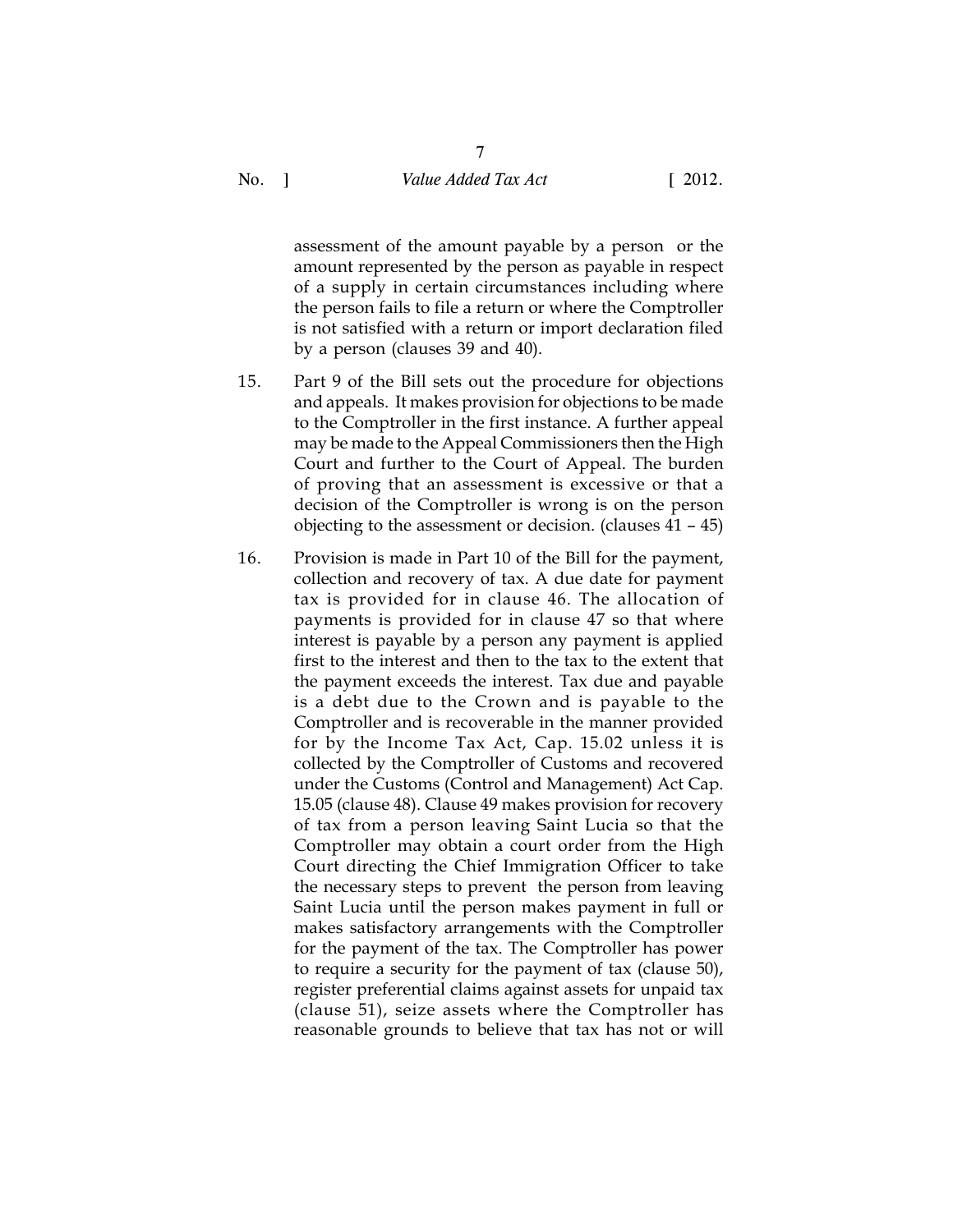8

not be paid (clause 52), to institute distress proceedings against personal property to recover unpaid tax (clause 53), to recover tax from recipients of supplies in cases of fraud or misrepresentation by the recipient (clause 54), to recover tax from third parties who owe or hold money for a person liable to tax (clause 55) and to make a receiver personally liable for amounts required to be set aside for tax (clause 56)

- 17. Part 11 of the Bill (clauses 57-59) provides for carry forward of excess credits, refund of tax and interest on overpayment. Provision is made in clause 59 for the Minister to authorize the grant of refunds to diplomats, organisations or Governments except citizens and permanent residents of Saint Lucia.
- 18. Part 12 of the Bill (clauses 60-67) deals with the tax liabilities of representatives and special cases of taxable persons including persons acting in representative capacity, directors of corporate bodies, officers of incorporated bodies, including partnerships and branches.
- 19. By virtue of Part 13 of Bill (clauses 68-72), provision is made for the Comptroller to have access to records and to obtain and gain access to information or evidence including access to records, computers and goods. By virtue of clause 69, taxable persons and other persons liable to tax are required to maintain records including original tax invoices, sales receipts, tax credit notes, tax debit notes, customs documentation relating to imports or exports and accounting records.
- 20. Part 14 of the Bill provides for offences and penalties. Division I of Part 14 deals with criminal proceedings. By virtue of clause 73 of the Bill and subject to the powers of the Director of Public Prosecutors under the Constitution of Saint Lucia, the Comptroller is required to sanction all criminal proceedings under the Act. Proceedings may be commenced up to a time limit of 3 years after the discovery of the act or after which the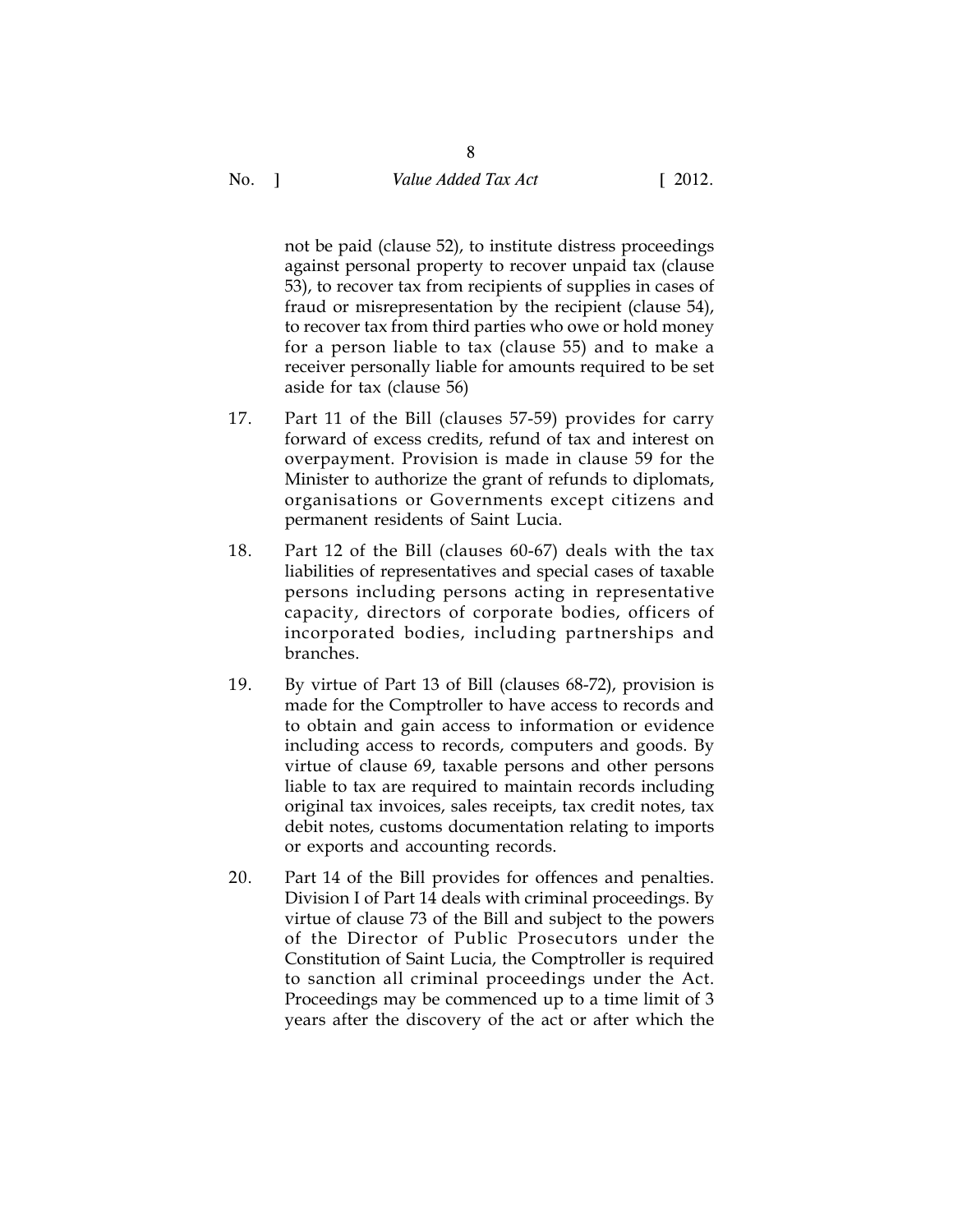Comptroller becomes aware of a failure to do an act or after which a correct liability to tax becomes final in cases of incorrect disclosure or non-disclosure of information relating to liability (clause 74).

- 21. Offences include tax evasion, impeding tax administration, the collection of tax by non-registered persons and giving false or misleading statements (clauses 75-81). Clause 77 makes provision for offences by tax officers. A general penalty clause is provided so that where no penalty is specified for an offence committed under the Act, a penalty not exceeding ten thousand dollars or imprisonment for a term not exceeding one year or both may be imposed (clause 82). Clause 83 provides for compounding of offences so that the Comptroller, by request of the taxpayer can settle a debt administratively. The Comptroller may also publish the names of defaulters upon conviction for offences under the Act.
- 22. Divisions 2 and 3 of Part 14 provide for civil penalties and impose fines for the breach of provisions including the failure to register or display certificate, failure to file returns, failure to keep records and non- compliance with price quotation requirements (clauses 84-94). Provision is also made for the temporary closure of business premises and publication of names of defaulters (clause 95 and 96).
- 23. The Miscellaneous provisions are set out in Part 15 of the Bill. Provision is made for the issuance of a taxpayer identification number by the Comptroller, the forms, notices, returns and other documents authorized and published by the Comptroller to be valid whether or not published in the Gazette, the service of notices, tax inclusive pricing, schemes for obtaining tax benefits, currency conversion, International agreements, the supply by an auctioneer or agent, the Regulation making power of the Minister, repeal of certain taxes and the remission of taxes (clauses 97-113).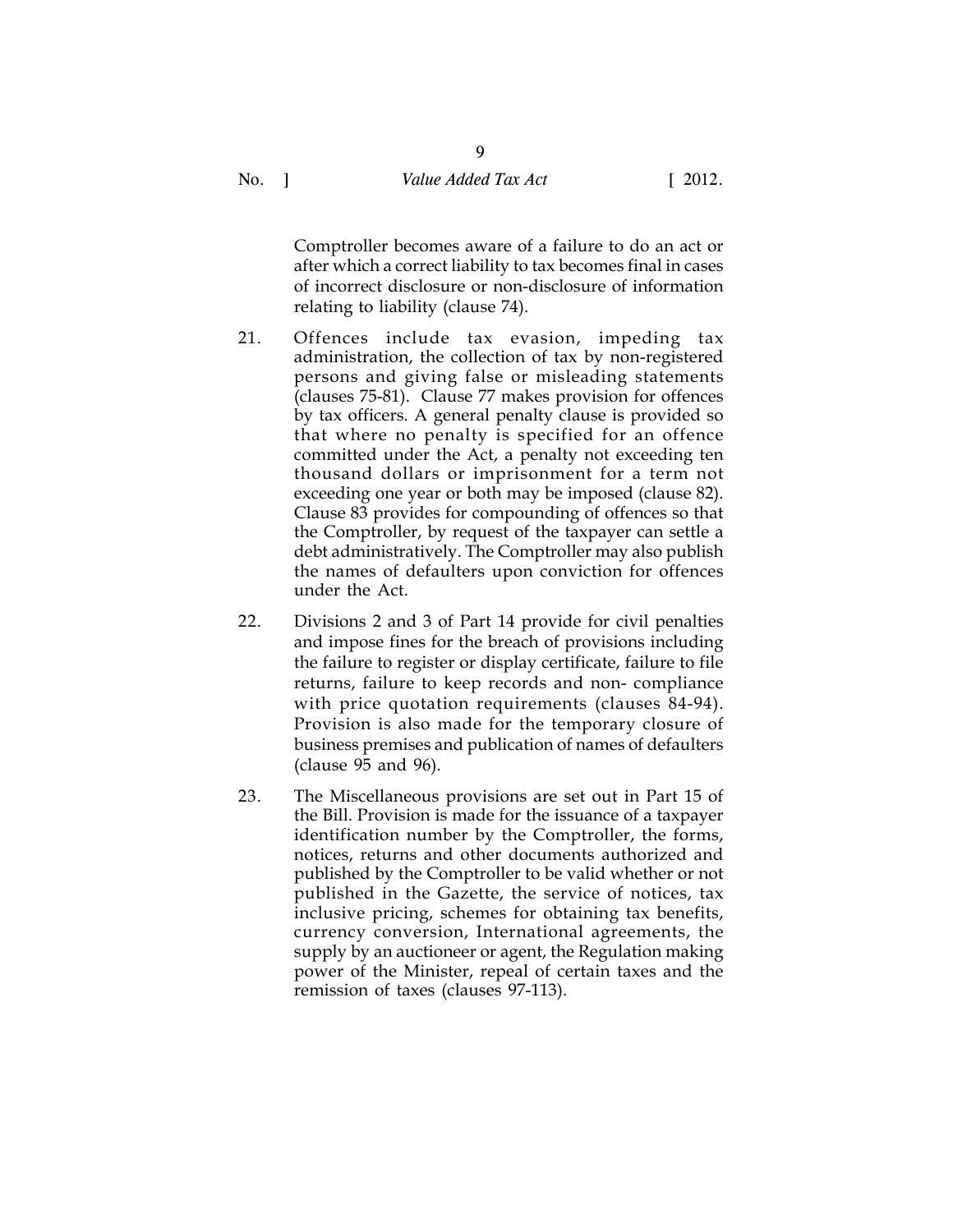#### **SAINT LUCIA**  $\mathcal{L}=\mathcal{L}$

10

#### No. of 2012

### ARRANGEMENT OF SECTIONS

### PART I

### PRELIMINARY

- 1. Short title and commencement
- 2. Interpretation
- 3. Fair market value
- 4. Supply
- 5. Supply by agent or auction
- 6. Taxable activity

### PART II

#### **ADMINISTRATION**

- 7. Powers and duties of the Comptroller
- 8. Secrecy and oath of secrecy

### PART III

#### IMPOSITION AND RATE OF TAX

- 9. Imposition of tax and persons liable
- 10. Rate of tax

#### PART IV

#### **REGISTRATION**

- 11. Taxable person
- 12. Registration
- 13. Registration procedure
- 14. Cancellation of registration
- 15. Registered person to recover tax from person supplied

### PART V

# TAX ON SUPPLY

# DIVISION 1

#### Zero rated and exempt supply

- 16. Zero rated supply
- 17. Exempt supply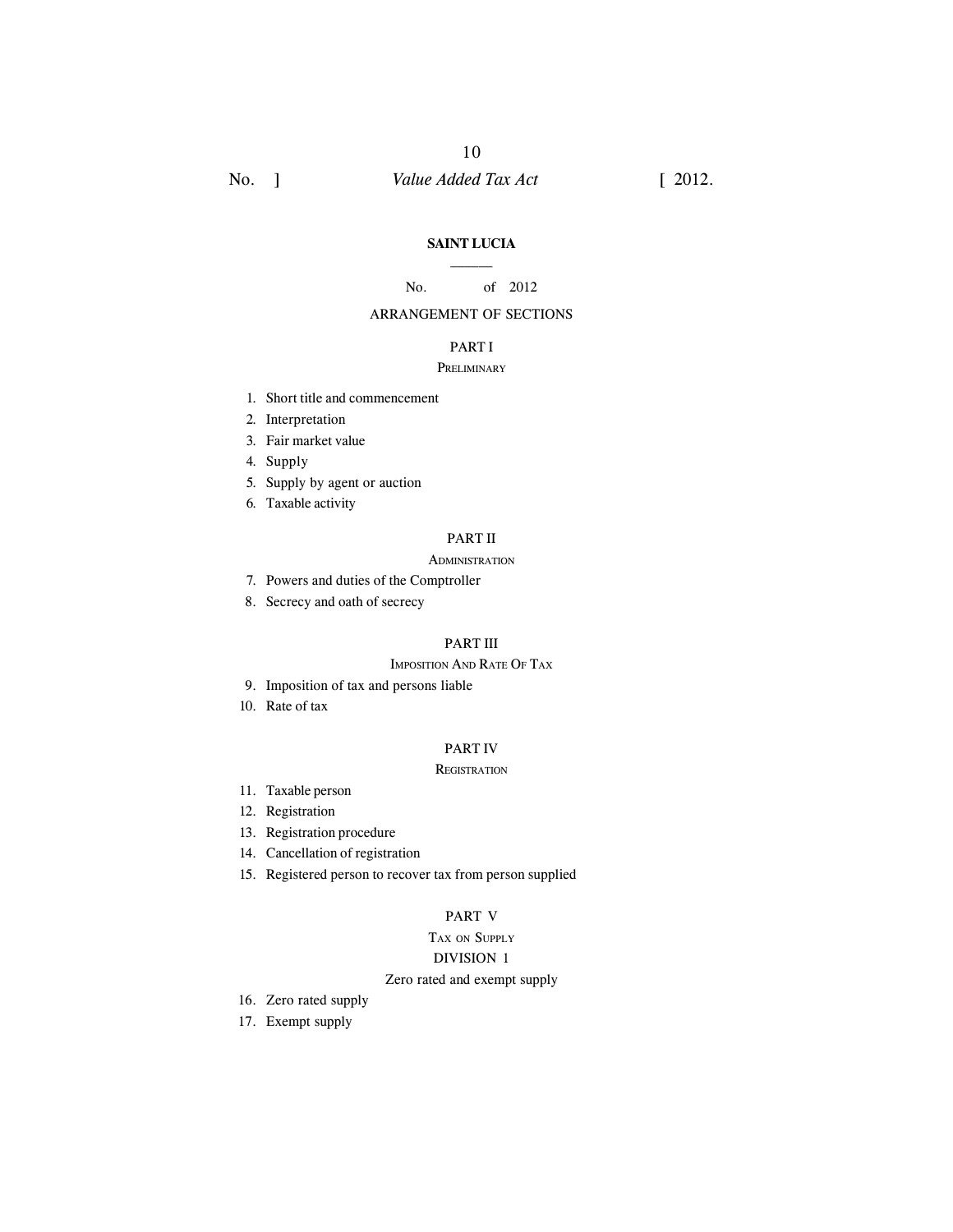#### DIVISION 2

#### Rules relating to supply

- 18. Time of supply
- 19. Place of supply
- 20. Value of supply

### PART VI

# TAX ON IMPORTS

# DIVISION 1

# Exempt Imports

21. Exempt imports

### DIVISION 2

#### Tax on Import of Goods

- 22. Calculation and collection of tax on import of goods
- 23. Time of import of goods
- 24. Value of import of goods
- 25. Import declaration and payment of tax for importation of goods

### DIVISION 3

### Tax on Import of Services

- 26. Time of import of services
- 27. Value of import of services
- 28. Import declaration and payment of tax for importation of services

### PART VII

#### CALCULATION OF TAX PAYABLE

- 29. Tax payable for tax period
- 30. Input tax deduction
- 31. Input tax deduction allocation and disallowance rules
- 32. Post-sale adjustments and bad debts
- 33. Interest on unpaid tax
- 34. Tax invoices and sales receipts
- 35. Tax credit and debit notes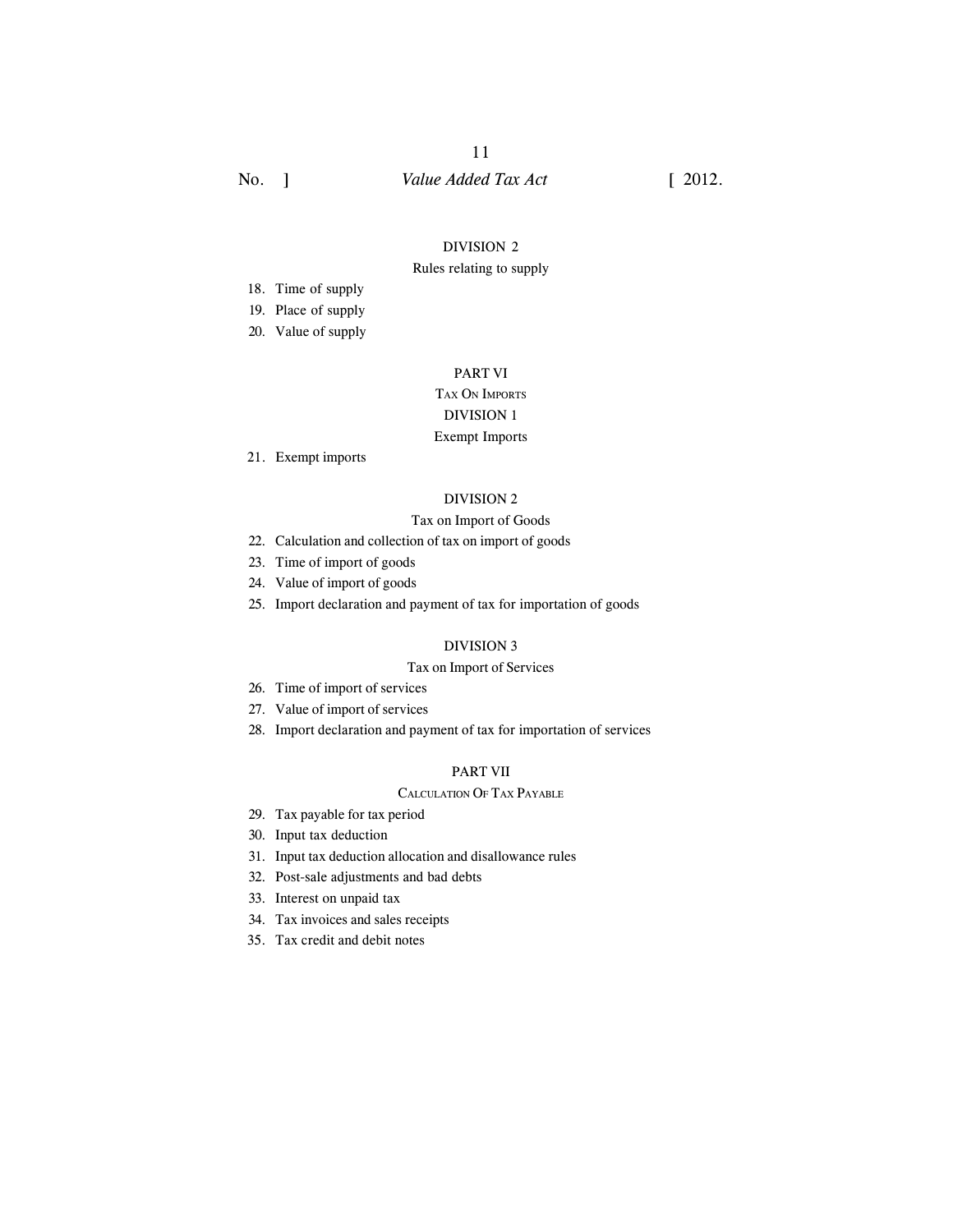# 12

# No. ] *Value Added Tax Act* [ 2012.

#### PART VIII

#### TAX PERIOD, RETURNS, AND ASSESSMENTS

- 36. Tax period
- 37. Returns
- 38. Extension of time
- 39. Assessments
- 40. General provisions relating to assessments

### PART IX

### OBJECTIONS AND APPEALS

- 41. Objections
- 42. Appeals to Appeal Commissioners
- 43. Appeal to the High Court
- 44. Appeal to the Court of Appeal
- 45. Burden of proof

#### PART X

#### PAYMENT, COLLECTION AND RECOVERY

- 46. Due date for payment of tax
- 47. Allocation of payments
- 48. Recovery of tax as debt due
- 49. Recovery of tax from persons leaving Saint Lucia
- 50. Security
- 51. Preferential claim to assets
- 52. Seizure of goods and vehicles
- 53. Distress proceedings
- 54. Recovery of tax from recipient of supply
- 55. Recovery of tax from third parties
- 56. Duties of receivers

### PART XI

#### CARRY FOWARDS, REFUNDS AND INTEREST

- 57. Carry forward of excess credits and refund of tax
- 58. Interest on overpayment
- 59. Others eligible for tax refund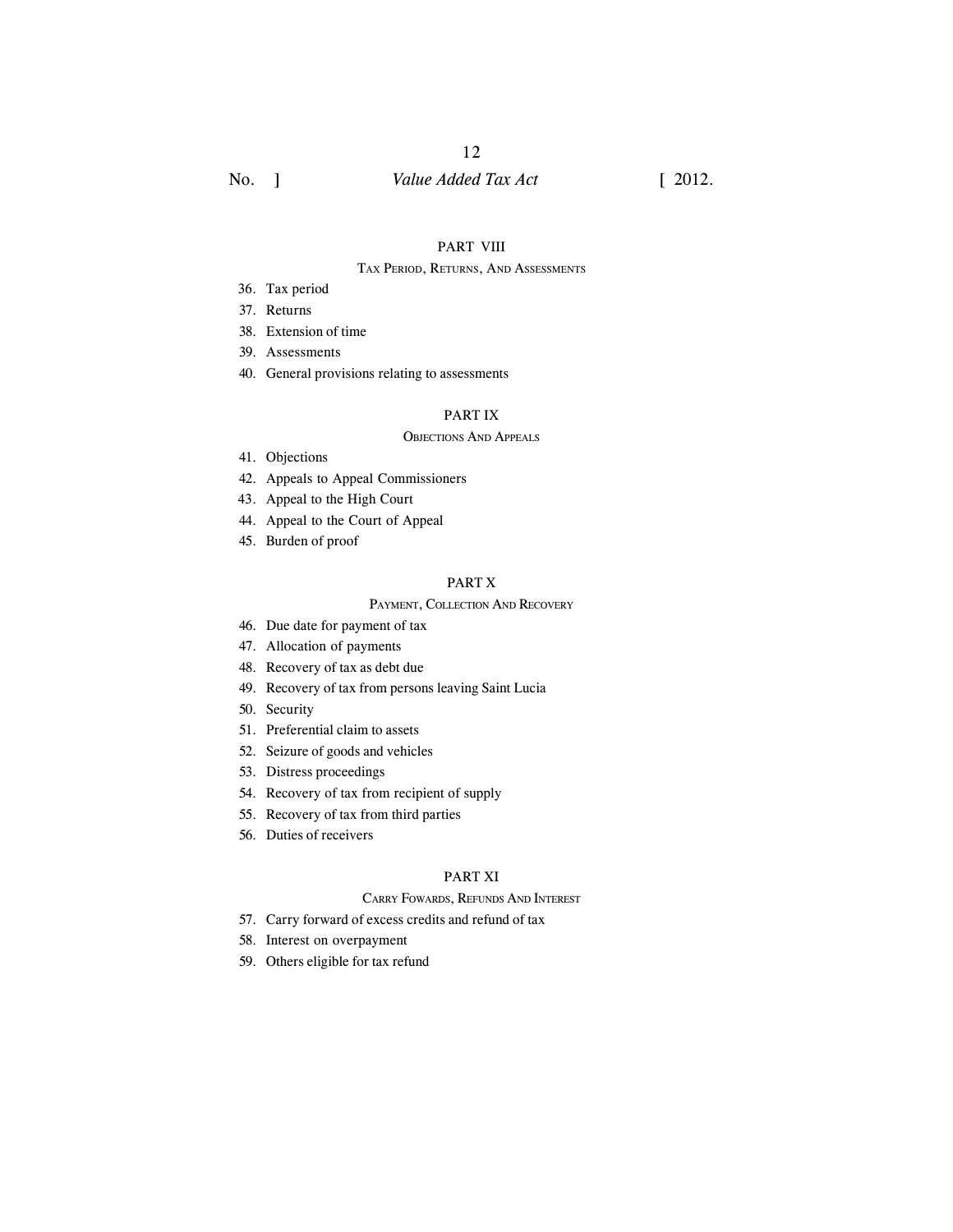# 13

# No. ] *Value Added Tax Act* [ 2012.

### PART XII

#### REPRESENTATIVES AND SPECIAL CASES OF TAXABLE PERSONS

- 60. Persons acting in a representative capacity
- 61. Power to appoint representatives
- 62. Directors of corporations
- 63. Officers of unincorporated bodies
- 64. Partnerships or unincorporated associations
- 65. Death or insolvency of taxable person
- 66. Trustee
- 67. Branches or divisions

### PART XIII

#### RECORDS AND INVESTIGATION POWERS

- 68. Meaning of records
- 69. Record-keeping
- 70. Notice to obtain information or evidence
- 71. Liability to cost
- 72. Access to records, computers and goods

#### PART XIV

### OFFENCES AND PENALTIES

### DIVISION 1

#### Criminal Proceedings

- 73. Sanction for prosecution
- 74. Time limit for proceedings to be taken
- 75. Tax evasion
- 76. Impeding tax administration
- 77. Offences by tax officers
- 78. Offences by companies, aiders and abetters
- 79. Collection of tax by non-registered persons
- 80. False or misleading statements
- 81. Other offences
- 82. General penalty
- 83. Compounding of offences

### DIVISION 2

### Civil Penalties

- 84. General provisions
- 85. Procedure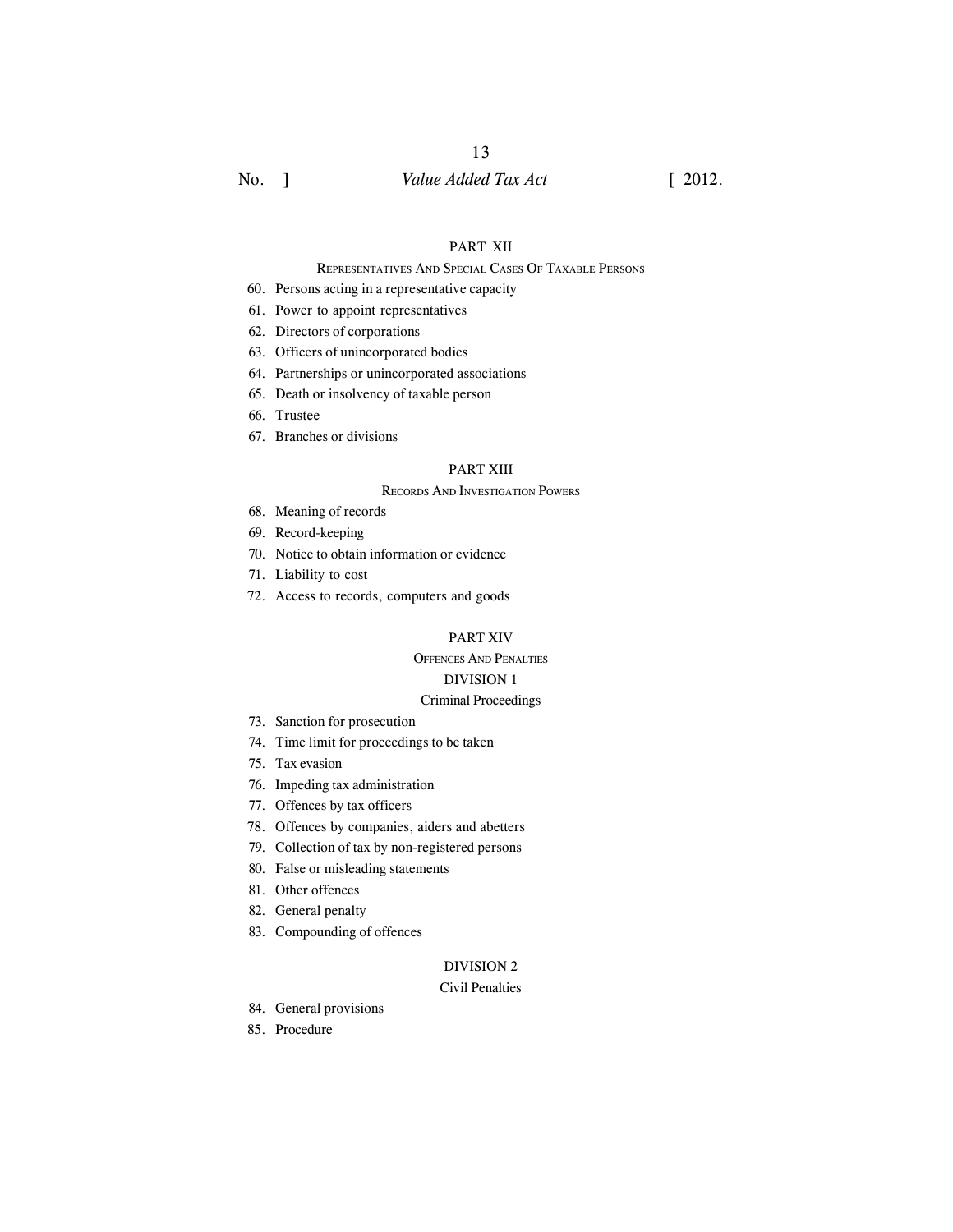#### DIVISION 3

#### Civil Offences

- 86. Failure to register or display certificate
- 87. Failure to notify Comptroller
- 88. Tax invoices etc.
- 89. Failure to file return
- 90. Failure to comply with notice of recovery of tax
- 91. Failure to keep records
- 92. Failure to provide facilities and assistance
- 93. Failure to comply with notice to give information
- 94. Non-compliance with price quotation requirements
- 95. Temporary closure of business premises
- 96. Publication of names of defaulters

#### PART XV

#### **MISCELLANEOUS**

- 97. Taxpayer identification number
- 98. Forms and notices and authentication of documents
- 99. Service of notices
- 100. Tax-inclusive pricing
- 101. Schemes for obtaining tax benefits
- 102. Currency conversion
- 103. International agreements
- 104. Registration of certain goods prohibited in certain circumstances
- 105. Auctioneer and agent
- 106. Regulations
- 107. Variation of consideration on a change in rate
- 108. Application of increased or reduced rate
- 109. Amendment of Schedules
- 110. Remission of tax
- 111. Repeals
- 112. Transition
- 113. Exemption in another law

First Schedule - Zero rated supplies Second Schedule - Exempt supplies Third Schedule - Exempt imports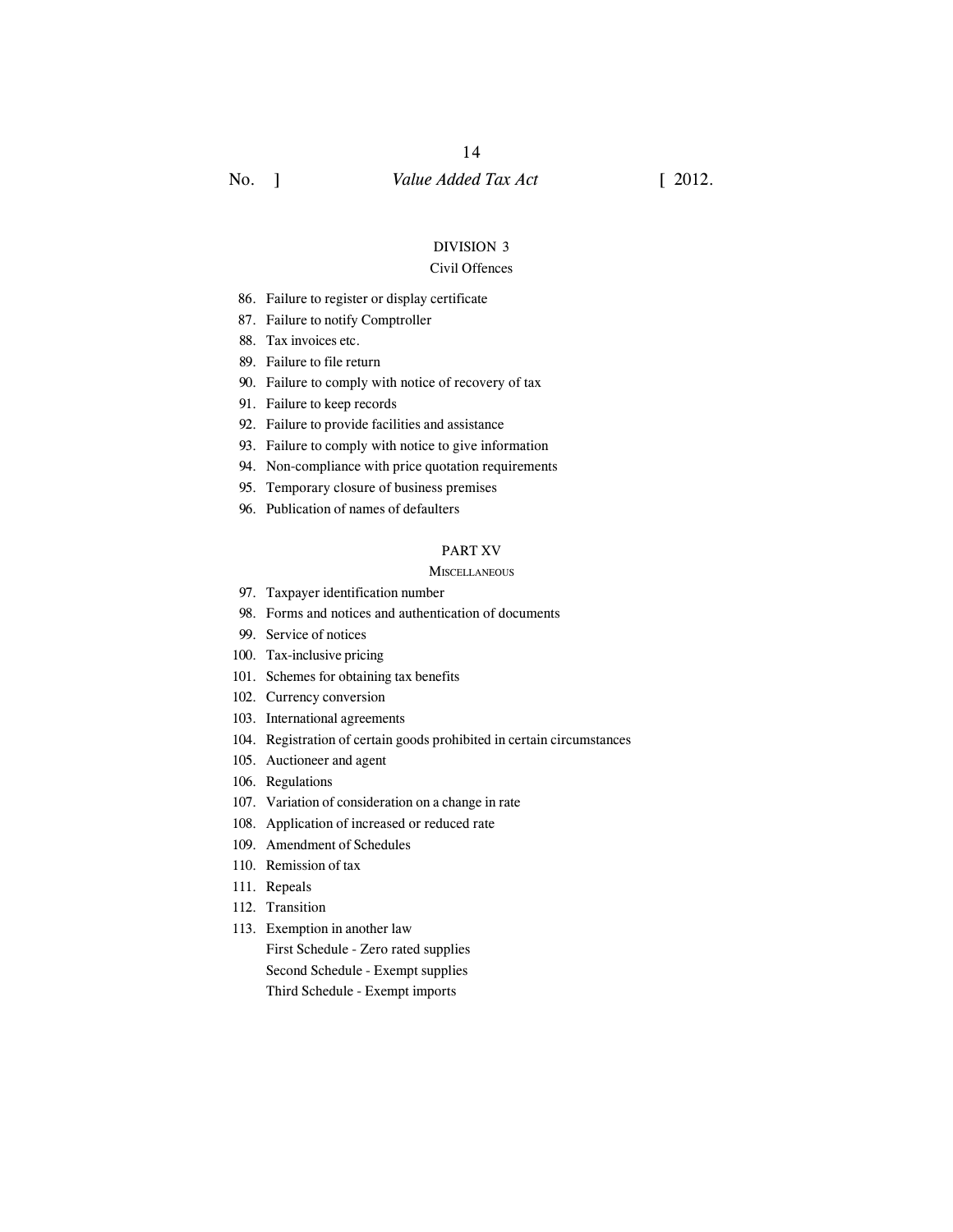I ASSENT

*Governor-General.*

# **SAINT LUCIA ————**

#### **No. of 2012**

**AN ACT** to provide for the imposition and collection of value added tax and for related matters.

 $[$   $]$ 

BE IT ENACTED by the Queen's Most Excellent Majesty, by and with the advice and consent of the House of Assembly and the Senate of Saint Lucia, and by the authority of the same, as follows: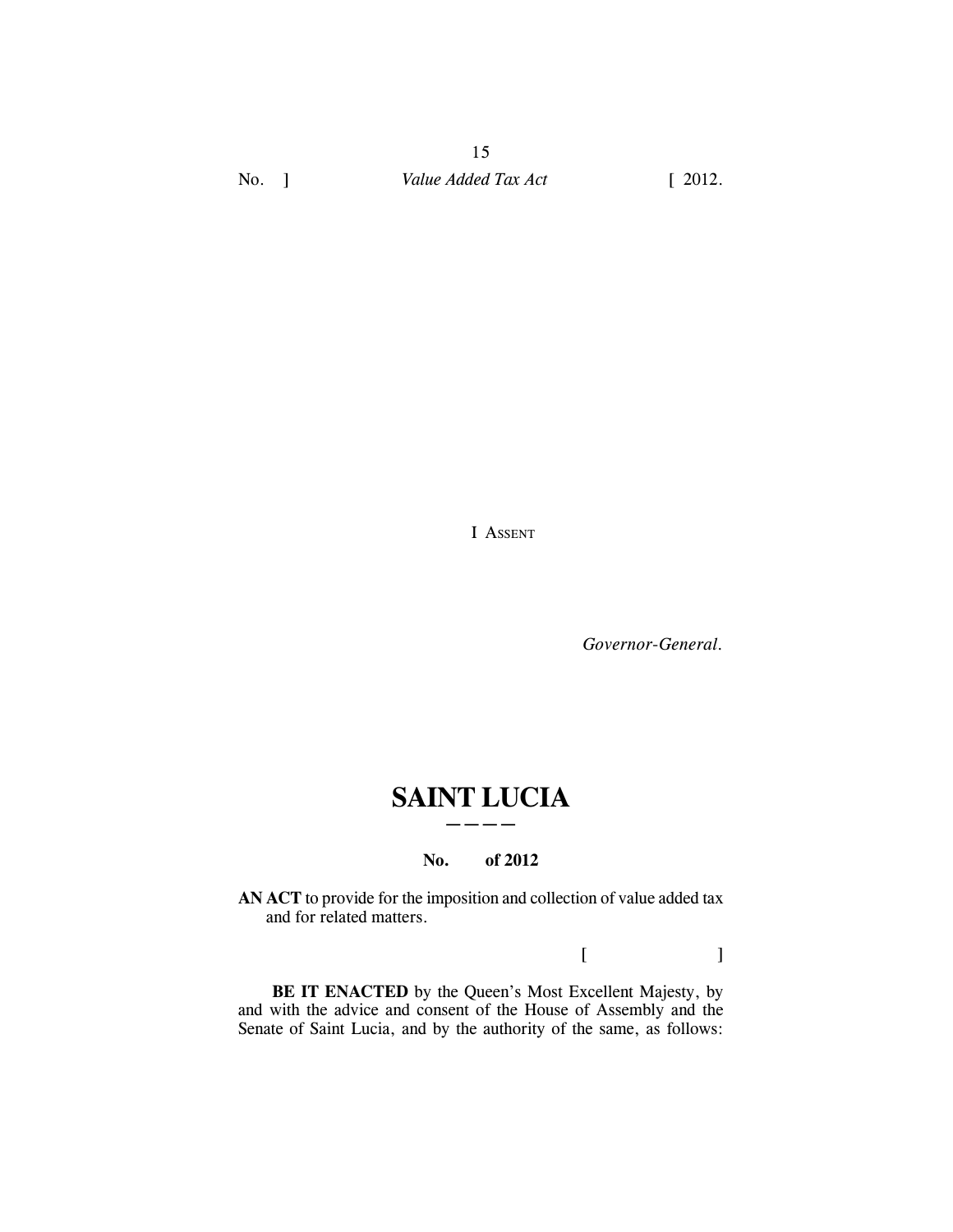# PART I

16

# **PRELIMINARY**

### **Short title and commencement**

**1.**— (1) This Act may be cited as the Value Added Tax Act, 2012.

(2) Subject to subsection (3), this Act shall come into force on a date to be fixed by the Minister by Order published in the *Gazette*.

(3) The Minister may by Order published in the *Gazette* fix different dates for the coming into force of different Parts or different sections of this Act.

### **Interpretation**

**2.** In this Act —

- "approved charitable organisation" means an organisation designated as an approved charitable organisation by the Minister in accordance with the Regulations;
- "association not for gain" means an institution of religious worship, society, association, or organisation, whether incorporated or not, which is-
- (*a*) carried on otherwise than for the purposes of profit or gain to any proprietor, member, or shareholder; and
- (*b*) in terms of its memorandum, articles of association, written rules, or other document constituting or governing its activities—
	- (*i*) required to utilize any assets or income solely in the furtherance of its aims and objects; and
	- (*ii*) prohibited from transferring any portion of its assets or income directly or indirectly so as to benefit any person other than by way of the provision of charitable assistance, religious worship, or the payment in good faith of reasonable remuneration to any of its officers or employees for any services actually rendered to it; and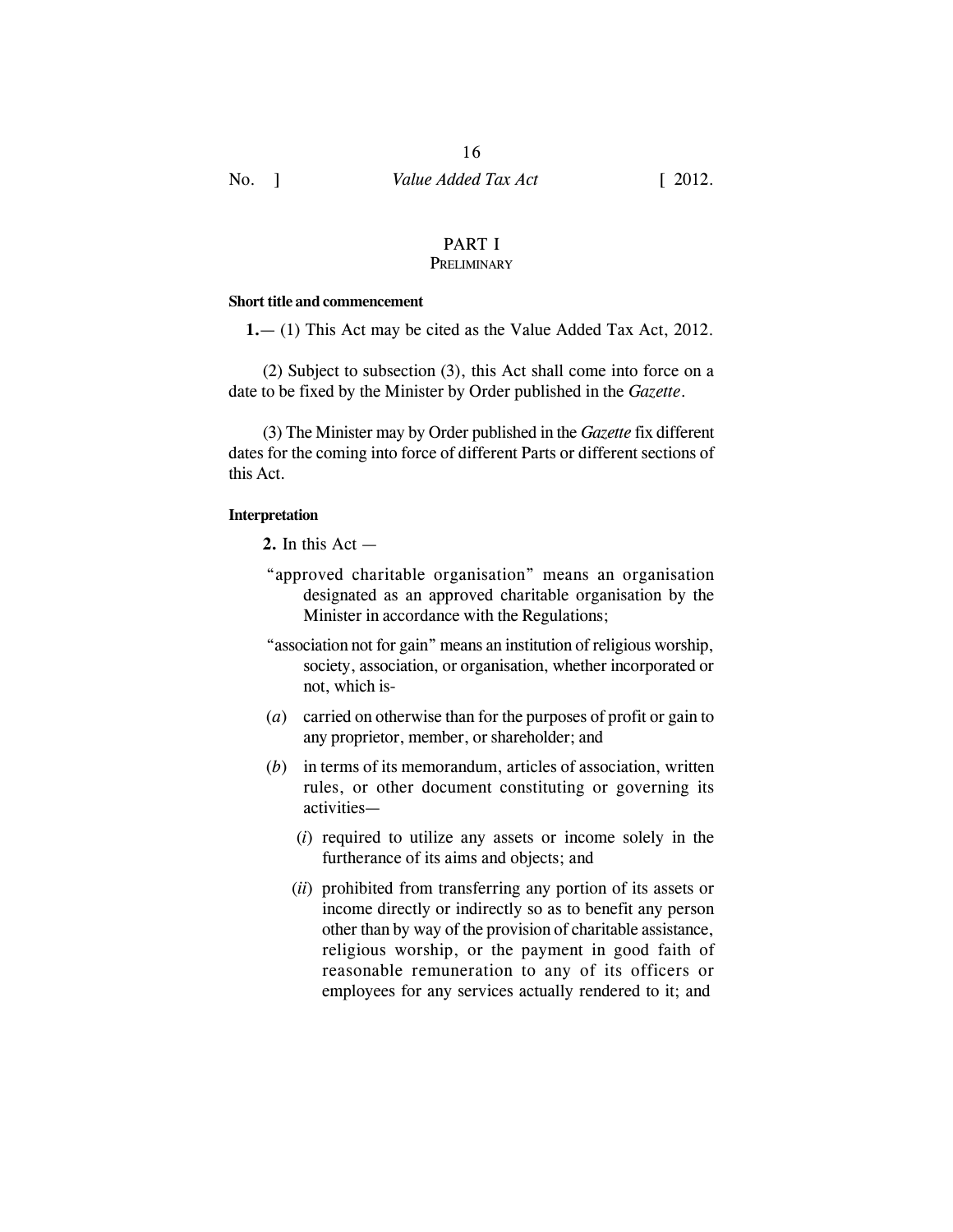- (*iii*) upon its winding-up or liquidation, is obliged to give or transfer its assets remaining after the satisfaction of its liabilities to another institution of religious worship, society, association or organisation having similar objects;
- "auctioneer" means a person engaged in a taxable activity that includes the supply of goods by auction as an auctioneer or agent for or on behalf of another person;
- "business" means any business, profession, trade, venture or undertaking and includes the provision of personal services or technical and managerial skills and any adventure or concern in the nature of trade but does not include any employment;
- "capital goods" means an asset, or a component of an asset, which is of a character subject to an allowance for depreciation or comparable deduction for income tax purposes, and which is used in the course or furtherance of a taxable activity;
- "cash" includes coins, bills, a cheque, debit card and credit card payments;
- "cash value", in relation to a supply of goods under a credit agreement, means —
- (*a*) where the seller or lessor is a bank or other financial institution, an amount equal to the sum of —
	- (*i*) the consideration paid by the bank or other financial institution for the goods or the fair market value of the supply of the goods to the bank or other financial institution, whichever is the greater; and
	- (*ii*) any consideration for erection, construction, assembly, or installation of the goods borne by the bank or other financial institution; or
- (*b*) where the seller or lessor is a dealer, an amount equal to the sum of —
	- (*i*) the consideration at which the goods are normally sold by the dealer for cash; and
	- (*ii*) any consideration for erection, construction, assembly, or installation of the goods borne by the dealer;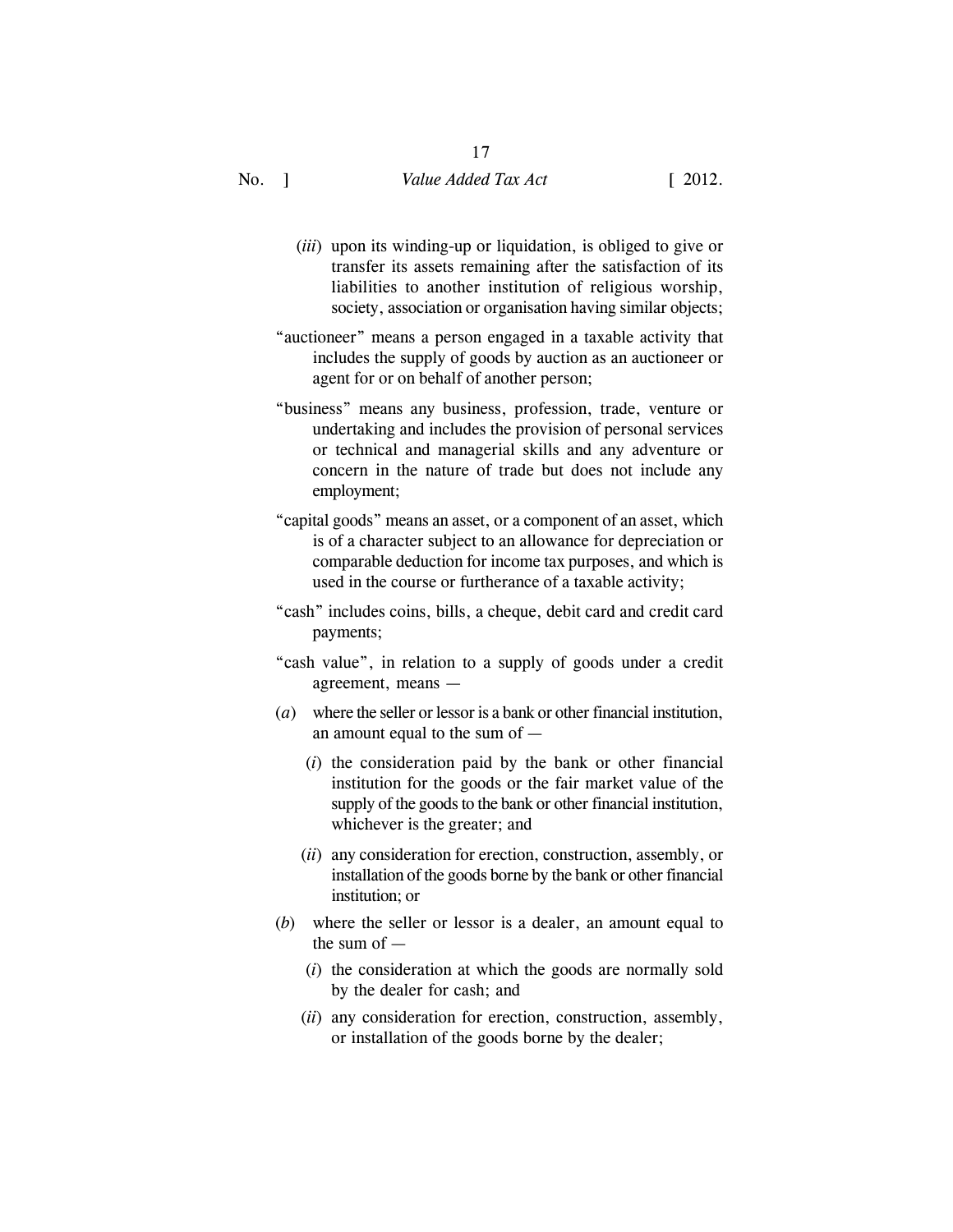- "company" means a body corporate, wherever incorporated, but does not include a partnership or an unincorporated body of persons;
- "Comptroller" means the Comptroller of Inland Revenue referred to under the Income Tax Act, Cap.15.02;
- "Comptroller of Customs" means the Comptroller of Customs referred to under section 4 of the Customs (Control and Management) Act, Cap. 15.05;
- "consideration", in relation to a supply or import of goods or services, means the total amount in money or kind paid or payable, including a deposit on a returnable container, for the supply or import by any person, directly or indirectly, including any duties, levies, fees, and charges, other than tax payable under this Act, paid or payable on, or by reason of, the supply or import, reduced by any price discounts or rebates allowed and accounted for at the time of the supply or import, but does not include —
- (*a*) a cash payment made by any person as an unconditional gift to an association not for gain; or
- (*b*) a deposit, other than a deposit on a returnable container, whether refundable or not, given in connection with a supply of goods or services unless and until the supplier applies the deposit as consideration for the supply or such deposit is forfeited;
- "credit agreement" means a hire-purchase agreement or a finance lease;
- "Customs (Control and Management) Act" means the Customs (Control and Management) Act, Cap. 15.05;
- "Customs Tariff Headings" means the headings in the Customs Common External Tariff, as amended;
- "days" when used in the plural, means working days, except as otherwise provided;
- "dealer" means a person who buys goods from a manufacturer or producer and sells the goods for wholesale or retail;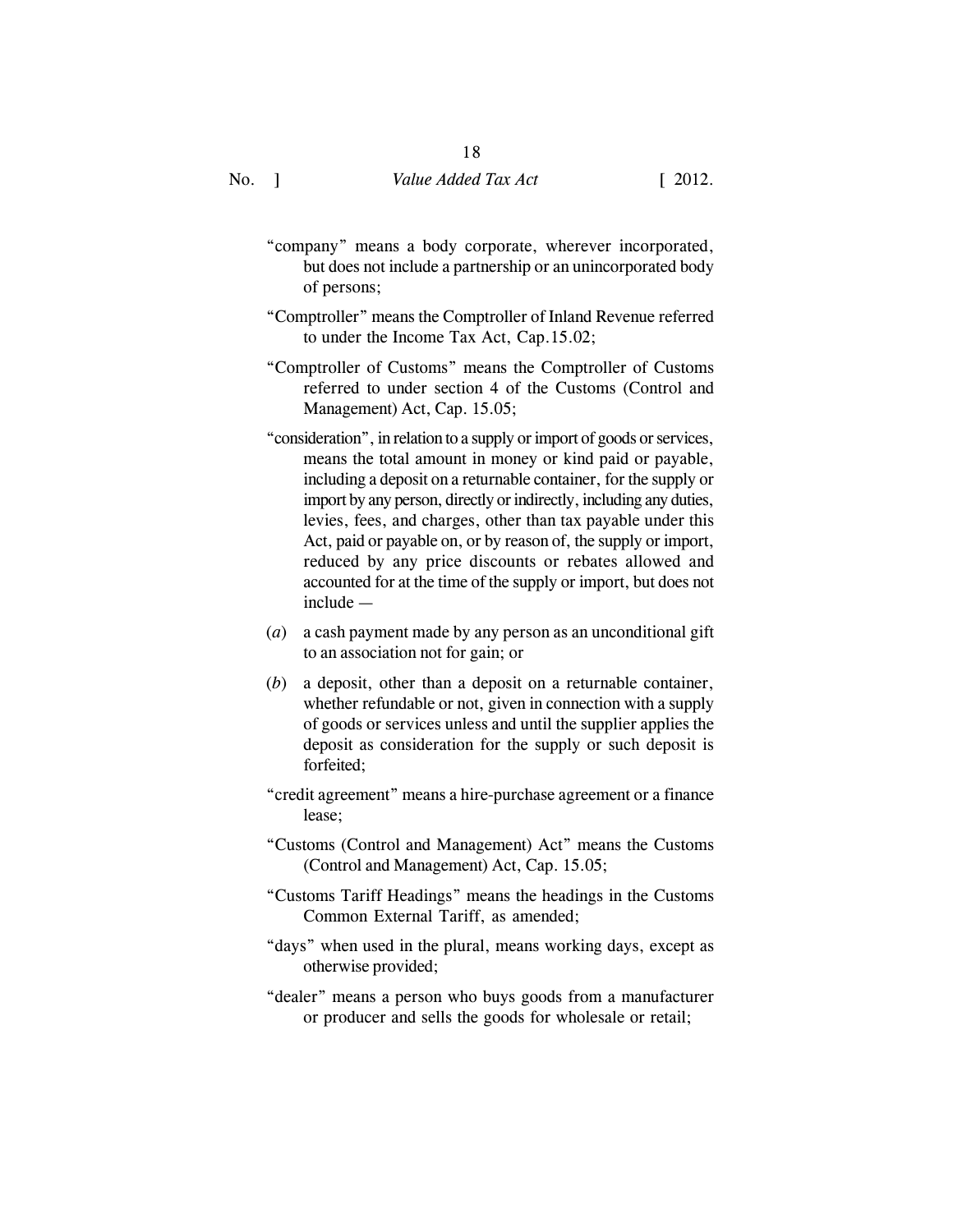"documents" include electronic documents;

- "Eastern Caribbean Dollar" or "\$" means, except as otherwise provided in this Act, EC\$ or XCD\$;
- "entry", in relation to goods imported, is to be construed within the meaning of "entered" in the Customs (Control and Management) Act;
- "exempt import" has the meaning in section 21;
- "exempt supply" means a supply of goods or services to which section 17 applies;

"fair market value" has the meaning in section 3;

"finance lease", in relation to goods, means a lease of goods where—

- (a) the lease term exceeds seventy-five per cent of the expected life of the goods; or
- (b) the lease provides for transfer of ownership at the end of the lease term or the lessee has an option to purchase the goods for a fixed or determinable price at the expiration of the lease; or
- (c) the estimated residual value of the goods to the lessor at the expiration of the lease term, including the period of any option to renew, is less than twenty per cent of its fair market value at the commencement of the lease; or
- (d) the leased goods are custom-made for the lessee and at the end of the lease term will not be usable by anyone other than the lessee;
- "game of chance" includes a raffle or lottery, or the playing of a table game or gaming machine;
- "goods" mean real or tangible personal property, thermal or electrical energy, heat, gas, refrigeration, air conditioning and water, but does not include money;
- "hire-purchase agreement" means a hire-purchase agreement under the Consumer Credit Act, No. 29 of 2006;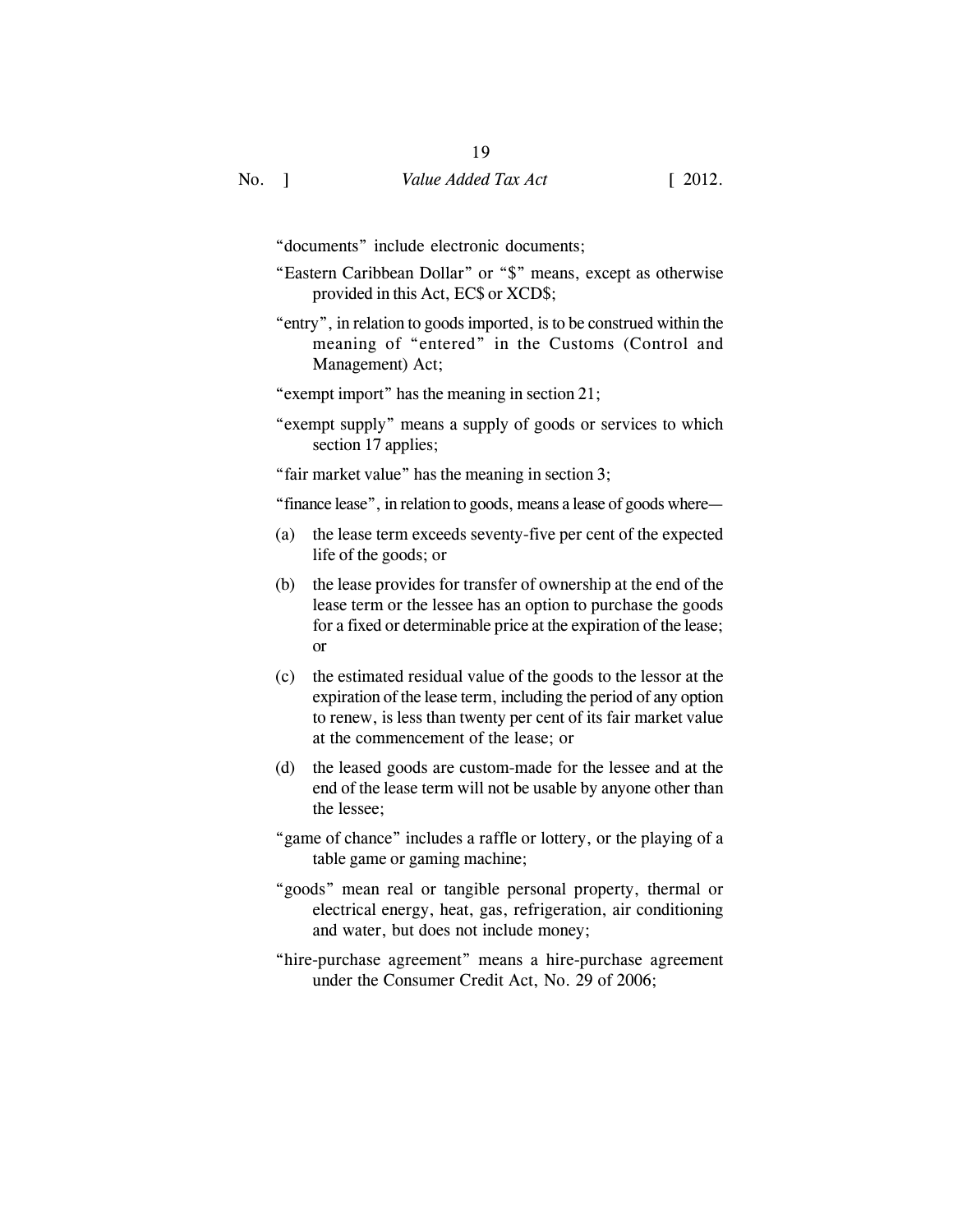"import" means —

- (*a*) in the case of goods, bringing or causing to be brought into Saint Lucia; or
- (*b*) in the case of services, a supply of services to a resident
	- (*i*) by a non-resident; or
	- (*ii*) by a resident from a business carried on by the resident outside Saint Lucia;

to the extent that such services are not to be utilised or consumed by a registered person in making taxable supplies in Saint Lucia;

"import declaration" means the declaration documents required for the entry of goods into Saint Lucia;

"importer", in relation to an import of goods, has the meaning assigned in the Customs (Control and Management) Act;

- "Income Tax Act" means the Income Tax Act, Cap. 15.02;
- "input tax" means tax paid or payable under this Act in respect of a taxable supply to, or an import of goods by, a taxable person;
- "invoice" means a document notifying an obligation to make a payment;
- "lease" has the meaning given in article 1509 of the Civil Code, Cap. 242 of the Revised Laws of Saint Lucia 1957;
- "local authority" means a local authority under the Local Authorities Ordinance, Cap. 239 of the Revised Laws of Saint Lucia 1957;

"Minister" means the Minister responsible for Finance;

"money" means –

- (*a*) a coin or paper currency recognised in Saint Lucia as legal tender;
- (*b*) a coin or paper currency of a foreign country that is used or circulated as currency; or
- (*c*) a bill of exchange, promissory note, bank draft, postal order, money order, or similar instrument other than an item of numismatic interest;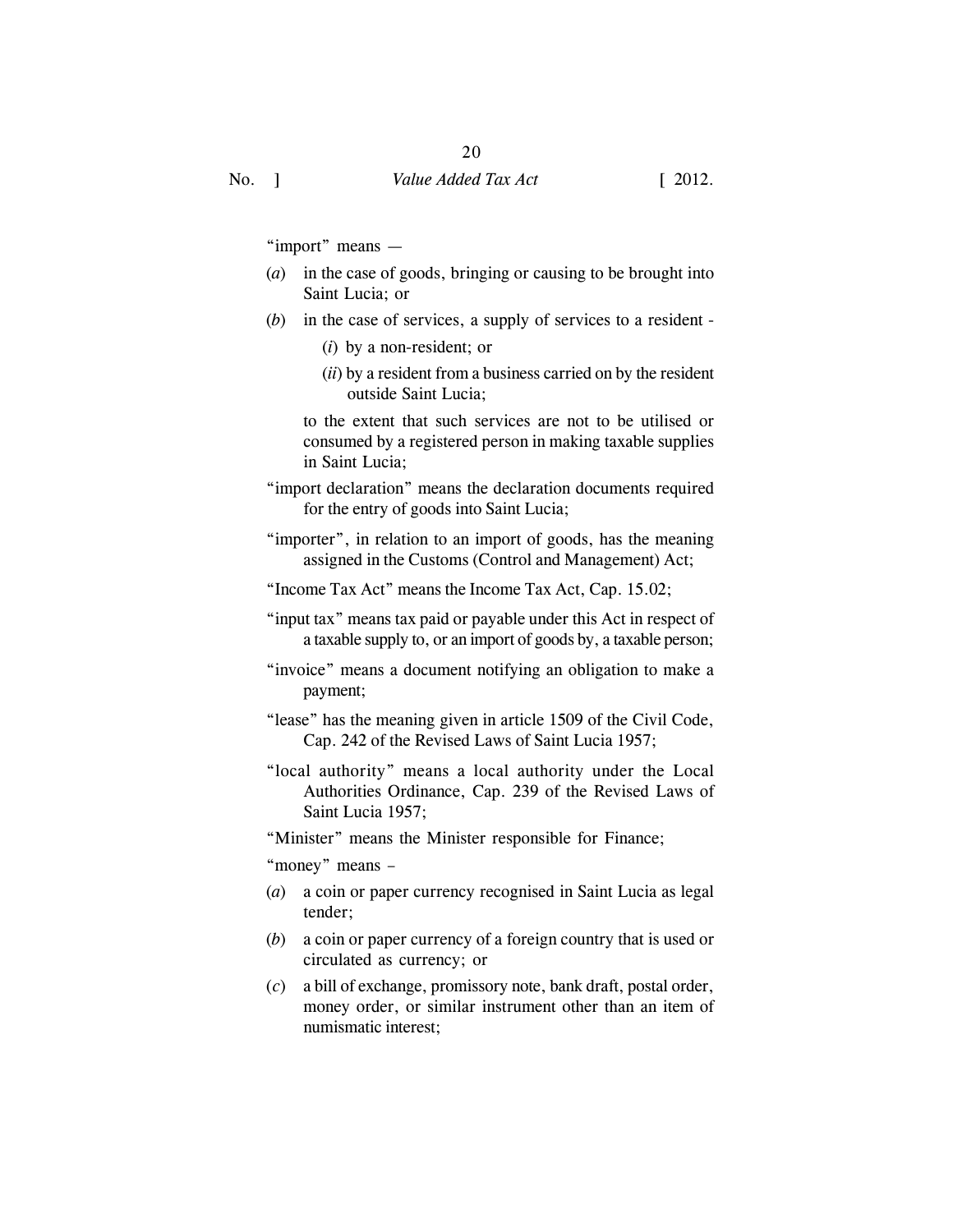- "non-resident" means a person who is not a resident and a person referred to in paragraph (*b*) of the definition of "resident" to the extent that the person is not a resident;
- "output tax", in relation to a taxable person, means the tax chargeable on a taxable supply made by that person;
- "person" includes the State, a public authority, a local authority, a natural person, trust, company, partnership and an unincorporated body of persons;
- "promoter of public entertainment" means a person who arranges the staging of public entertainment, but does not include entertainment organised by -
- (*a*) a duly recognised educational institution under the Education Act, Cap.18.01;
- (*b*) the board of management or a parent teacher association of an approved educational institution;
- (*c*) a person who provides entertainment on a daily or weekly basis;
- (*d*) a church incorporated or registered in Saint Lucia under any statute; or
- (*e*) an approved charitable organisation;

"public authority" includes any entity for the purposes of this Act-

- (*a*) established by or under the Constitution of Saint Lucia 1978, Cap. 1.01;
- (*b*) established by statute;
- (*c*) which forms part of any level or branch of Government;
- (*d*) owned, controlled or substantially financed by funds provided by the Government or the State; or
- (*e*) carrying out a statutory or public authority function;

except that a body is a public authority only to the extent of its statutory or public functions;

"public entertainment" means any musical entertainment, theatrical performance, comedy, dance performance,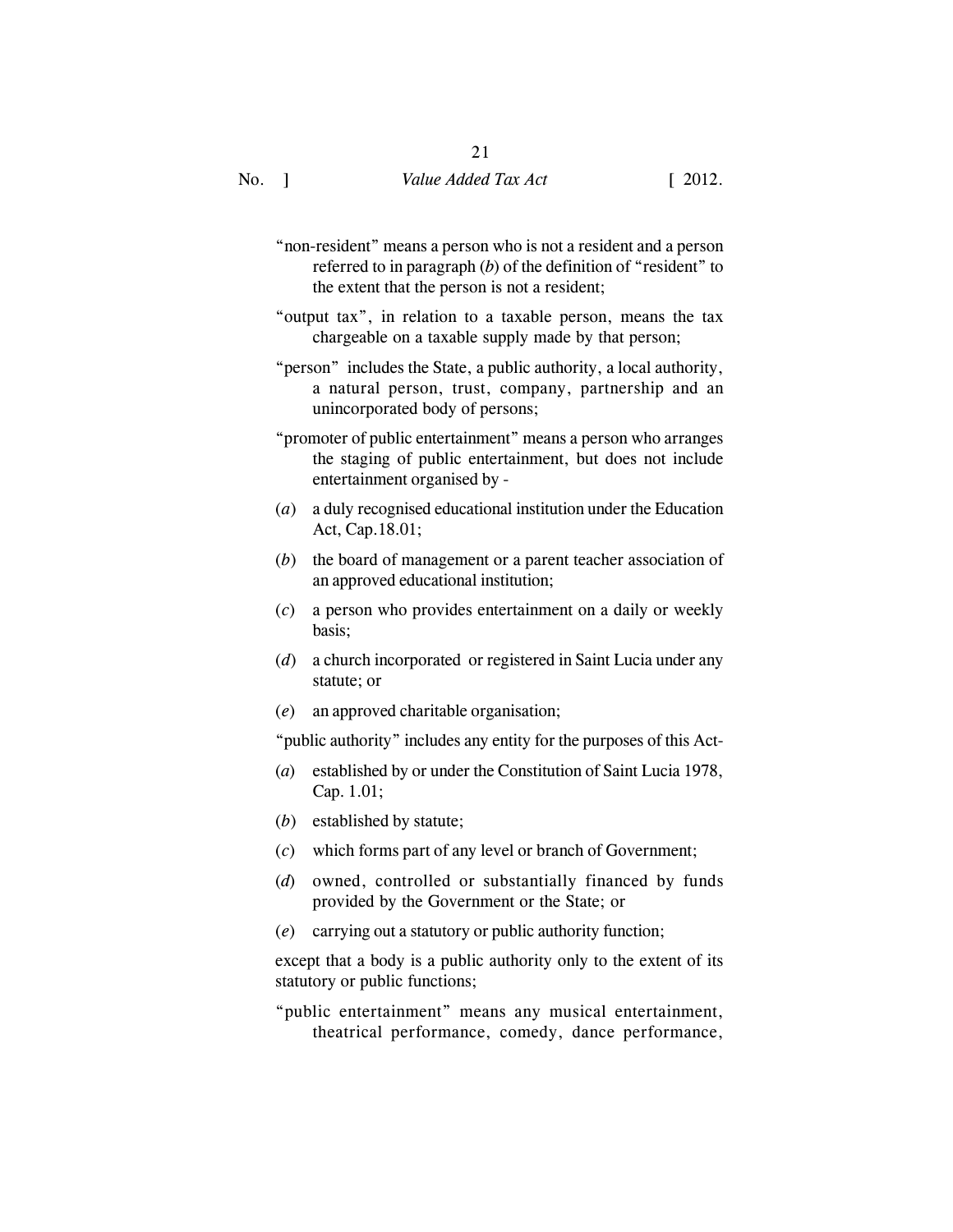circus, show or any similar event to which the public is invited;

- "recipient", in relation to a supply or import, means the person to whom the supply or import is made or in the case of an import of goods, for whom the goods are intended;
- "registered recipient" means a registered person receiving a taxable supply;
- "registered supplier" means a registered person making a taxable supply;
- "Regulations" means Regulations made under section 106;
- "Registrar of Lands" means the Registrar of Lands under section 5 of the Land Registration Act, Cap. 5.01;

"related persons" means -

- (*a*) a natural person and a relative of that natural person; or
- (*b*) a trust and a person who is or may be a beneficiary in respect of that trust or whose relative is or may be a beneficiary; or
- (*c*) a partnership or company limited by shares and a member of the partnership or company limited who, together with shares or other membership interests held by persons who are related to such member under another paragraph of this definition, owns twenty-five per cent or more of the rights to income or capital of the partnership or company; or
- (*d*) a shareholder in a company limited by shares if the shareholder, together with shares held by persons who are related to such shareholder under another paragraph of this definition —
	- (*i*) controls twenty-five per cent or more of the voting power in the company limited by shares; or
	- (*ii*) owns twenty-five per cent or more of the rights to dividends or of the rights to capital; or
- (*e*) two companies, if a person, either alone or together with a person or persons who are related to such person under another paragraph of this definition —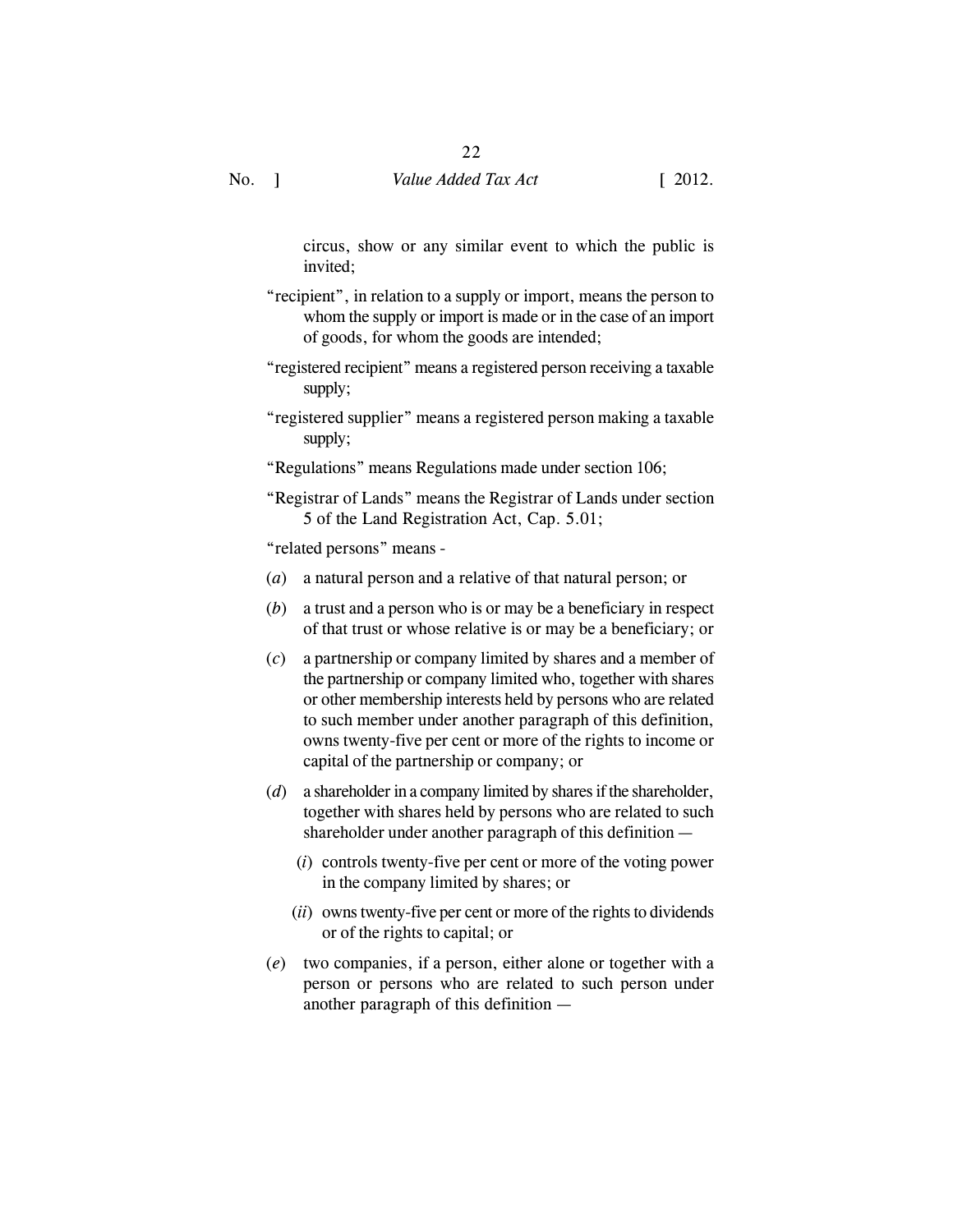- (*i*) controls twenty-five per cent or more of the voting power in both companies; or
- (*ii*) owns twenty-five per cent or more of the rights to dividends or of the rights to capital in both companies; and, for the purposes of paragraphs (*c*), (*d*), and (*e*) of this definition, a person is treated as owning, on a pro rata basis, shares or other membership interests which are owned or controlled by such person indirectly through one or more interposed persons;

"relative", in relation to a natural person, means

- (*a*) the spouse of the person; or
- (*b*) an ancestor, or a lineal descendant of the person's grandparents, stepfather, stepmother, or stepchild; or
- (*c*) a spouse of a person referred to in paragraph (*b*),

and for the purposes of this definition, an adopted child is treated as a natural child of the adopter;

"rental agreement" means an agreement for the letting of goods other than a hire-purchase agreement or a finance lease;

"resident" means —

- (*a*) the State, a public authority or a local authority;
- (*b*) a person resident in Saint Lucia for the year in question for the purposes of the Income Tax Act;
- (*c*) a person, other than an individual, formed or created under a law in force in Saint Lucia or managed and controlled in Saint Lucia, whether or not that person is resident in Saint Lucia for the year in question for the purposes of the Income Tax Act; or
- (*d*) any other person to the extent that the person carries on a taxable activity in Saint Lucia;

"returnable container" means a container —

(*a*) for which a deposit is charged by the supplier; and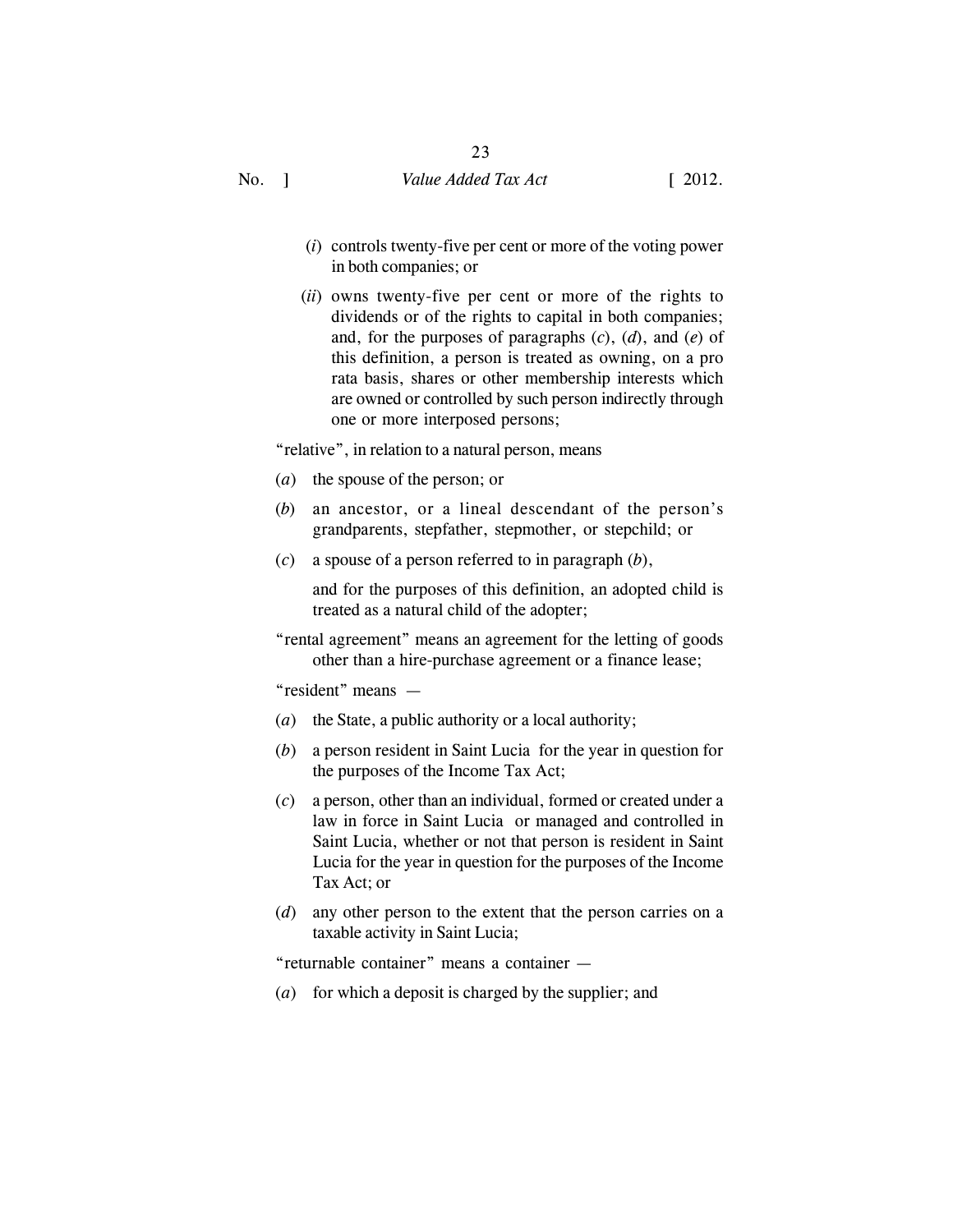- (*b*) the deposit for which is required by law or agreement to be refunded or allowed as a credit to the person returning it;
- "sale" means an agreement of purchase and sale, and any other transaction whereby ownership of goods passes or is to pass from one person to another;
- "sales receipt" means a document that a supplier is required to issue under section 34;
- "services" means anything that is not goods or money;
- "State" means the Government of Saint Lucia but does not include a public authority;
- "supplier", in relation to a supply, means the person making the supply;
- "supply" has the meaning in section 4;
- "tax" means value added tax;
- "taxable activity" has the meaning in section 6;
- "taxable person" has the meaning in section 11 and includes any reference in this Act to a registered person or a taxpayer;
- "taxable supply" means a supply of goods or services in Saint Lucia in the course or furtherance of a taxable activity, other than an exempt supply;
- "tax officer" means the Comptroller and any other person in the public service who is acting on behalf of the Comptroller;
- "tax debit note" has the meaning in section 35;
- "tax credit note" has the meaning in section 35;
- "tax fraction", in relation to a taxable supply, means the fraction calculated in accordance with the formula  $R/(1 + R)$  where "R" is the rate of VAT, expressed as a percentage, applicable to the taxable supply;
- "tax invoice" means a document provided as required under section 34;
- "taxpayer identification number" means the number issued for tax purposes by the Comptroller to a person registered under this Act;
- "tax period" has the meaning in section 36;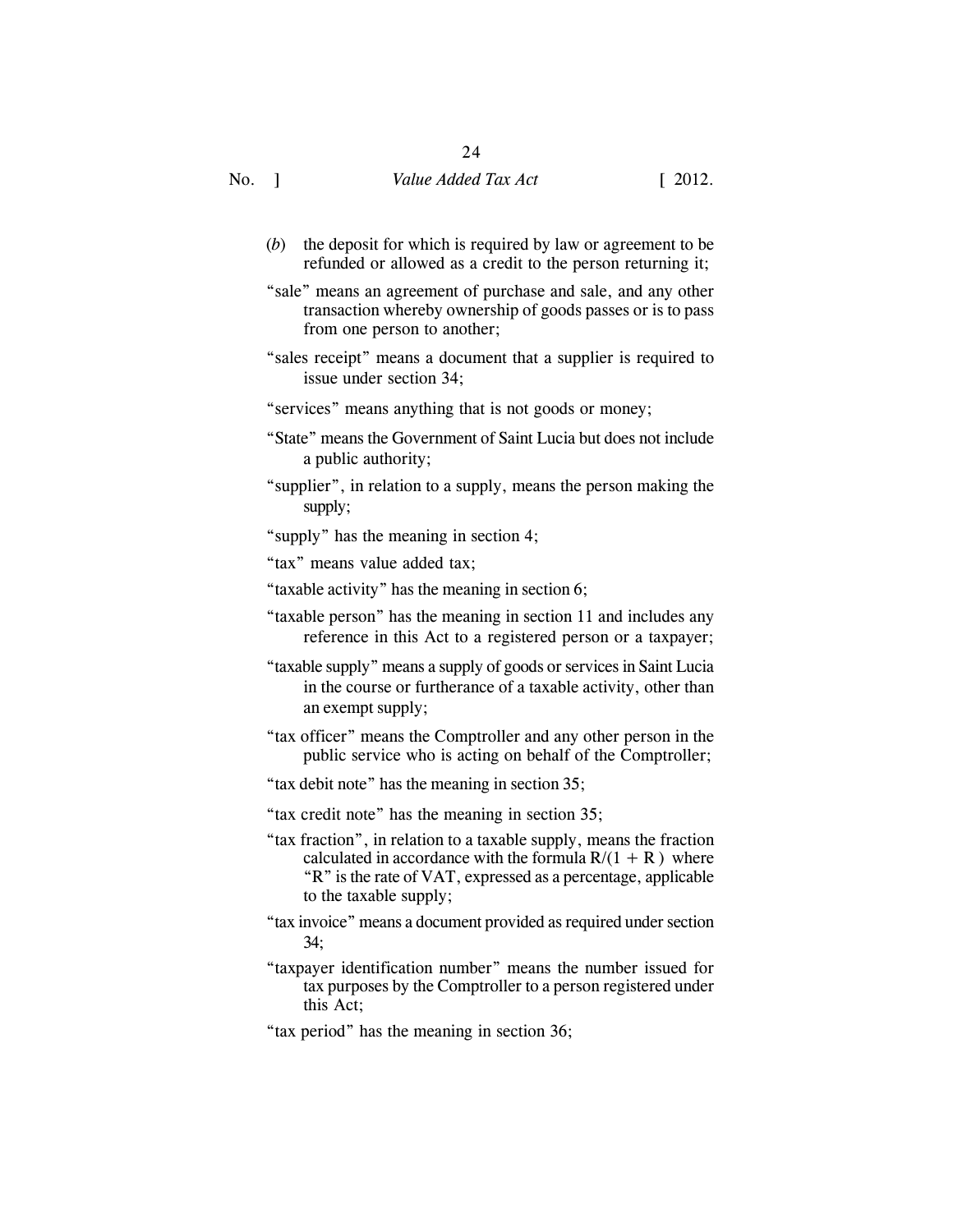- "trust" means a relationship where property is under the control or management of a trustee;
- "trustee" means a person appointed or constituted trustee by act of parties, by Order or declaration of a Court, or by operation of law and includes a person having or taking upon himself or herself the administration or control of property subject to a trust;
- "unregistered recipient" means a person who is not registered receiving a taxable supply;
- "value added tax" means the tax imposed under this Act and includes any amount, including interest or a penalty payable under this Act to the extent that it is treated as tax for the purposes of this Act;

"value of an import" has the meaning in section 24;

"value of a supply" has the meaning in section 20.

### **Fair market value**

**3.**— (1) For the purposes of this Act, the fair market value of a supply or import of goods or services at a given date is the consideration in money which the supply or import, as the case may be, would generally fetch if supplied or imported in similar circumstances at the given date in Saint Lucia, being a supply or import freely offered and made between persons who are not related persons.

(2) Where the fair market value of a supply or import of goods or services at a given date cannot be determined under subsection (1), the fair market value is the consideration in money which a similar supply or similar import, as the case may be, would generally fetch if supplied or imported in similar circumstances at the given date in Saint Lucia, being a supply or import freely offered and made between persons who are not related persons.

(3) Where the fair market value of a supply or import of goods or services cannot be determined under subsection (1) or (2), the fair market value is determined in accordance with any method approved by the Comptroller which provides a sufficiently objective approximation of the consideration in money which could be obtained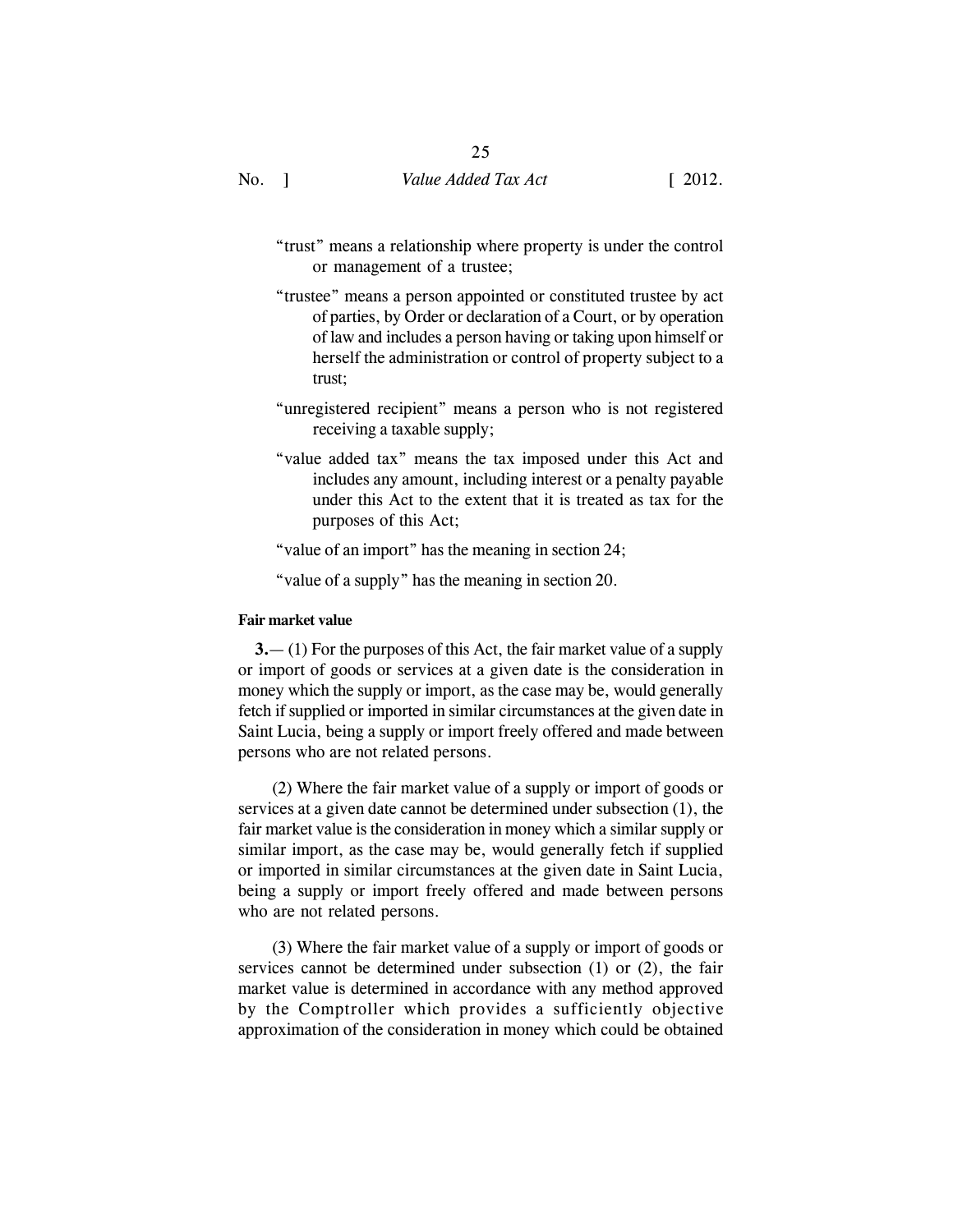26

for that supply or import had the supply or import been freely offered and made between persons who are not related persons.

(4) The fair market value of a supply or import is determined at the time of the supply or import as determined under this Act.

- (5) In this section —
- "similar import", in relation to goods or services, means goods or services produced in the same country which although not alike in all respects, have the characteristics and like component materials which enable the goods and services to perform the same functions and to be commercially interchangeable;
- "similar supply", in relation to a supply of goods or services, means any other supply of goods or services that, in respect of the characteristics, quality, quantity, functional components, materials, and reputation of the first-mentioned goods or services, is the same as, or closely or substantially resembles, that supply of goods or services.

### **Supply**

**4.**— (1) Subject to this Act —

- (*a*) "a supply of goods" means
	- (*i*) a sale of goods; or
	- (*ii*) a grant of the use or right to use goods, whether with or without a driver, pilot, crew, or operator, under a rental agreement, credit agreement, freight contract, agreement for charter, or other agreement under which such use or right to use is granted; or
	- (*iii*) transfer or provision of thermal or electrical energy, heat, gas, refrigeration, air conditioning, or water.
- (*b*) "a supply of services" means anything done which is not a supply of goods or money, including —
	- (*i*) the granting, assignment, cessation, or surrender of a right;
	- (*ii*) making available a facility or advantage; or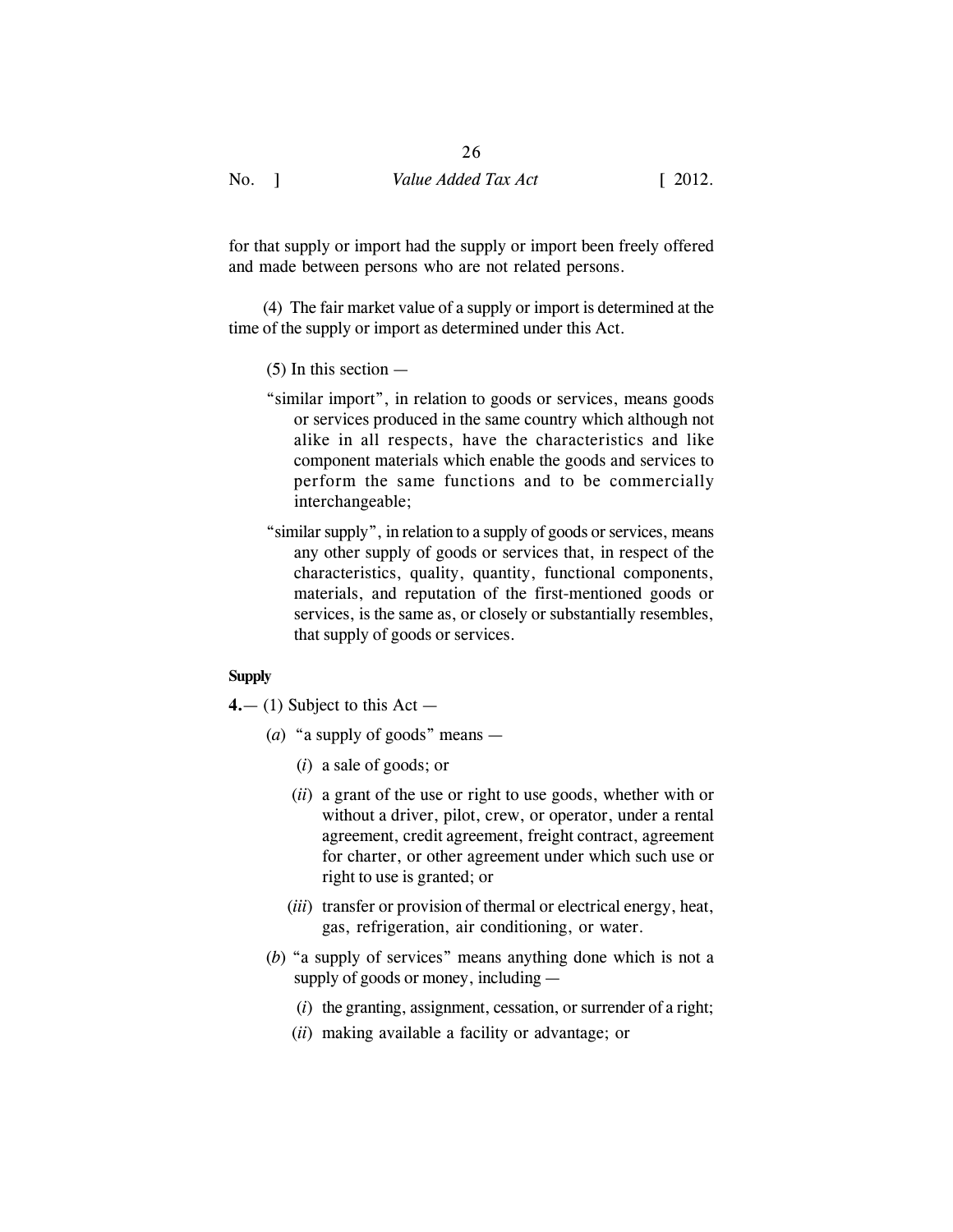(*iii*) refraining from or tolerating an activity.

(2) The disposition of a taxable activity as a going concern, or a part of a taxable activity that is capable of separate operation, is a supply of goods made in the course or furtherance of such taxable activity.

(3) For the purposes of subsection (2), a taxable activity or a part of a taxable activity capable of separate operation is disposed of as a going concern where —

- (*a*) all the goods and services necessary for the continued operation of that taxable activity or that part of a taxable activity are supplied to the transferee; and
- (*b*) the transferor carries on, or is carrying on, that taxable activity or that part of a taxable activity up to the time of its transfer to the transferee.
- (4) A supply of goods for goods or services is a supply of goods.
- (5) A supply of services for goods or services is a supply of services.

(6) Subject to subsections (17) and (21), the application by a taxable person of goods or services acquired for use in a taxable activity to a different use, including the provision of goods or services to an employee for personal use, is a supply of those goods or services by the taxable person in the course or furtherance of that taxable activity.

(7) Where goods are repossessed under a credit agreement, the repossession is a supply of the goods by the debtor under the credit agreement to the person exercising the right of repossession, and where such debtor is a registered person the supply is made in the course or furtherance of the debtor's taxable activity unless such goods did not form part of the assets held or used by the debtor in connection with that activity.

 (8) Where a lay-away agreement terminates or is cancelled and the seller retains an amount paid by the purchaser or recovers an amount the purchaser owes under the agreement, the cancellation or termination is a supply of services by the seller in respect of the agreement.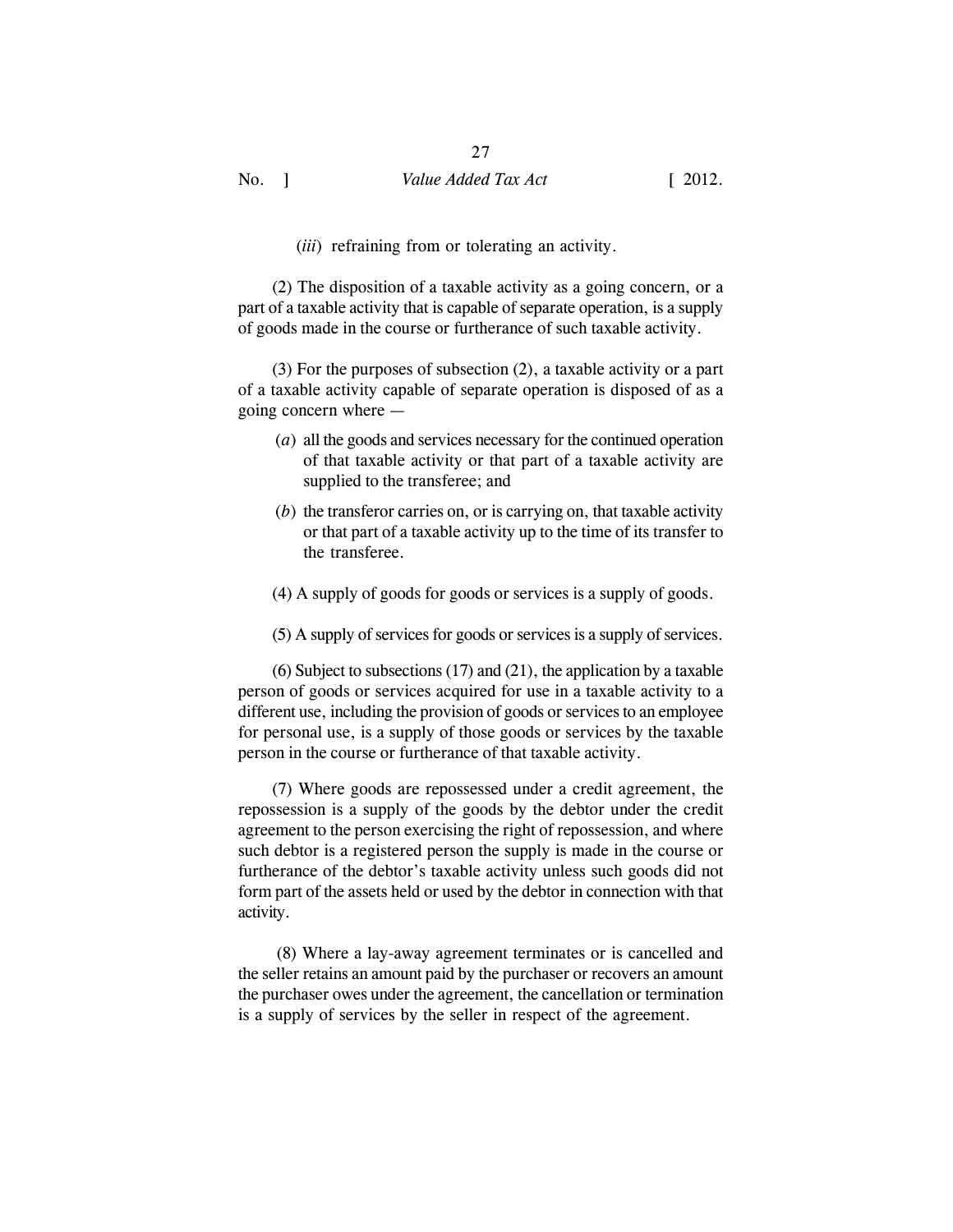(9) The placing of a bet by a person with another person operating a game of chance is a supply of services by the person operating the game of chance to the person placing the bet.

(10) A supply of services incidental to a supply of goods is part of the supply of goods.

(11) A supply of goods incidental to a supply of services is part of the supply of services.

(12) A supply or import of services incidental to an import of goods is part of the import of goods.

(13) The Minister may by Regulations provide that a supply of goods and services is a supply of goods or a supply of services.

(14) Where a supply consists both of a supply that is charged with tax at a positive rate and —

(*a*) a supply charged with tax at a zero rate; or

(*b*) an exempt supply,

each part of the supply is treated as a separate supply if reasonably capable of being supplied separately.

(15) A supply of services by an employee to an employer by reason of employment is not a supply.

(16) The transfer of goods to a person acting in a representative capacity to the transferor is not a supply.

(17) Where a taxable person supplies goods or services and that person was not entitled to claim a deduction for input tax imposed and paid on the acquisition of such goods or services, the supply by the taxable person is a supply of goods or services otherwise than in the course or furtherance of a taxable activity.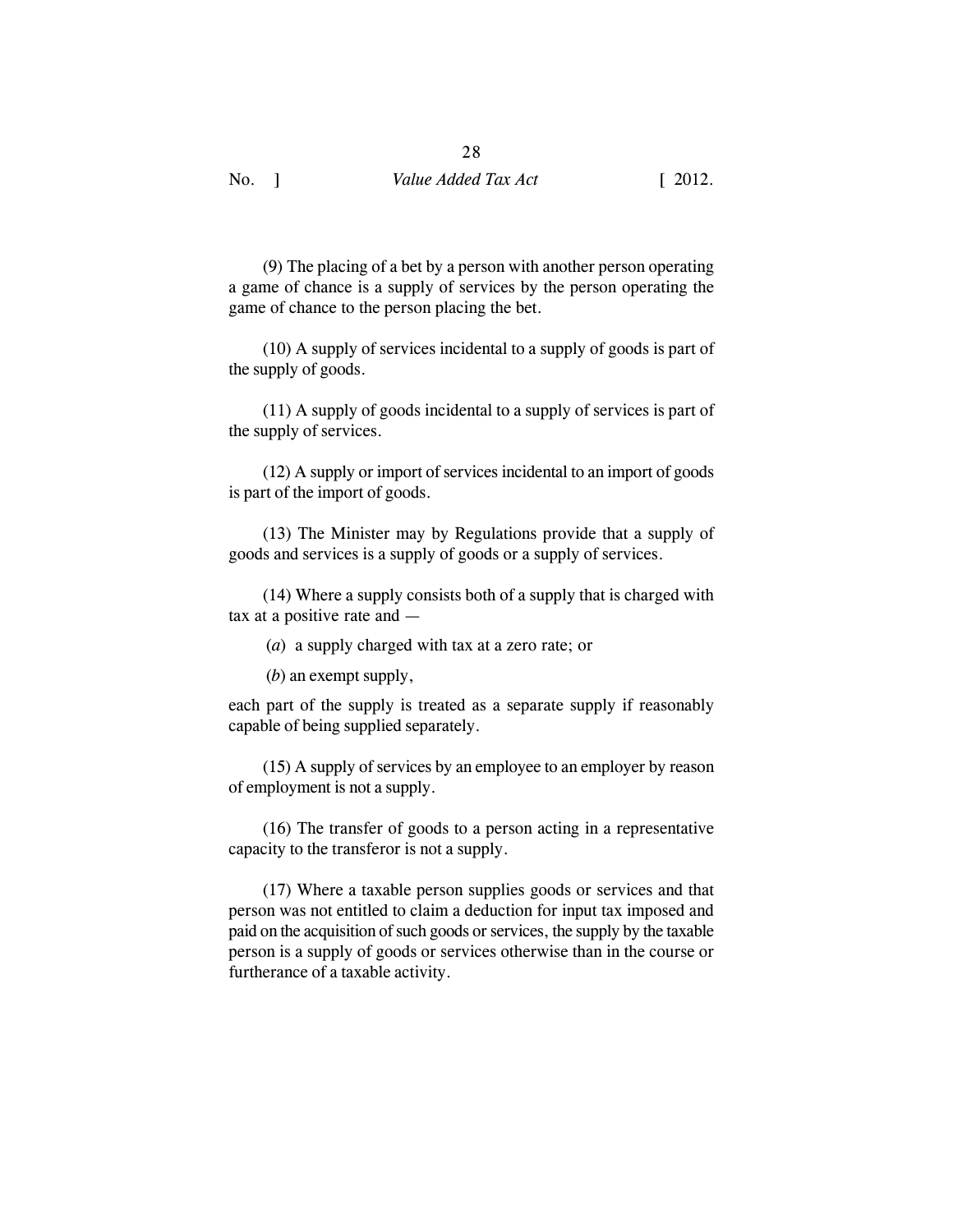(18) Where a supply described in subsection (2) was charged with tax at the rate of zero per cent in terms of paragraph 2(1)(i) of the First Schedule, the acquisition of the taxable activity is a supply by the recipient in the course or furtherance of a taxable activity carried on by the recipient to the extent that the goods and services comprising the taxable activity were acquired for a purpose other than consumption, use, or supply in the course of making taxable supplies, unless this purpose relates to less than ten per cent of the total taxable activity.

(19) Where a right to receive goods or services for a monetary value stated on a token, voucher, gift certificate, or stamp, other than a postage stamp authorised under the Post Office Ordinance, Cap. 145 of the Revised Laws of Saint Lucia 1957, is granted for a consideration in money, the issue of such token, voucher, gift certificate, or stamp is not a supply, except to the extent, if any, that such consideration exceeds that monetary value.

(20) Subsection (19) does not apply to a phone card, prepayment on a cellular phone, or a similar scheme of advance payment for the supply of goods or the rendering of services.

(21) A person whose registration is cancelled under section 14 is deemed to have made a taxable supply in Saint Lucia of —

- (*a*) except as provided in paragraph (*b*), the value of goods on hand; and
- (*b*) the value of capital goods for income tax purposes, as if those capital goods were sold,

on the date the registration is cancelled, but only if an input tax deduction was claimed with respect to the goods or services.

(22) Notwithstanding subsections (10) and (12) a supply of immovable property does not include the supply of services incidental to that supply or the import of services incidental to that supply.

 (23) The Minister may by Regulations prescribe rules to determine whether a transaction constitutes a supply for the purposes of this section.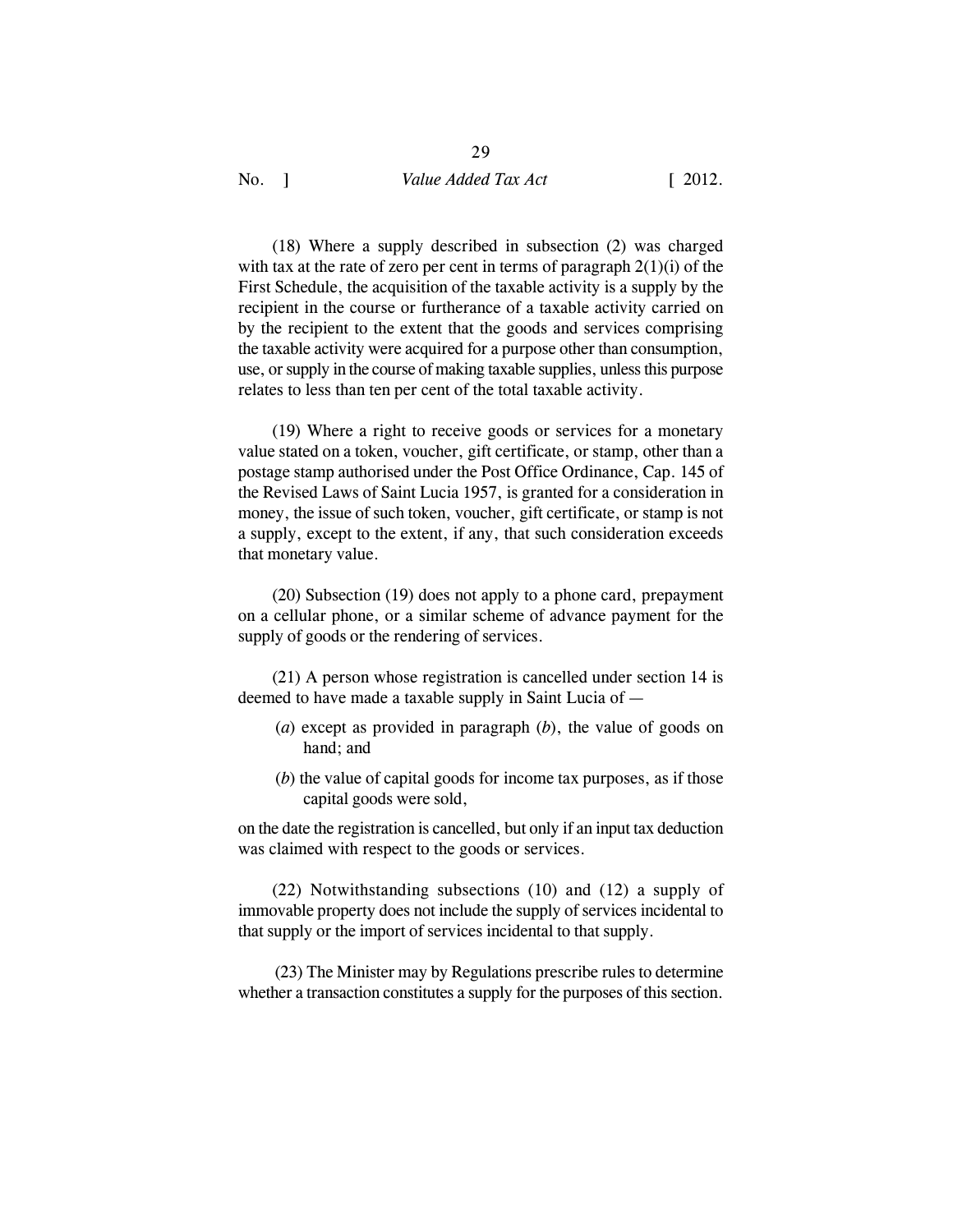#### **Supply by agent or auction**

**5.**— (1) Subject to this section, a supply of goods or services made —

- (*a*) by a person as agent for a principal is a supply by the principal; or
- (*b*) to a person as agent for a principal is a supply to the principal.

(2) Subsection (1) does not apply to services supplied by an agent to the agent's principal.

(3) Except for an exempt supply, a supply of goods by auction is treated as a supply of goods for consideration by the auctioneer as supplies made in the course or furtherance of a taxable activity carried on by the auctioneer.

(4) Subsection (1) does not apply where the principal is a nonresident.

(5) In this section "principal" means a person on whose behalf an agent acts.

### **Taxable activity**

**6.**— (1) For the purposes of this Act, "taxable activity" means an activity which is carried on continuously or regularly by any person in Saint Lucia or partly in Saint Lucia whether or not for profit, that involves or intends to involve, in whole or in part, the supply of taxable goods or services to another person for consideration.

- (2) Taxable activity does not include —
- (*a*) an activity carried on by a natural person essentially as a private recreational pursuit or hobby or an activity carried on by a person other than a natural person which would, if carried on by a natural person, be carried on essentially as a private recreational pursuit or hobby;
- (*b*) an activity to the extent that the activity involves the making of exempt supplies; or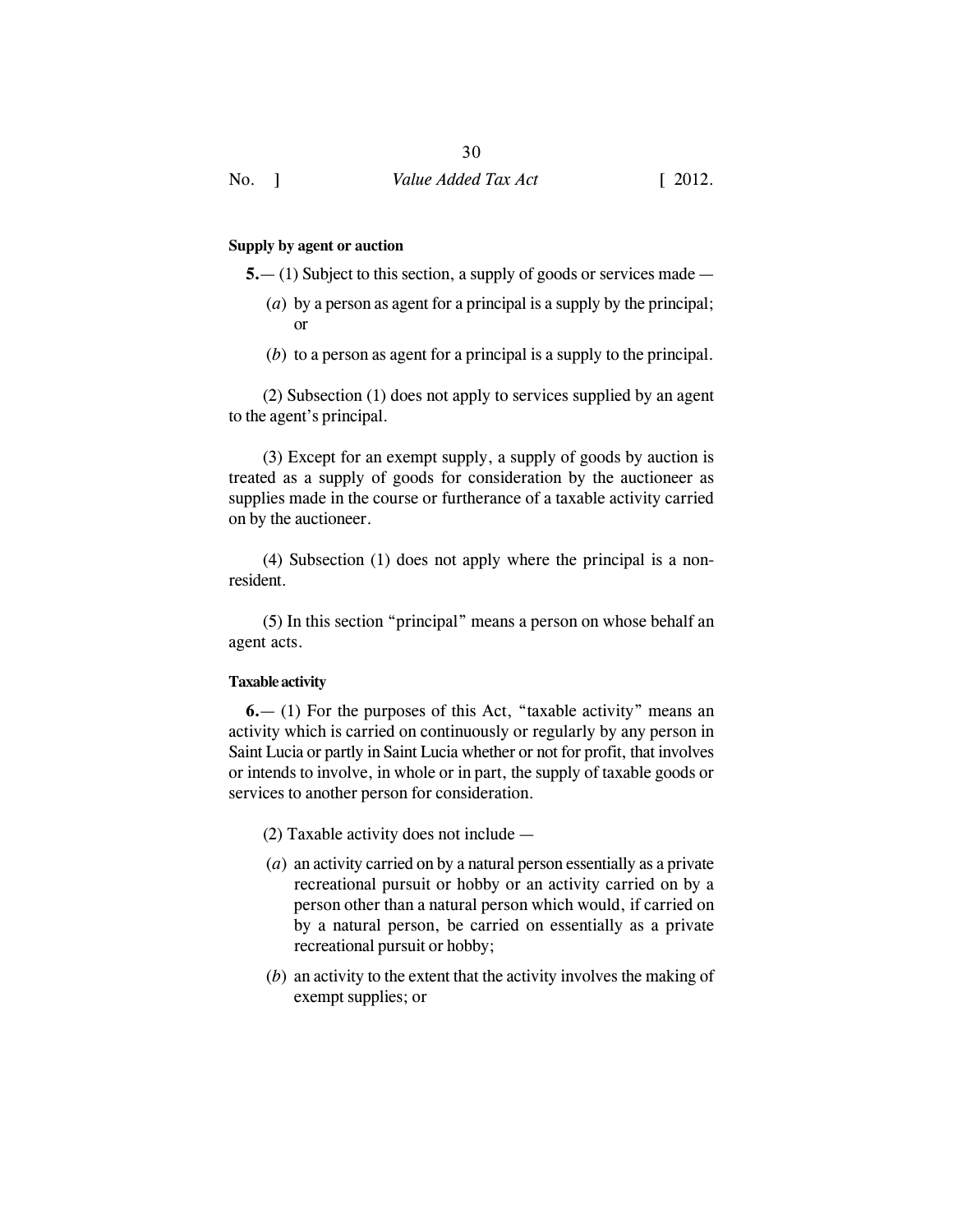(*c*) an activity of the State or a local authority, except when it conducts auctions, hires equipment, rents space, sells medicine and drugs, or when it engages in activity commonly conducted for profit.

(3) Anything done in connection with the commencement or termination of a taxable activity is treated as carried out in the course or furtherance of that taxable activity.

(4) Subject to subsection (5), a supply is made for consideration if the supplier directly or indirectly receives a payment for the supply from the recipient or any other person, including a payment wholly or partly in money or kind.

- (5) A supply made for consideration includes —
- (*a*) a supply made between related persons for no consideration;
- (*b*) a supply of goods for use only as trade samples; or
- (*c*) a supply referred to in section 4(6) or (18).

(6) Taxable activity includes a supply of public entertainment.

# PART II

#### **ADMINISTRATION**

#### **Powers and duties of the Comptroller**

**7.**— (1) The Comptroller has the responsibility for carrying out the provisions of this Act.

(2) The Comptroller may, in relation to any matter or class of matter, delegate in writing to any tax officer or other person employed in carrying out the provisions of this Act any powers, functions or duties conferred or imposed on the Comptroller by this Act other than —

- (*a*) the power of delegation conferred by this subsection; and
- (*b*) the power to sanction prosecutions conferred by section 73.

 (3) A delegation made under subsection (2) may be revoked at any time by the Comptroller and does not prevent the exercise of such powers,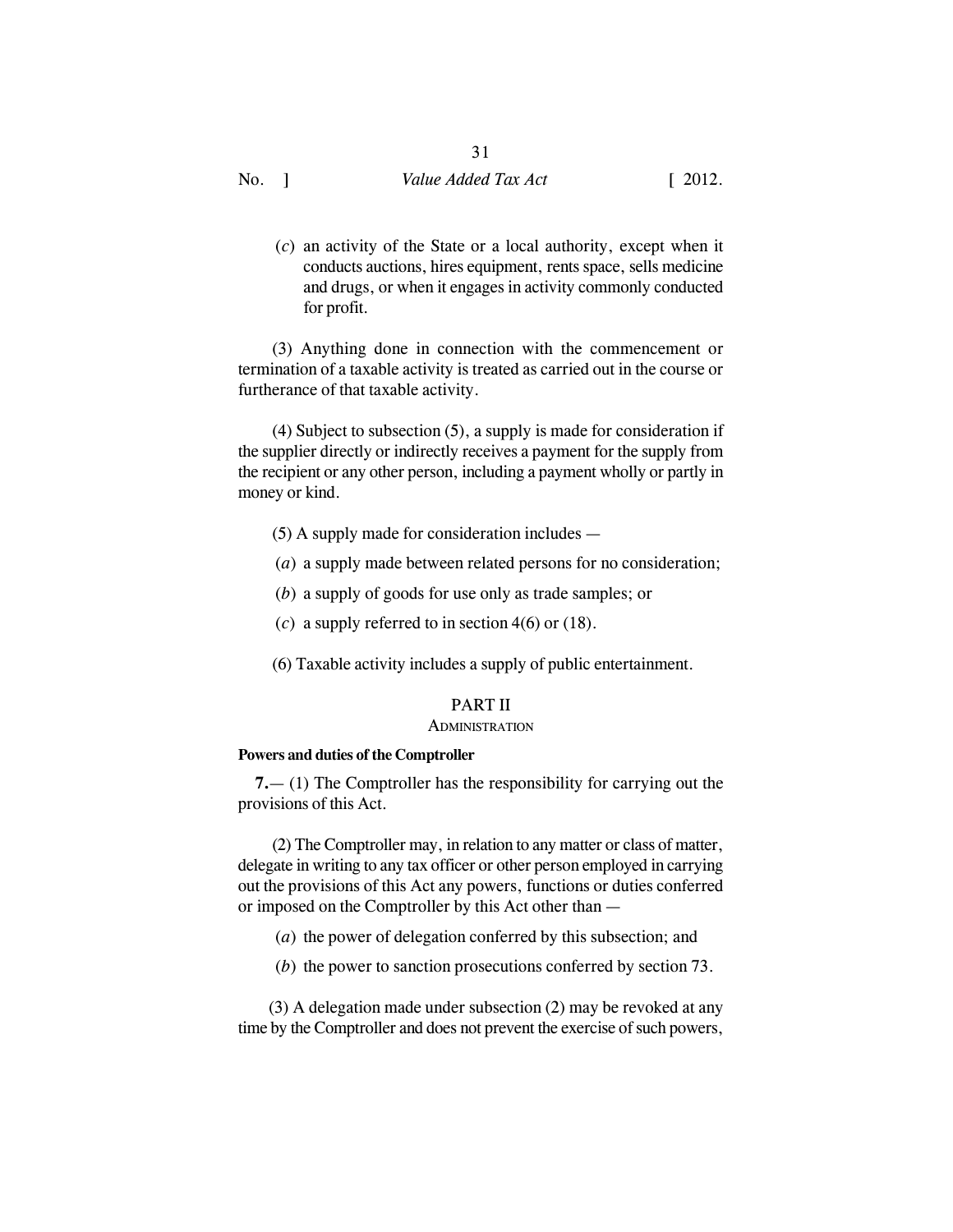duties or functions by the Comptroller.

(4) Subject to subsections (5) and (6), a decision made and a notice or communication issued or signed by the Comptroller or the Comptroller's delegate may be withdrawn or amended at any time.

(5) Where the Comptroller, knowing all the material facts at the time, makes a decision that a person is required or not required to register, and the person accepts the Comptroller's decision, and subsequently the Comptroller withdraws the decision, the Comptroller's decision governs the liability or non-liability of such person for payment of tax on any transaction concluded or event which occurred before the withdrawal of the decision.

(6) Where the Comptroller, knowing all the material facts at the time, makes a decision as to the nature of a transaction concluded by a person, and the person accepts the Comptroller's decision, and the Comptroller subsequently withdraws the decision, the Comptroller's decision governs the liability or non-liability of that person for payment of tax on any transaction concluded before the withdrawal of the decision.

#### **Secrecy and oath of secrecy**

**8.** — (1) Subject to this section, a tax officer or other person carrying out the provisions of this Act shall not —

- (*a*) disclose to any person any matter in respect of any other person that may in the exercise of the tax officer's powers or the performance of the tax officer's duties under the said provisions come to the officer's knowledge; or
- (*b*) permit any person to have access to any records in the possession or custody of the Comptroller, except in the exercise of the tax officer's powers or the performance of the officer's duties under this Act or by Order of a Court.

(2) A person referred to in subsection (1) is not required to produce in any Court, any return of income, assessment or notice of assessment or to divulge or communicate any information which comes to his or her knowledge in the performance of his or her duties under this Act except to the extent to which it is necessary for the purposes of this Act.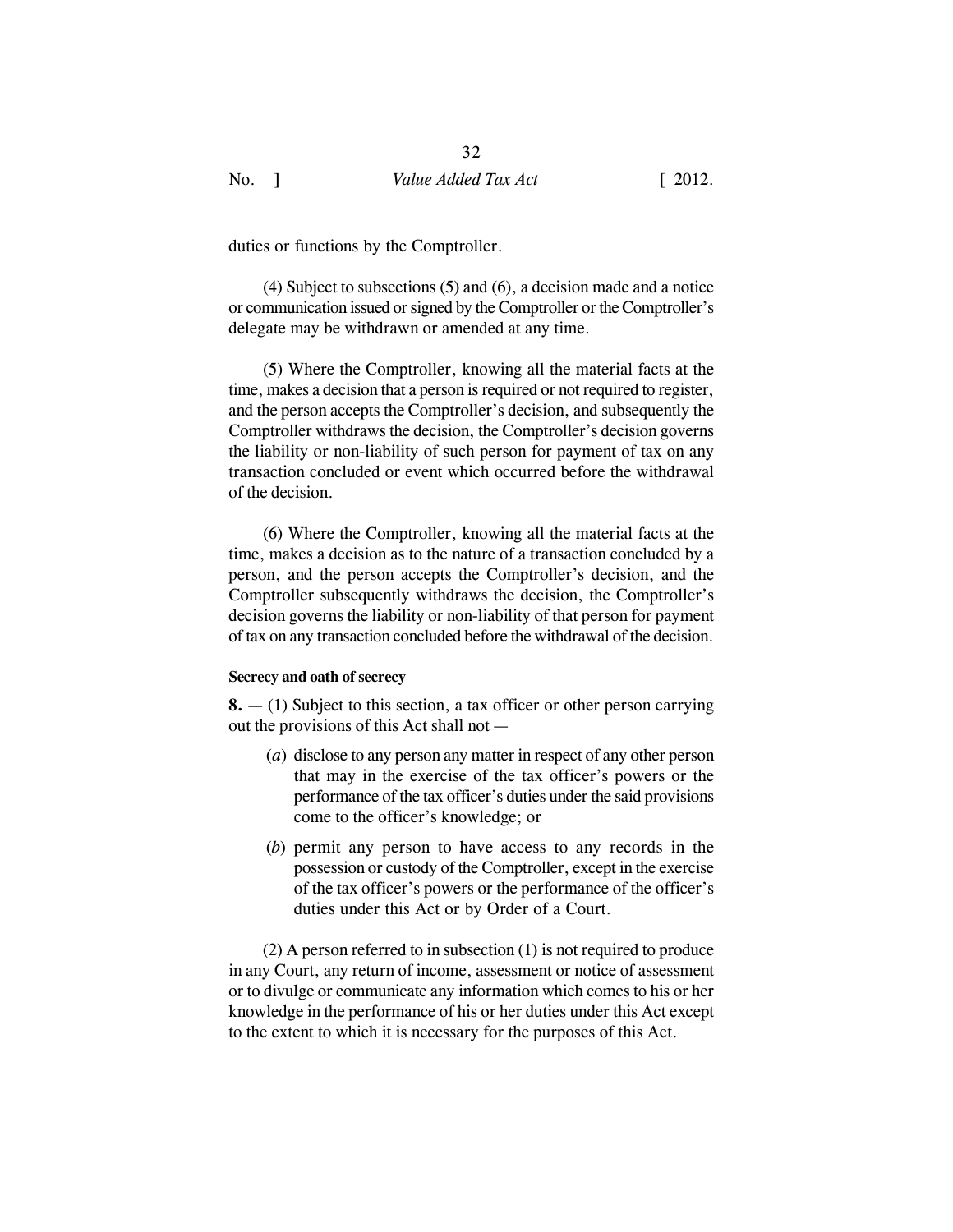(3) Nothing in this section prevents the Comptroller from disclosing—

(*a*) any documents or information to —

- (*i*) a person where the disclosure is necessary for the purposes of this Act or any other law in force in Saint Lucia which the Comptroller or the Comptroller of Customs has the power, duty or function to administer;
- (*ii*) a person authorised by any enactment to receive such information;
- (*iii*) the competent authority of the Government of another country with which Saint Lucia has entered into an agreement for the avoidance of double taxation or for the exchange of information, to the extent permitted under the agreement or any law in force in Saint Lucia;
- (*b*) information which does not identify a specific person to a person in the service of the State in a revenue or statistical department where such disclosure is necessary for the performance of the person's official duties.

(4) A person receiving documents and information under subsection (3) shall keep the documents and information secret under the provisions of this section, except to the minimum extent necessary to achieve the purpose for which the disclosure was made.

(5) Documents or information obtained by the Comptroller in the performance of duties under this Act may be used by the Comptroller for the purposes of any other law administered by the Minister, Comptroller or the Comptroller of Customs.

(6) If a person consents in writing, information concerning that person may be disclosed to another person.

(7) The Comptroller may disclose information concerning a taxpayer's affairs to a person claiming to be the taxpayer or the taxpayer's authorised representative only after obtaining reasonable assurance of the authenticity of the claim.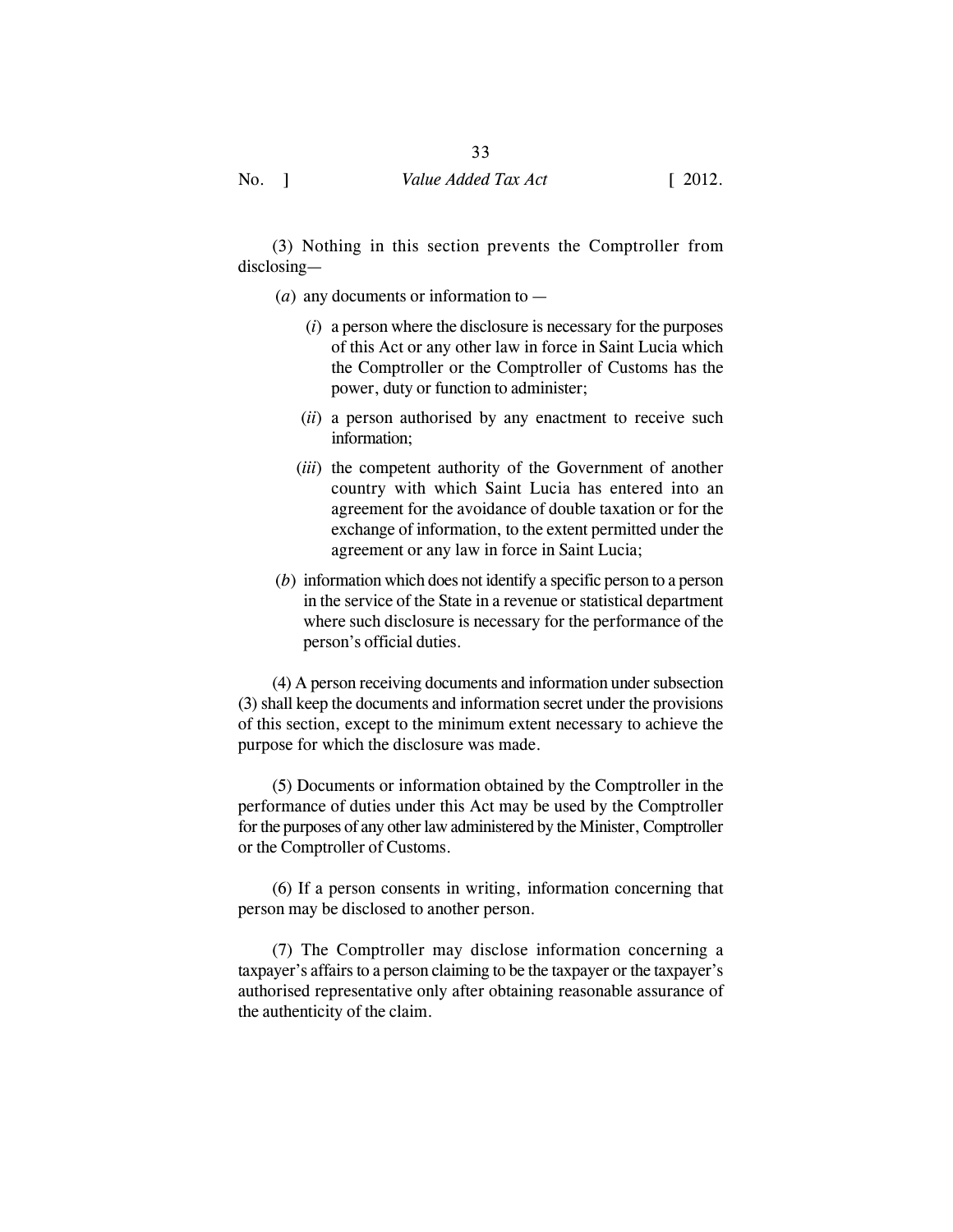(8) Nothing in this section prevents the Comptroller and the Comptroller of Customs from exchanging information in order to perform their duties under any enactment in force in Saint Lucia that is administered by the Comptroller and the Comptroller of Customs.

34

(9) A tax officer, other person appointed under or employed in carrying out the provisions of this Act or a person to whom confidential information is disclosed under subsection  $(3)(a)$  or  $(3)(b)$  shall make an oath or affirmation of secrecy in the manner and form approved by the Comptroller.

(10) An oath or affirmation under subsection (9) may be taken before the Comptroller, who is hereby authorised to administer the oath or affirmation, or before a magistrate, and no fee is payable.

(11) The obligation as to secrecy imposed by this section continues to apply in respect of any person although he or she ceases to have any official duty under or be employed in carrying out the provisions of this Act.

(12) A person who contravenes this section commits an offence and is liable on summary conviction to a fine not exceeding ten thousand dollars or to imprisonment for a term not exceeding one year or to both.

### PART III

### IMPOSITION AND RATE OF TAX

### **Imposition of tax and persons liable**

**9.**— (1) Subject to this Act, a tax to be known as the value added tax shall be charged and paid in accordance with this Act on -

- (*a*) every taxable supply by a taxable person;
- (*b*) every import of goods or import of services, other than an exempt import;
- (c) the value of a supply of goods by a registered or unregistered person, mission, organization or government that obtained an exemption from tax or a refund of the tax on the import or domestic acquisition of such goods if such supply occurs within five years after the goods are acquired.

(2) Except as otherwise provided in this Act, tax payable under subsection (1) shall —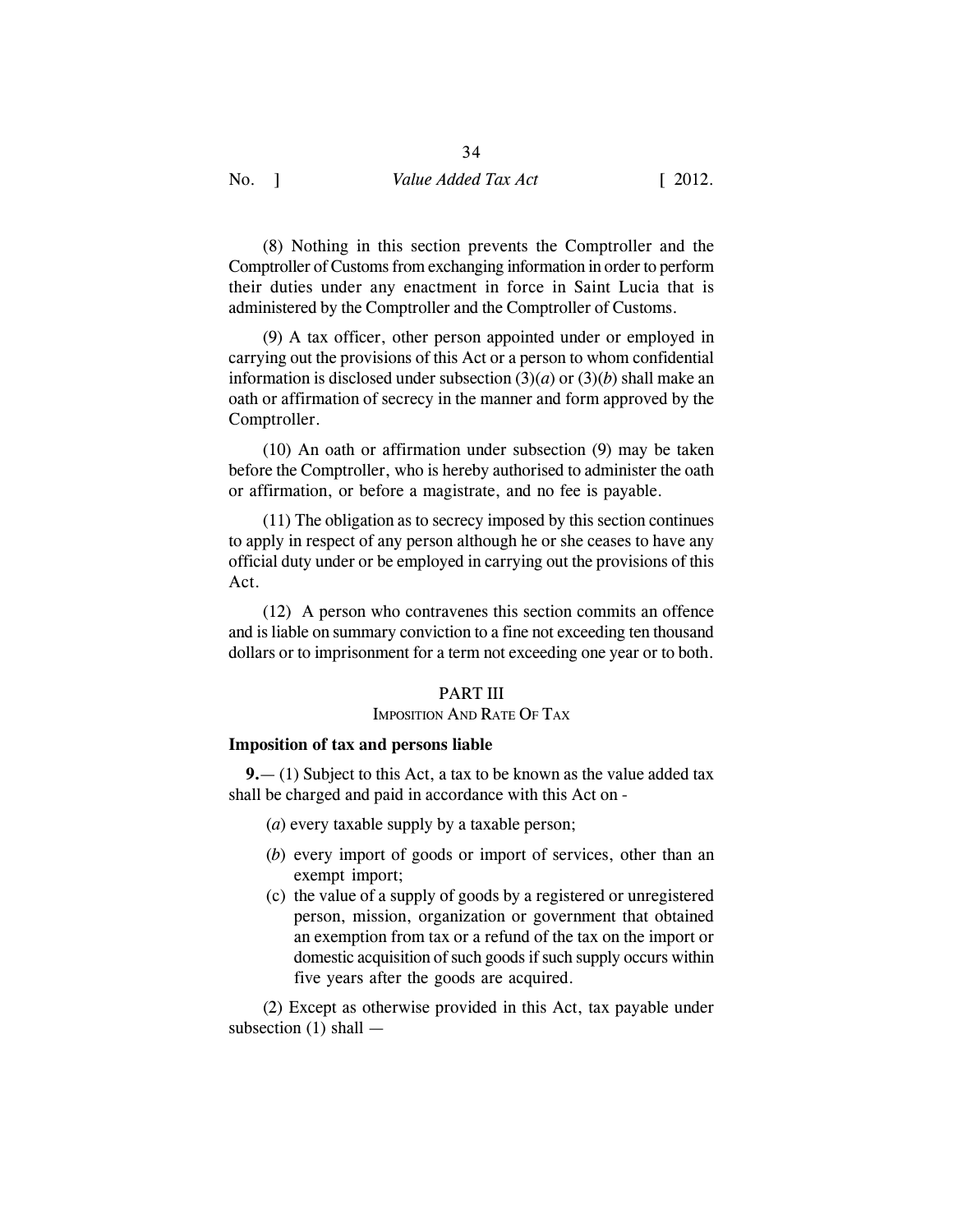- (*a*) in the case of a supply, be accounted for by  $-$ 
	- (i) the taxable person; or
	- (ii) the person specified in subsection  $(1)$   $(c)$ ;

making the supply;

- (*b*) in the case of an import of goods, be paid by the importer;
- (*c*) in the case of an import of services, be paid by the recipient of services.

(3) A transaction chargeable with tax under both subsections  $(1)(a)$ and (*b*) is treated as a supply chargeable under subsection (1)(*a*).

#### **Rate of tax**

**10.**— (1) The amount of tax shall be calculated in accordance with this Act at the rate of fifteen per cent of the value of taxable goods or services imported into Saint Lucia or of the value of taxable supplies of goods or services except in the case of a supply that is zero rated.

(2) Notwithstanding subsection (1) the Minister may, by Order, specify the rate of tax for goods and services provided by hotels.

(3) The Minister may, by Order, vary the rates specified in subsections  $(1)$  and  $(2)$ .

(4) An Order made pursuant to this section is subject to the affirmative resolution of Parliament.

(5) For the purposes of this section, "hotel" means a building or group of buildings in the State occupied together comprising not less than five bedrooms for the purpose of providing hotel accommodation for reward.

### PART IV

#### **REGISTRATION**

#### **Taxable person**

**11.**— (1) A taxable person is a person who is registered or is required to register under section 12 of this Act or a Regulation made pursuant to this Act.

(2) Where a person is required to register under section 12(1),  $12(6)$ ,  $12(7)$ , or  $12(9)$ , that person is a taxable person from the date specified for that person under section 13(6)(*a*) and (*b*).

(3) Where a person who applies for registration under section 12(5) and is registered under section 13(2), that person is a taxable person from the date specified under section  $13(6)(c)$ .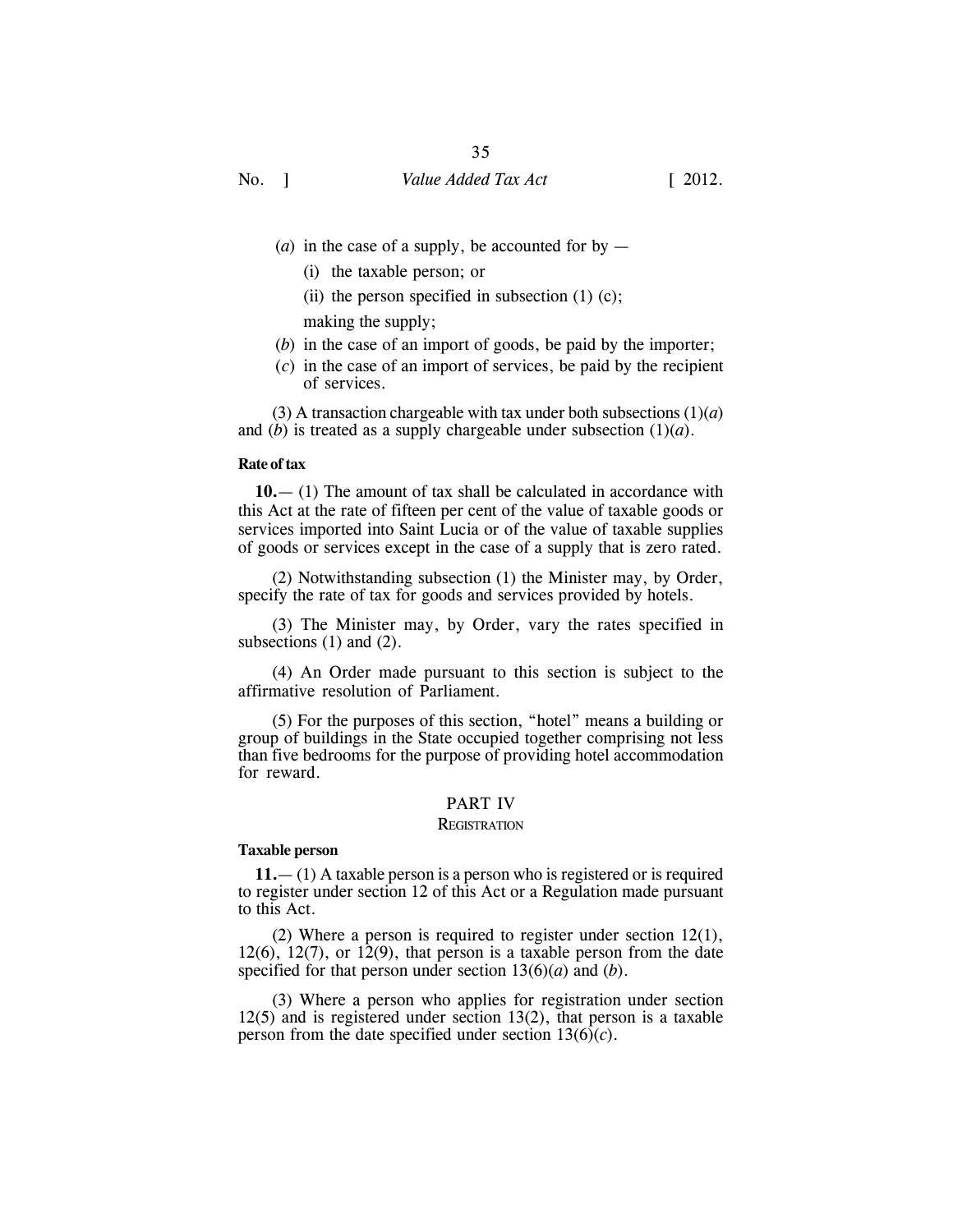(4) Where a person is required to register under section 12(10) that person is a taxable person from the date specified in section  $13(6)(d)$ .

#### **Registration**

**12.**— (1) Subject to this Act, every person who carries on a taxable activity and is not registered, shall apply for registration within ten working days of —

- (*a*) the end of any period of twelve or fewer months where during that period the person made taxable supplies the total value of which exceeded one hundred and eighty thousand dollars; or
- (*b*) the beginning of any period of three hundred and sixty-five calendar days, where there are reasonable grounds to expect that the total value of taxable supplies to be made by the person during that period will exceed one hundred and eighty thousand dollars.

(2) In determining whether a person is required to apply for registration under subsection  $(1)$ ,  $(9)$  or  $(10)$  the Comptroller may have regard to the value of taxable supplies made by another person where both persons are related persons or are acting in concert in making the taxable supplies.

(3) For purposes of subsection  $(1)$ ,  $(9)$  or  $(10)$  the value of a person's supplies is determined under section 20.

(4) A person is not required to apply for registration under subsection (1), (9) or (10) where the Comptroller is satisfied that the value of taxable supplies exceeded the amount specified under subsection (1) solely as a consequence of –

- (*a*) the cessation;
- (*b*) substantial and permanent reduction in the size or scale; or
- (*c*) the replacement of old capital goods;

of a taxable activity carried on by the person.

(5) A person who makes, or intends to make taxable supplies, but is not required to apply for registration under subsection (1), may apply to the Comptroller for registration under this Act.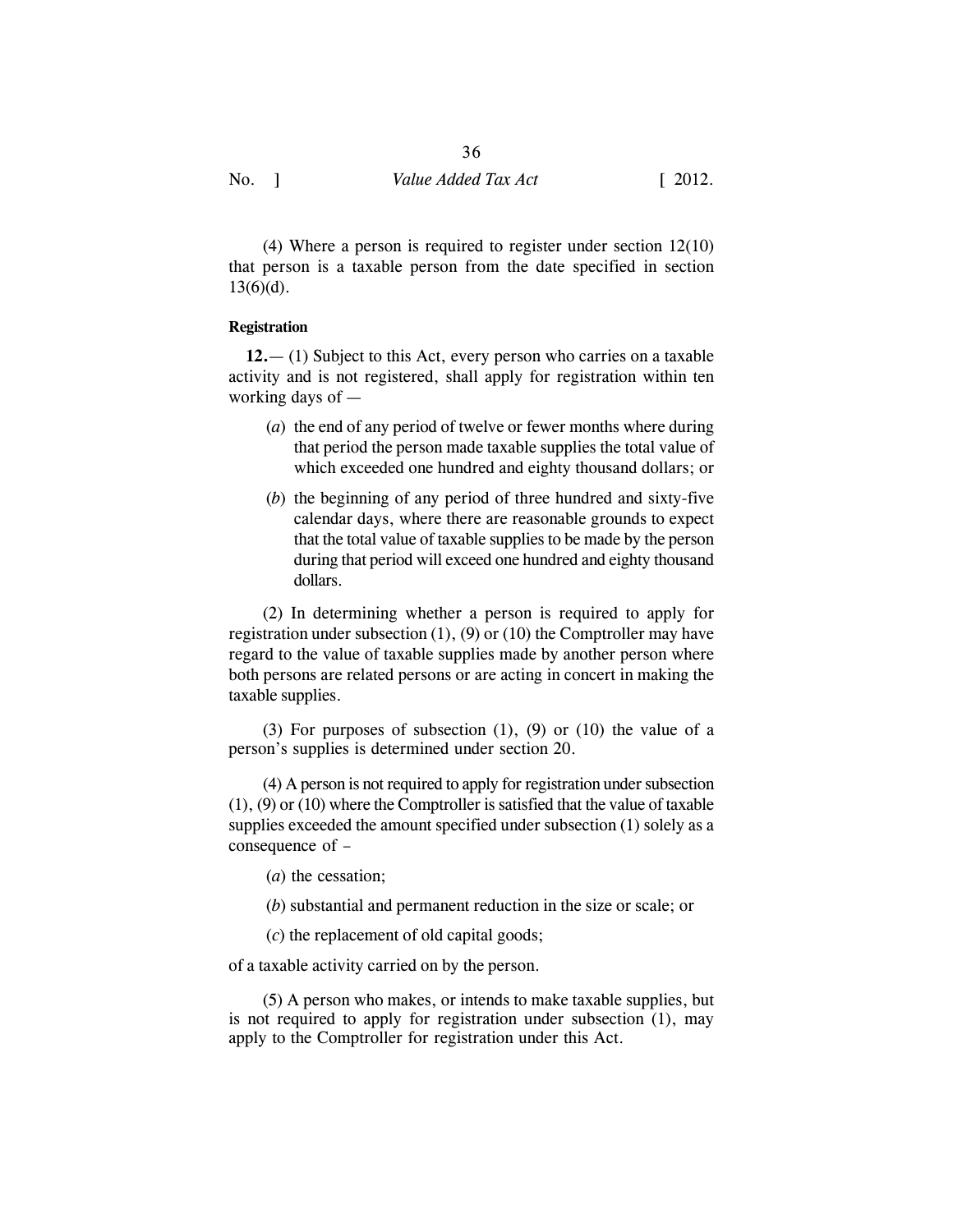(6) Notwithstanding subsection (1), (9) or (10) the State or a local authority is required to apply for registration from the date the State or local authority commences a taxable activity.

(7) Notwithstanding subsection (1) or (10), a person who is an auctioneer is required to apply for registration on the date on which the person becomes an auctioneer.

(8) In the case of a person who is not resident in Saint Lucia for the year in question for the purposes of the Income Tax Act, supplies made by that person are taken into account for the purposes of subsection  $(1)$ ,  $(9)$  or  $(10)$  only where the supply is made, or to be made in Saint Lucia.

(9) Notwithstanding subsection (1) or (10), a promoter of public entertainment and a licensee and proprietor of a place of public entertainment shall apply for registration at least forty-eight hours before the commencement of the public entertainment promoted by them if, within any period of twelve or fewer months that includes this public entertainment, the total value of the promoter or the licensee or proprietor's taxable supplies is reasonably expected to exceed one hundred and eighty thousand dollars.

(10) Notwithstanding subsection (1), a person who carries on a taxable activity and is not registered shall apply for registration where—

- (*a*) during any period of three months that person made taxable supplies which exceed forty-five thousand dollars; and
- (*b*) there are reasonable grounds to expect that the total value of taxable supplies to be made by the person during that period and the next consecutive nine months will exceed one hundred and eighty thousand dollars.

(11) A person required to register under subsection (10) shall apply for registration within ten working days of the end of the third month after which the person's taxable supplies exceeded forty five thousand dollars.

(12) A person is subject to the one hundred and eighty thousand dollars annual threshold, wherever that amount appears in this section,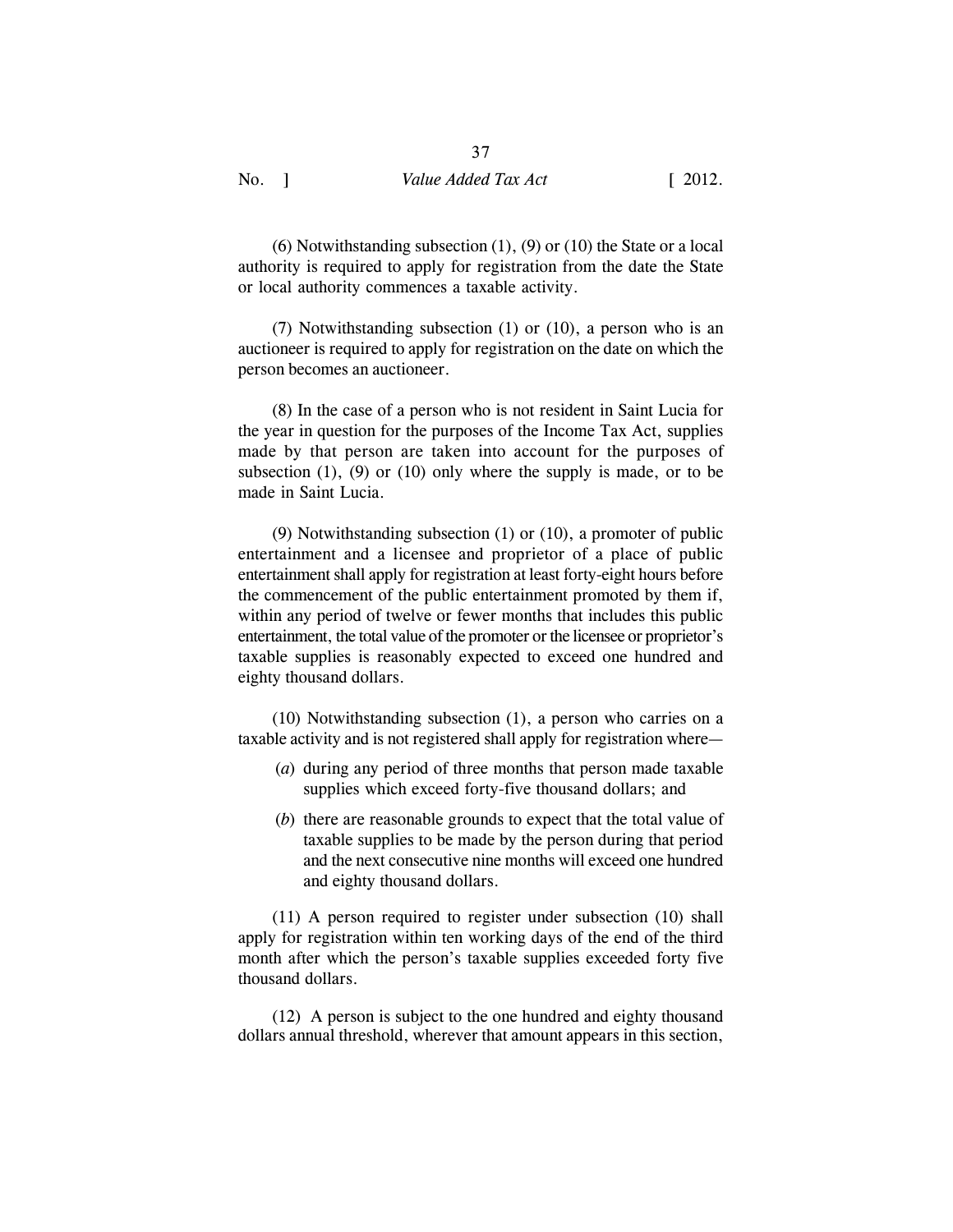if the person renders services that are subject to the one hundred and eighty thousand dollars threshold and also makes supplies that are subject to the one hundred and eighty thousand dollars threshold.

 (13) Where any person has proved to the satisfaction of the Comptroller that such person has commenced any business or any project to carry on a business or project in Saint Lucia, and undertakes to make taxable supplies in such business or project within a period of eighteen months from commencement of such business or project, he or she may apply to register pursuant to subsection (5) and the Comptroller may register such person subject to such conditions as may be specified by him or her, and allow credit for input tax in respect of such business or project subject to the provisions of sections 30 and 31.

 (14) Where the Comptroller is satisfied that in consideration of the nature of the business or project that the period of eighteen months is not sufficient to make taxable supplies he or she may extend such period on the basis of an application made by such registered person to that effect.

(15) Where any person registered by virtue of subsection (14) does not commence making taxable supplies within the period of eighteen months or extended period approved by the Comptroller, the person is liable for the amount of tax that otherwise would have been payable by the person during the eighteen months or extended period, but for the provisions of subsections (5) and (14).

#### **Registration procedure**

**13.**— (1) An application for registration under section 12 must be in the form approved by the Comptroller and the applicant must provide such further information as the Comptroller may require.

(2) The Comptroller is required to register a person who applies for registration within fifteen working days of receipt of the application, unless the Comptroller is satisfied that the person is not eligible to apply for registration under section 12.

(3) Notwithstanding subsection (2), where an application for registration is made under section 12 (5) the decision to register or not is at the discretion of the Comptroller who must inform the applicant of the decision within thirty calendar days of receiving the application.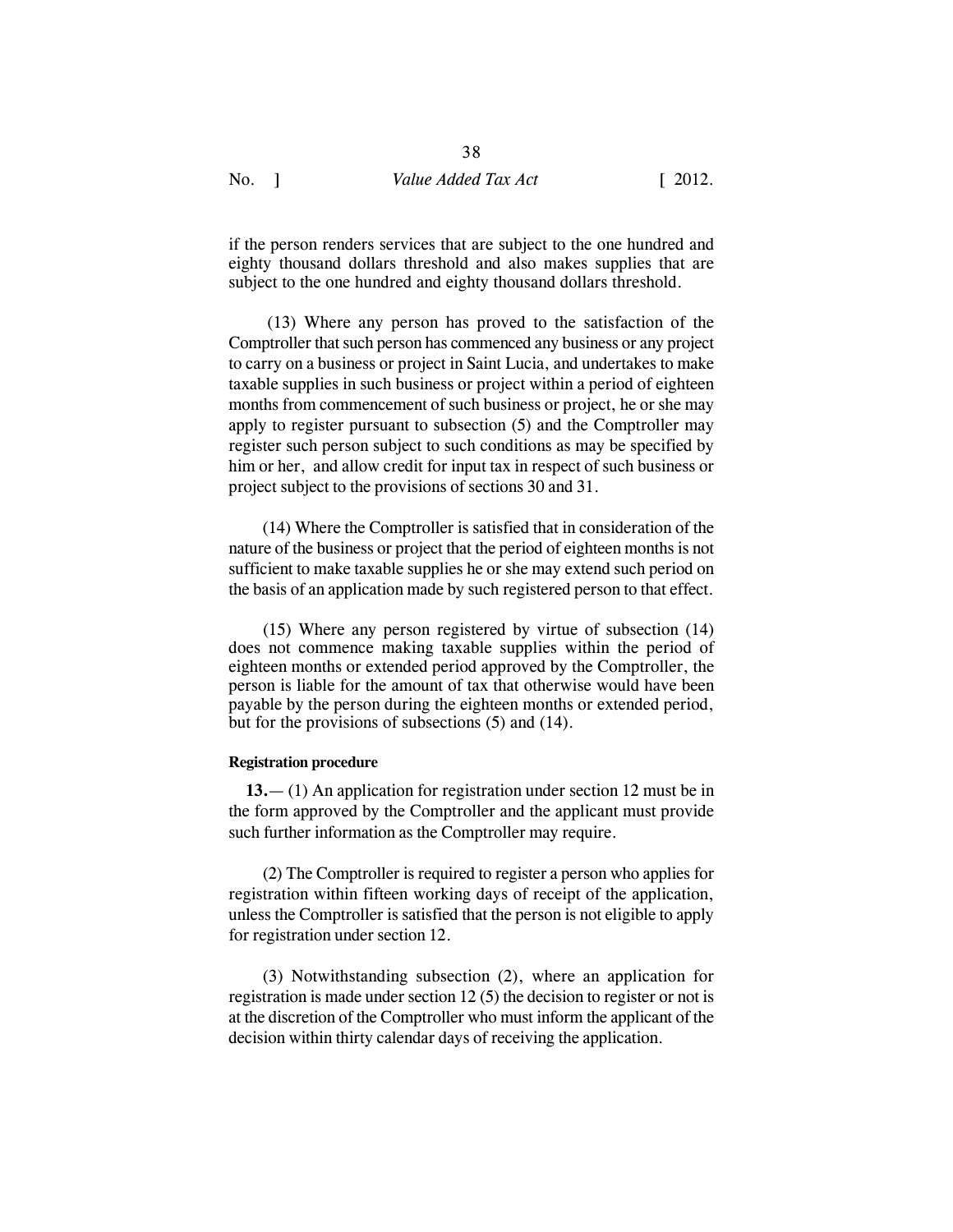(4) An application for registration under section 12(5) must not be accepted where —

- (*a*) the person has no fixed place of abode or business;
- (*b*) the person does not keep proper records; or
- (*c*) the Comptroller has reasonable grounds to believe that the person —
	- (i) will not keep proper records; or
	- (ii) will not submit regular and reliable tax returns,
	- as required under this Act.

(5) Where a person required to register under this Act fails to apply for registration as required under section 12, the Comptroller may register the person from the date determined by the Comptroller.

- (6) Registration takes effect, in the case of  $-$
- (*a*) a person referred to in section  $12(1)(a)$ , from the beginning of the tax period immediately following the end of the period of twelve or fewer months;
- (*b*) a person referred to in section 12(1)(*b*), 12(6), 12(7), or 12(9), from the beginning of the three hundred and sixty-five day period, the date the State or local authority commences a taxable activity, the date the person becomes an auctioneer, or the date the promoter, licensee or proprietor begins making taxable supplies in connection with public entertainment, respectively;
- (*c*) an application under section 12(5), from the beginning of the tax period immediately following the period in which the person applied for registration; or
- (*d*) an application under section 12(10), from the beginning of the tax period immediately following the end of the three month period.

(7) The Comptroller shall serve a notice in writing on an applicant for registration of the decision in respect of the application within twentyone days of receipt of an application under subsection (2).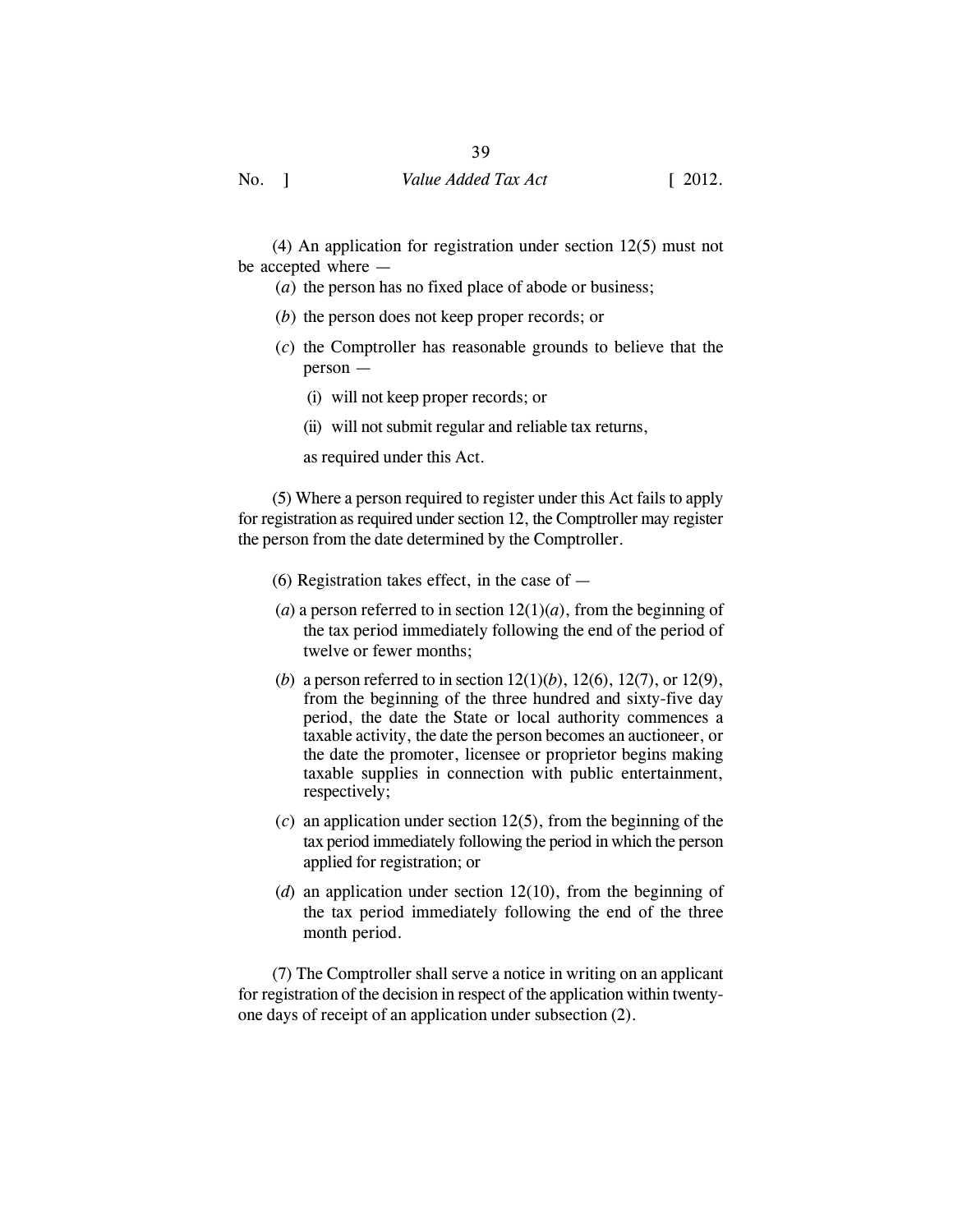(8) An applicant dissatisfied with a decision referred to in subsection (7) may challenge the decision under Part IX of this Act.

 (9) The Comptroller shall issue to each person registered a certificate of registration which states the name and other relevant details of the registered person, the date on which the registration takes effect, and the person's taxpayer identification number.

(10) The Comptroller shall establish and maintain a register containing the relevant details of all registered persons, and make publicly available the names of registered persons, their taxpayer identification numbers, and contact details.

(11) Every person shall display the certificate of registration issued to him or her under subsection (9) in a conspicuous place at each location at which he or she engages in taxable activities.

(12) A taxable person shall notify the Comptroller, in writing, within twenty-one calendar days of —

- (*a*) any change in the name, address, place of business, constitution, or nature of the principal taxable activity or activities of the person; and
- (*b*) any change of address from which, or name in which, any taxable activity is carried on by the taxable person, or
- (*c*) any change in circumstances if the person ceases to operate or closes on a temporary basis in a situation not covered in section 14(1).

(13) Subject to subsection (2), where the Comptroller fails to serve a notice as required by subsection (7), the Comptroller is deemed to have made a decision to register the applicant.

(14) For the purposes of subsections (2) and (7), if within the twenty-one-day period, the Comptroller requests additional information from the applicant in order to determine if the applicant is eligible to apply for registration under section 12, the twenty-one day period is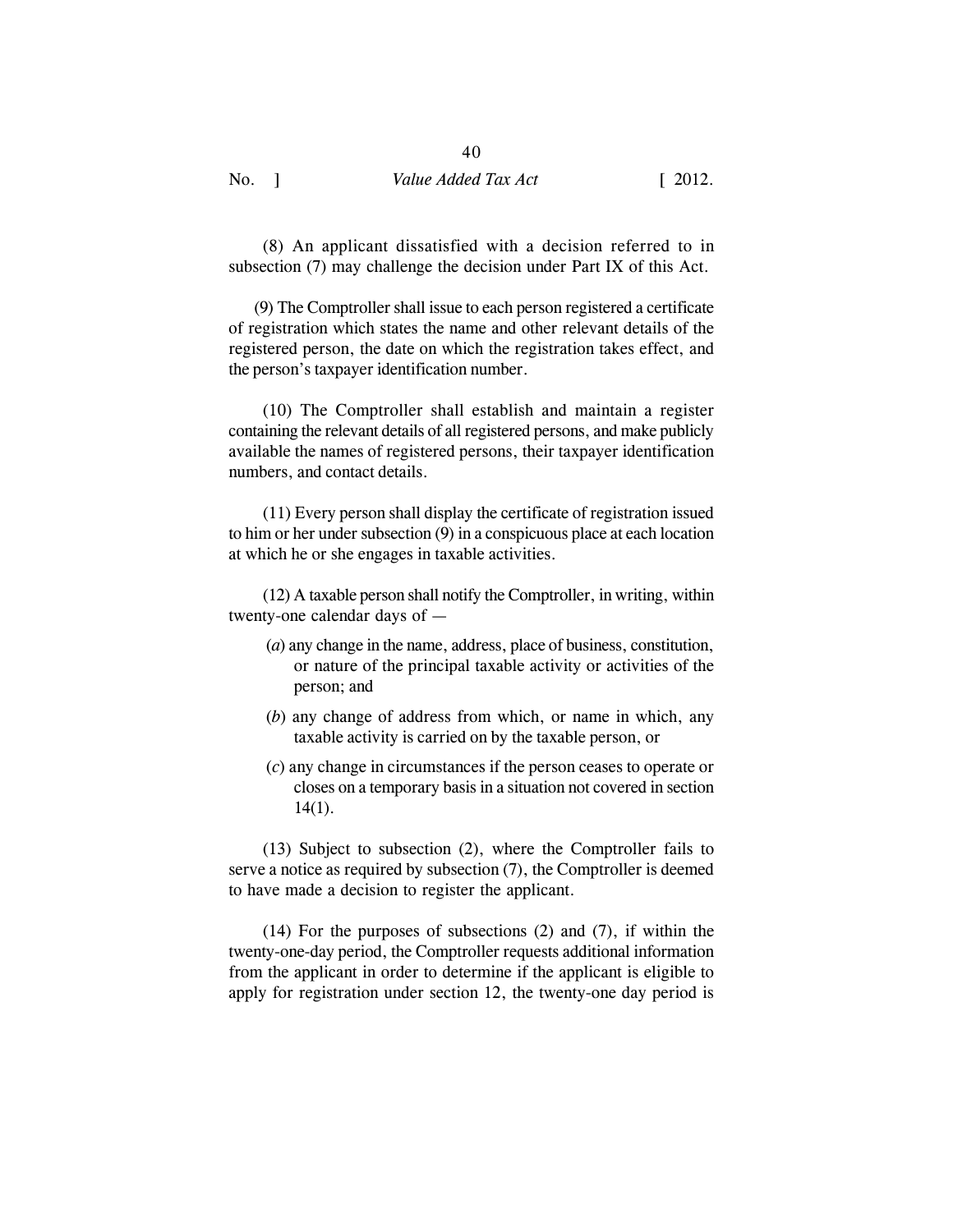suspended until the Comptroller receives the required information in the form prescribed by the Comptroller.

#### **Cancellation of registration**

**14.**— (1) Subject to subsections (2) and (13), a taxable person who ceases to carry on taxable activities shall notify the Comptroller of that fact within five working days of the date of such cessation, and the Comptroller is required to cancel the registration of that person with effect from the last calendar day of the tax period during which all such taxable activities ceased, or from such other date as the Comptroller may determine.

(2) The Comptroller shall not cancel the registration of a taxable person under subsection (1) where the Comptroller has reasonable grounds to believe that the person will carry on any taxable activity at any time within twelve months from the date of cessation.

(3) A notification pursuant to subsection (1) must be made in writing and state the date upon which that person ceased to carry on taxable activities, and whether or not that person intends to carry on any taxable activity within twelve months from that date.

- (4) If the Comptroller is satisfied that a taxable person —
- (*a*) is not carrying on a taxable activity;
- (*b*) was not required or entitled to apply for registration;
- (*c*) has no fixed place of abode or business;
- (*d*) has not kept proper accounting records relating to any business activity carried on by that person; or
- (*e*) has not submitted regular and reliable tax returns as required by section 37,

the Comptroller may cancel the registration of the person with effect from the last day of the tax period during which the Comptroller became so satisfied, or from such other date as the Comptroller may determine, and the Comptroller shall notify the person in writing of the date on which the cancellation takes effect.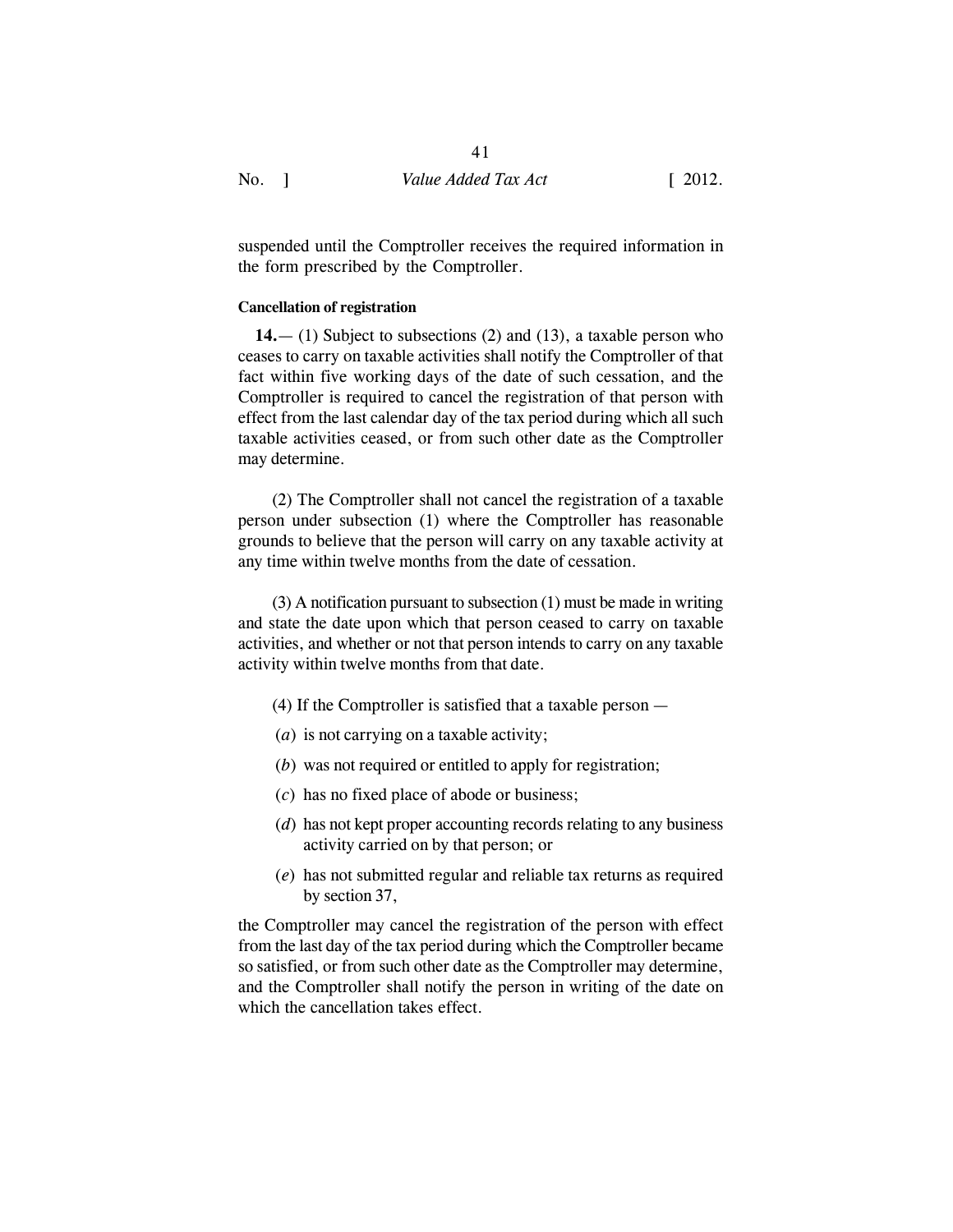(5) A date determined by the Comptroller for the cancellation of registration under subsection (4) may be retrospective to a date not earlier than —

- (*a*) the last day of the tax period during which taxable activity carried on by the person ceased; or
- (*b*) the date on which the person was registered under this Act, if the Comptroller is satisfied that the person did not, from that date, carry on any taxable activity.

(6) Subject to subsection (7) or (8), a taxable person may apply in writing to the Comptroller to have the person's registration cancelled where, at any time, the value of that person's taxable supplies —

(*a*) in the past twelve months has not been, or

(*b*) in the period of twelve months then beginning will not be

more than the amount specified under section 12(1).

 $(7)$  A person —

- (*a*) required to register under section 12(1) or (10) who ceases to satisfy the criteria under section 12(1) or (10), or
- (*b*) registered as a result of an application under section 12(5),

may apply for cancellation of the registration only after the expiration of two years from the date the registration took effect.

(8) Subsection (6) does not apply to an auctioneer, the State, or a local authority.

(9) Where the Comptroller is satisfied that a taxable person who has made an application under subsection (6) or (7) is entitled to have a registration cancelled, the Comptroller is required to cancel that person's registration with effect from the end of the tax period unless the Comptroller orders the cancellation to take effect at an earlier date.

(10) Any obligation or liability under this Act, including the obligation to pay tax and to file returns, of any person in respect of anything done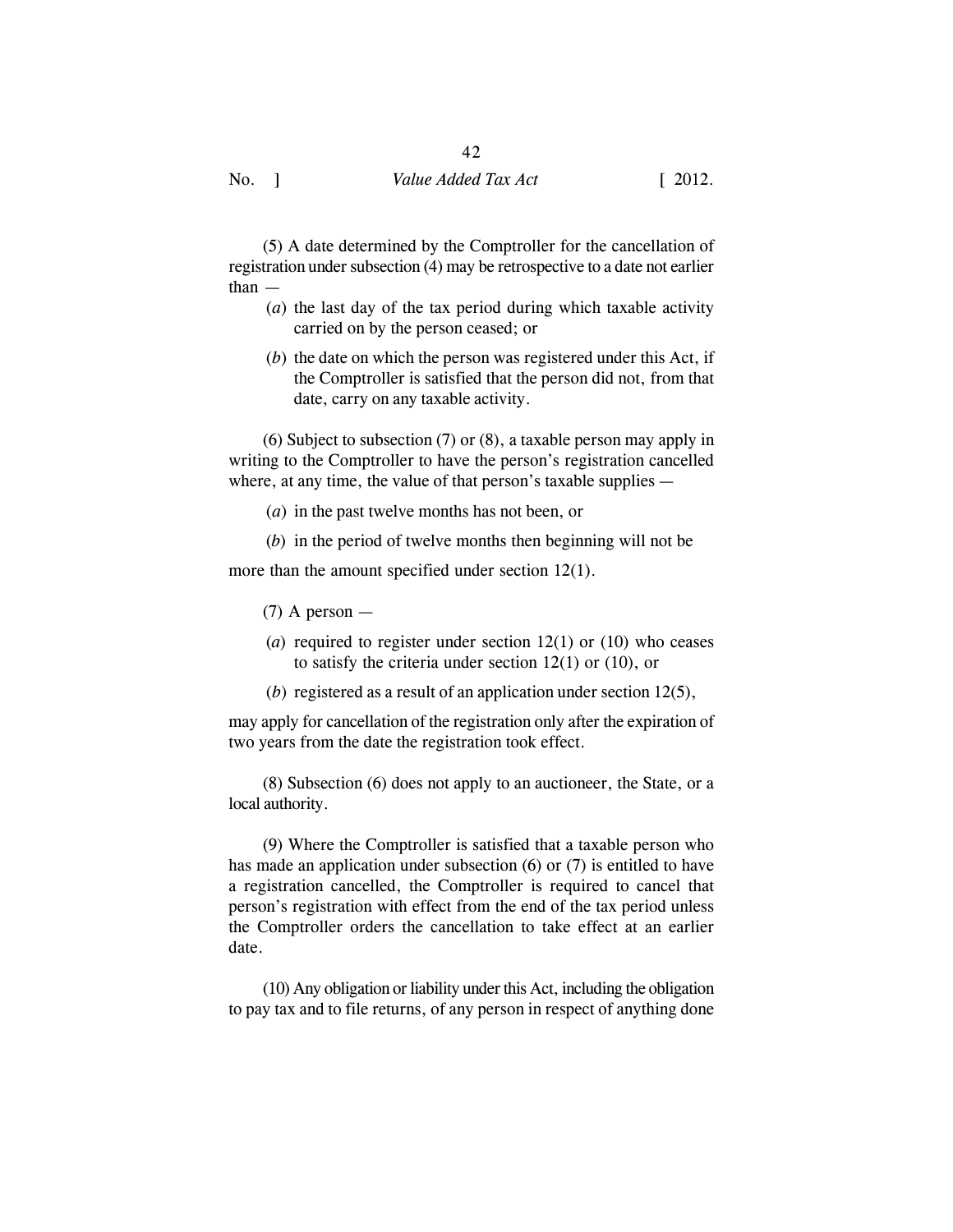| No. | Value Added Tax Act | $\left[ 2012. \right]$ |
|-----|---------------------|------------------------|
|-----|---------------------|------------------------|

or omitted to be done by that person while the person is a taxable person, is not affected by cancellation of the person's registration.

 (11) Where the registration of a person is cancelled, the Comptroller shall remove the person's name and details from the register described in section  $13(10)$ .

(12) A person dissatisfied with a decision of the Comptroller under this section to cancel or not to cancel the person's registration may challenge the decision under Part IX of this Act.

(13) A taxable person who sells a going concern or engages in a similar transaction, such as a merger, shall notify the Comptroller of that fact at least three calendar days before the earliest of the date—

- (*a*) the sale closes;
- (*b*) the purchaser acquires any legal interest in the assets to be acquired; and
- (*c*) the assets of the going concern are transferred.

## **Registered person to recover tax from person supplied**

**15.**— (1) A registered person who makes a taxable supply may recover from the person to whom the supply is made an amount calculated by multiplying the value of the supply by the rate of tax charged on that supply and, unless the supply is expressed to be for a consideration that includes an amount in respect of tax, that amount is recoverable in addition to any other consideration for the supply.

(2) A registered or other person who, knowingly otherwise than in accordance with subsection (1), recovers or seeks to recover from any other person an amount represented to be in respect of tax commits an offence and is liable on summary conviction to a fine not exceeding thirty thousand dollars or imprisonment for a term not exceeding two years or to both.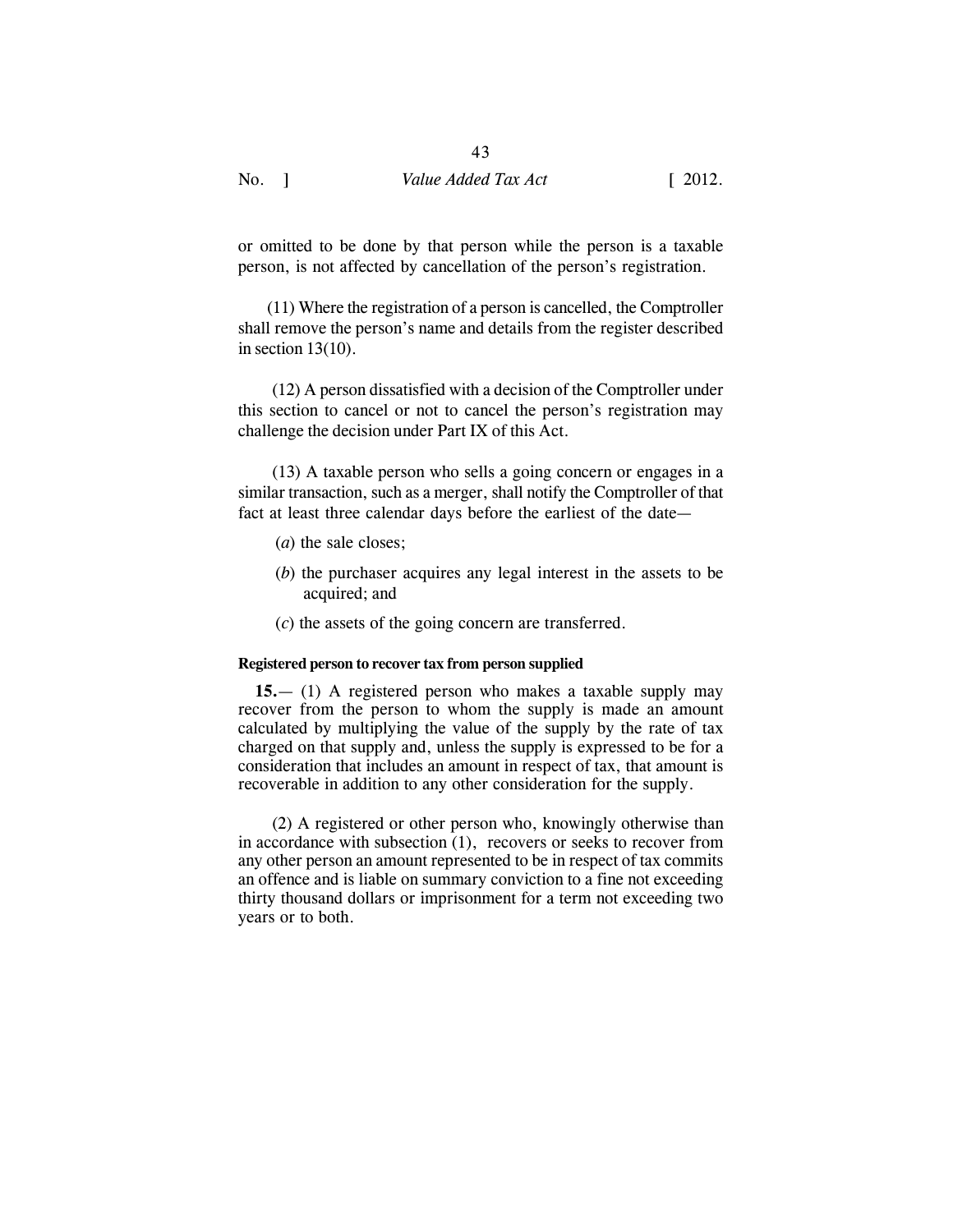#### PART V TAX ON SUPPLY

# DIVISION 1

# *Zero rated and exempt supply*

#### **Zero rated supply**

**16.** — (1) The supply of goods specified in the First Schedule is zero rated for the purposes of this Act.

(2) The supply of services specified in the First Schedule is zero rated for the purpose of this Act.

(3) Where the supply of any goods or the supply of any services is zero rated, the rate at which tax is regarded as being charged is zero per cent, and consequently no tax shall be charged on the supply.

(4) Where a taxable person has applied the rate of zero per cent to a supply under this section, the taxable person is required to obtain and retain such documentary proof as is acceptable to the Comptroller substantiating the person's entitlement to apply the zero rate to the supply.

#### **Exempt supply**

**17.—** (1) Subject to subsection (3), a supply of goods is an exempt supply if it is specified in the Second Schedule.

(2) Subject to subsection (3), a supply of services is an exempt supply if it is specified in the Second Schedule.

(3) A supply of goods or services is not an exempt supply if, in the absence of subsections (1) and (2), the supply would be charged with tax at the rate of zero per cent under section 16.

#### DIVISION 2

#### *Rules relating to supply*

## **Time of supply**

**18.**— (1) Subject to this Act, a supply of goods or services occurs on the earliest of the date on which —

(*a*) the goods are delivered or made available or the performance of services is completed;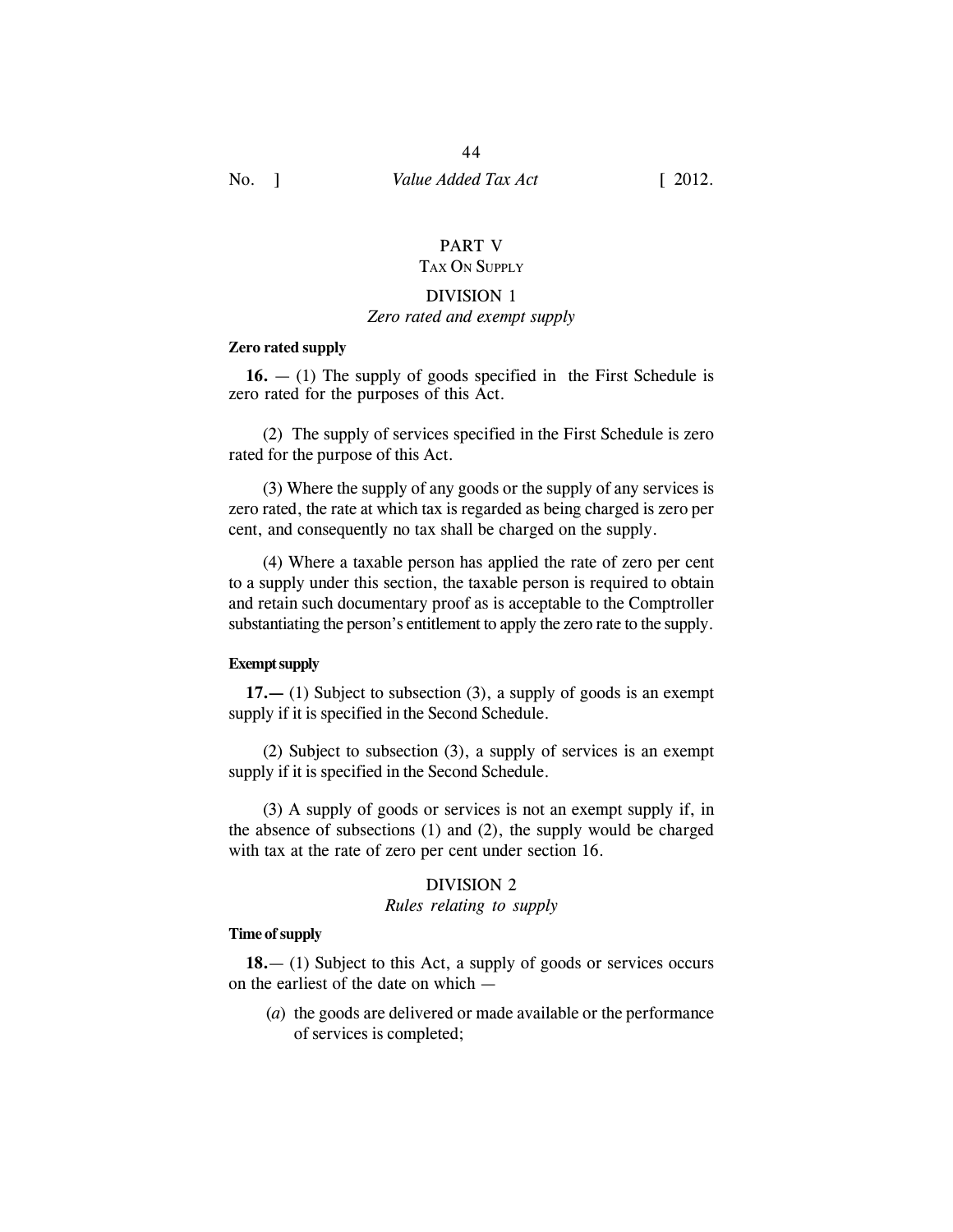(*b*) an invoice for the supply is issued by the supplier; or

(c) any consideration for the supply is received.

(2) A supply of goods under a credit agreement occurs on the date of commencement of the credit agreement.

(3) A supply of goods pursuant to a lay-away agreement occurs when the goods are delivered to the purchaser.

(4) A supply of goods or services under section 4(6) occurs when the goods or services are applied to a different use.

(5) A supply of goods under section 4(7) occurs when the goods are repossessed, or where the debtor may under any law be reinstated in his or her rights and obligations under the credit agreement, the day after the last day of any period during which the debtor may under such law be so reinstated.

(6) A supply of services under section 4(8) occurs when the seller obtains the right to retain any amount paid by the purchaser or when the seller recovers any amount owing by the purchaser under the agreement.

(7) A supply for a consideration in money received by the supplier by means of a machine, meter, or other device operated by coin, note, or token occurs when the coin, note, or token is taken from that machine, meter, or other device by or on behalf of the supplier.

(8) Goods supplied under a rental agreement or services supplied under an agreement that provides for periodic payments are treated as successively supplied for successive parts of the period of the agreement, and each of the successive supplies occur when a payment becomes due or is received, whichever is the earlier.

- $(9)$  Where  $-$
- (*a*) goods described under section 4(1)(*a*)(*iii*) are supplied; or
- (*b*) goods or services are supplied directly in the construction, major reconstruction, manufacture, or extension of a building or engineering work;

and the consideration becomes due and payable in installments or periodically, the goods or services are treated as successively supplied for each period to which a payment for the goods or services relates and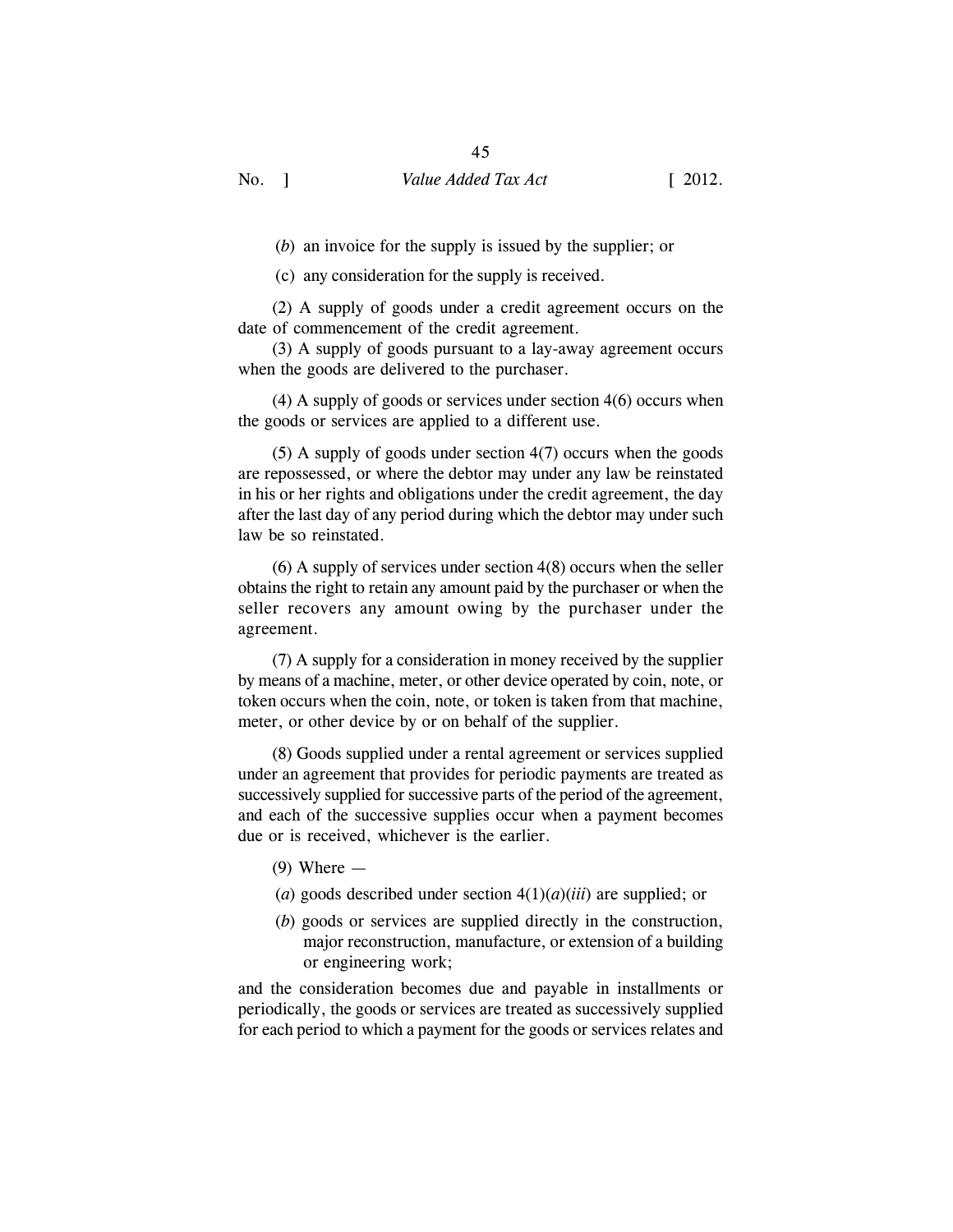each successive supply occurs when payment in respect of the supply becomes due, or is received, or any invoice relating only to that payment is issued, whichever is the earliest.

(10) A supply under section 4(18) occurs when the supply under section  $4(2)$ , to which it relates, occurs.

(11) To the extent that the issuance of a token, voucher, gift certificate, or stamp is a supply under section 4(19), the supply occurs when the token, voucher, gift certificate, or stamp is issued.

(12) The forfeit of a deposit, other than a deposit on a returnable container, is a supply of services when the deposit is forfeited.

(13) A supply under section 4(21) occurs at the time the registration is cancelled.

(14) The Minister may by Regulations prescribe rules to determine the time of a supply of particular goods or services which are not governed by this section.

#### **Place of supply**

**19.—** (1) Subject to this Act, a supply of goods takes place where the goods are delivered or made available by the supplier or, if the delivery or making available involves the goods being transported, at the place where the goods are when the transportation commences.

(2) A supply of thermal or electrical energy, heating, gas, refrigeration, air conditioning, or water takes place where the supply is received.

(3) Subject to this section and to Regulations, a supply of a service takes place at the location of the place of business of the supplier from which the services are supplied.

(4) The supply of the following goods or services takes place where the recipient uses or obtains the advantage of the goods or services: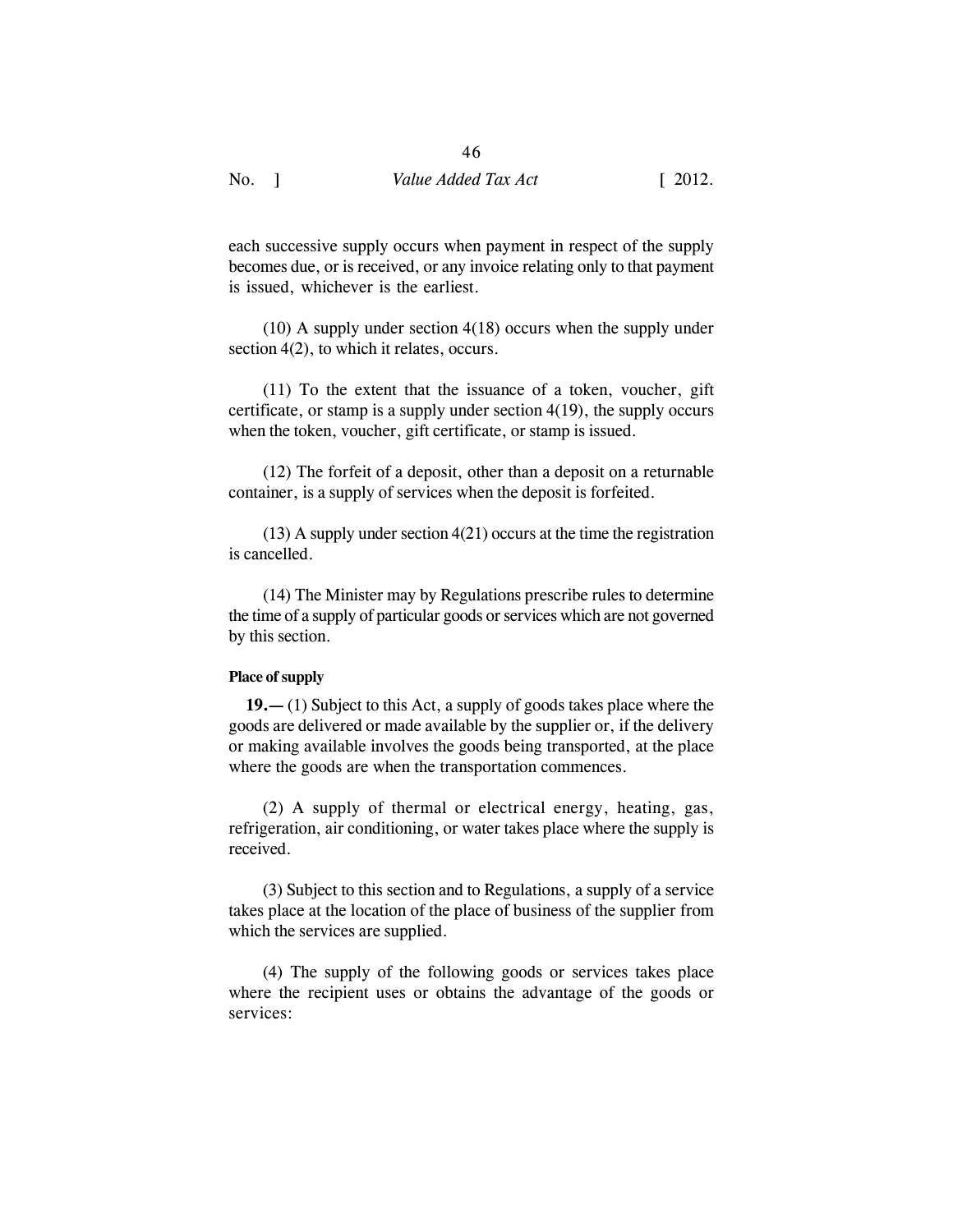- (*a*) a transfer or assignment of a copyright, patent, licence, trademark, or similar right;
- (*b*) the service of a consultant, engineer, lawyer, architect, or accountant, the processing of data or supplying information, or any similar service;
- (*c*) an advertising service;
- (*d*) the obligation to refrain from pursuing or exercising taxable activity, employment, or a right described in this subsection;
- (*e*) the supply of personnel;
- (*f*) the service of an agent in procuring for the agent's principal a service described in this subsection;
- (*g*) the leasing of tangible personal property, other than transport property;
- (*h*) the supply of goods via electronic commerce and the supply of internet access or similar services; or
- (*i*) telecommunication services.

(5) The supply of public entertainment or any cultural, artistic, sporting, educational, or similar activities, or services connected with tangible personal property, takes place where the service is physically carried out, unless the service is described in subsection (4).

(6) The supply of services connected with immovable property takes place where the immovable property is located, unless the service is described in subsection (4).

(7) A supply of services of, or incidental to, transport takes place where the transport occurs, unless the service is described in subsection  $(4).$ 

(8) Services supplied from a place of business in Saint Lucia which would be treated as supplied outside Saint Lucia under subsections (4) to (7) are considered as supplied in Saint Lucia and are considered as exported from Saint Lucia for the purposes of the First Schedule.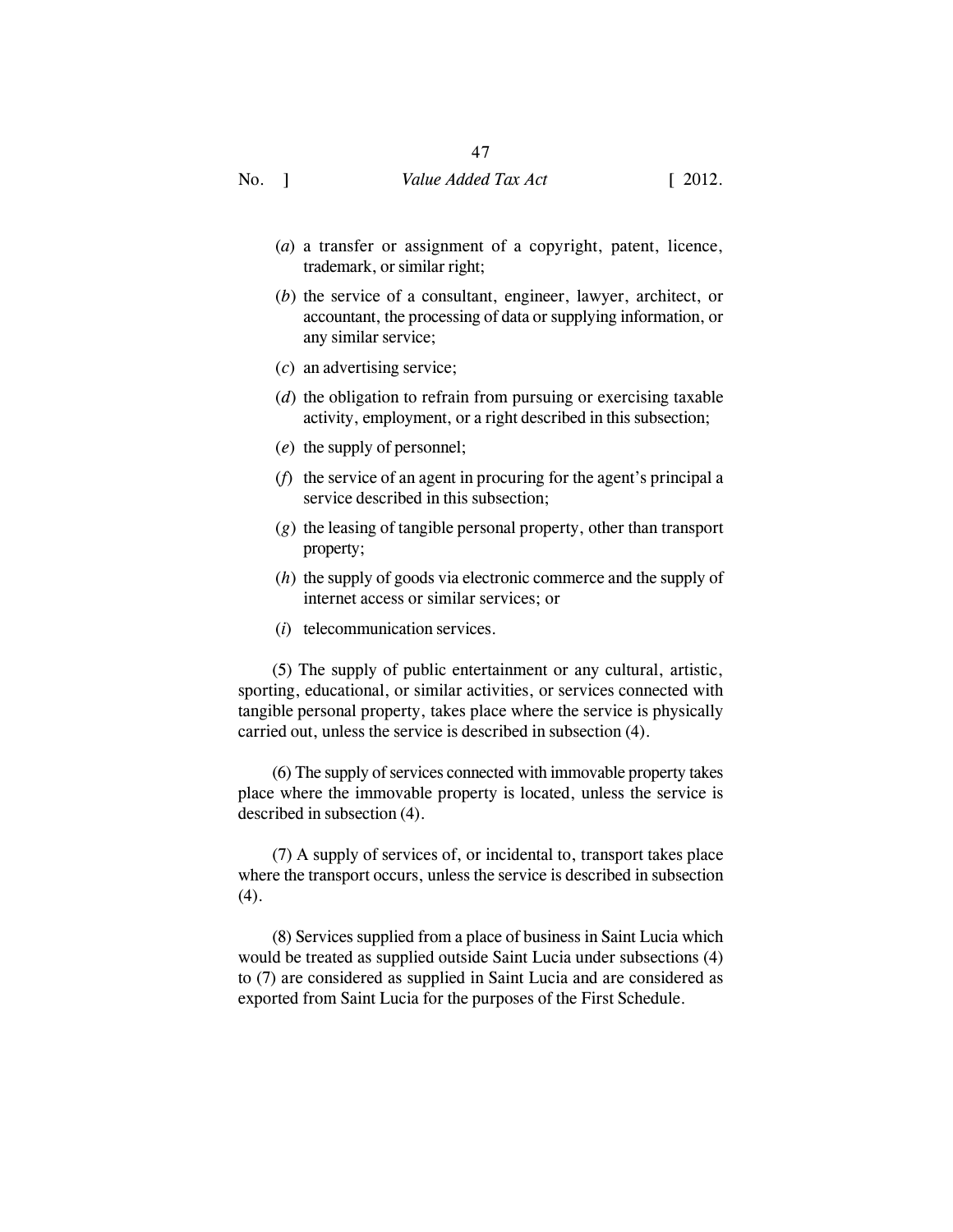(9) A supply of a kind not described in subsections (1) to (7) is considered to take place in Saint Lucia.

(10) The Minister may by Regulations prescribe rules to determine the place of a supply of particular goods or services which are not governed by this section.

#### **Value of supply**

**20.**— (1) Subject to the remaining provisions of this section, the value of a supply of goods or services is the amount of the consideration for the supply.

(2) Where a portion of the price of a taxable supply represents tax imposed by this Act that is not accounted for separately, the value of the supply is the price reduced by an amount equal to the tax fraction multiplied by that price.

(3) Where a supply is made by a taxable person for no consideration or for a consideration that is less than the fair market value of that supply and —

(*a*) the supplier and the recipient are related persons; or

(*b*) the recipient is an approved charitable organisation;

the value of the supply is the fair market value of the supply.

(4) Where a taxable person makes a supply of goods or services referred to in section 4(6), the value of the supply is the lesser of-

- (*a*) the consideration paid or payable by the taxable person for the goods or services; or
- (*b*) the fair market value of the supply.

(5) The Minister may by Regulations prescribe rules to determine the value of a supply governed by subsection (4) where the taxable person applies less than the entire goods or services to a different use.

(6) The value of a supply of goods under a credit agreement is the cash value of the supply.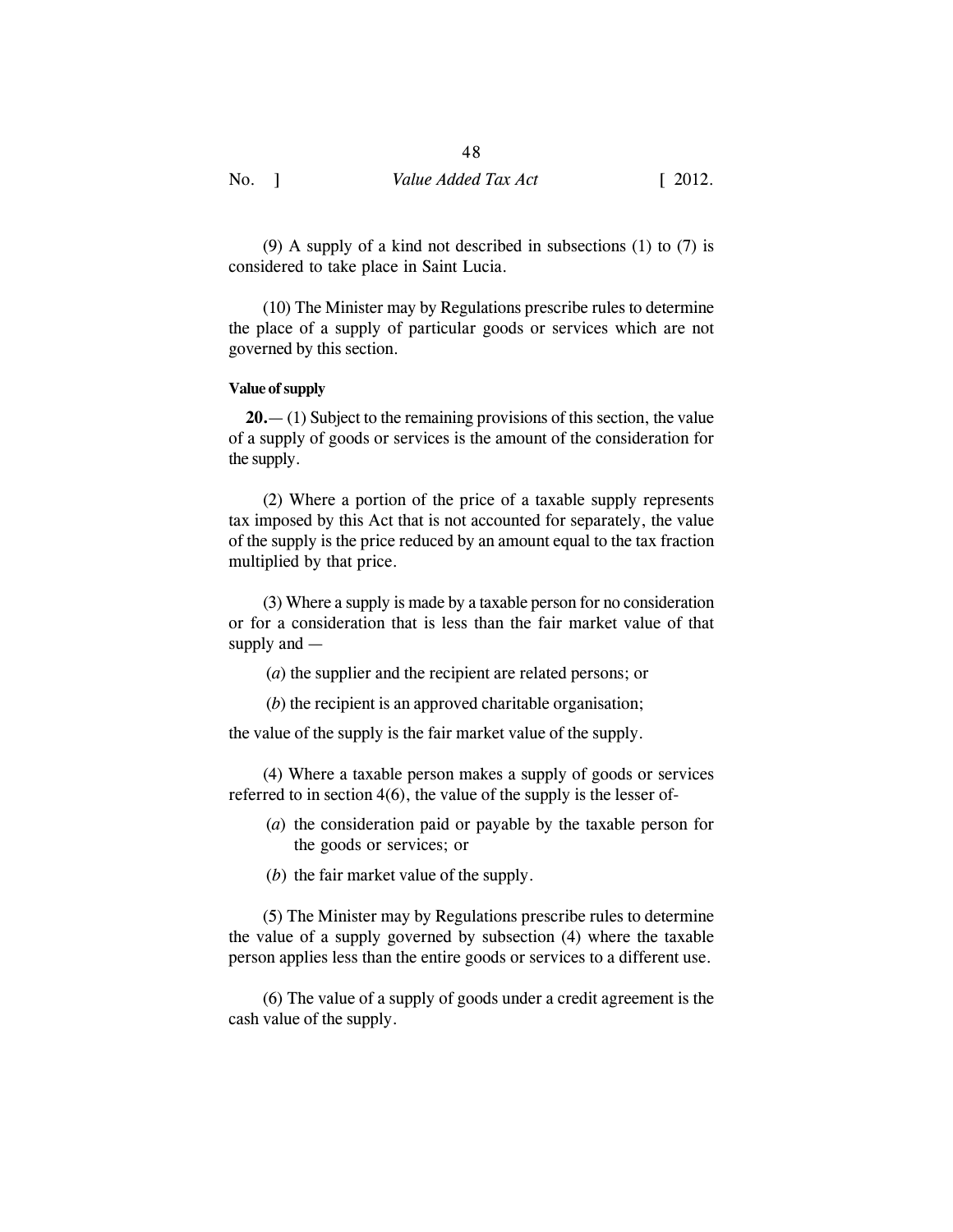49

(7) Where a debtor makes a supply of goods as a result of the repossession of the goods from the debtor under a credit agreement, the value of the supply is an amount equal to the balance of the cash value of the supply of those goods to the debtor that has not been recovered at the time of the supply.

(8) For the purposes of subsection (7), the balance of the cash value of the supply is the amount remaining after deducting from the cash value so much of the sum of the payments made by the debtor under the credit agreement as, on the basis of an apportionment in accordance with the rights and obligations of the parties to such agreement, may properly be regarded as having been made in respect of the cash value of the supply.

(9) The value of a supply of services under section 4(8) is an amount equal to the amount referred to in that subsection that is retained or recoverable.

(10) Where the grant of any right to receive goods or services for a monetary value stated on any token, voucher, gift certificate, or stamp is a supply under section 4(19), the value of the supply is an amount equal to the amount by which the consideration exceeds the monetary value of the token, voucher, gift certificate, or stamp.

(11) Where an issuer for no consideration surrenders the token, voucher, gift certificate, or stamp to a supplier of goods or services other than the issuer in return for a price discount on a taxable supply, the supplier is required to include in the value of the supply of such goods or services the monetary value stated on the token, voucher, gift certificate, or stamp, less the tax fraction of the monetary value.

 $(12)$  For the purposes of subsection  $(11)$ , "issuer" means the holder of a token, voucher, gift certificate or stamp issued by a taxable person.

(13) For the purposes of subsection (11), the monetary value is inclusive of tax.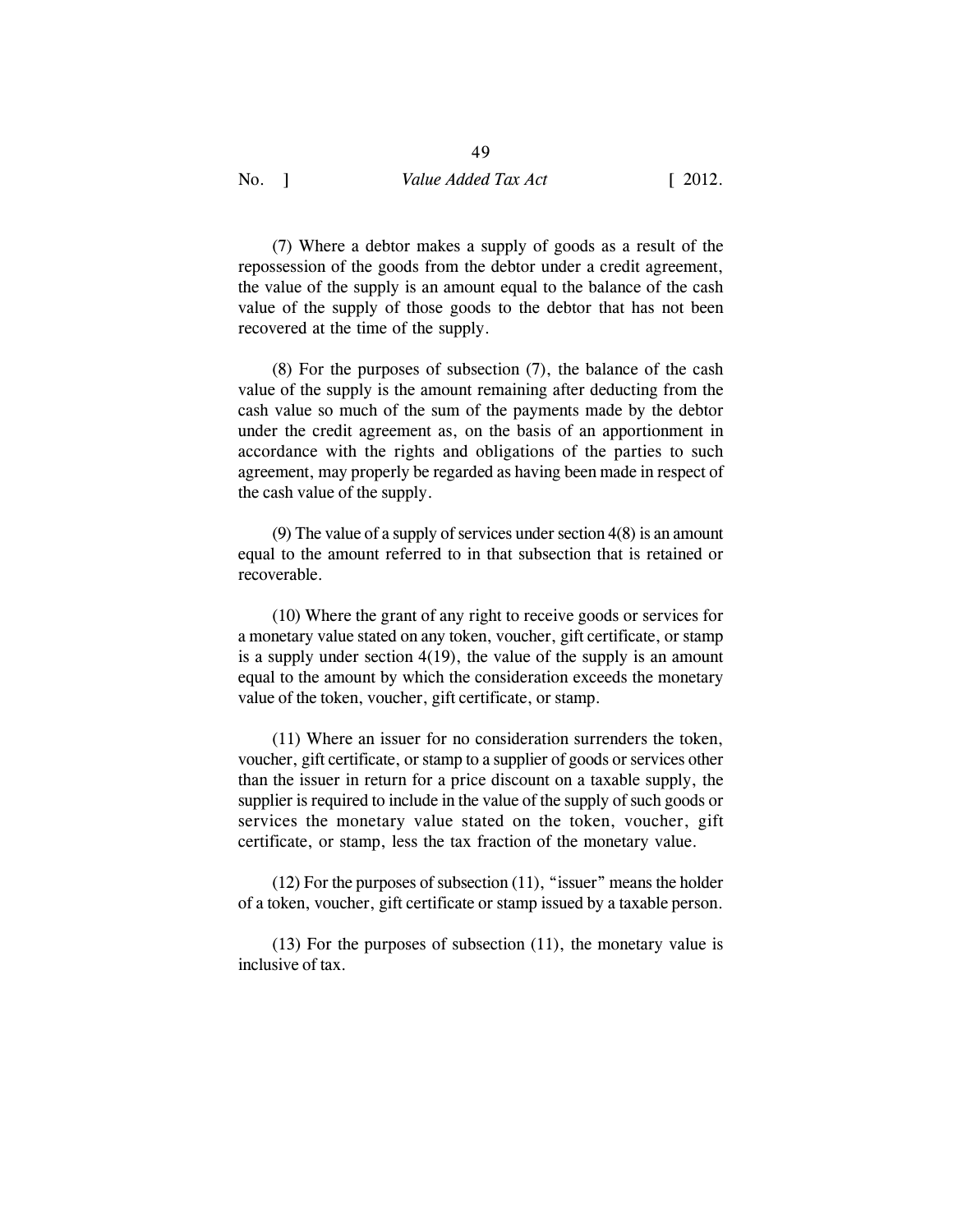(14) Where a taxable supply is not the only matter to which the consideration for the supply relates, the value of the taxable supply is such part of the consideration as is properly attributable to it.

(15) Except as otherwise provided in this section, if a supply is made for no consideration the value of the supply is nil.

(16) The value of a supply of services under section 4(9) is the amount received in respect of the bet, reduced by an amount equal to the tax fraction multiplied by the amount received in respect of the bet.

(17) The value of a supply referred to in section 4(18) is the consideration for the acquisition of the taxable activity reduced by an amount which bears to the amount of such consideration the same ratio as the intended use or application of the taxable activity for making taxable supplies bears to the total intended use or application of the taxable activity.

- (18) The value of a supply referred to in section  $4(21)$  is equal to  $-$
- (*a*) except as provided in paragraph (b), the fair market value of the goods or services deemed to be supplied; and
- (*b*) in the case of capital goods subject to the capital allowance under the Income Tax Act, the undepreciated cost of the goods deemed to be supplied.

(19) Notwithstanding this section, the value of services consisting of a hotel accommodation or tour package in Saint Lucia arranged by a non-resident, unregistered travel agent or a non-resident, unregistered tour operator is the consideration charged by the registered supplier for the services, less the commission or fee paid to that travel agent or tour operator for those services.

- (20) For the purposes of subsection  $(19)$  —
- (*a*) the deduction for the commission or fee paid cannot exceed twenty per cent of the registered supplier's published rates for those services; and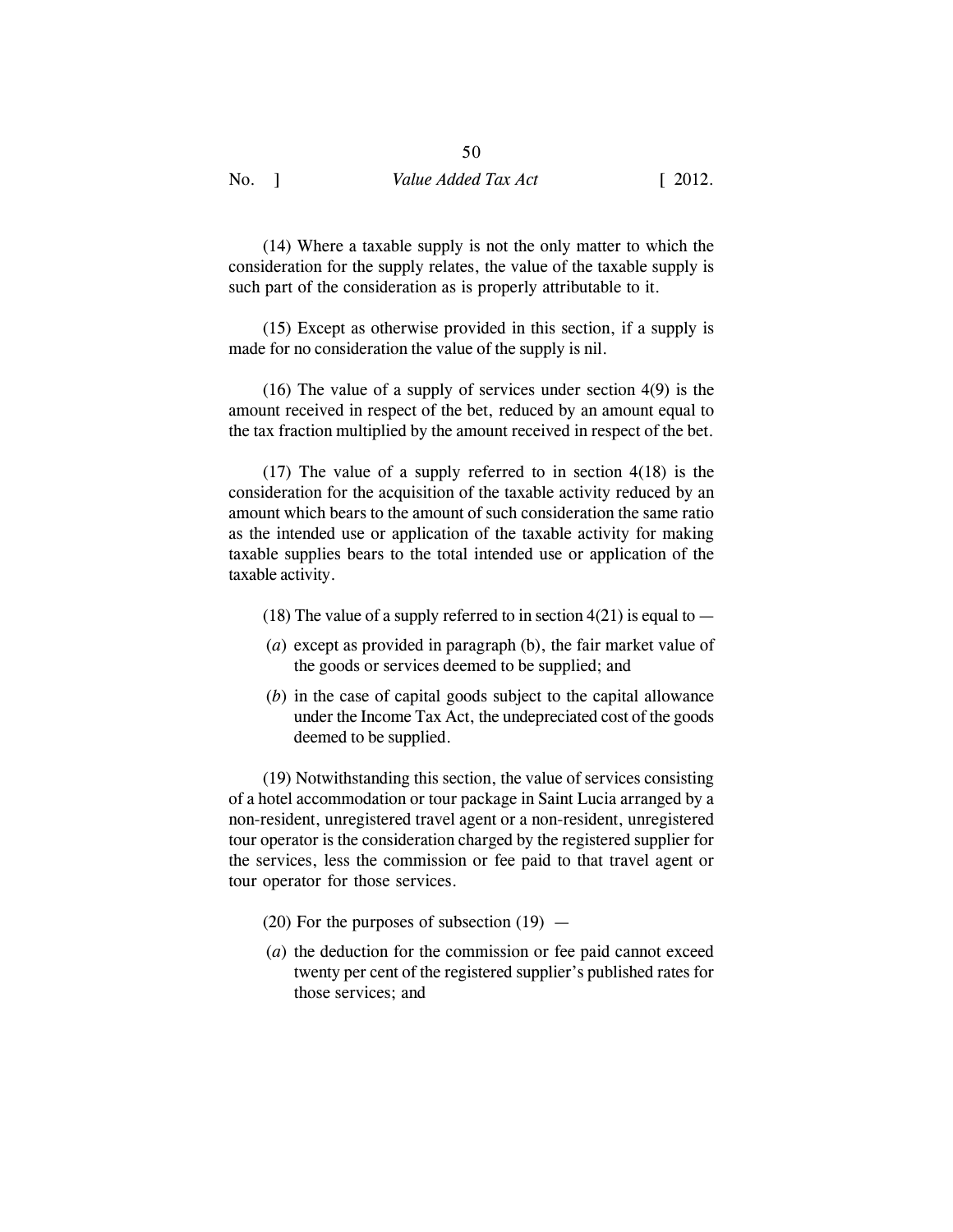(*b*) the output tax reported on hotel accommodation or tour package specified in subsection (19) is not less than the tax the registered supplier charged the foreign travel agent or tour operator for the covered services.

(21) The Minister may by Regulations prescribe rules to determine the value of a supply of particular goods or services not governed by this section.

# PART VI TAX ON IMPORTS DIVISION 1

## Exempt Imports

#### **Exempt imports**

**21.**— (1) An import of goods is exempt from the payment of tax where the import is specified in the Third Schedule.

(2) An import of services is exempt from the payment of tax where the import is specified in the Third Schedule.

#### DIVISION 2

## Tax on Import of Goods

## **Calculation and collection of tax on import of goods**

**22.**— (1) Tax charged on the import of goods shall be of an amount calculated by multiplying the rate of tax applicable under this Act by the value of the import of goods.

(2) The Comptroller of Customs shall on behalf of the Comptroller be responsible for the collection of the tax to which this Division applies.

(3) Tax on the import of goods shall be charged and payable under this Act but, for the purposes of collecting and enforcing the payment of this tax the Customs (Control and Management) Act applies with the necessary changes in the same manner as if it were a duty of customs.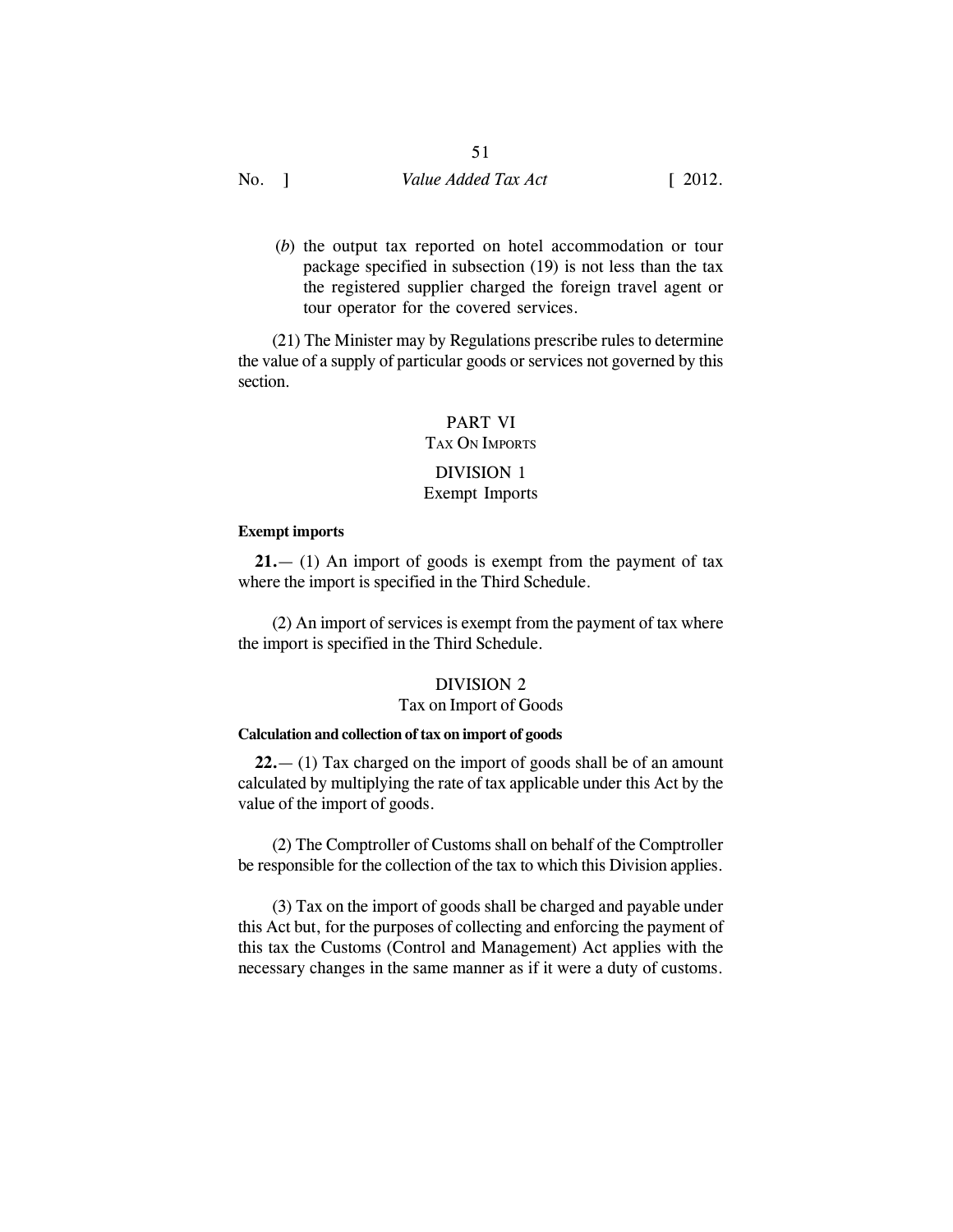(4) The Comptroller of Customs may, by virtue of subsection (3), exercise any power conferred on the Comptroller of Customs by any customs legislation as if the reference to duty in that legislation included a reference to tax charged on imported goods under this Act.

(5) Where the interpretation of a provision of this Act by the Comptroller differs from the interpretation of a provision of this Act by the Comptroller of Customs, the interpretation of the Comptroller prevails unless, where necessary, a determination on the issue is made by a Court.

#### **Time of import of goods**

**23.** An import of goods occurs when the goods are entered for home use for the purposes of the Customs (Control and Management) Act.

#### **Value of import of goods**

**24.** — (1) For the purposes of this Act, the value of an import of goods into Saint Lucia is —

- (*a*) the value of the goods determined in accordance with the Second Schedule to the Customs (Control and Management) Act, whether or not duty is payable under that Act; and
- (*b*) any duties, taxes, other than the tax charged under this Act, imposed, paid or payable upon the entry of imported goods.

 (2)Notwithstanding subsection (1), where the goods are re-imported after being exported for repair, renovation or improvement and it is shown that the goods have been subjected to a process of repair, renovation or improvement abroad and where the form or character of the goods has not been changed, the value of the goods, for the purposes of calculating tax, if any, on the entry of the goods when the goods are re-imported, is the amount of the increase in the value of the goods that is attributable to the process.

#### **Import declaration and payment of tax for importation of goods**

**25.**— (1) The Comptroller of Customs —

(*a*) shall collect, at the time of import and on behalf of the Comptroller, any tax due under this Act on an import of goods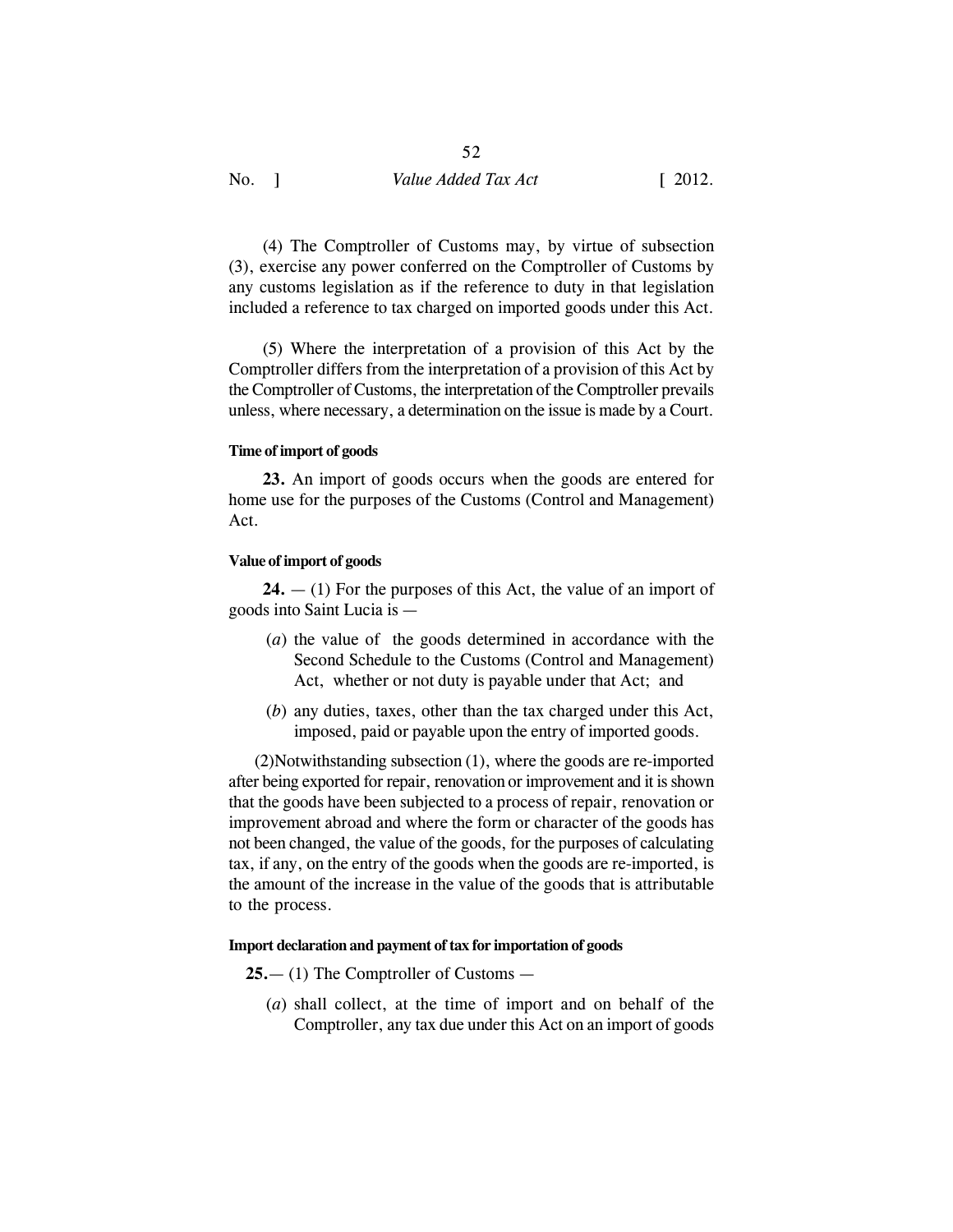and, at that time, obtain the name and the taxpayer identification number, if any, of the importer, the import declaration, and the invoice values in respect of the import; and

(*b*) may make arrangements for such functions to be performed on his or her behalf in respect of imports through the postal services.

(2) Where tax is payable on an import of goods, the importer shall, upon such entry, furnish the Comptroller of Customs with an import declaration and pay the tax due on the import in accordance with the arrangements referred to in subsection (4).

- (3) An import declaration under subsection (2) must —
- (*a*) be in the form approved by the Comptroller of Customs;
- (*b*) state the information necessary to calculate the tax payable in respect of the import; and
- (*c*) be furnished in the manner specified by the Comptroller of Customs.

(4) Except where the contrary intention appears, the provisions of the Customs (Control and Management) Act, relating to the import, transit, coastwise carriage, clearance of goods, and payment and recovery of duty apply, so far as relevant, to the tax charged under this Act on the import of goods, with such exceptions, modifications and adaptations as the Minister may by Regulations prescribe.

(5) The Comptroller of Customs may, by virtue of subsection (4), exercise any power conferred on the Comptroller of Customs by any customs legislation as if the reference to duty in that legislation included a reference to tax charged on imported goods under this Act.

#### DIVISION 3

#### *Tax on import of services*

#### **Time of import of services**

**26.** An import of services occurs at the time determined by applying section 18 to the import on the basis that the import is a supply of services.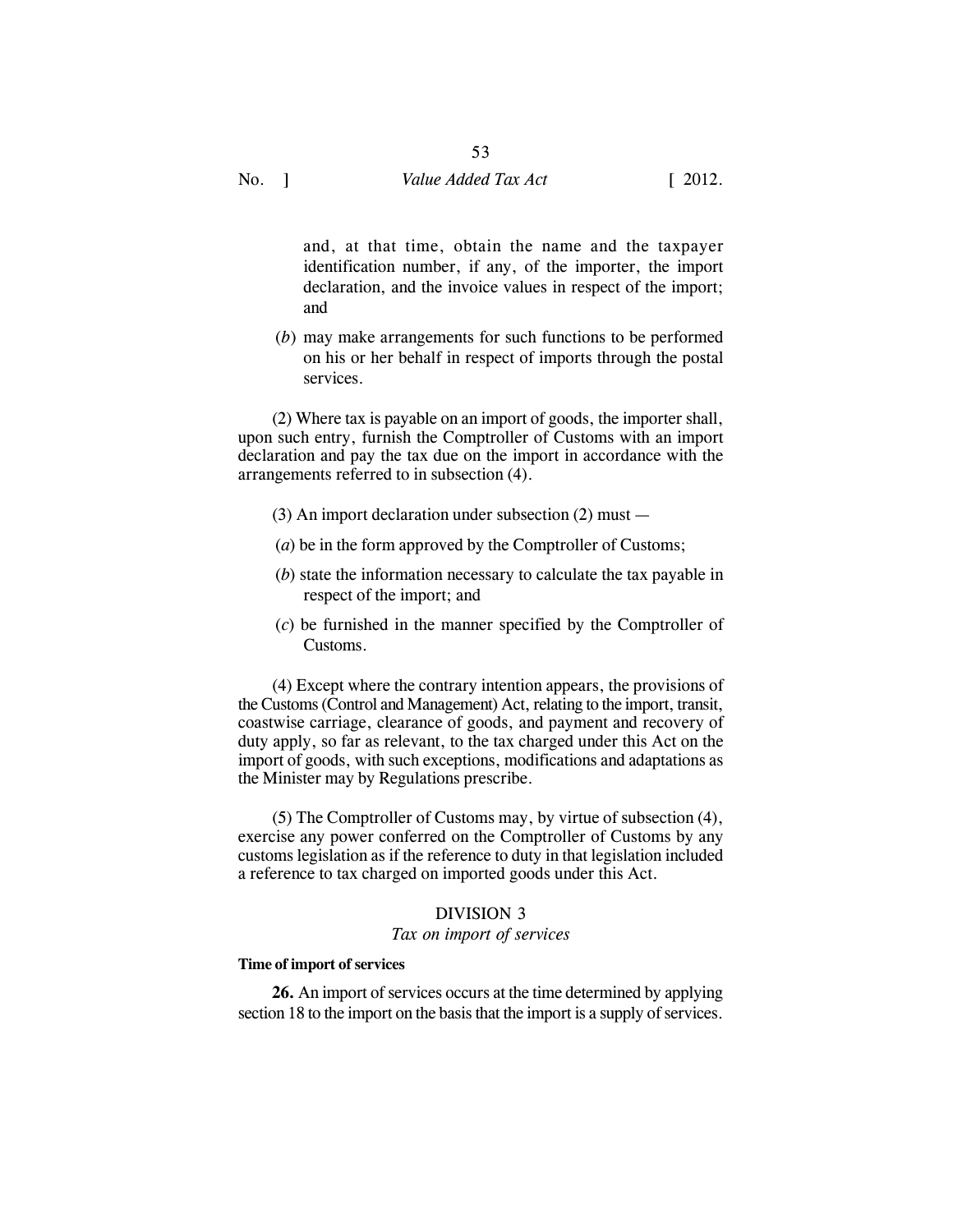#### **Value of import of services**

**27.**— (1) Subject to subsection (2), the value of an import of services is the amount of the consideration for the import.

- $(2)$  Where  $-$
- (*a*) an import of services is made for no consideration or for a consideration that is less than the fair market value of that import; or
- (*b*) the supplier and the recipient are related persons,

the value of the import is the fair market value of the import.

(3) Where a portion of the price of an import of services represents tax imposed by this Act that is not accounted for separately, the value of the import is the price reduced by an amount equal to the tax fraction multiplied by that price.

#### **Import declaration and payment of tax for importation of services**

**28.**— (1) Where tax is payable on an import of services, other than where section 4(12) applies, the person liable for the tax under section  $9(2)(c)$  shall –

- (*a*) furnish the Comptroller with an import declaration; and
- (*b*) pay the tax due in respect of the import within twenty days after the tax period in which the services were imported.
- (2) An import declaration under subsection (1) is required to  $-$
- (*a*) be in the form approved by the Comptroller;
- (*b*) state the information necessary to calculate the tax payable in respect of the import; and
- (*c*) be furnished in the manner specified by the Comptroller.

#### PART VII

#### CALCULATION OF TAX PAYABLE

#### **Tax payable for tax period**

**29.**— (1) The tax payable by a taxable person for a tax period in respect of taxable supplies is the total amount of output tax payable by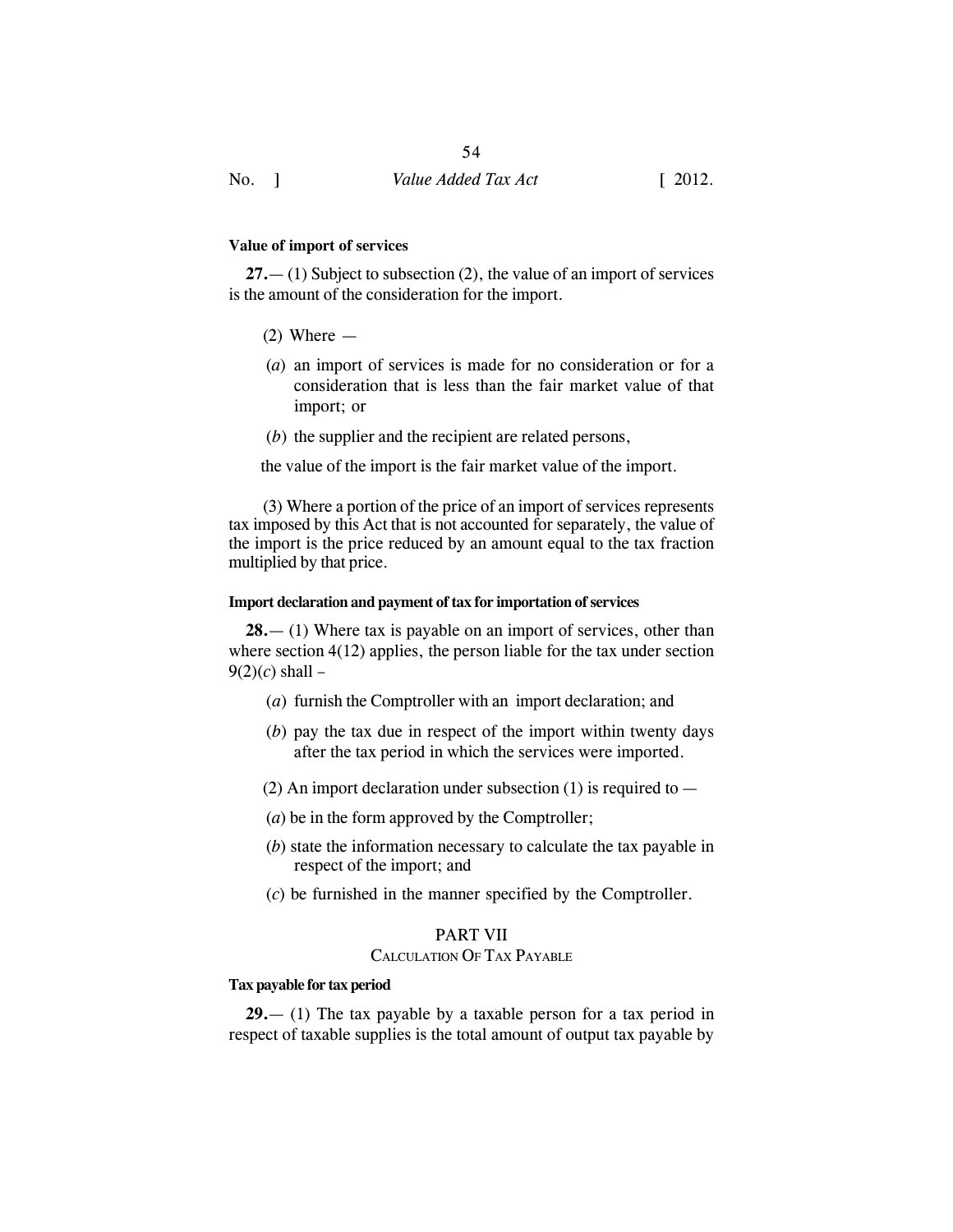the person in respect of taxable supplies made by the person during the tax period, less the total input tax deduction allowed to the person under section 30 for the tax period.

(2) Where the total amount of input tax deduction allowed to a taxable person for a tax period under subsection (1) exceeds the total amount of output tax payable by the person for that tax period, the amount of the excess is dealt with in accordance with section 57.

#### **Input tax deduction**

**30.**— (1) Subject to this section, the total amount of input tax allowed as a deduction for the purposes of section 29 is the sum of —

- (*a*) the input tax payable in respect of taxable supplies made to the person during the tax period and the input tax paid in respect of any import of goods by the person during the tax period, where the supply or import is for use in a taxable activity carried on by the person;
- (*b*) any input tax deduction allowed under section 32 for the tax period;
- (*c*) an amount equal to the tax fraction of any amount paid during the tax period by the taxable person as a prize or winnings to the recipient of services under section 4(9);
- (*d*) an amount equal to the tax fraction of any amount paid during the tax period by the taxable person to a supplier in respect of the redemption of a token, voucher, gift certificate, or stamp referred to in section 18(11) by the supplier for tax period; and
- (*e*) any amount carried forward under section 57(7);
- (*f*) subject to paragraphs (*g*), (*h*), and (*i*), an amount equal to seventy per cent of the tax fraction of the lesser of —
	- (*i*) the amount paid for; or
	- (*ii*) the fair market value, including tax,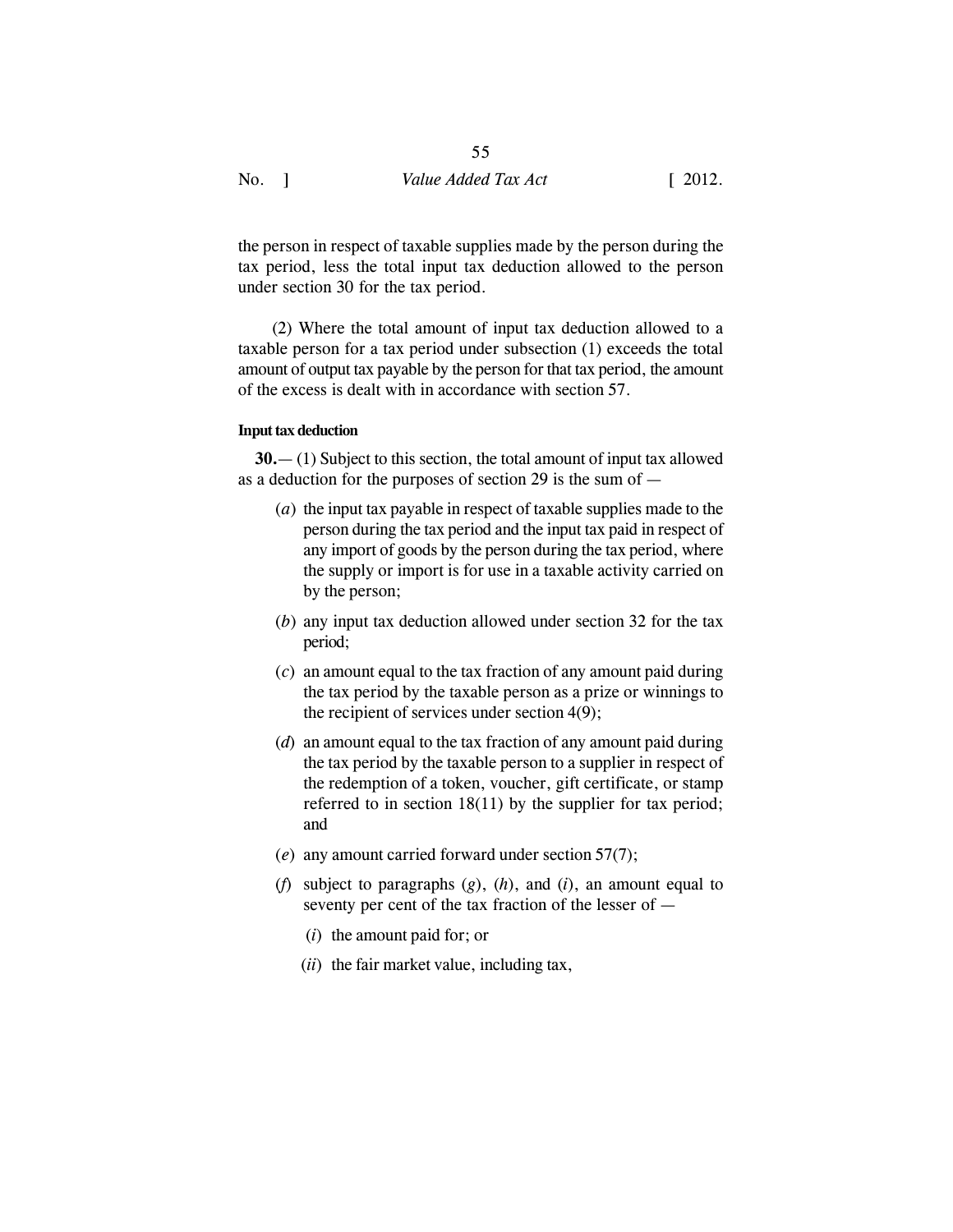of second-hand goods acquired in Saint Lucia during the tax period by a registered person from a person, registered or not registered, in a transaction not subject to tax if the goods are taxable at a positive rate under this Act and are acquired for the purpose of making taxable supplies;

- (*g*) an amount equal to seventy per cent of the tax fraction of the lesser of-
	- (*i*) the amount paid, or
	- (*ii*) the fair market value, including tax,

for the second-hand goods acquired in Saint Lucia during the tax period by a registered person from a related person, registered or not registered, in a transaction not subject to tax if the goods are taxable at a positive rate under this Act and are acquired for the purpose of making taxable supplies, but not more than the tax imposed on the supply of the goods to the related person;

- (*h*) an amount equal to seventy per cent of the tax fraction of the value of second-hand goods that are repossessed in Saint Lucia during the tax period by a creditor who is a registered person, from a defaulting debtor, whether registered or not, in a transaction not subject to tax if the goods are taxable at a positive rate under this Act and are acquired for the purpose of making taxable supplies, but not more than the tax imposed on the supply of the goods to the defaulting debtor;
- (*i*) an amount equal to seventy per cent of the tax fraction of the value of second-hand goods that are acquired in Saint Lucia during the tax period by an insurer who is a registered person, from an insured person in a transaction not subject to tax if the goods-
	- (*i*) are acquired in settlement of an insurance claim;
	- (*ii*) are taxable at a positive rate under this Act; and
	- (*iii*) are acquired for re-supply in a taxable transaction, but not more than the tax imposed on the supply of the goods to the insured person.

(2) Subject to this section, no deduction of input tax is allowed in respect of a supply or import unless —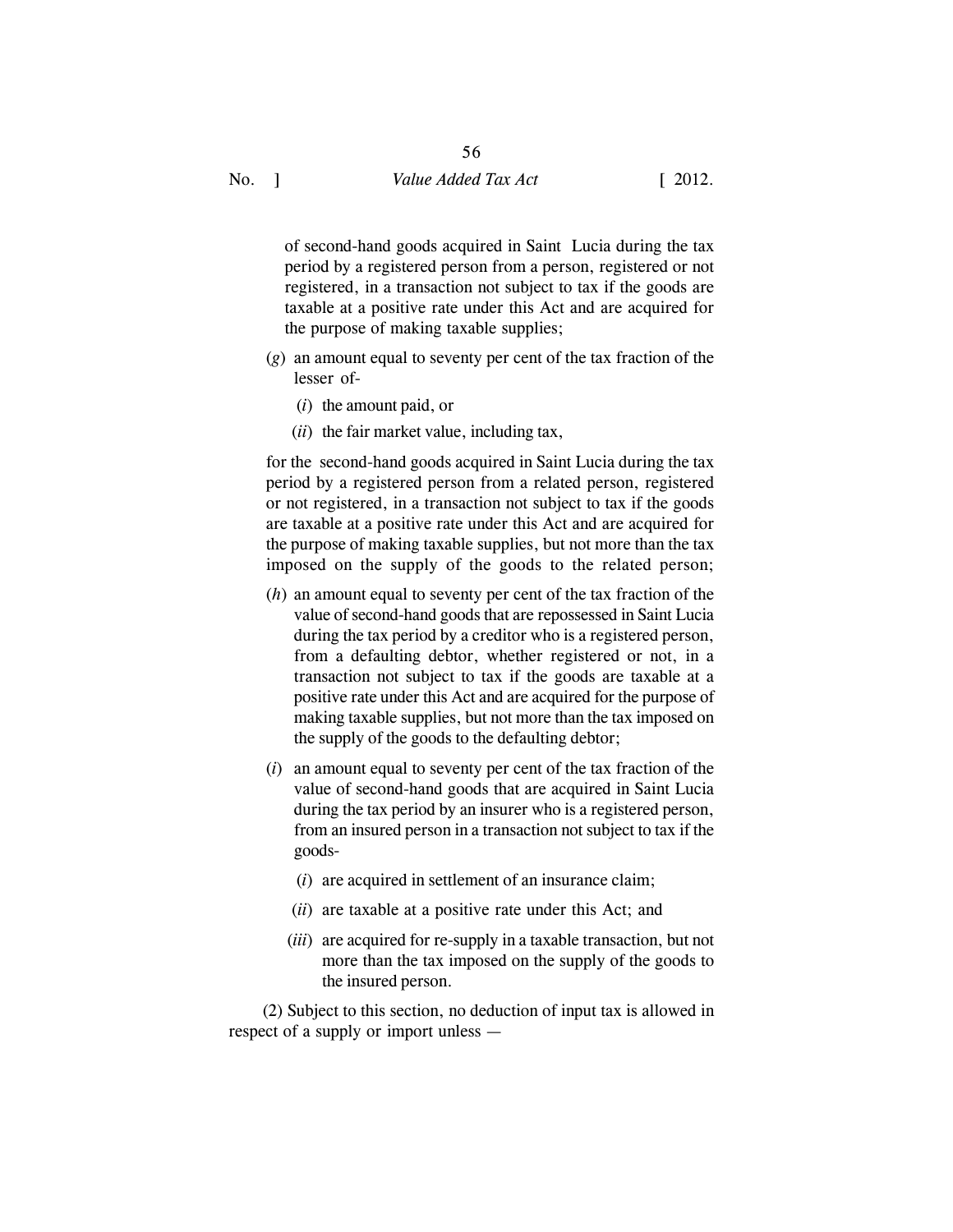- (*a*) a tax invoice, or tax debit note or tax credit note, as the case may be, in relation to the supply, has been provided in accordance with section 34 or 35 and is held by the taxable person taking the deduction at the time a return in respect of the supply is filed, other than when a tax invoice is not required to be provided;
- (*b*) an import declaration, or a document issued by the Comptroller of Customs evidencing payment of tax in relation to an import that has been delivered in accordance with the Customs (Control and Management) Act or this Act and is held by the taxable person taking the deduction at the time a return in respect of the import is filed; and
- (*c*) for the purposes of subsection  $(1)(e)$ , with respect to the acquisition, the taxable person is in possession of documents required by the Comptroller.

(3) Where a taxable person does not have a tax invoice evidencing the input tax paid, the Comptroller may allow an input tax deduction in the financial year in which the deduction arises where the Comptroller is satisfied —

- (*a*) that the taxable person took all reasonable steps to acquire a tax invoice; and
- (*b*) that the failure to acquire a tax invoice was not the fault of the taxable person; and
- (*c*) that the amount of input tax deduction claimed by the taxable person is correct.

#### **Input tax deduction allocation and disallowance rules**

**31.**— (1) A taxable person shall not under section 37 deduct any amount of input tax paid or payable in respect of —

(*a*) a taxable supply to, or import by, the person of a passenger vehicle, unless the person is in the business of dealing in, or hiring of, such vehicles, and the vehicle was acquired for the purposes of such business;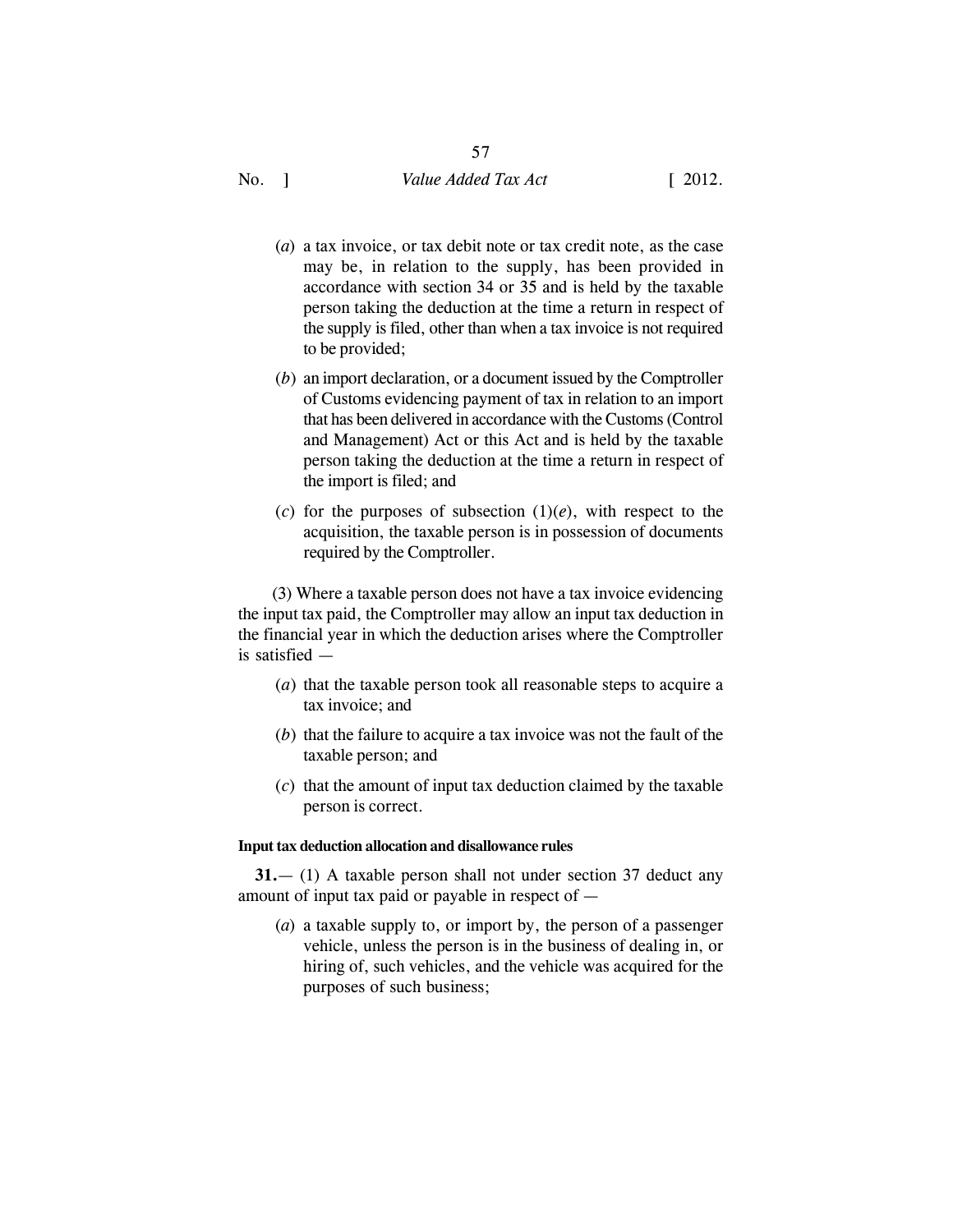- (*b*) a taxable supply to, or import by, the person of goods or services acquired for the purposes of entertainment, unless —
	- (*i*) the person is in the business of providing entertainment and the taxable supply or import relates to the provision of taxable supplies of entertainment in the ordinary course of that business; or
	- (*ii*) the person is in the business of providing taxable supplies of transportation services and the entertainment is provided to passengers as part of the transportation service;
- (*c*) any fees or subscriptions paid by the person in respect of membership of any person in a club, association, or society of a sporting, social, or recreational nature; or
- (*d*) a taxable supply to, or import by, the person of goods or services acquired for the repair or maintenance of a passenger vehicle, unless the person is in the business of refurbishing for resale or of hiring of such vehicles, and the repair or maintenance was directly related to the provision of taxable supplies in the ordinary course of that refurbishing or hiring business.

(2) Subject to subsections (3) and (4), where only a part of the supplies made by a taxable person during a tax period are taxable supplies, the amount of the input tax allowed as a deduction under section  $30(1)(a)$ for that period is determined as follows —

- (*a*) in respect of a supply or import received which is directly allocable to the making of taxable supplies, the full amount of input tax payable in respect of the supply or import is to be allowed as a deduction;
- (*b*) in respect of a supply or import received which is directly allocable to the making of exempt supplies, no amount of input tax payable in respect of the supply or import is to be allowed as a deduction; or
- (*c*) in respect of a supply or import received which is used for the making of both taxable and exempt supplies, the amount calculated according to the following formula A X B/C where-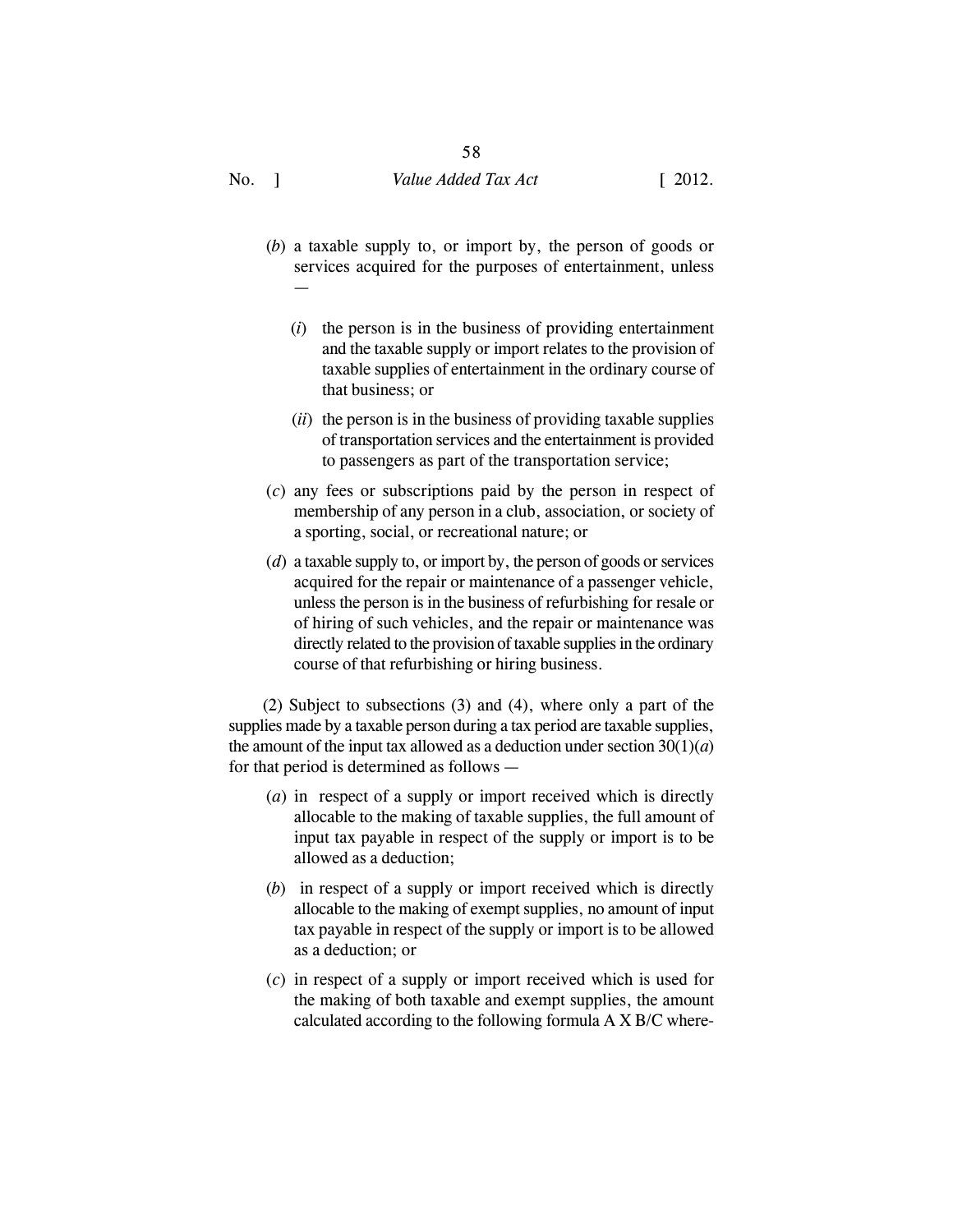- (*i*) A is the total amount of input tax payable in respect of supplies and imports received during the period for which a deduction is allowed under section  $30(1)(a)$ , less the input tax accounted for under paragraphs (*a*) and (*b*);
- (*ii*) B is the total amount of taxable supplies made by the taxable person during the period; and
- (*iii*) C is the total amount of all supplies made by the taxable person during the period.

(3) Where the fraction  $B/C$  in subsection (2)(c) is more than zero point nine zero, the taxable person may deduct the total amount of input tax on supplies and imports described in that paragraph.

(4) In the case of a bank or other financial institution making both exempt and taxable supplies for a tax period, subsection (2) does not apply and the amount of the input tax allowed as a deduction under section  $30(1)(a)$  for that period is the amount of input tax payable in respect of supplies or imports received which are directly allocable to the making of taxable supplies.

(5) Notwithstanding subsection (2), where a taxable person makes both taxable and exempt supplies during a tax period, the Comptroller may determine the amount of input tax allowed for the tax period on such other basis as the Comptroller considers reasonable.

(6) A taxable person dissatisfied with a decision of the Comptroller under subsection (5) may challenge the decision under Part IX of this Act.

- (7) In this section —
- "entertainment" means the provision of food, beverages, tobacco products, accommodation, amusement, recreation, or other hospitality by a taxable person whether directly or indirectly to any person;
- "passenger vehicles" include motorcars and other motor vehicles principally designed for the transportation of people including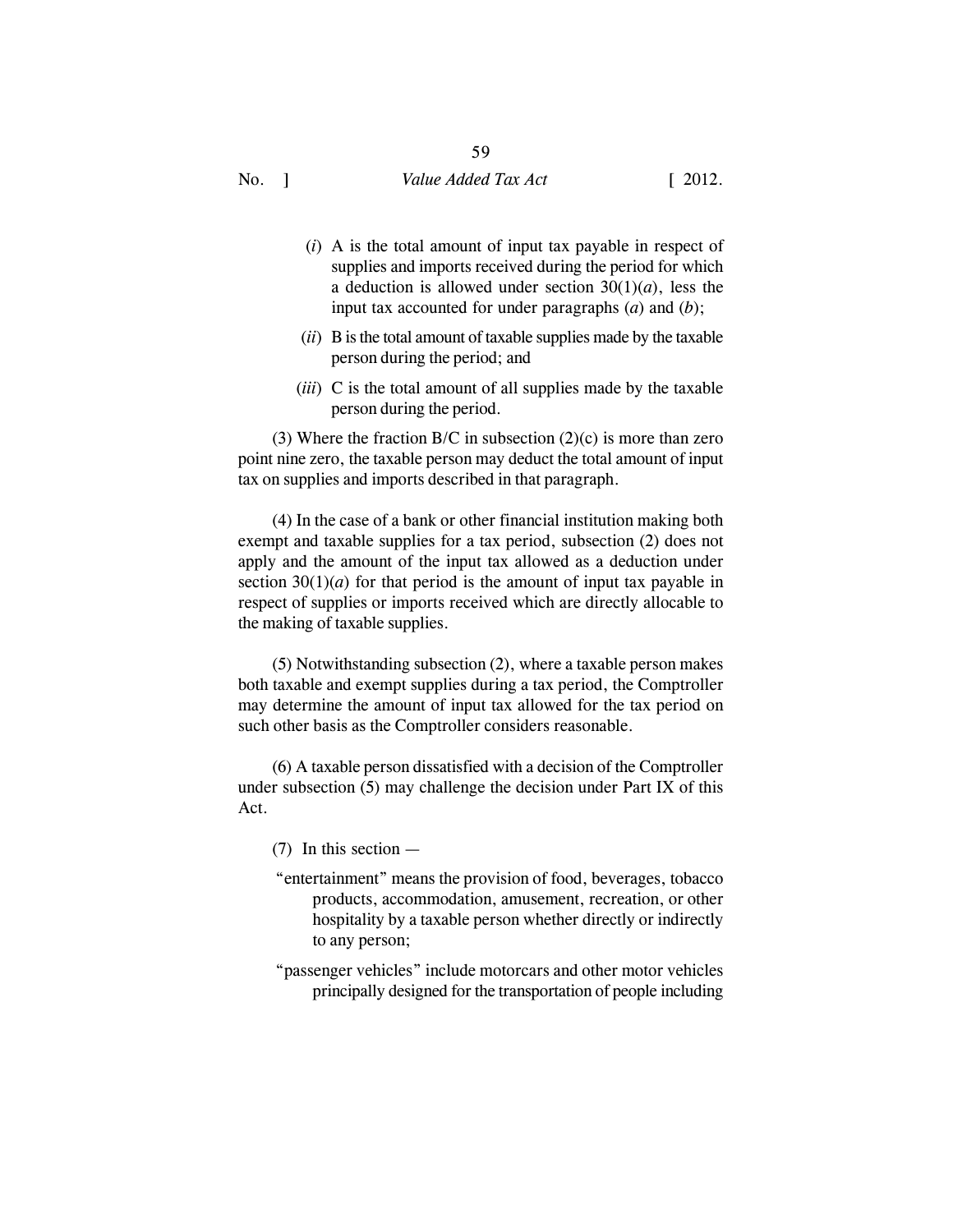No. 1 Value *Added Tax Act* [ 2012.

station wagons and sport utility vehicles but excluding pickup trucks exclusively used for commercial purposes.

#### **Post-sale adjustments and bad debts**

**32.**— (1) This section applies where, in relation to a supply by a registered person —

- (*a*) the supply is cancelled;
- (*b*) the taxation of the supply changes because the nature of the supply is fundamentally varied or altered;
- (*c*) the previously agreed consideration for the supply is altered, whether due to an offer of a discount or for any other reason; or
- (*d*) the goods or services or part of the goods or services are returned to the supplier.

(2) Subsection (1) applies only where the registered person making the supply has —

- (*a*) provided a tax invoice in relation to the supply and the amount shown on the invoice as the tax charged on the supply is incorrect as a result of the occurrence of one or more of the events described under subsection (1)(*a*) to (*d*); or
- (*b*) filed a return for the tax period in which the supply occurred and has accounted for an incorrect amount of output tax on that supply as a result of the occurrence of one or more of the events described under subsection (1)(*a*) to (*d*).

(3) Where subsection (1) applies, the registered person making the supply is required to make an adjustment as specified under subsection (4) or (6).

(4) Where the output tax properly chargeable in respect of the supply exceeds the output tax actually accounted for by the registered person, the amount of the excess is deemed to be output tax charged by the supplier in relation to a taxable supply made in the tax period in which the event referred to in subsection (1) occurred.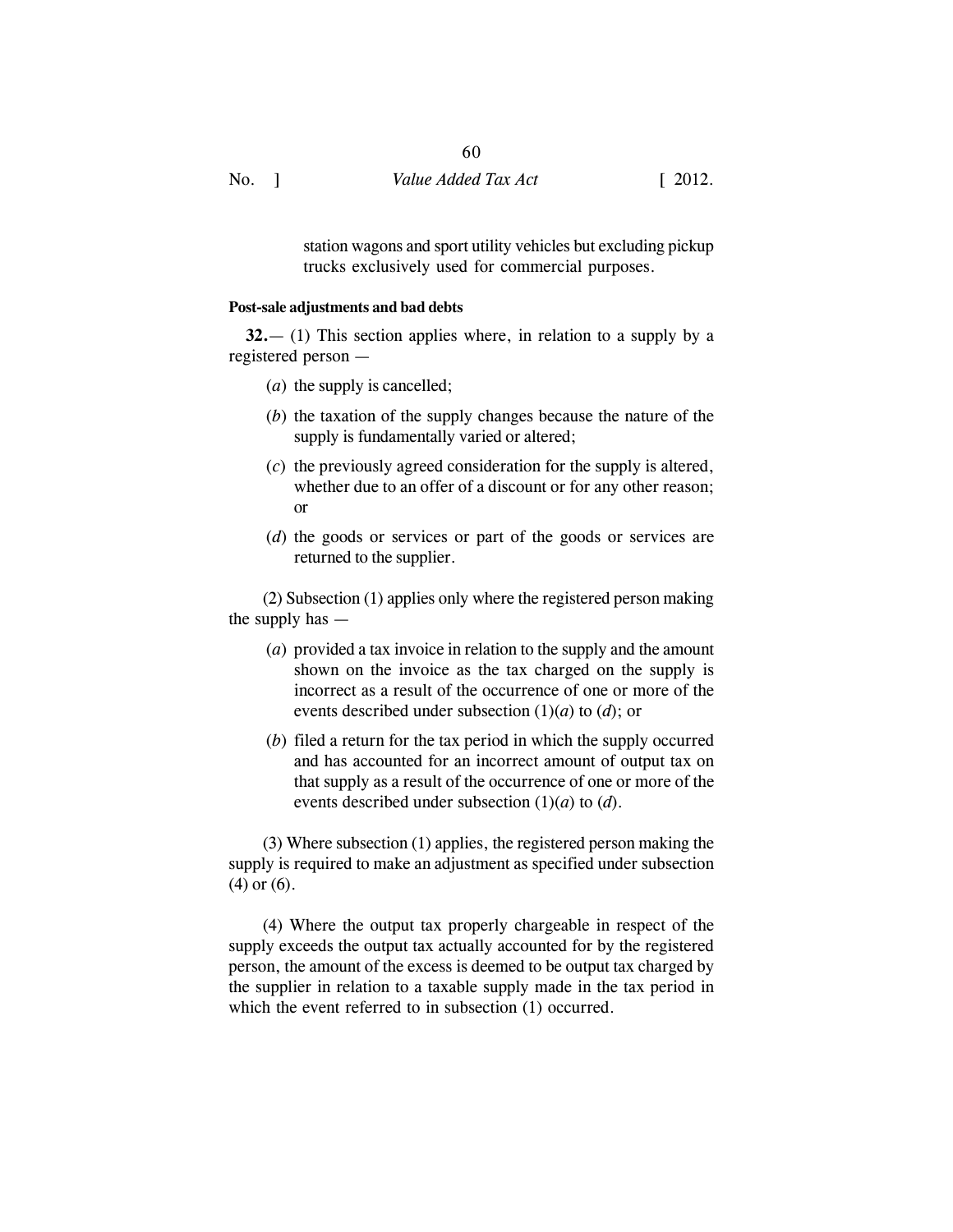61

(5) For the purposes of section 30, where a registered person issues a tax debit note to rectify the output tax charged to a registered recipient in the circumstances specified under subsection (4), the additional tax specified in the tax debit note is deemed to be input tax payable by the registered recipient in the tax period in which the tax debit note is received.

(6) Subject to subsection (8), where the output tax actually accounted for by the registered person exceeds the output tax properly chargeable in relation to the supply, the registered person is allowed an input tax deduction under section 30 for the amount of the excess in the tax period in which the event referred to in subsection (1) occurred.

(7) Where a supplier issues a tax credit note to rectify the output tax charged to a recipient who is a registered person in the circumstances specified under subsection (6), the additional tax specified in the tax credit note is treated as output tax payable by the recipient in respect of a taxable supply made by the recipient in the tax period in which the tax credit note is received.

(8) Where the supply has been made to a person who is not a registered person, a deduction under subsection (6) is not allowed, unless the amount of the excess tax has been repaid to the recipient of the supply, whether in cash or as a credit against an amount owing to the registered person by the recipient.

(9) Subject to subsection (13) a registered person is allowed an input tax deduction under section 30 for tax paid in respect of a taxable supply made by the registered person where the whole or part of the consideration for the supply is subsequently treated as a bad debt.

(10) The amount of the deduction allowed under subsection (9) is the amount of the tax paid in respect of the taxable supply which corresponds to the amount of the debt treated as bad.

- (11) The deduction under subsection (9) arises on -
- (*a*) the date on which the bad debt was written off in the accounts of the registered person; and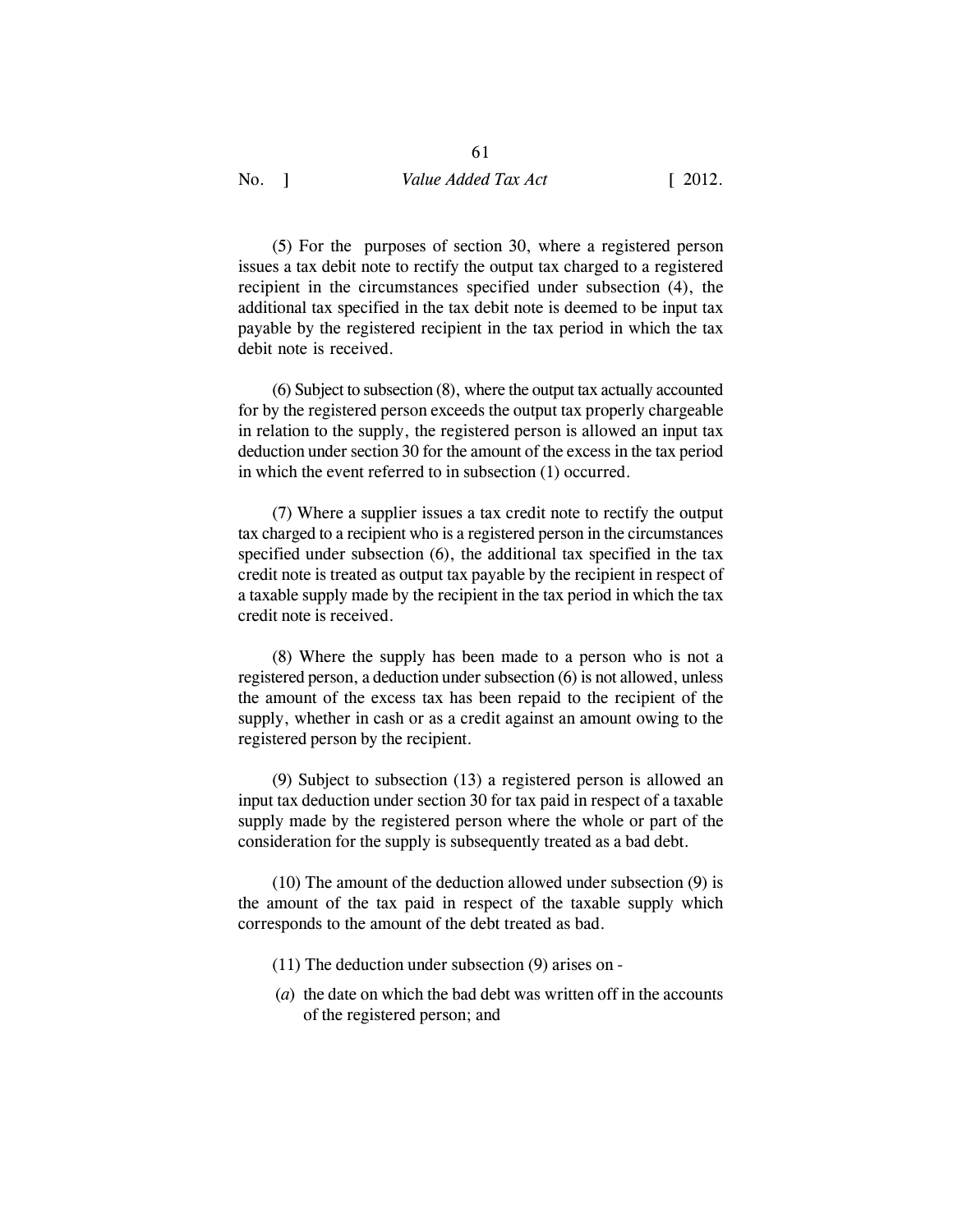(*b*) the registered person satisfies the Comptroller that reasonable efforts have been made to recover the amounts due and payable.

(12) Where any amount in respect of which a deduction has been allowed in accordance with subsection (9) is at any time wholly or partly recovered by the registered person, the registered person is treated as having charged tax in respect of a taxable supply made during the tax period in which the bad debt is wholly or partly recovered, being an amount of tax calculated according to the following formula A x B/C where —

- (*a*) A is the amount allowed as a deduction under subsection (9);
- (*b*) B is the amount of the bad debt recovered; and
- (*c*) C is the amount of the bad debt previously written off.
- $(13)$  A deduction is allowed under subsection  $(9)$  if —
- (*a*) the taxable supply was made to a person other than a registered person; or
- (*b*) the taxable supply was made to a registered person and the person claiming the deduction under subsection (9) issued a tax credit note to the registered purchaser listing the amount claimed under the formula in subsection (12).

## **Interest on unpaid tax**

**33.**— (1) Tax payable under this Act which is not paid by the date upon which it becomes due and payable bears interest at the rate of one point two five per cent per month or part of a month for the period during which it remains unpaid.

(2) The rate of interest under this section may be altered from time to time by Order made by the Minister, and such Order is subject to the affirmative resolution of the House.

(3) Interest paid by a person under subsection (1) must be refunded to the person to the extent that the tax to which it relates is subsequently determined not to have been due and payable.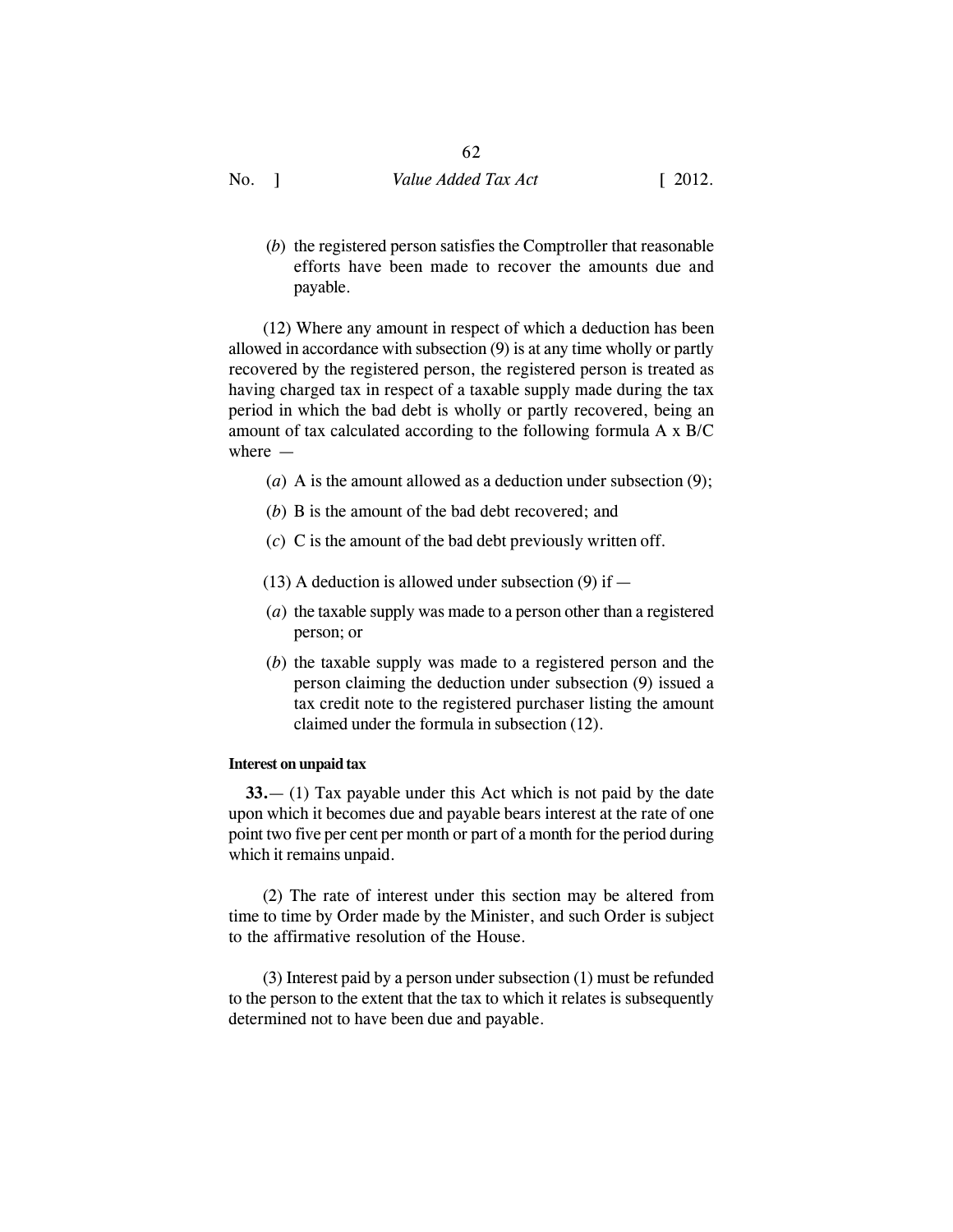(4) The provisions of this Act relating to the payment, collection and recovery of tax apply to any interest charged under this section as if the interest were tax due under this Act.

(5) Interest payable under this section is in addition to the late payment penalty imposed under section 46(4).

#### **Tax invoices and sales receipts**

**34.**— (1) Subject to subsection (2), a registered supplier, making a taxable supply to a registered recipient, shall provide the registered recipient with an original tax invoice for the taxable supply in the form and containing the information specified by the Comptroller.

(2) A registered supplier making a taxable supply to a registered recipient is authorised to issue a sales receipt, in lieu of a tax invoice if the total consideration for the taxable supply is in cash and does not exceed the amount specified in Regulations.

(3) A person shall not provide a tax invoice in circumstances other than the circumstances specified under this section.

(4) Subject to subsection (6), a registered supplier shall not issue more than one tax invoice for each taxable supply.

(5) Where, within sixty calendar days after the date of a supply, a registered recipient who has not received a tax invoice as required by subsection (1) requests the registered supplier, in writing, to provide a tax invoice in respect of the taxable supply, the supplier shall comply with the request within fourteen calendar days after receiving it.

(6) Where a registered recipient claims to have lost the original tax invoice for a taxable supply, the registered supplier may provide a copy clearly marked "copy."

(7) A registered supplier making a taxable supply to an unregistered recipient, shall provide the unregistered recipient with a sales receipt for the taxable supply in the form and containing the information specified by the Comptroller.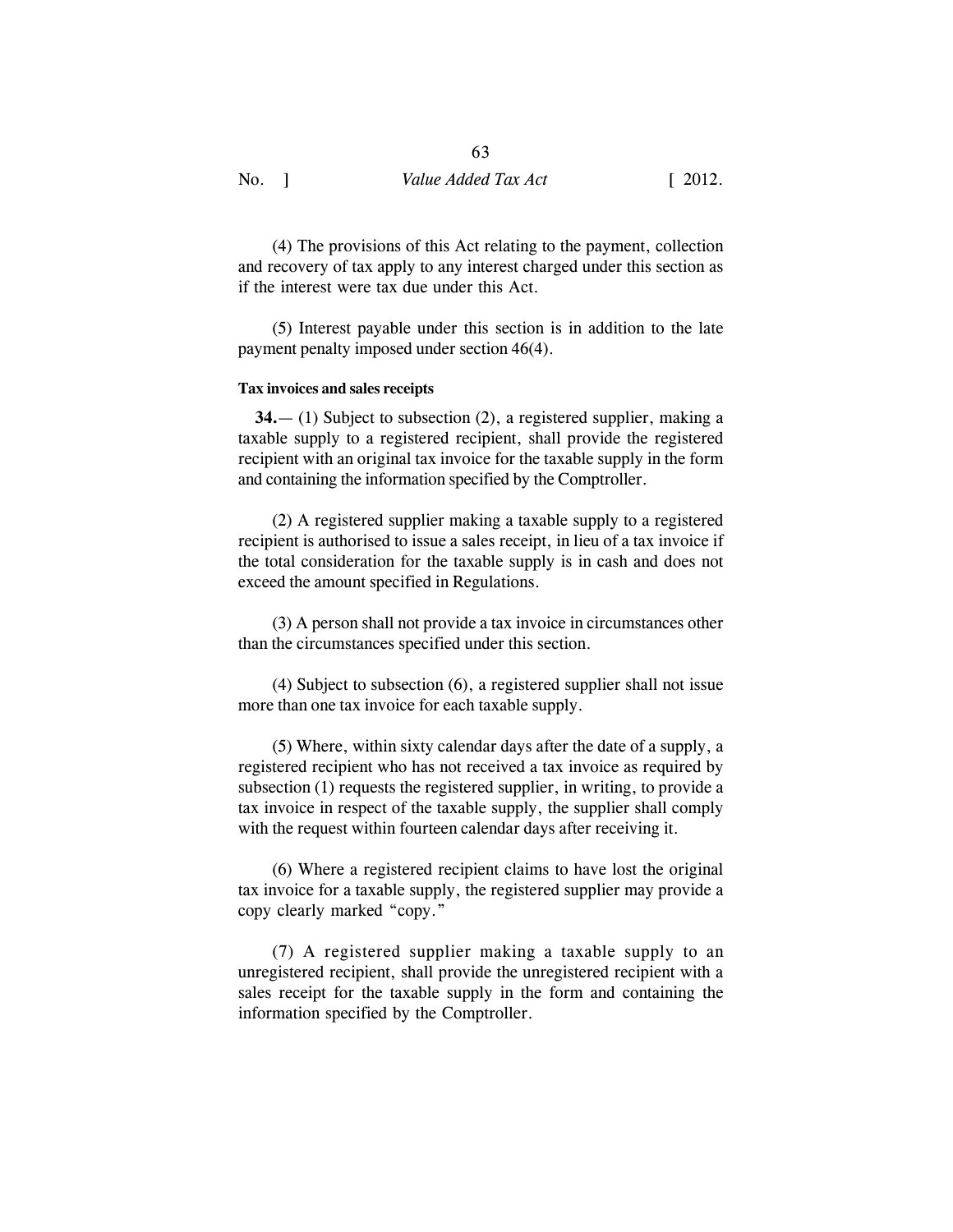- (8) Notwithstanding this section -
- (*a*) a registered supplier making a taxable supply to a person, mission, organisation, or government specified in section 59(1) may issue an original tax invoice covering that supply to the person, mission, organisation, or government in the form and containing the information specified by the Comptroller;
- (*b*) if a recipient referred to in paragraph (*a*) claims to have lost the original tax invoice for a taxable supply, the registered supplier may provide a copy clearly marked "copy"; and
- (c) a registered person making a taxable supply consisting of one or more items totalling not more than five dollars is not required to issue a tax invoice or sales receipt for that supply.
- (9) A person shall not -
- (*a*) issue a false invoice or a false sales receipt; or
- (*b*) use a false taxpayer identification number.

(10) A person who contravenes this section commits an offence and is liable on summary conviction to a fine not exceeding fifteen thousand dollars or to imprisonment for a term not exceeding one year or to both.

#### **Tax credit and debit notes**

**35.**— (1) Where a tax invoice has been issued in the circumstances specified under section 32(2)(*a*) and the amount shown as tax charged on that tax invoice exceeds the tax properly chargeable in respect of the supply, the registered person making the supply is required to provide a registered recipient of the supply with a tax credit note containing the particulars specified in the Regulations.

(2) A person shall not provide a tax credit note in any circumstances other than those specified under subsection (1).

(3) Where a tax invoice has been issued in the circumstances specified under section  $32(2)(a)$  and the tax properly chargeable in respect of the supply exceeds the amount shown as tax charged in that tax invoice, the registered person making the supply is required to provide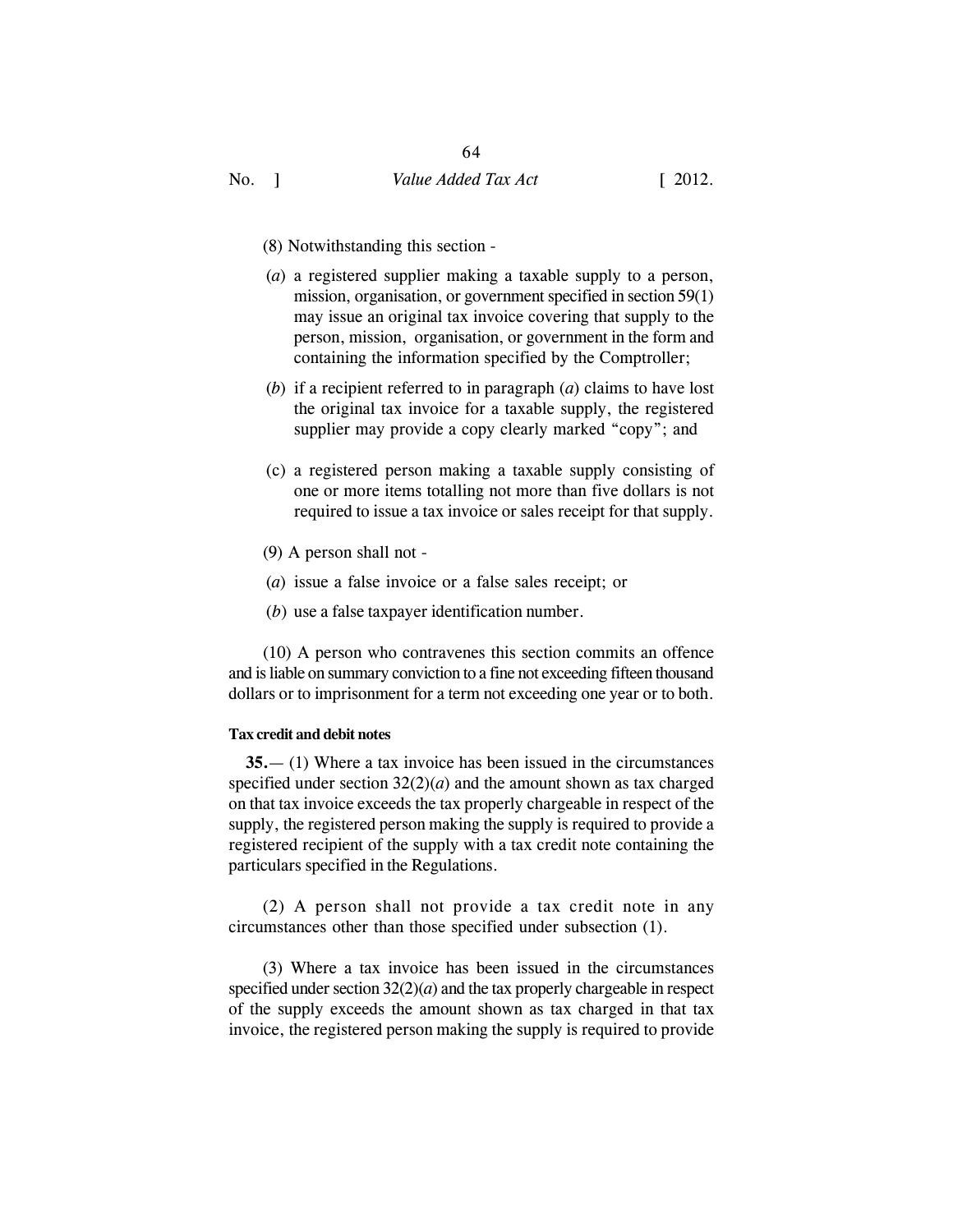a registered recipient of the supply with a tax debit note containing the particulars specified in the Regulations.

(4) A person shall not provide a tax debit note in any circumstances other than the circumstances specified under subsection (3).

(5) A registered person may issue only one tax credit note or tax debit note for the amount of the excess stated in subsection (1) or (3) respectively.

(6) Notwithstanding the provisions of this section, where a registered person claims to have lost the original tax credit note or tax debit note, the registered person who made the supply may provide a copy clearly marked "copy".

(7) A person shall not knowingly or recklessly issue a false tax credit note or a false tax debit note.

(8) A person who contravenes this section commits an offence and is liable on summary conviction to a fine not exceeding fifteen thousand dollars or imprisonment for one year or both.

#### PART VIII

#### TAX PERIOD, RETURNS AND ASSESSMENTS

#### **Tax period**

**36.** The tax period applicable to a taxable person under this Act is the calendar month.

#### **Returns**

**37.**— (1) Subject to section 38, every taxable person shall file a tax return for each tax period with the Comptroller within twenty-one calendar days after the end of the period, whether or not tax is payable in respect of that period.

- (2) A tax return must -
- (*a*) be in the form approved by the Comptroller;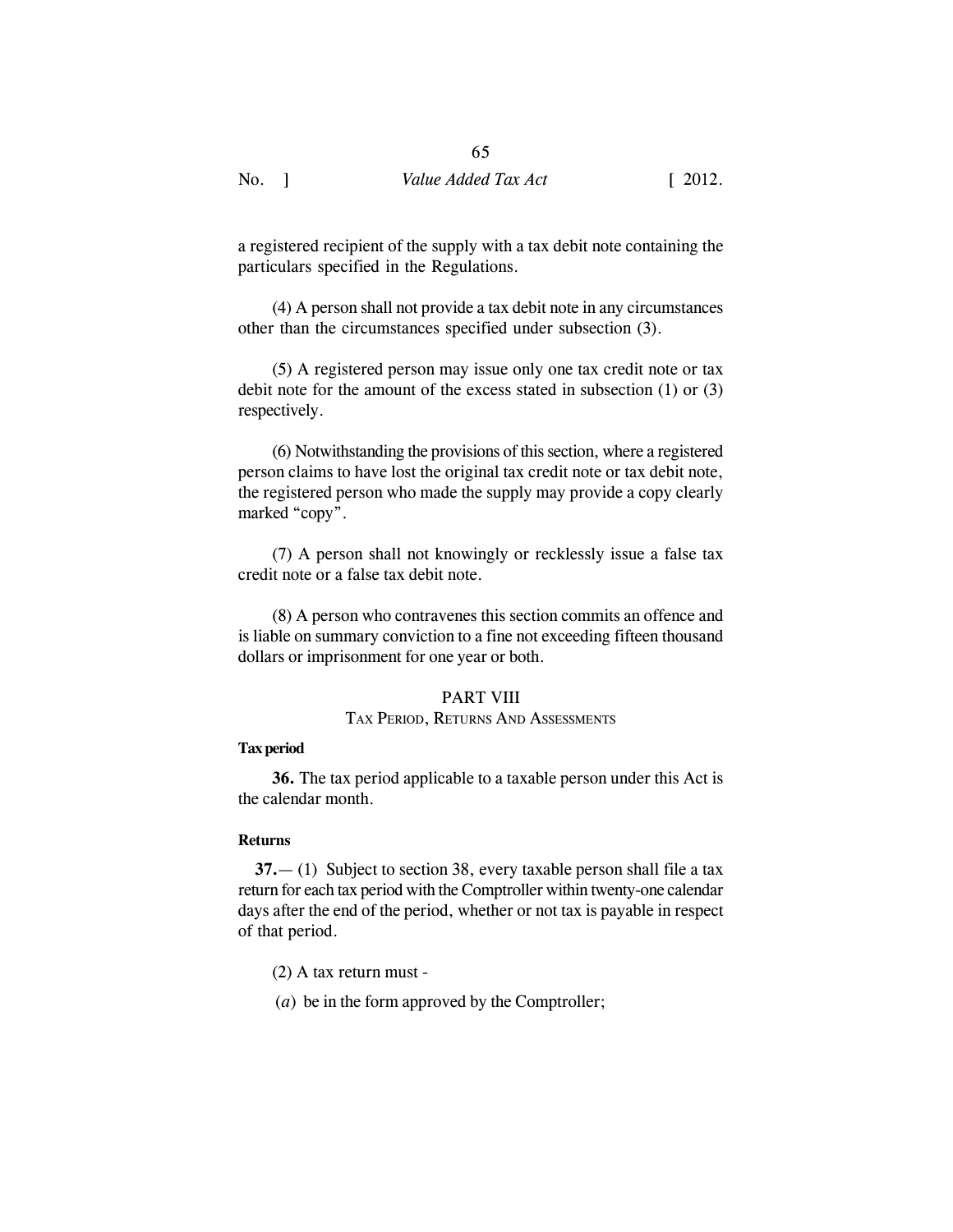- (*b*) state the information necessary to calculate the tax payable in accordance with section 29 for the period; and
- (*c*) be filed in the manner approved by the Comptroller.

(3) In addition to or instead of any tax return required under this Act, the Comptroller may by notice in writing require a person, whether or not a taxable person, to file with the Comptroller, whether on that person's own behalf or as agent or trustee of another person, such fewer, additional, or other returns in the form approved by the Comptroller as and when required by the Comptroller for the purposes of this Act.

(4) A person dissatisfied with a decision of the Comptroller under subsection (3) may challenge the decision under Part IX of this Act.

(5) A person who, for two or more consecutive or non-consecutive tax periods, fails to file returns within the time and in the manner prescribed under this section commits an offence and is liable on summary conviction to a fine not exceeding fifty thousand dollars or to imprisonment for a term not exceeding three years or to both.

#### **Extension of time**

**38.**— (1) Upon application in writing by a person, the Comptroller may, where good cause is shown by the person, extend the period within which a return required under section 37 is to be filed.

(2) The granting of an extension of time under subsection (1) does not alter the due date for payment of tax under section 46.

(3) A person dissatisfied with a decision of the Comptroller under subsection (1) may challenge the decision under Part IX of this Act.

#### **Assessments**

**39.**— (1) The Comptroller may make an assessment of the amount of tax payable by the person or of the amount of tax represented by the person as payable in respect of a supply where —

(*a*) a person fails to file a return as required by section 37 or fails to furnish an import declaration as required by section 25 or 28;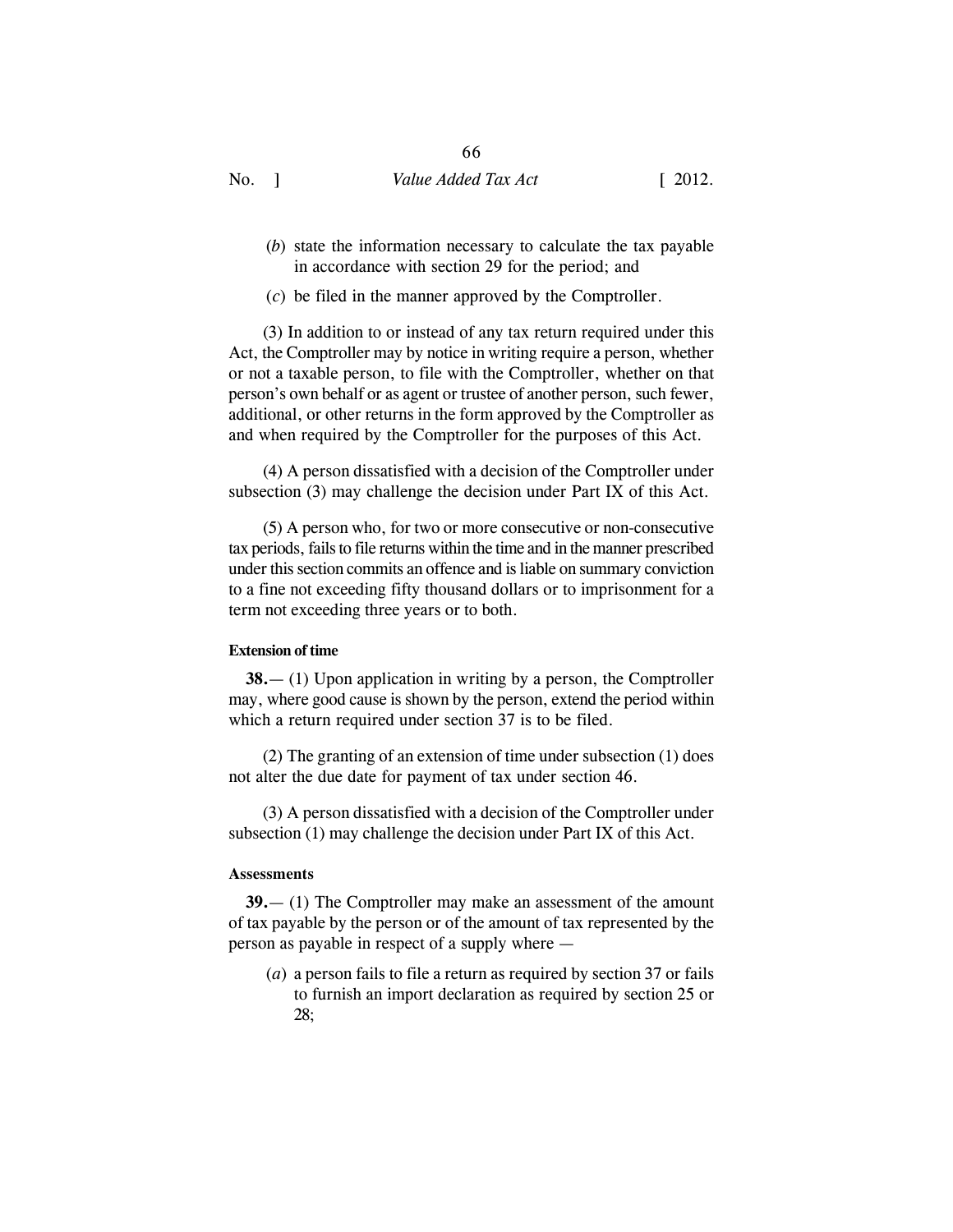- (*b*) the Comptroller is not satisfied with a return or import declaration furnished by a person;
- (*c*) the Comptroller has reason to believe that a person will become liable for the payment of an amount of tax but is unlikely to pay such amount;
- (*d*) a person, other than a taxable person, supplies goods or services and represents that tax is charged on the supply;
- (*e*) a taxable person supplies goods or services and the supply is not a taxable supply or is a taxable supply charged with tax at the rate of zero per cent and, in either case, the taxable person represents that a positive rate of tax is charged on the supply;
- (*f*) the Comptroller has determined the liability of any person in terms of section 101(1); or
- (*g*) a taxable person supplies goods or services and the supply is a taxable supply charged with tax at a positive rate and the taxable person represents that the rate of zero per cent is charged on the supply.
- (2) The person assessed under subsection  $(1)$  —
- (*a*) in the case of an assessment under subsection  $(1)(d)$ , (*e*) or (*g*), is the person making the supply; or
- (*b*) in the case of an assessment under subsection  $(1)(f)$ , is the person whose liability has been determined under section  $101(1)$ ; or
- (*c*) in any other case, is the person required to account for the tax under this Act.

(3) An assessment under subsection (1) (*a*), (*c*), (*d*), (*e*), (*f*) or (*g*) may be made at any time.

- (4) An assessment under subsection  $(1)(b)$  —
- (*a*) where the default was due to fraud or willful default committed by, or on behalf of, the person who furnished the return or import declaration, may be made at any time; or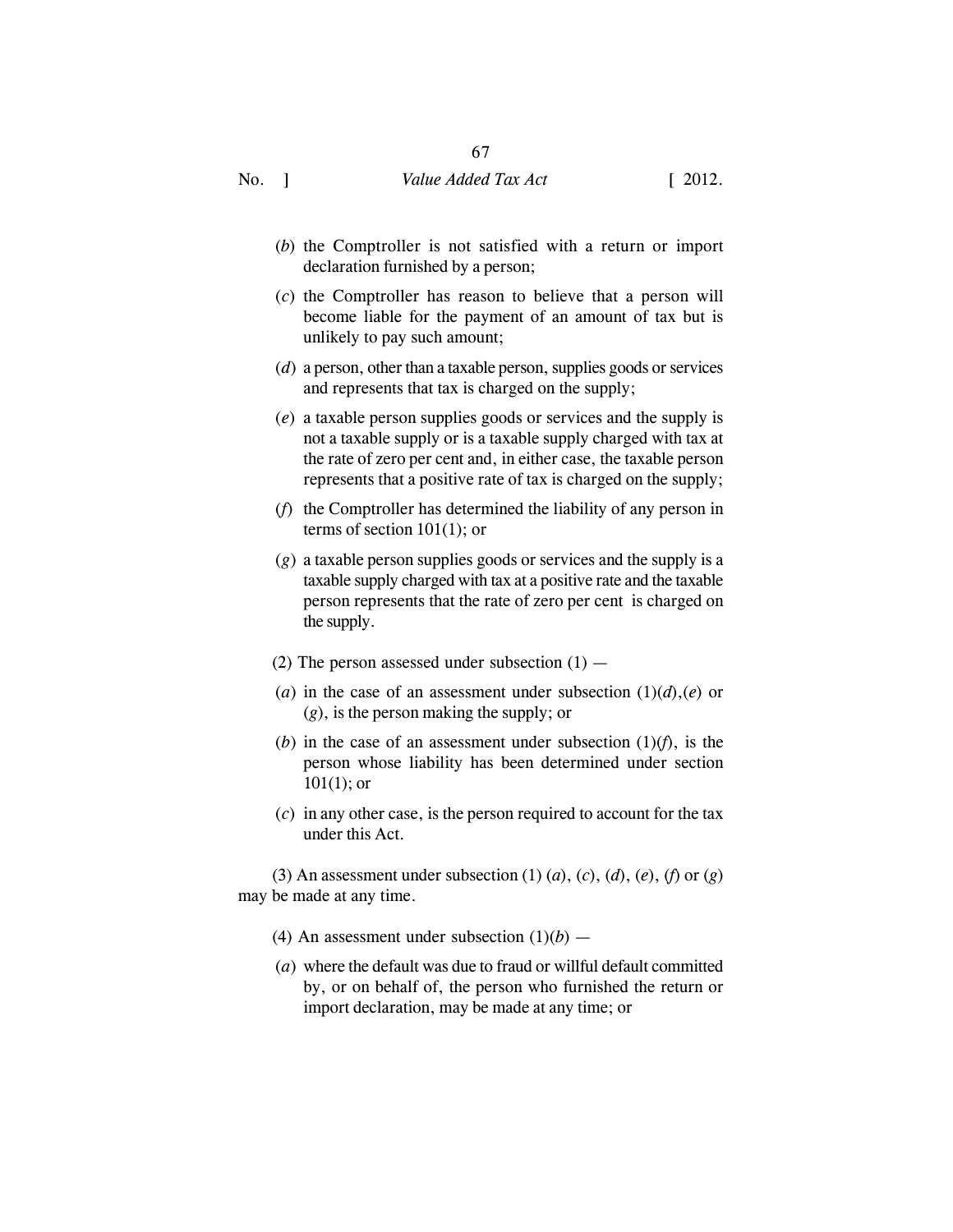68

(*b*) in any case other than that referred to in paragraph (*a*), may be made within six years after the date the return or import declaration was furnished.

(5) The Comptroller may, based on the information available, estimate the tax payable by a person for the purposes of making an assessment under subsection (1).

(6) Where a taxable person is not satisfied with a return filed by that person under this Act, that person may apply to the Comptroller to make an addition or alteration to that return.

(7) An application under subsection (6) must be in writing and specify in detail the grounds upon which it is made and must be made within three years after the date the return was filed by the taxable person or, in the event an assessment is made by the Comptroller after such threeyear period, may be made within sixty calendar days after the date that notice of such assessment is served on the taxpayer.

(9) After considering an application under subsection (6), the Comptroller may make an assessment of the amount that, in the Comptroller's opinion, is the amount of tax payable under this Act.

(10) Where an assessment has been made under this section, the Comptroller shall serve a notice of the assessment on the person assessed, stating -

- (*a*) the tax payable;
- (*b*) the date the tax is due and payable; and
- (*c*) the time, place, and manner of objecting to the assessment.

(11) The Comptroller may, within three years after service of the notice of assessment, or in the case of assessments described in subsection (4), within the deadline specified in the notice, amend an assessment by making such alterations or additions to the assessment as the Comptroller considers necessary, in which case the Comptroller shall serve notice of the amended assessment on the person assessed.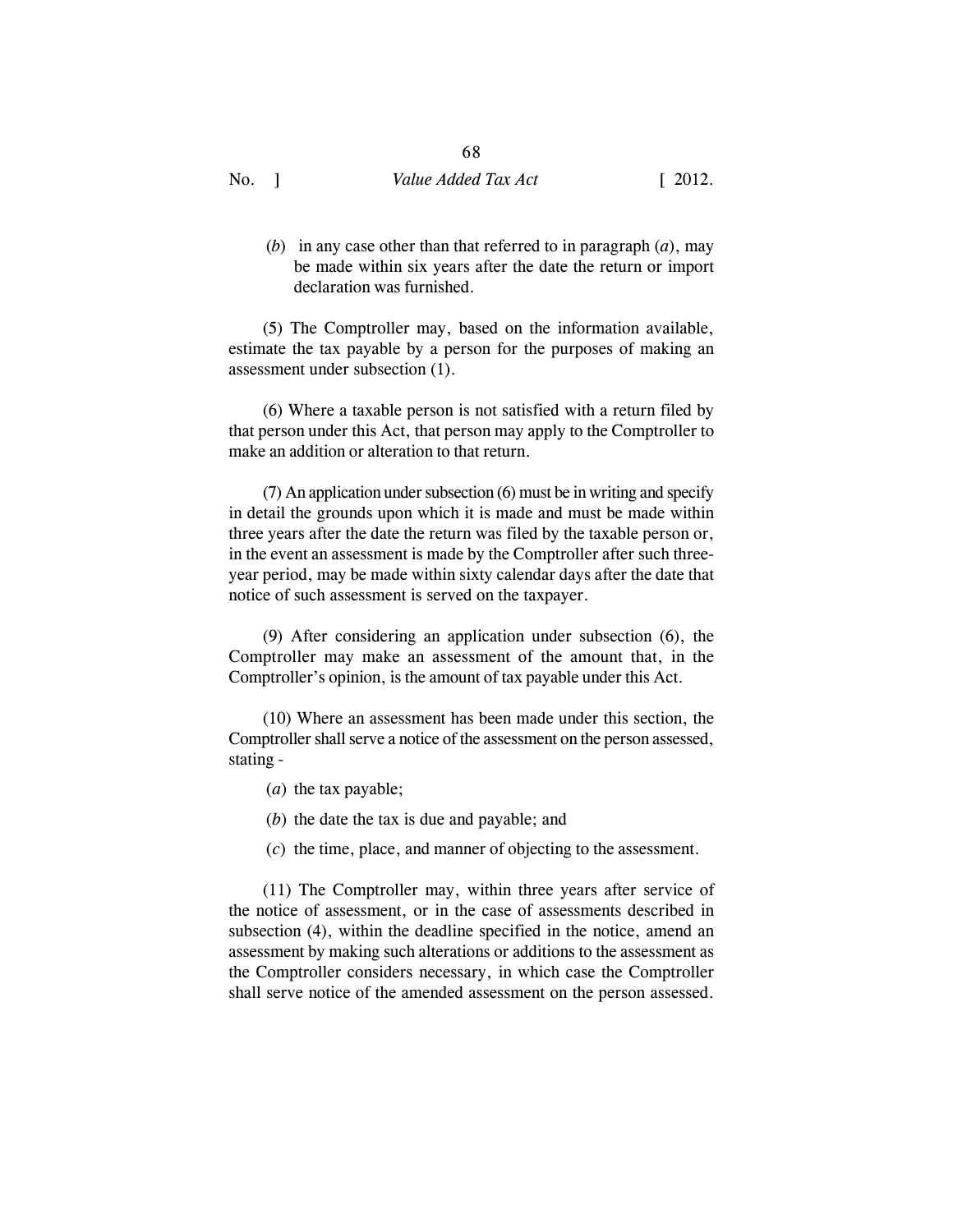(12) An assessment under this section may be amended by the Comptroller notwithstanding that the tax or refund as assessed may already have been paid.

(13) An amended assessment is treated in all respects as an assessment under this Act.

(14) An amount assessed under subsection  $(1)(d)$ ,  $(e)$  or  $(f)$  is treated, for all purposes of this Act, as tax charged under this Act.

#### **General provisions relating to assessments**

**40.**— (1) The original or a certified copy of a notice of assessment is receivable in any proceedings as conclusive evidence that the assessment has been duly made and, except in proceedings under Part IX relating to the assessment, that the amount and all particulars of the assessment are correct.

(2) An assessment or other document purporting to be made, issued or executed under this Act is not to be quashed or deemed to be void or voidable for want of form or by reason of mistake, defect or omission if it is in substance and effect, in conformity with this Act and the person assessed or intended to be assessed or affected by the document is identified in the assessment or other document.

## PART IX

#### OBJECTIONS AND APPEALS

#### **Objections**

**41.**— (1) A person dissatisfied with an appealable decision may lodge an objection to the decision with the Comptroller within thirty calendar days after the service of the notice of the decision.

(2) Where the Comptroller is satisfied that owing to absence from Saint Lucia, sickness, or other reasonable cause, the person was prevented from lodging an objection within the time specified under subsection (1) and there has been no unreasonable delay by the person in lodging the objection, the Comptroller may accept an objection lodged after the time specified under subsection (1).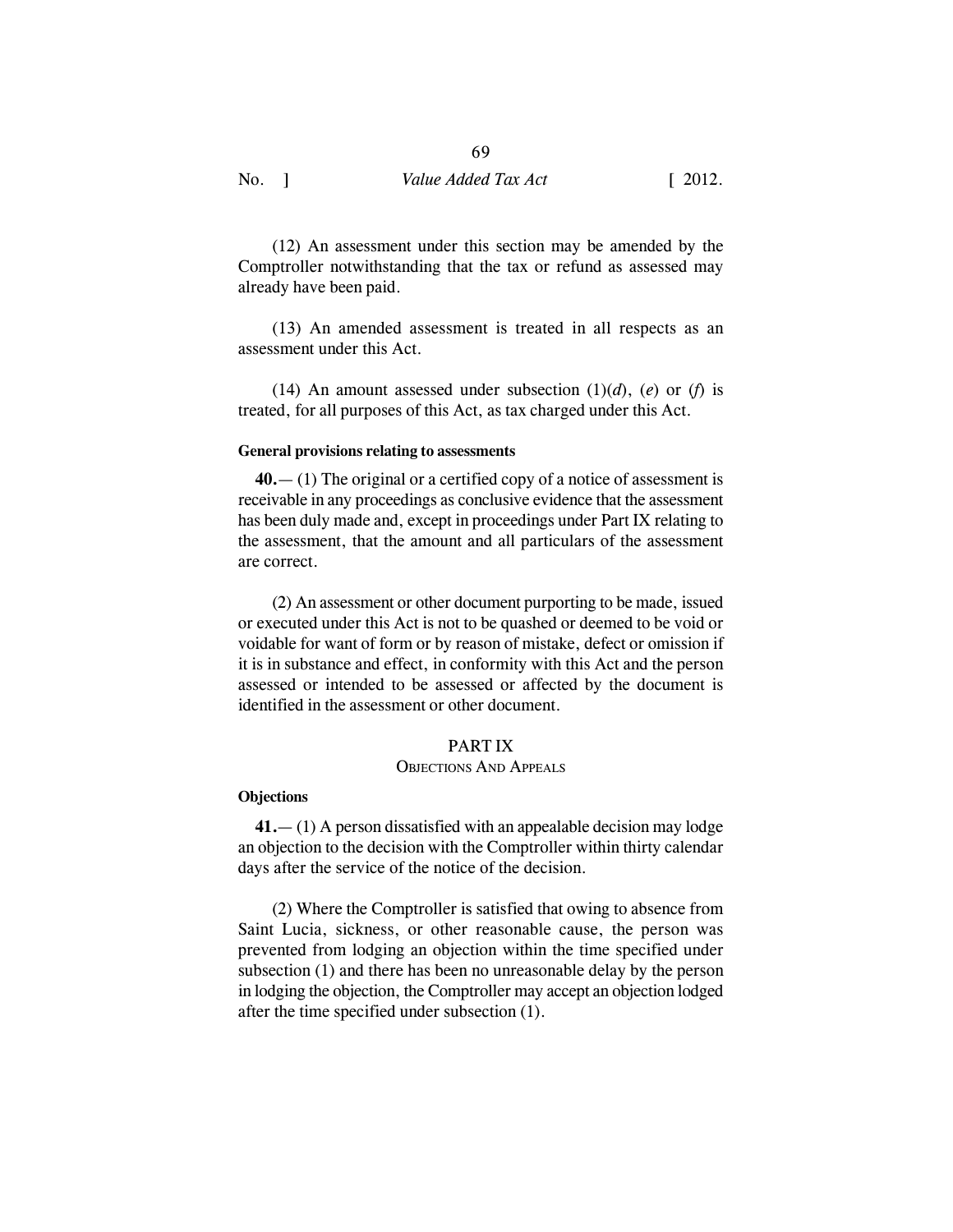(3) An objection to an appealable decision must be in writing and specify in detail the grounds upon which it is made and must be accompanied by payment of all of the tax not in dispute and fifty per cent of the amount of tax in dispute.

(4) Where a person who is dissatisfied with an appealable decision fails to file an objection within the time specified in subsection (1) or where the reason for filing the objection after the time specified in subsection (1) is not accepted by the Comptroller under subsection (2), the objection shall not be regarded by the Comptroller and the whole amount of the tax assessed becomes payable by the person liable to tax.

(5) After considering the objection, the Comptroller may allow the objection in whole or in part and amend the assessment or the decision objected to accordingly, or disallow the objection.

(6) The Comptroller shall serve the person objecting with a notice in writing of the decision on the objection.

(7) If the Comptroller has not made a decision on the objection, and ninety calendar days have passed since the objection was lodged, the Comptroller is deemed to have made a decision to allow the objection.

(8) A person dissatisfied with a decision of the Comptroller under subsection (2) may challenge the decision under this Part.

(9) For the purposes of subsection (3), if an assessment is based solely on a calculation error in a filed return, an objection to the assessment does not suspend the taxpayer's obligation to pay any of the amount assessed.

(10) In this section "appealable decision" means an assessment, or a decision described in sections 13(7), 14(12), 31(7), 37(4), 38(3), 39(6), 41 (9), 42 (7), 46 (5), 50(5), 57(13), 61(2) and 85(4).

#### **Appeals to Appeal Commissioners**

**42.**— (1) A person dissatisfied with a decision on the objection under section 41(5) may, within thirty calendar days after being served with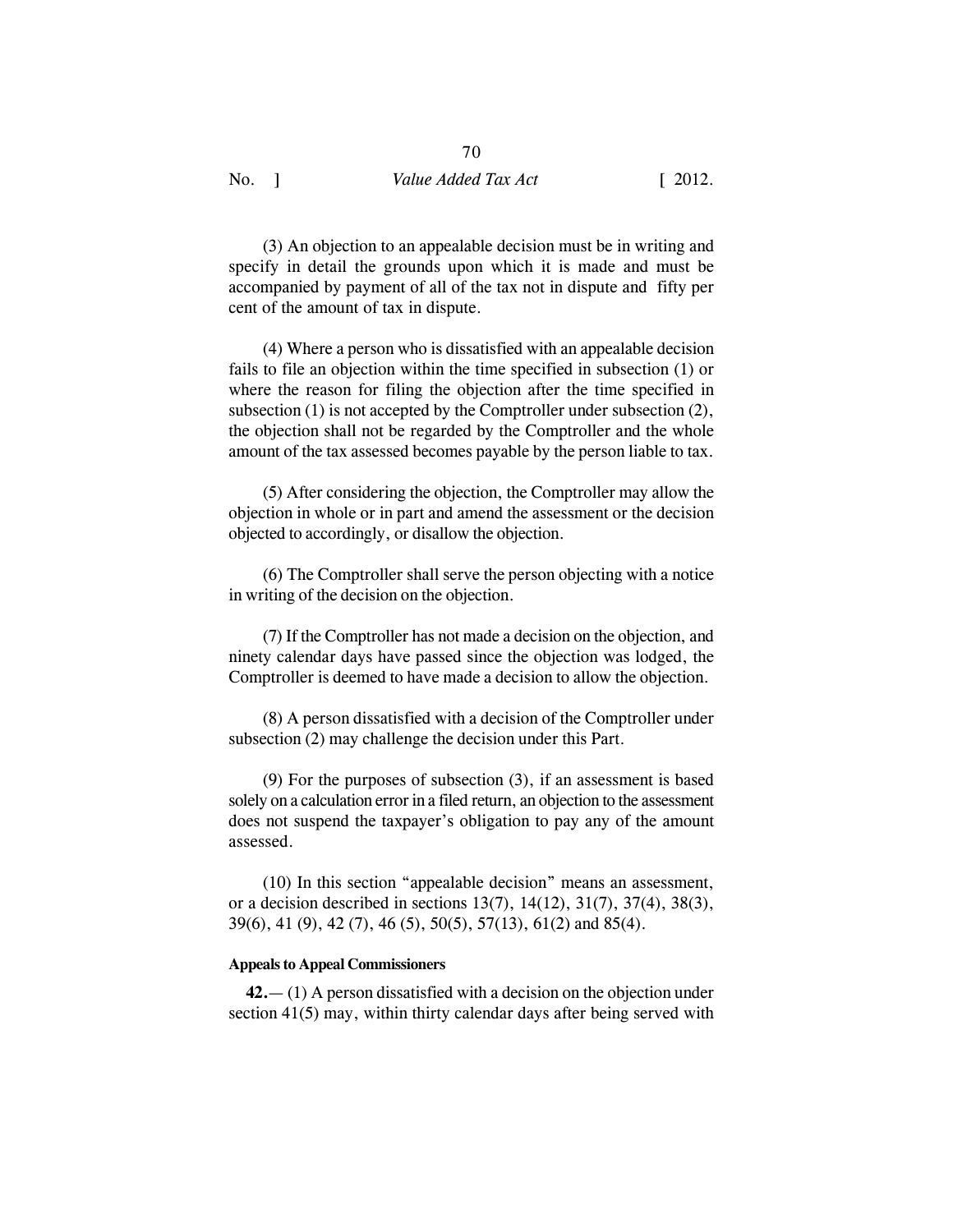notice of the decision lodge a notice of appeal with the Appeal Commissioners and, if lodged shall serve a copy of the notice of appeal on the Comptroller.

(2) Upon application in writing by a person dissatisfied with a decision under section 41 (5), the Appeal Commissioners may, where satisfied that owing to absence from Saint Lucia, sickness, or other reasonable cause, the person was prevented from lodging a notice of appeal within the time specified under subsection (1) and there has been no unreasonable delay by the person in lodging the notice, accept a notice of appeal lodged after the time specified under subsection (1).

(3) In an appeal to the Appeal Commissioners against an objection decision the Appeal Commissioners may consider the objection only if the Comptroller —

- (*a*) certifies that the person assessed has paid the full amount of the tax due under the assessment; or
- (*b*) is satisfied that the person objecting is unable to pay the full amount of tax due and has given sufficient security, for the amount of tax unpaid and interest that may become payable.

(4) In an appeal to the Appeal Commissioners against a decision on the objection, the person is limited to the grounds set out in the person's objection, unless the Appeal Commissioners grant the person leave to add new grounds.

(5) In deciding an appeal, the Appeal Commissioners may make an order —

- (*a*) affirming, reducing, increasing, or otherwise varying the assessment under appeal; or
- (*b*) remitting the assessment for reconsideration by the Comptroller in accordance with the directions of the Appeal Commissioners.

(6) A person dissatisfied with a decision of the Appeal Commissioners under subsection (2) may challenge the decision under this Part.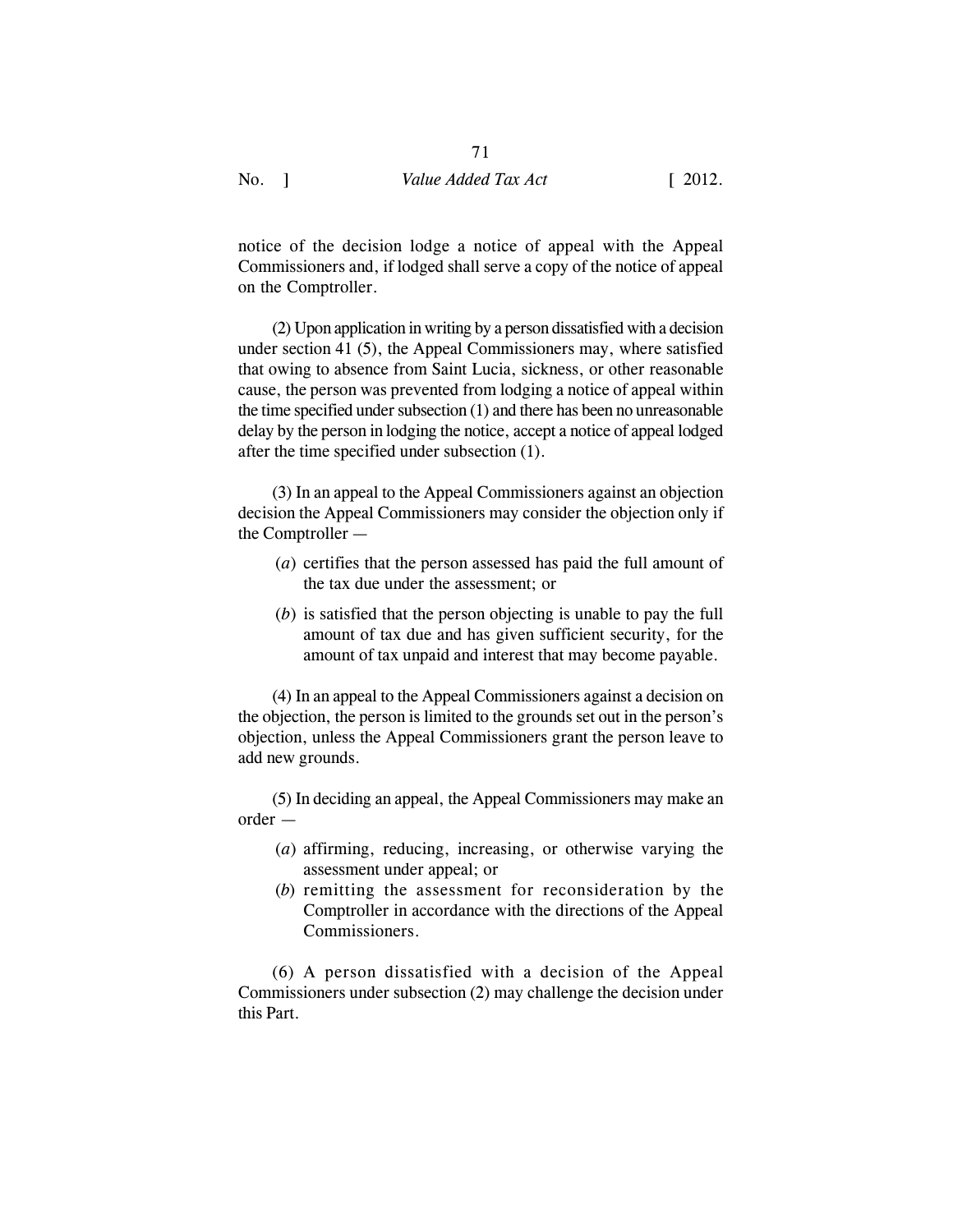(7) Sections 108, 109, 110, and 111 of the Income Tax Act, apply to appeals under this Act to the extent that the sections are not inconsistent with the provisions of this Act.

(8) If the Appeal Commissioners have not made a decision on the appeal and one hundred and eighty calendar days have passed since the objection was lodged, the Appeal Commissioners are deemed to have made a decision to allow the appeal.

(9) In this section "Appeal Commissioners" means the Appeal Commissioners appointed under section 108 of the Income Tax Act.

#### **Appeal to the High Court**

**43.**— (1) A person who is dissatisfied with a decision of the Appeal Commissioners may, within thirty calendar days after being notified of the decision, lodge a notice of appeal with the High Court; and the person appealing shall serve a copy of the notice of appeal on the other party to the proceeding before the Appeal Commissioners.

(2) An appeal to the High Court under subsection (1) may be made on questions of law including questions of mixed fact and law and the notice of appeal must state the questions of law that will be raised on the appeal.

- (3) On an appeal under this section the High Court may —
- (*a*) confirm, increase or order the reduction of any assessment;
- (*b*) make such other order as it thinks fit; and
- (*c*) make such order as to costs as it thinks fit.

#### **Appeal to the Court of Appeal**

**44.**— (1) A person who is dissatisfied with a decision of the High Court may, within forty-two calendar days after being notified of the decision, appeal to the Court of Appeal and the Court of Appeal may —

- (*a*) confirm, increase or order the reduction of any assessment;
- (*b*) make such other order as it thinks fit; and
- (*c*) make such order as to costs as it thinks fit.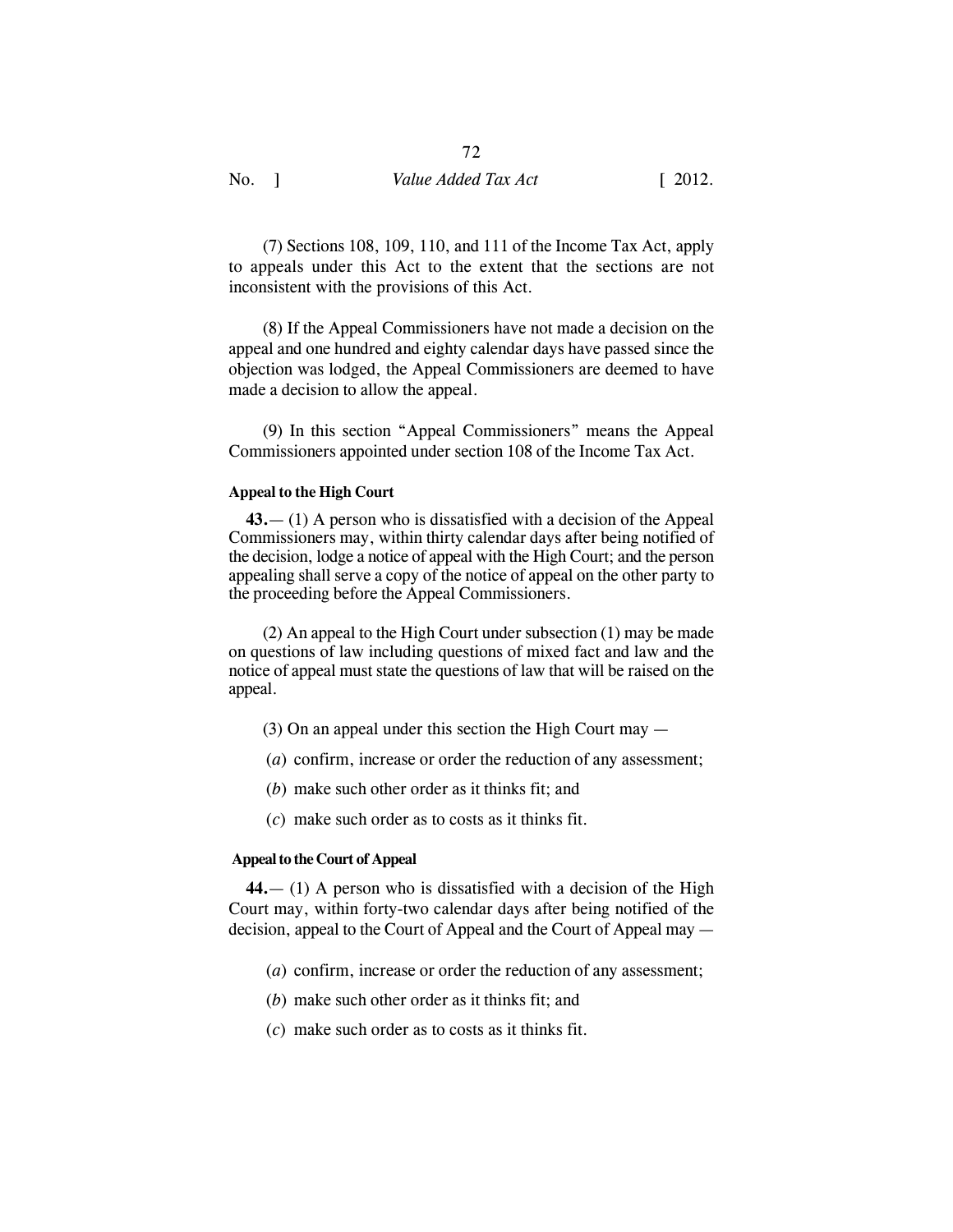(2) An appeal to the Court of Appeal may be made only on questions of law including questions of mixed fact and law, and the notice of appeal must state the questions of law that will be raised on the appeal.

## **Burden of proof**

**45.** The burden of proving that an assessment is excessive or that a decision of the Comptroller is wrong is on the person objecting to the assessment or decision.

#### PART X

## PAYMENT, COLLECTION AND RECOVERY

## **Due date for payment of tax**

**46.**— (1) Tax payable under this Act is due and payable —

- (*a*) by a taxable person for a tax period, by the due date for the return for the tax period;
- (*b*) by a person assessed under an assessment issued under this Act, by the date specified in the notice of assessment;
- (*c*) by an importer of goods or a recipient of an import of services, by the due date specified under sections 25 and 28 in respect of the import; or
- (*d*) by any other person, by the date a taxable transaction occurs as determined under this Act.

(2) Subject to section 41(5), where an objection to, or a notice of appeal against an assessment has been lodged, the due date of the tax payable under the assessment remains as specified under subsection (1).

(3) Upon application in writing by a person liable to tax, the Comptroller may, where good cause is shown, extend the time for payment of tax by the person beyond the date on which it is due and payable under this section, or make such other arrangements as appropriate to ensure the payment of the tax due, and any such extension does not alter the due date for the purposes of section 33.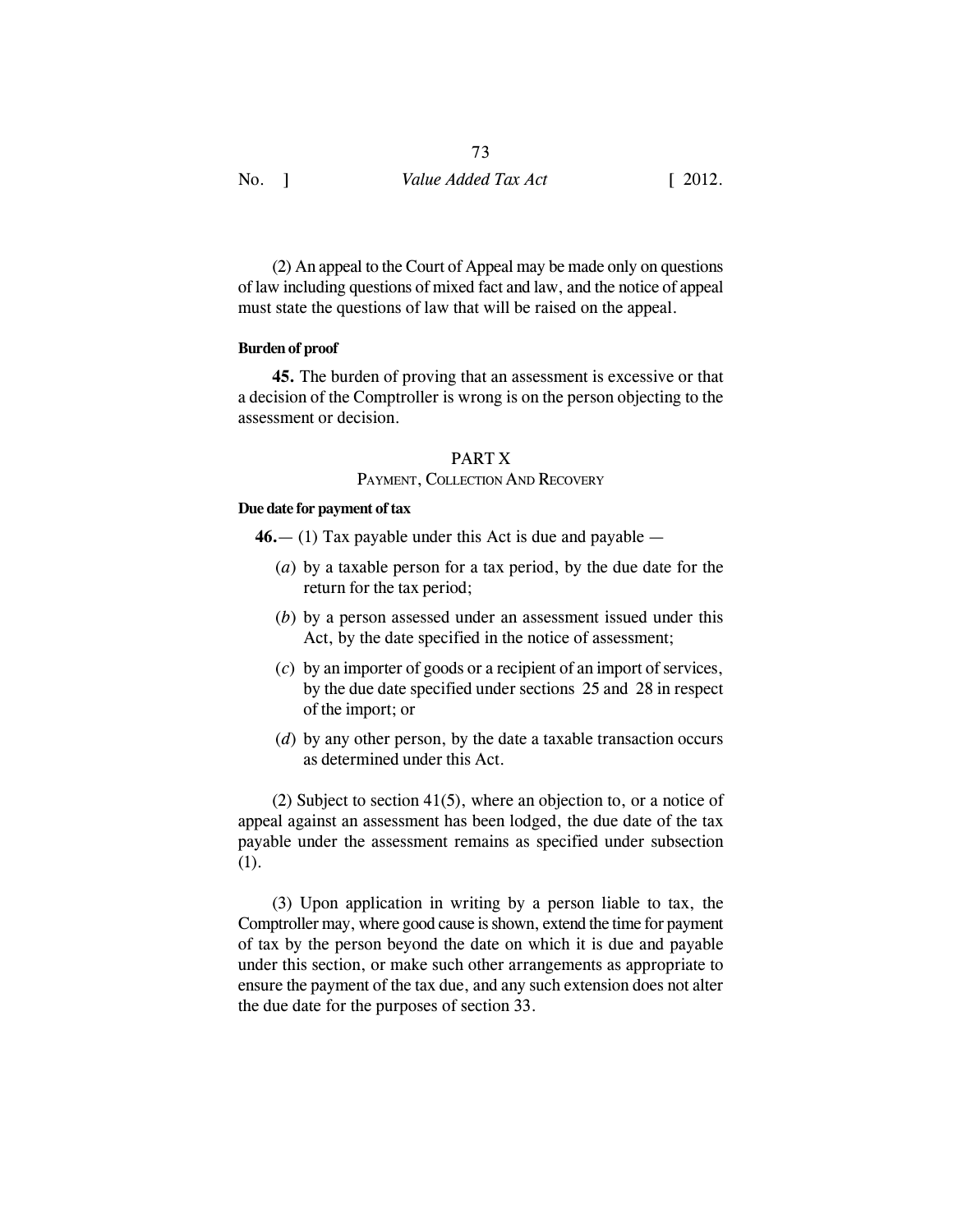(4) Any person who fails to pay tax, being the whole or part of the remainder of any tax due or payable under this Act, by the due date is liable to a penalty equal to ten per cent of the amount of tax due.

(5) A person dissatisfied with a decision of the Comptroller under subsection (3) may challenge the decision under Part IX of this Act.

#### **Allocation of payments**

**47.**Where, in addition to any amount of tax which is due and payable by any person under this Act, any amount of interest or penalty is payable, any payment made by the person in respect of such tax, interest or penalty which is less than the total amount due is deemed to be made —

- (*a*) first in respect of such interest;
- (*b*) to the extent that such payment exceeds the amount of such interest, then in respect of such penalty; and
- (*c*) to the extent that such payment exceeds the sum of such penalty and interest, then in respect of such tax.

#### **Recovery of tax as debt due**

**48.**— (1) Tax that is due and payable under this Act is a debt due to the Crown and payable to the Comptroller, and may be recovered in the manner provided by the Income Tax Act, or by court action in the manner provided by the Income Tax Act with the necessary modifications, where—

- (*a*) the tax is shown on a return and remains unpaid; or
- (*b*) the tax is shown in a notice of assessment served on the taxpayer and the taxpayer has failed to pay it within the deadline specified in the notice.

(2) Subsection (1) does not apply to tax collected by the Comptroller of Customs, which is recovered under procedures for recovery of customs duty.

(3) A portion of the tax due and payable to the Comptroller under this Act, being such portion as may be determined from time to time by the Comptroller after consultation with the Minister of Finance, is to be paid into a Special Fund established in accordance with section 9 of the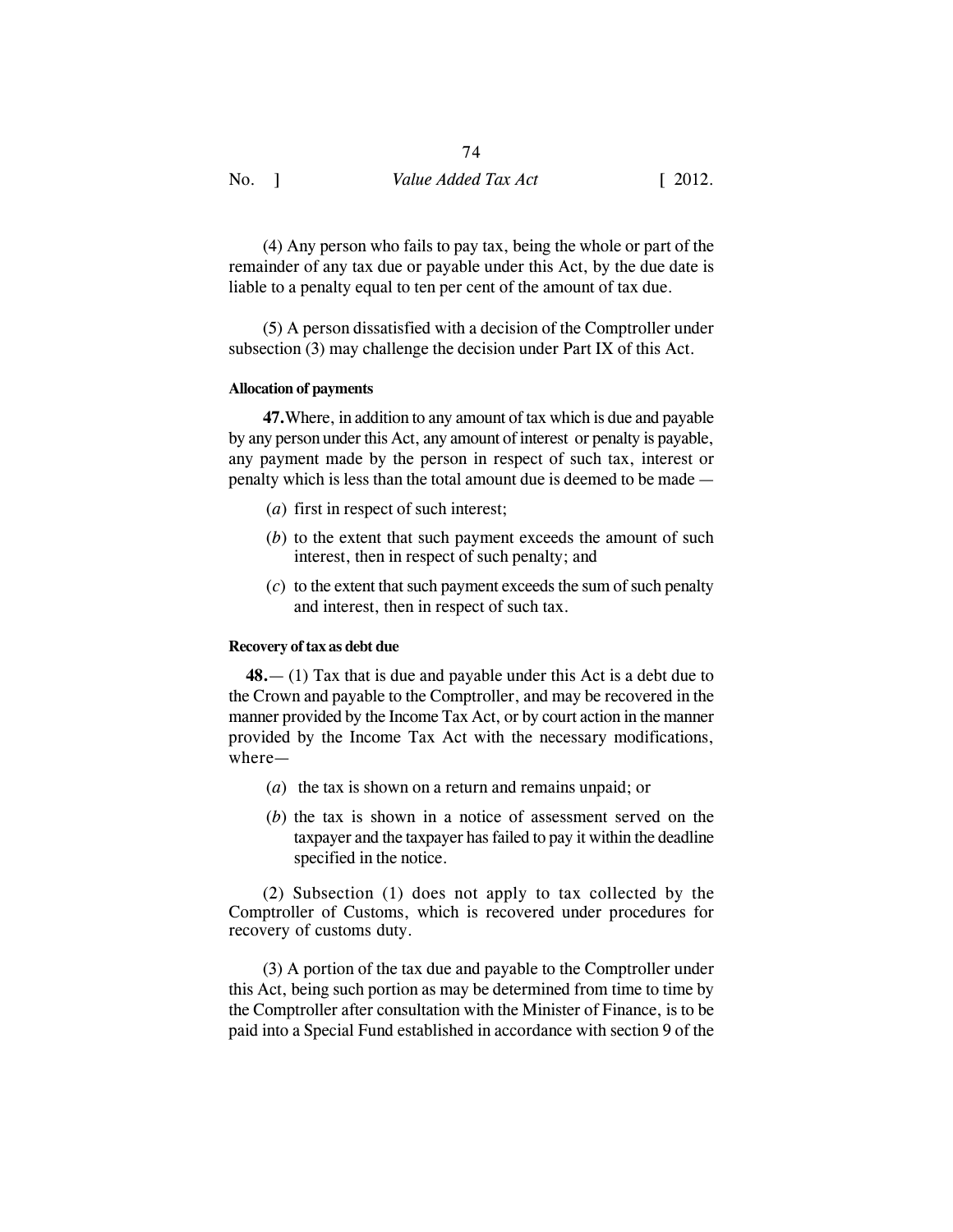Finance (Administration) Act, Cap. 15.01 to pay the refunds required to be paid under this Act.

## **Recovery of tax from persons leaving Saint Lucia**

**49.**— (1) Where the Comptroller has reasonable grounds to believe that a person may leave Saint Lucia without paying all tax due under this Act, the Comptroller may obtain an order from a Court, directing the Chief Immigration Officer to take the necessary steps to prevent the person from leaving Saint Lucia until the person makes —

- (*a*) payment in full; or
- (*b*) an arrangement satisfactory to the Comptroller for the payment of the tax.

(2) The Comptroller shall serve a copy of the order issued under subsection (1) on the person named in the order if it is practicable to do so.

## **Security**

**50.**— (1) Where it is reasonable to do so for the protection of the revenue or as provided for in this Act, the Comptroller, by notice in writing, may require a person to give security for the payment of tax within a specified time that is or may become payable by the person under this Act.

(2) Security required under subsection (1), including security required from a promoter of public entertainment, must be for such amount, in such form, and furnished within such period as the Comptroller may specify in the notice.

(3) A person who contravenes subsection (1) commits an offence and is liable on summary conviction to a fine not exceeding one hundred thousand dollars or to imprisonment for a term not exceeding one year or to both.

(4) Where security under subsection (1) is in cash and the Comptroller is satisfied that the security is no longer required, the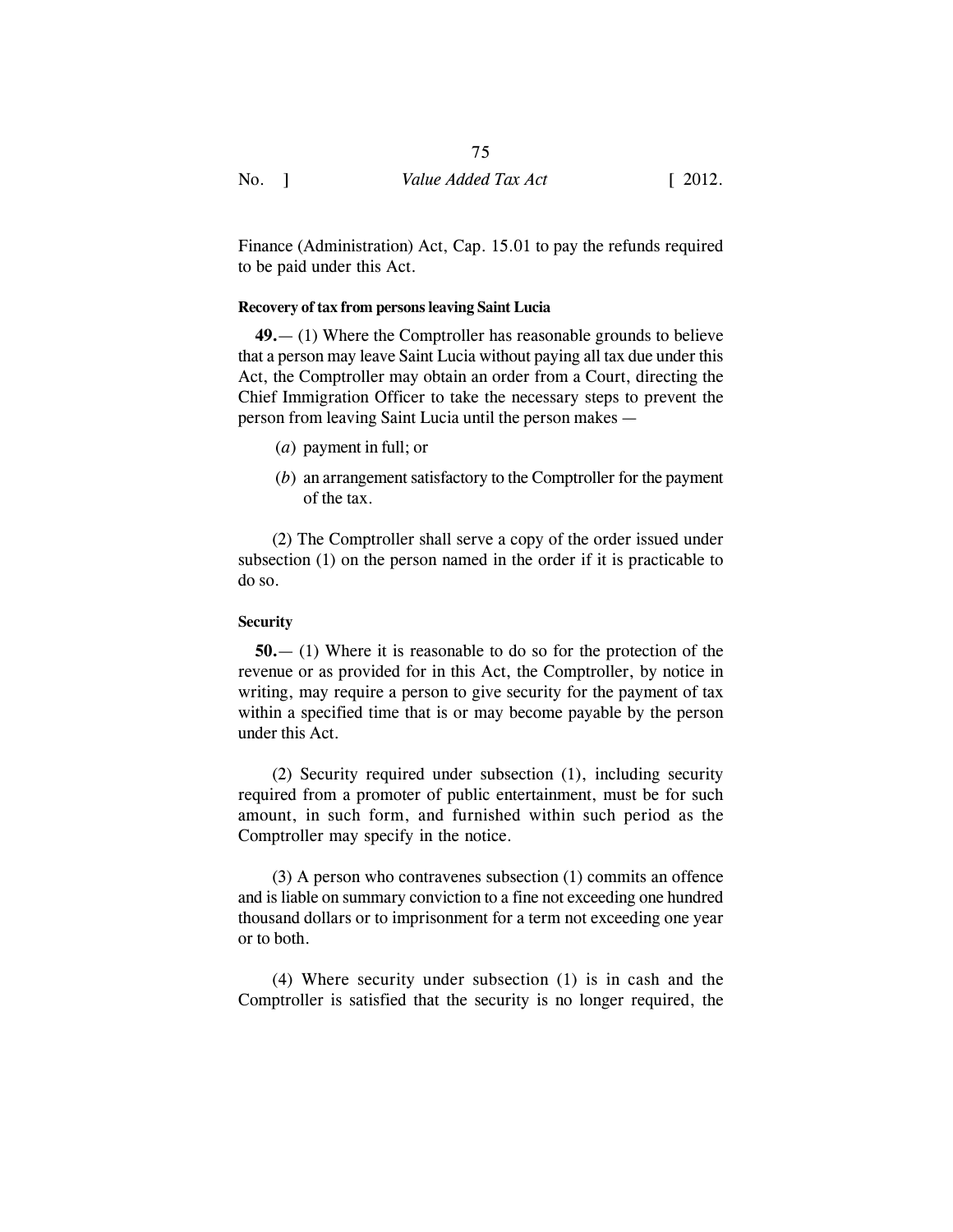Comptroller shall apply the amount of the security as specified under section  $57(4)$ .

(5) A person dissatisfied with a decision of the Comptroller under subsection (1) may challenge the decision under Part IX of this Act.

(6) A promoter of public entertainment shall not allow the public entertainment to take place unless the promoter has paid the amount required under subsection (1) and received the Comptroller's written approval.

(7) A promoter of public entertainment who contravenes subsection (6) commits an offence and is liable —

- (*a*) on summary conviction to a fine not exceeding one hundred thousand dollars or to imprisonment for a term not exceeding three years or to both; and
- (*b*) to a tax at the rate under subsection 10(1) on the value of the tickets printed for entertainment.

## **Preferential claim to assets**

**51.**— (1) From the date on which tax becomes due and payable under this Act and until the tax is paid, the Comptroller has a lien upon—

- (a) the assets of the person liable to pay the tax; and
- (b) any asset of a related person if the Comptroller reasonably believes that the person liable to pay the tax legally owns the asset and transferred the asset to the related person in order to avoid the payment of tax.

(2) The lien described in subsection (1) is not valid against the interest of a person who is a purchaser from the taxpayer or a holder of a security interest in the property, if the person's ownership of or other interest in the property arises-

- (*a*) before the person has actual knowledge of the lien; and
- (*b*) before notice of the lien has been duly registered by the Registrar.

(3) Where a person is in default of paying tax, the Comptroller may by notice in writing, apply to the Registrar of the High Court or the Registrar of Lands to register a security interest in any fixed assets,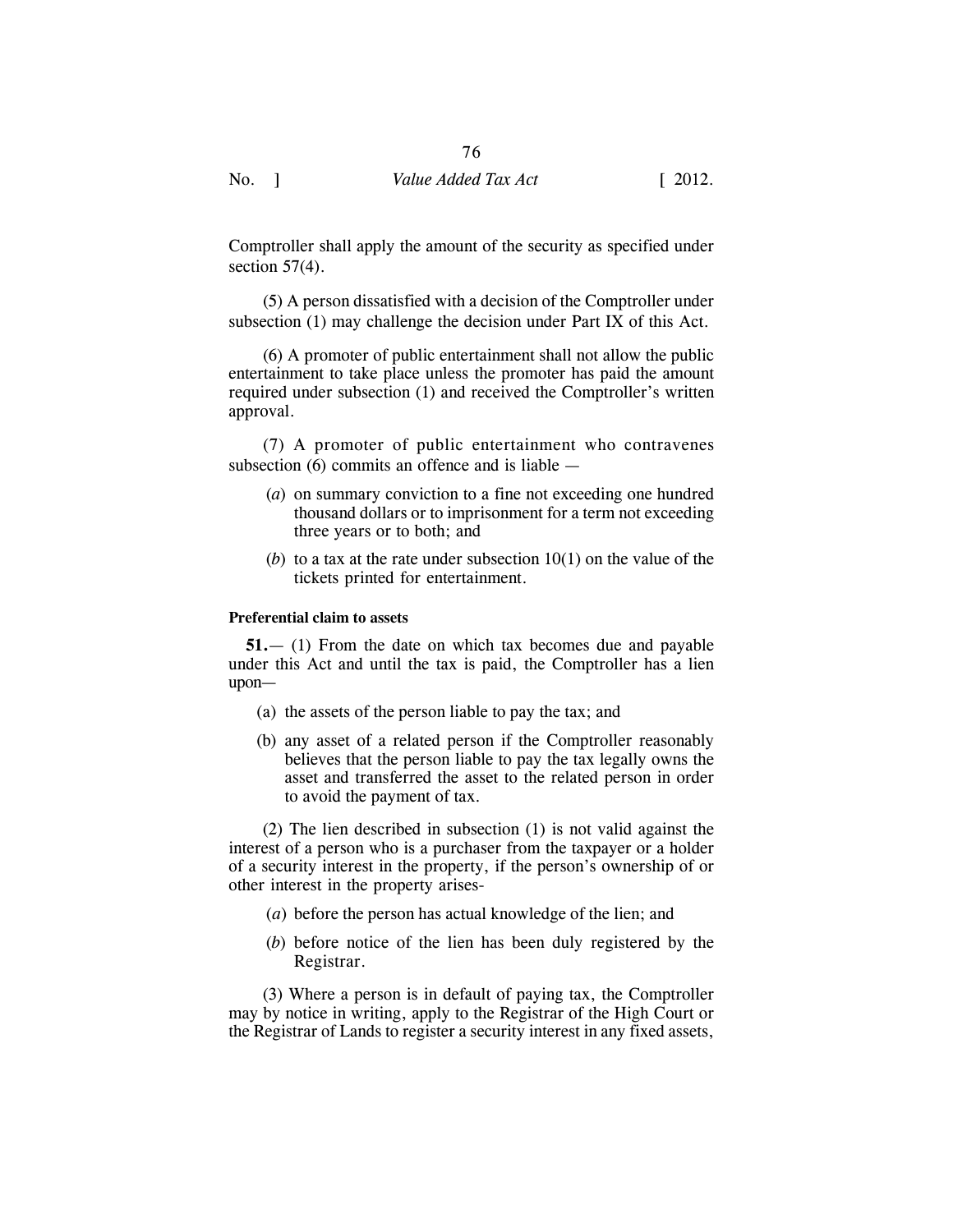77

which are owned by that person, to cover any unpaid tax in default, together with any expense incurred in recovery proceedings.

(4) Where the Comptroller has made an application under subsection (3), the Registrar of the High Court or the Registrar of Lands shall register the notice of security without fee, as if the notice were an instrument of mortgage over or charge on, as the case may be, such asset, and such registration operates while it subsists, subject to any prior mortgage or charge, in all respects as a legal mortgage over or charge on the asset to secure the amount due.

(5) Where the Registrar of the High Court or the Registrar of Lands registers a security interest referred to in subsection (4) the Registrar shall notify the owner of the property, within fifteen days of such registration that the security interest has been registered.

(6) The Comptroller shall serve a copy of the notice referred to in subsection (4) on the person in default and that person may pay the tax in default and have the notice removed.

#### **Seizure of goods and vehicles**

**52.**— (1) Where the Comptroller has reasonable grounds to believe that tax on a supply or import of goods has not been or will not be paid, the Comptroller may apply to a Magistrate for an Order to authorise him or her to seize the goods and the Magistrate on being satisfied of the reasons for such application shall issue the Order.

(2) The Comptroller may seize any vehicle used in the removal or carriage of goods under subsection (1), unless it is shown that such vehicle was so used without the consent or knowledge of the owner of that vehicle or other person lawfully in possession or charge of the vehicle or that the owner or person in possession had no reason to believe that the vehicle was used to remove or carry goods in respect of which the tax had not been paid; and at the discretion of the Comptroller, the vehicle may be sold by public auction or may be dealt with in such other manner as the Comptroller may direct subject to conditions specified under subsection (9).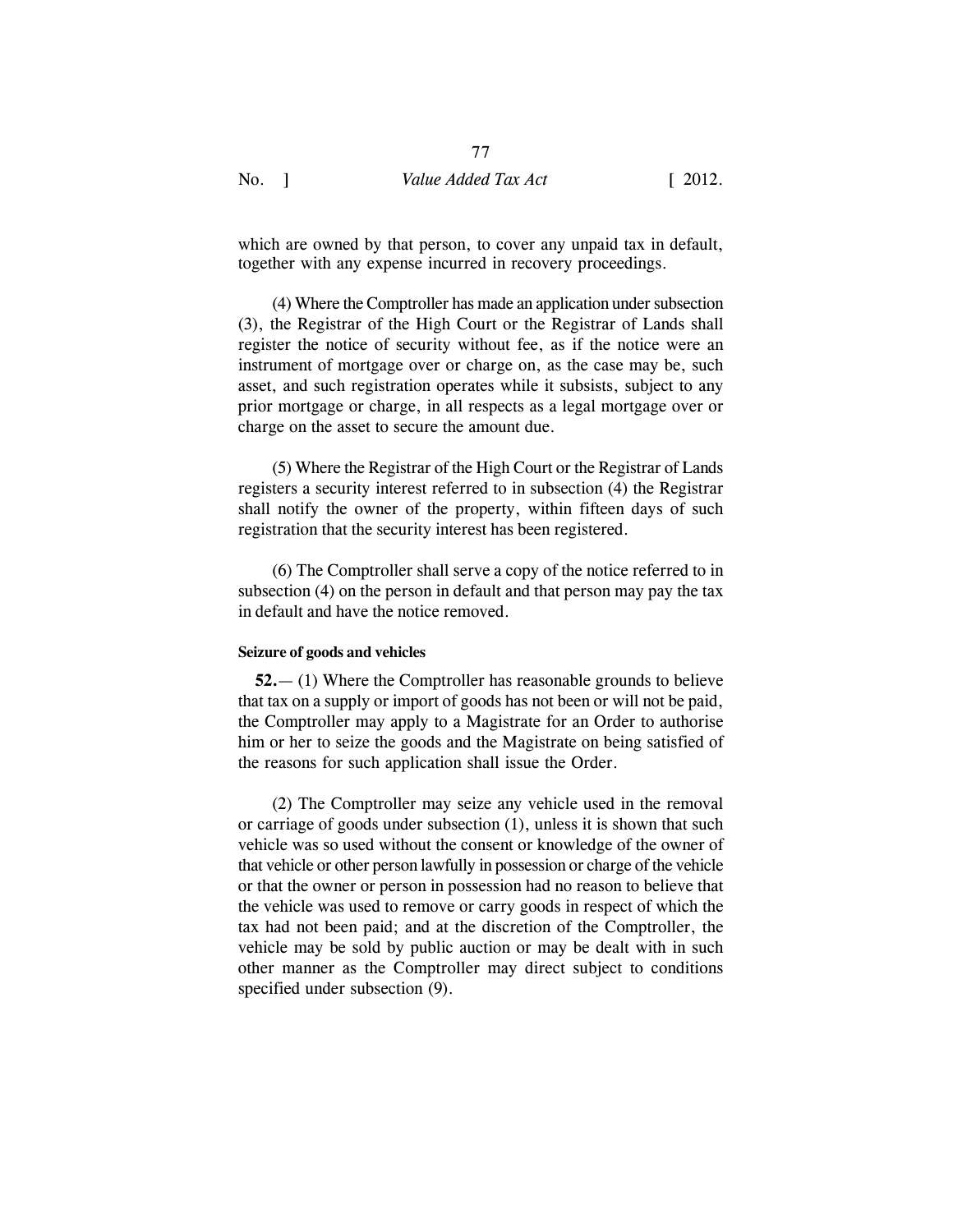(3) Goods seized under subsection (1) must be stored in a place approved by the Comptroller for the storage of such goods.

(4) Where goods are seized under subsection (1), or a vehicle is seized under subsection (2), the Comptroller is required to serve on the owner of the goods or vehicle or the person who had custody or control of the goods or vehicle immediately before seizure, a notice in writing, within fourteen days after the seizure-

- (*a*) identifying the goods or vehicle;
- (*b*) stating that the goods or vehicle has been seized under this section and the reason for seizure; and
- (*c*) setting out the terms of subsections (7), (8), and (9).

(5) The Comptroller shall not serve notice under subsection (4) if, after making reasonable enquiries, the Comptroller does not have sufficient information to identify the person on whom the notice should be served and in that event the Comptroller shall post a notice of the seizure in a conspicuous place on the premises from where the goods were seized.

(6) The Comptroller may serve a notice under subsection (4) on any person claiming the goods, provided the person has given the Comptroller sufficient information to enable such a notice to be served.

(7) Subject to subsection (8), the Comptroller may authorise the delivery of goods seized under subsection (1) to the person on whom a notice under subsection (4) has been served, where that person pays or gives security, in accordance with section 50, for the payment of tax due and payable or that will become due and payable in respect of the supply or import of the goods.

(8) The Comptroller shall detain goods seized under subsection  $(1)$  —

- (*a*) in the case of perishable goods, only for such period as the Comptroller considers reasonable having regard to the condition of the goods; or
- (*b*) in any other case, until the later of-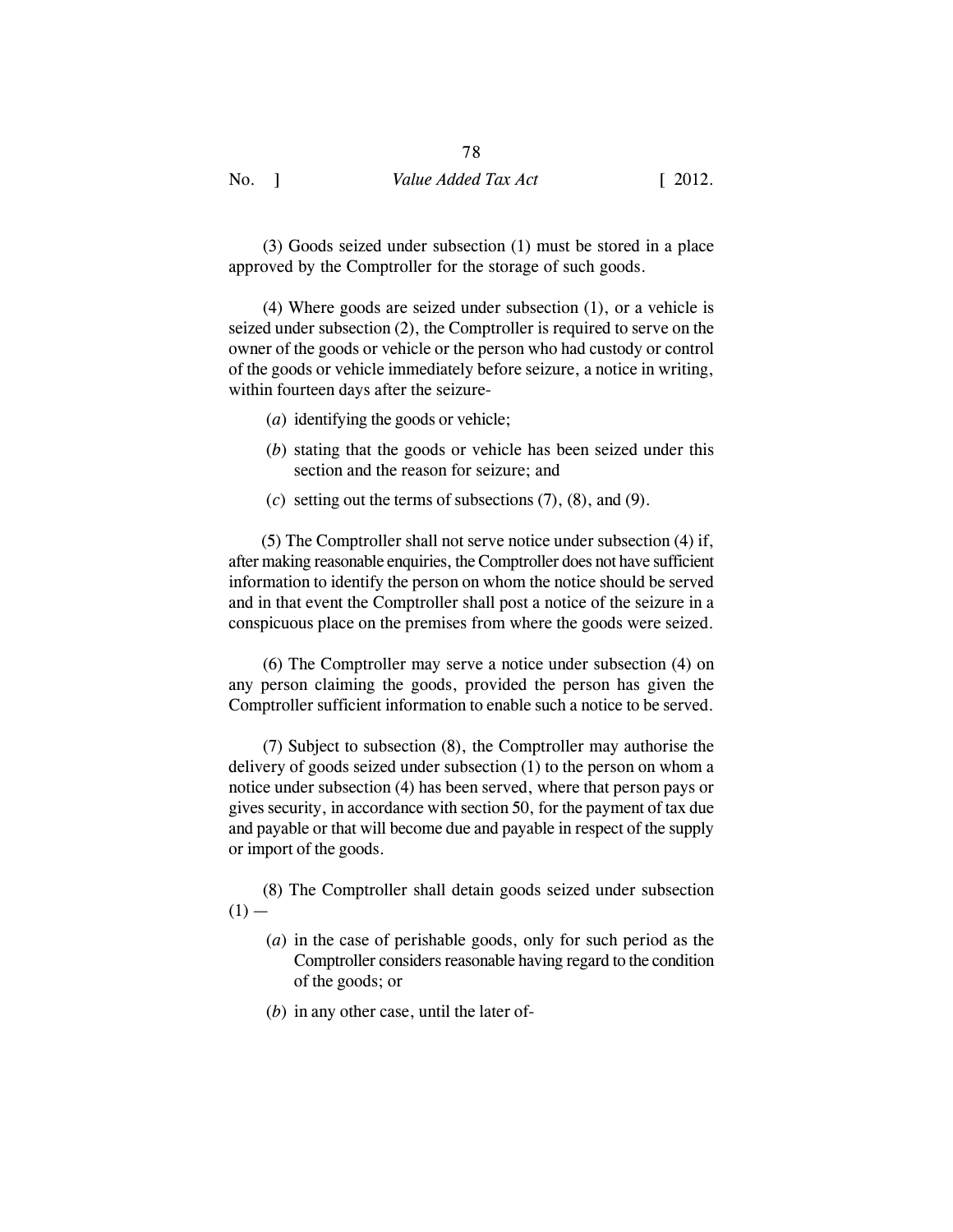- (*i*) twenty working days after the seizure of the goods; or
- (*ii*) twenty working days after the due date for payment of the tax on the supply or import of the goods.

(9) Where the detention period in subsection (8) has expired, the Comptroller —

- (*a*) may subject to paragraph (*b*) sell the goods in the manner specified under section 53(4) and apply the proceeds of sale as set out in section 53(5);
- (*b*) before he or she sells a vehicle seized under paragraph (*a*), shall obtain an order from the High Court authorizing the Comptroller to sell the vehicle.

(10) The Judge shall not grant an order under subsection (9), unless the Judge is satisfied that the seizure was in order.

(11) Notwithstanding the provisions of this section, the Comptroller may proceed under section 48 with respect to any balance owed if the proceeds of sale are not sufficient to meet the costs thereof and the tax due.

(12) For the purpose of this section "vehicle" means the method of carriage or conveyance and includes any cart, wagon, or vessel and any trailer attached to such vehicle.

#### **Distress proceedings**

**53.**— (1) The Comptroller may recover unpaid tax by distress proceedings against the personal property of the person liable to pay the tax.

(2) For the purposes of executing distress under subsection (1), the Comptroller may, upon warrant issued by a Magistrate —

- (*a*) at any time enter any house or premises; and
- (*b*) require a police officer to be present while the distress is being executed.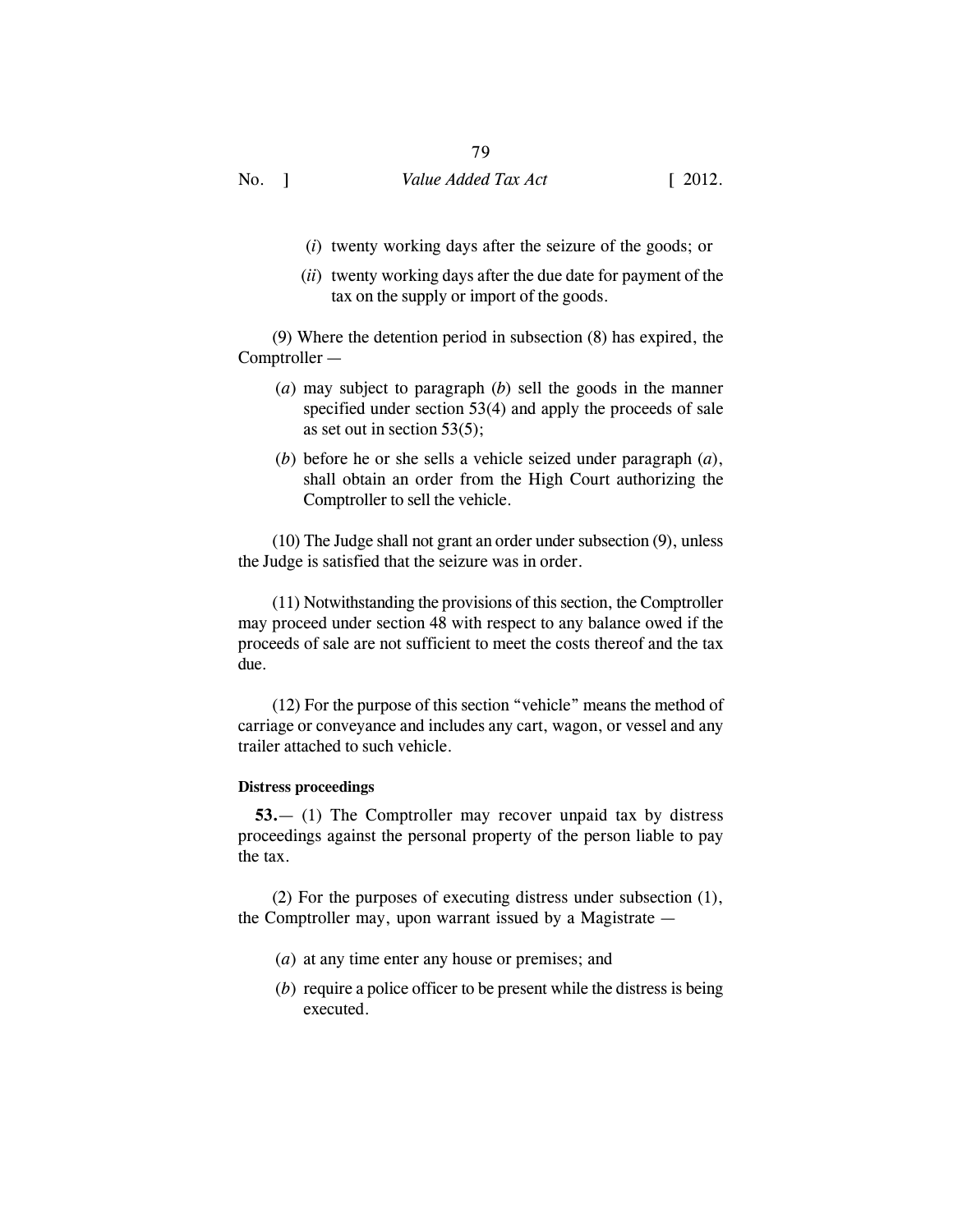(3) Property upon which a distress is levied under this section, other than perishable goods, must be kept for ten working days either at the premises where the distress was levied or at such other place as the Comptroller may consider appropriate, at the cost of the person liable to pay the tax.

(4) Where the person liable to pay the tax does not pay the tax due, together with the costs of the distress —

- (*a*) in the case of perishable goods, within such period as the Comptroller considers reasonable having regard to the condition of the goods; or
- (*b*) in any other case, after the ten working days period referred to in subsection (3),

the property distrained upon may be sold by public auction, or in such other manner as provided in Regulations.

(5) The proceeds of a disposal under subsection (4) shall be applied by the Comptroller first towards the cost of taking, keeping, and selling the property distrained upon, then towards the tax due and payable and, subject to section 57, the remainder of the proceeds, if any, shall be restored to the person liable to pay the tax.

(6) Nothing in this section precludes the Comptroller from proceeding under section 48 with respect to any balance owed if the proceeds of the distress are not sufficient to meet the costs thereof and the tax due.

(7) All costs incurred by the Comptroller in respect of a distress may be recovered by the Comptroller from the person liable to pay the tax as tax due under this Act.

(8) Distress may not be levied under this section upon tools of trade.

## **Recovery of tax from recipient of supply**

**54.**— (1) Where, in respect of a taxable supply by a taxable person, the taxable person has, in consequence of a fraudulent action or misrepresentation by the recipient of the supply, incorrectly treated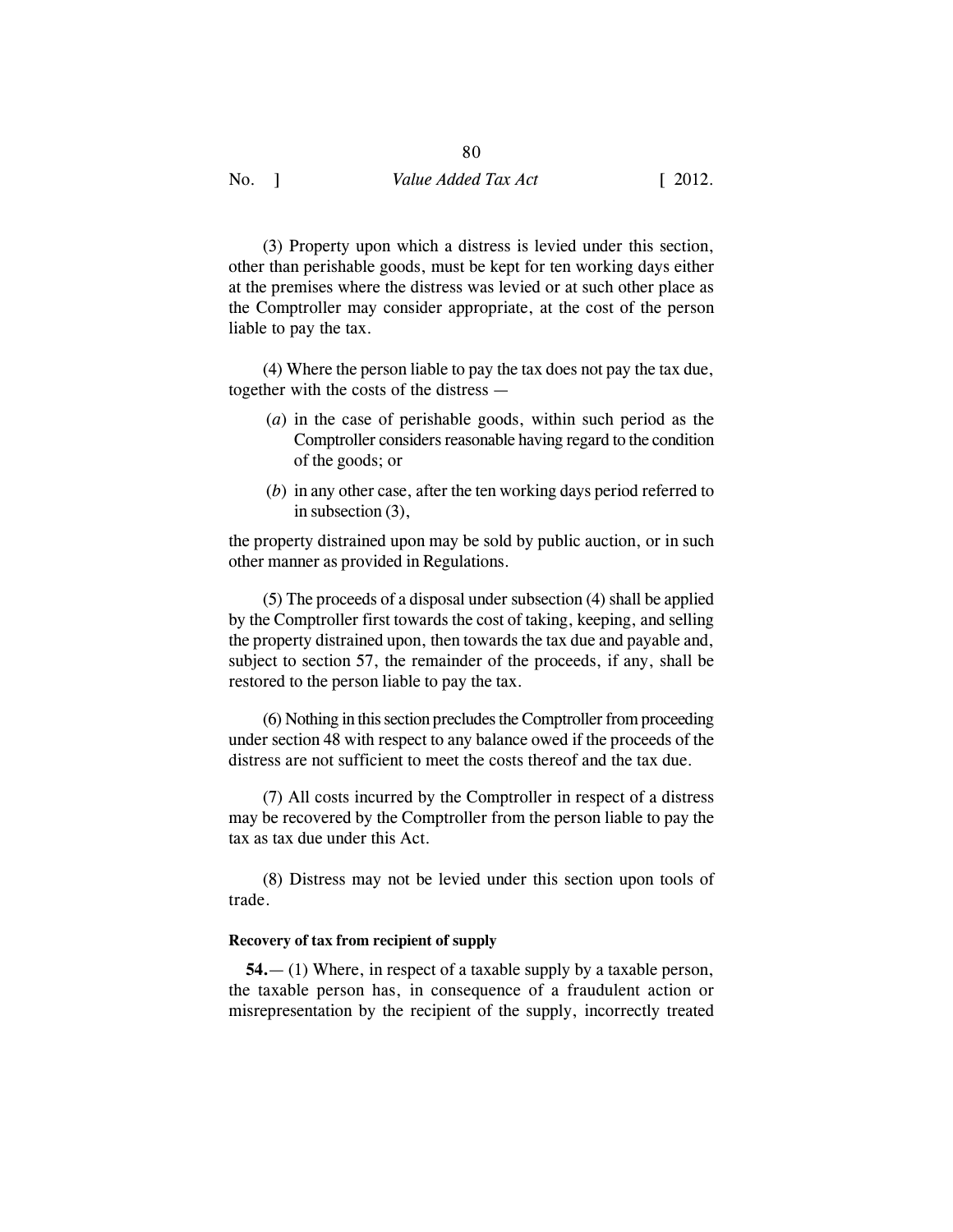81

the supply as an exempt or zero rated supply, the Comptroller may raise an assessment upon the recipient for the amount of unpaid tax in respect of the supply together with any interest that has become payable under sections 33 and 46.

(2) The Comptroller shall serve a notice of an assessment under subsection (1) on the recipient specifying —

- (*a*) the tax payable;
- (*b*) the date the tax is due and payable; and
- (c) the time, place, and manner of objecting to the assessment.

(3) An assessment raised under subsection (1) is treated as an assessment for all purposes of this Act.

(4) Subsection (1) does not preclude the Comptroller from recovering the tax or interest from the taxable person making the supply.

- (5) For the purposes of subsection  $(4)$  —
- (*a*) any amount recovered from the recipient is to be credited against the liability of the taxable person; and
- (*b*) any amount recovered from the taxable person is to be credited against the liability of the recipient.

(6) Where an amount of tax or interest referred to in subsection (1) is paid by the taxable person, the taxable person may recover the amount paid from the recipient.

(7) An amount assessed under this section is treated, for all purposes of this Act, as tax charged under this Act.

#### **Recovery of tax from third parties**

**55.**— (1) Where a person liable to pay tax under this Act, fails to pay tax by the due date, the Comptroller may, by notice in writing, require any other person —

(*a*) owing or who may owe money to the person liable to pay the tax;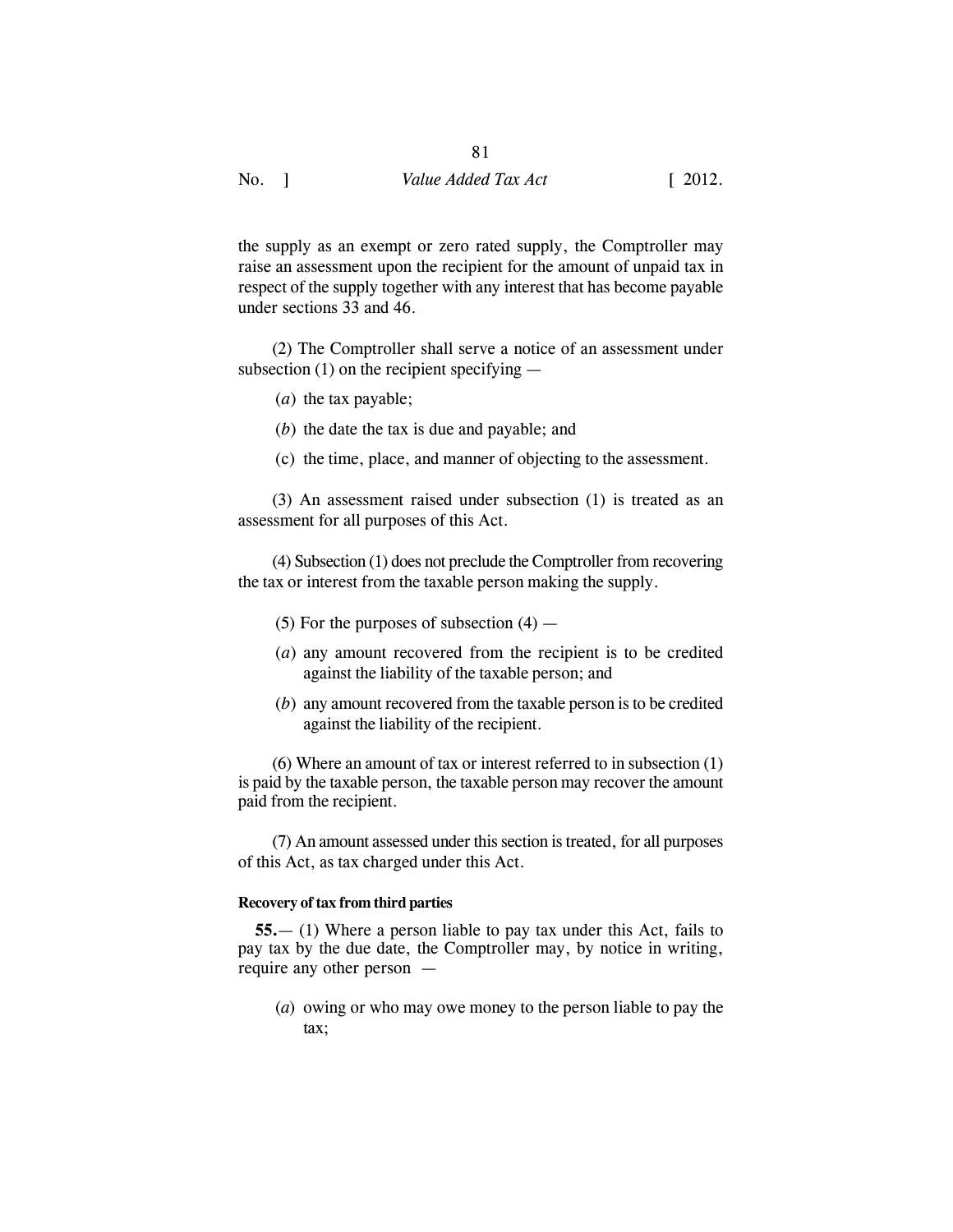# 82

No. 1 Value *Added Tax Act* [ 2012.

- (*b*) holding or who may subsequently hold money for, or on account of, the person liable to pay the tax;
- (*c*) having authority from some other person to pay money to the person liable; or
- (*d*) having in possession the property of the person liable to pay the tax notwithstanding any other law,

to be the agent of that person to pay the money or deliver the property to the Comptroller within such period specified in the notice or if on such date no money is due or held to which this subsection applies, within fifteen calendar days of the date on which money becomes due or is held in any of the circumstances referred to in this subsection, the amount specified in the notice or, if the money due or held is less than the amount specified, the whole amount of money due or held.

(2) A copy of a notice issued under subsection (1) must be served on the person liable to pay the tax.

(3) A person making a payment pursuant to a notice under subsection (1) is deemed to have acted under the authority of the person liable to pay the tax and of all other persons concerned and is indemnified in respect of the payment.

(4) The provisions of this Act relating to the payment, collection and recovery of tax apply to any amount due under this section as if the amount were tax due under this Act.

(5) A person who fails to comply with a notice under this section is liable for the amount of the tax to which the notice applies.

(6) A person who contravenes subsection (5) commits an offence and is liable on summary conviction to a fine not exceeding five thousand dollars or to imprisonment for a term not exceeding one year.

#### **Duties of receivers**

**56.**— (1)A receiver shall notify the Comptroller in writing within fourteen calendar days after being appointed to the position or taking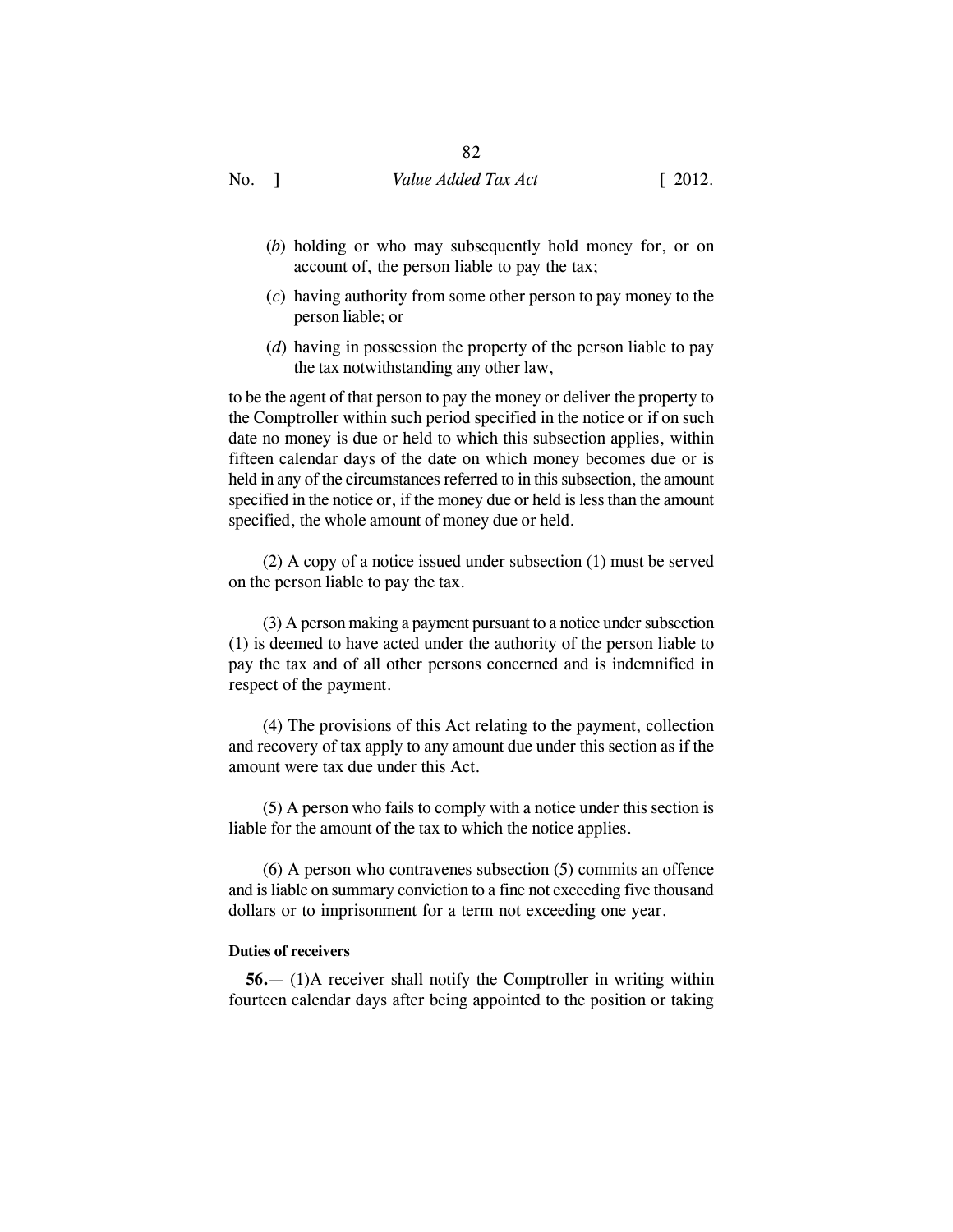possession of an asset of the person liable to pay tax in Saint Lucia, whichever first occurs.

(2) The Comptroller may in writing notify a receiver of the amount which appears to the Comptroller to be sufficient to provide for any tax which is or will become payable by the person whose assets are in the possession of the receiver.

- (3) A receiver —
- (*a*) shall set aside, out of the proceeds of sale of an asset, the amount notified by the Comptroller under subsection (2), or such lesser amount as is subsequently agreed on by the Comptroller;
- (*b*) is liable to the extent of the amount set aside for the tax of the person who owned the asset;
- (*c*) may pay any debt that has priority over the tax referred to in this section notwithstanding any provision of this section.

(4) A receiver is personally liable to the extent of any amount required to be set aside under subsection (3) for the tax referred to in subsection (3) if, and to the extent that, the receiver fails to comply with the requirements of this section.

(5) In this section "receiver" means a person who, with respect to an asset in Saint Lucia is —

- (*a*) a liquidator of a company;
- (*b*) a receiver appointed out of Court or by a Court;
- (*c*) a trustee for a bankrupt person;
- (*d*) an executor or administrator of the estate of a deceased person; or
- (*e*) any other person conducting business on behalf of a person legally incapacitated.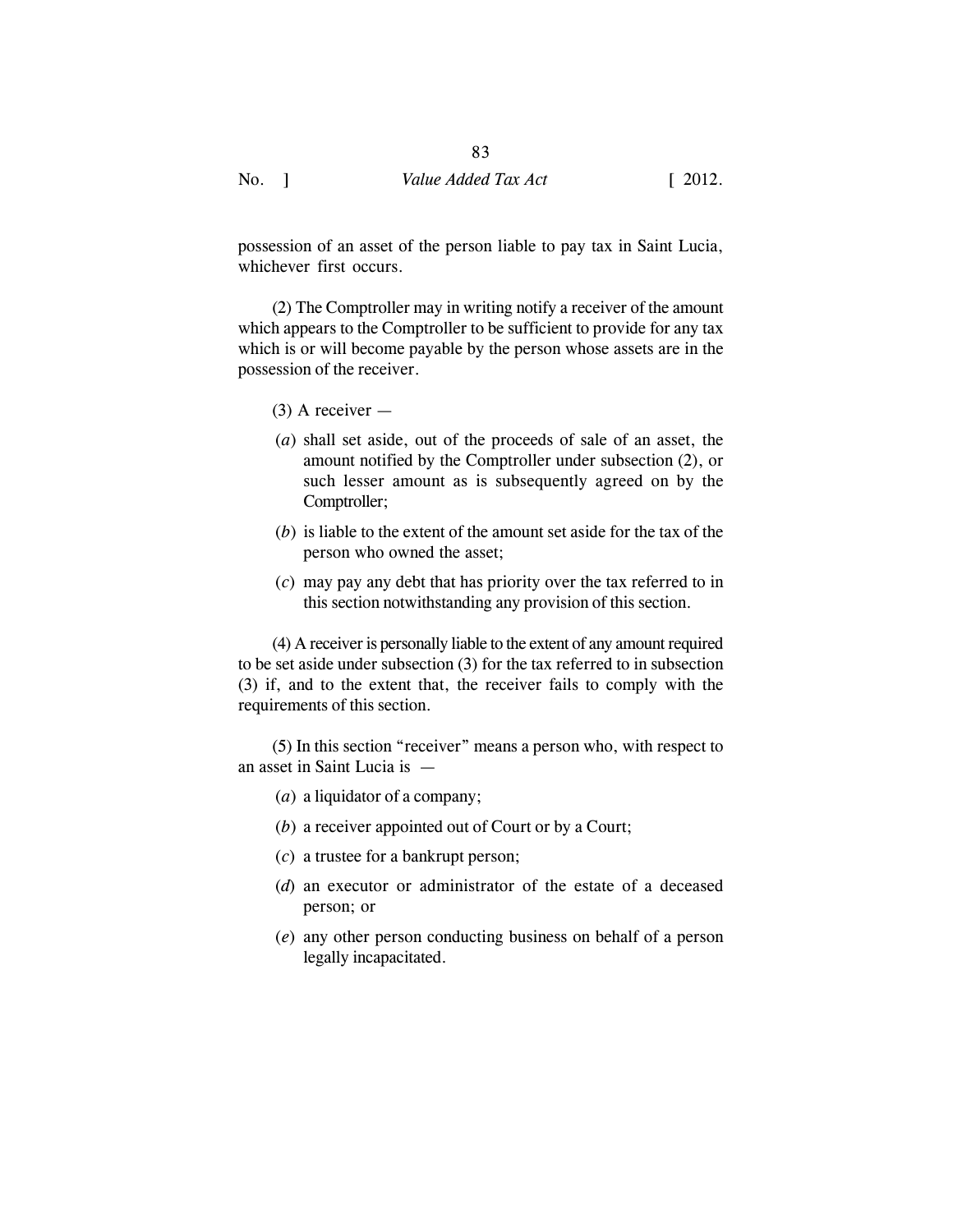# PART XI

## CARRY FOWARDS, REFUNDS AND INTEREST

## **Carry forward of excess credits and refund of tax**

**57.**— (1) Where-

- (*a*) the total amount of input tax deductible by a taxable person under section 30 for a tax period exceeds the person's output tax for that period; or
- (*b*) the amount of tax paid by a person, other than in circumstances specified under paragraph (a), exceeds the amount properly charged to tax under this Act,

the amount of the excess is treated in the manner provided in this section.

(2) Except as provided in subsections (5), (14), and (16), the excess described in subsection  $(1)(a)$  is carried forward to the next tax period and treated as input tax deductible in that period.

(3) Subject to this section, if any of the excess referred to in subsection  $(1)(a)$  for a tax period remains after being carried forward and used as an input tax deductible in three consecutive tax periods, the taxable person may file with the Comptroller a claim for refund for the amount remaining, in the form and with the documentation specified by the Comptroller.

(4) By the end of the first calendar month following the date the claim for refund described in subsection (3) is filed or, where the Comptroller orders an audit of the claim for refund described in subsection (3), within ten days after conclusion of the audit, if later, the Comptroller, to the extent satisfied that the taxpayer is entitled to the amount of the refund claimed —

- (*a*) may apply the amount of the refund claimed under subsection (3) in reduction of any tax, levy, interest or penalty payable by the person in terms of this Act, other taxes collected by the Comptroller, and any unpaid amounts under the Acts repealed by section 111; and
- (*b*) is required to refund any excess remaining to the taxable person.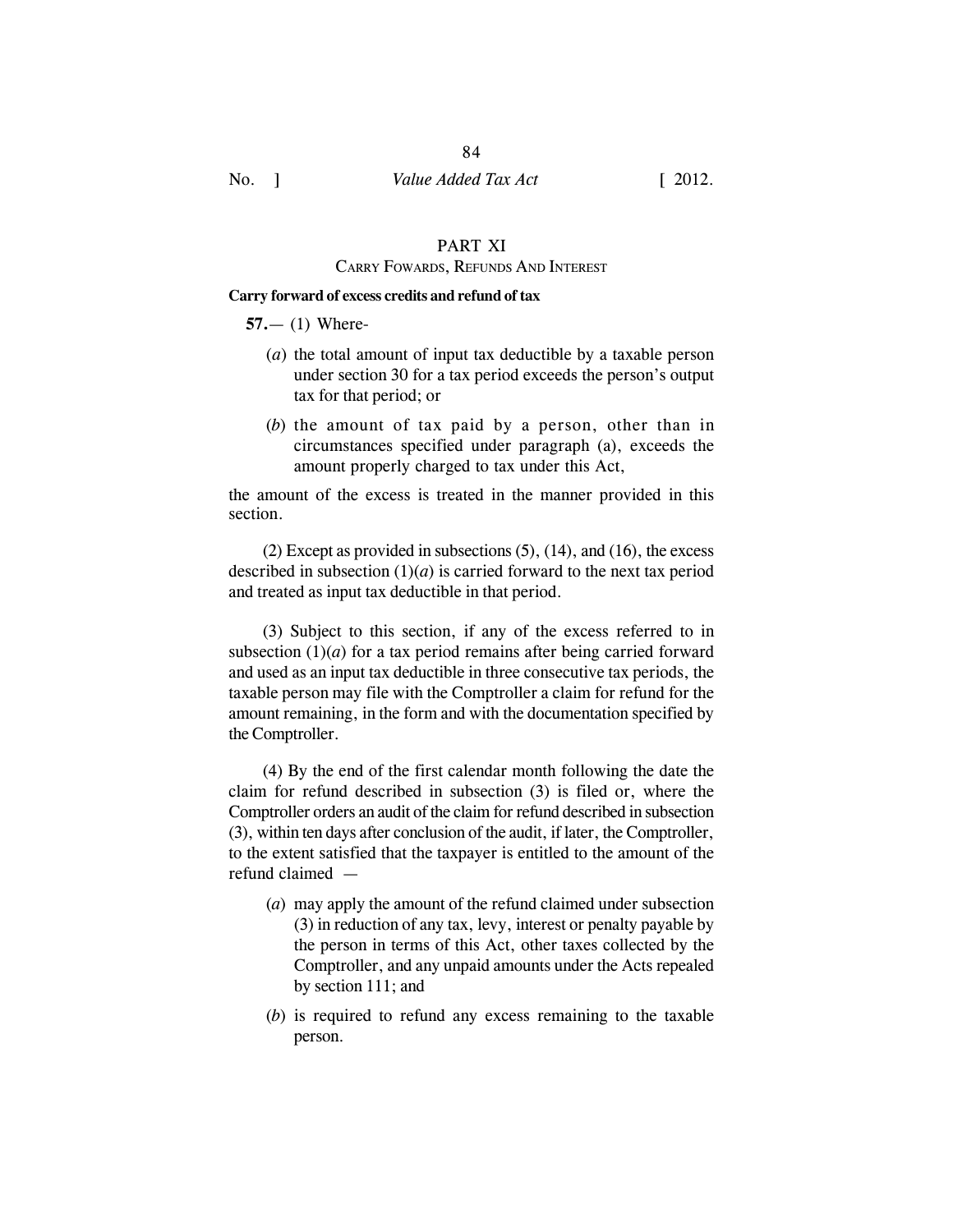(5) Where at least fifty per cent of the amount of the taxable supplies of a taxable person for the taxable period is taxed at a rate of zero percent, and the person reports an excess described in subsection  $(1)(a)$  for the tax period, the person may file with the Comptroller a claim for refund for the excess deductions attributable to the zero rated supplies in the form and with the documentation specified by the Comproller.

85

(6) By the end of the first calendar month following the month in which the claim for refund described in subsection  $(5)$  was received or, where the Comptroller orders an audit of the claim for refund described in subsection (5), within ten working days after conclusion of the audit, if later, the Comptroller, to the extent satisfied that the taxpayer is entitled to the amount of the refund claimed —

- (*a*) may apply the amount of the refund claimed under subsection (5) in reduction of any tax, levy, interest or penalty payable by the person in terms of this Act, other taxes collected by the Comptroller, and any unpaid amounts under the Acts repealed by section 111; and
- (*b*) is required to refund any excess remaining to the taxable person.

(7) Notwithstanding subsections  $(4)(b)$  or  $(6)(b)$ , if the amount of the excess to be refunded is not more than one hundred dollars the excess must be carried forward to the next succeeding tax period and must be accounted for as provided in section 30(1)(*e*).

(8) Where a person has overpaid tax in the circumstances specified under subsection  $(1)(b)$ , the person may file with the Comptroller a claim for refund of the excess, accompanied by documentary proof of payment of the excess amount as specified by the Comptroller.

(9) For the the purposes of subsection (8), if the claim for refund is filed by a taxable person —

(*a*) the Comptroller shall deal with the claim as if it were a claim under subsection (3); and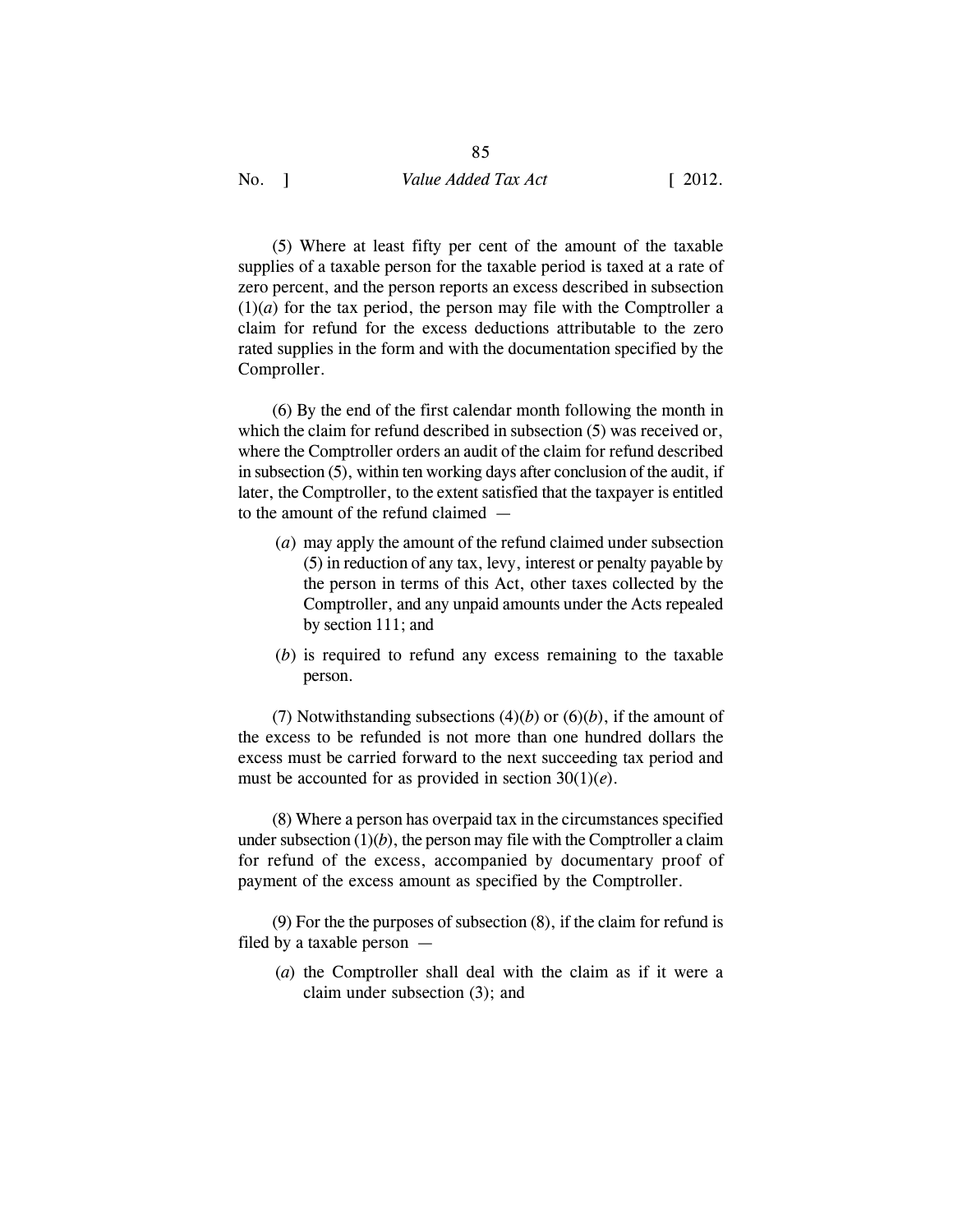86

(*b*) to the extent that any output tax claimed to be refundable is an amount borne by a recipient who is not a registered person, the output tax is refundable only to the extent that it will be repaid by the taxable person to that recipient, whether in cash or as a credit against an amount owing to the taxable person by the recipient.

(10) Where a taxable person has failed to file a return for any tax period as required under this Act, the Comptroller may withhold payment of any amount refundable under this section until the taxable person files such return as required.

 $(11)$  A claim for a refund specified in subsection  $(3)$ ,  $(5)$  or  $(8)$  must be made within three years after the date the person has the right to apply for the refund under this section.

(12) The Comptroller is required to serve on a person claiming a refund, a notice in writing of the decision in respect of the claim within thirty calendar days of receiving the claim.

(13) A person claiming a refund under this section who is dissatisfied with a decision referred to in subsection (12) may challenge the decision under Part IX of this Act.

(14) Notwithstanding anything in this section, the Comptroller may first apply the amount of any excess under subsection (1) in reduction of any tax, levy or interest payable by the person in terms of this Act, other taxes collected by the Comptroller under any other Acts, and any unpaid amounts under the Acts repealed by section 111.

(15) For the purpose of this section, subsection  $(1)(b)$  applies to a person entitled to a refund of tax under section 59(1) and (3).

(16) A person shall not improperly claim a refund under subsections  $(3)$ ,  $(5)$ , or  $(8)$ .

(17) A person who contravenes subsection (16) commits an offence and is liable on summary conviction to a fine not exceeding ten thousand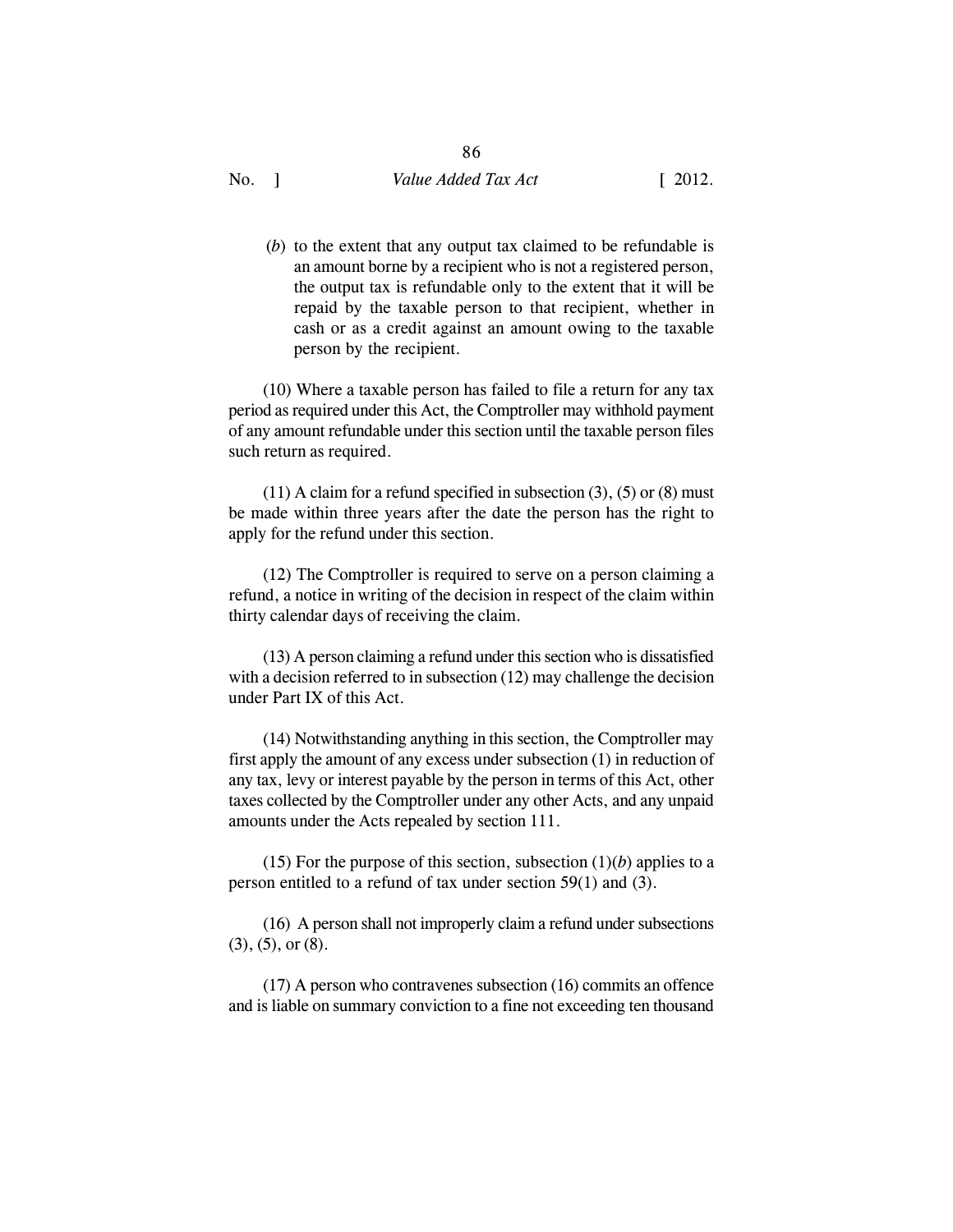dollars or to imprisonment for a term not exceeding two years or to both.

## **Interest on overpayment**

**58.** — (1) Where the Comptroller fails to pay a refund of tax relating to an excess under section 57 within one month of the date specified under that section, the Comptroller is required to pay the taxable person entitled to the refund an additional amount as interest commencing one month after such date and ending on the date the payment of the refund is made.

(2) Where the Comptroller is required to refund an amount of tax to a person as a result of-

- (*a*) an objection decision under section 41;
- (*b*) a decision of the Appeal Commissioners under section 42;
- (*c*) a decision of the High Court under section 43; or
- (*d*) a decision of the Court of Appeal under section 44,

the Comptroller shall pay interest on the amount of the refund for the period commencing from the date the person paid the tax refunded and ending on the date the refund is made.

(3) The rate of interest payable on a refund under this section is such rate as is specified in the Regulations.

## **Others eligible for tax refund**

**59.**— (1) The Minister may make Regulations that authorise the grant of a refund of tax paid or borne on a supply to -

- (*a*) a person to the extent provided under the Diplomatic Immunities and Privileges Act, Cap. 10.04, an international or regional treaty or convention having force of law in Saint Lucia, or the recognised principles of international law;
- (*b*) a diplomatic or consular mission of a foreign country established in Saint Lucia, relating to transactions concluded for the official purposes of such mission; or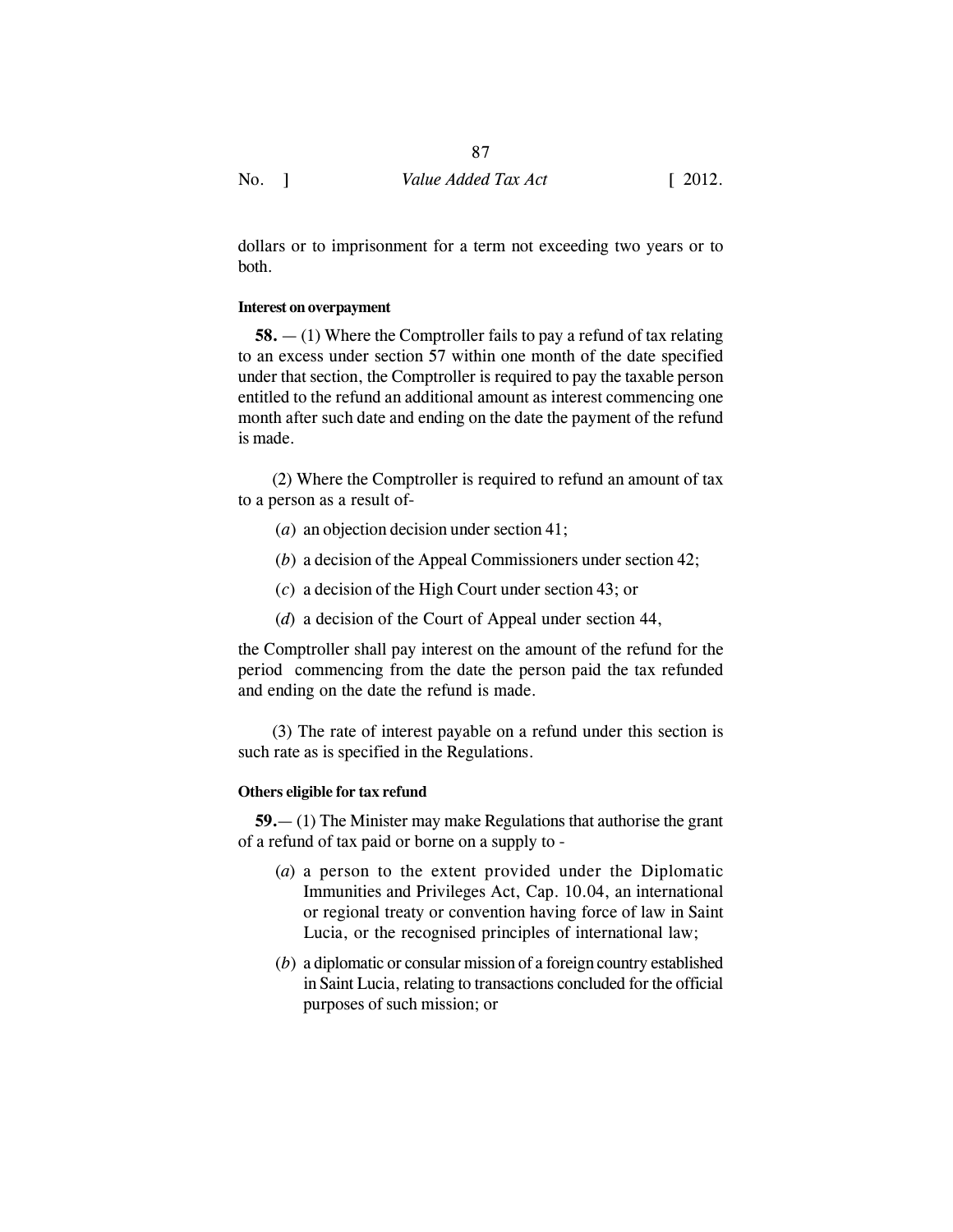(*c*) an organisation or government to the extent provided under a technical assistance or humanitarian assistance or other agreement entered into with the Government of Saint Lucia.

(2) The refund provided for in subsection  $(1)(a)$  is not available  $to -$ 

- (*a*) a citizen; or
- (*b*) a permanent resident of Saint Lucia within the meaning of the Immigration Act, Cap. 76 of the Revised Laws of Saint Lucia 1957.

(3) The Minister, may by Regulations authorise the grant of a refund of tax paid on a supply of an unconditional gift of goods or services to an approved charitable organisation for use in connection with the organisation's charitable purposes other than for resale.

(4) For the purposes of this section, "technical assistance agreement" includes an agreement that provides assistance by grant, loan, direct payment by the Government, or a combination of funding options.

## PART XII

## REPRESENTATIVES AND SPECIAL CASES OF TAXABLE PERSONS

#### **Persons acting in a representative capacity**

**60.**— (1) Every representative of a taxable person is responsible for performing any duties, including the payment of tax, imposed by this Act on the taxable person.

(2) Every representative is personally liable for the payment of any tax payable in his or her representative capacity if, while the amount remains unpaid, the representative —

- (*a*) alienates, charges, or disposes of any money received or accrued in respect of which the tax is payable; or
- (*b*) disposes of or parts with any fund or money belonging to the taxable person which is in the possession of the representative or which comes to the representative after the tax is payable if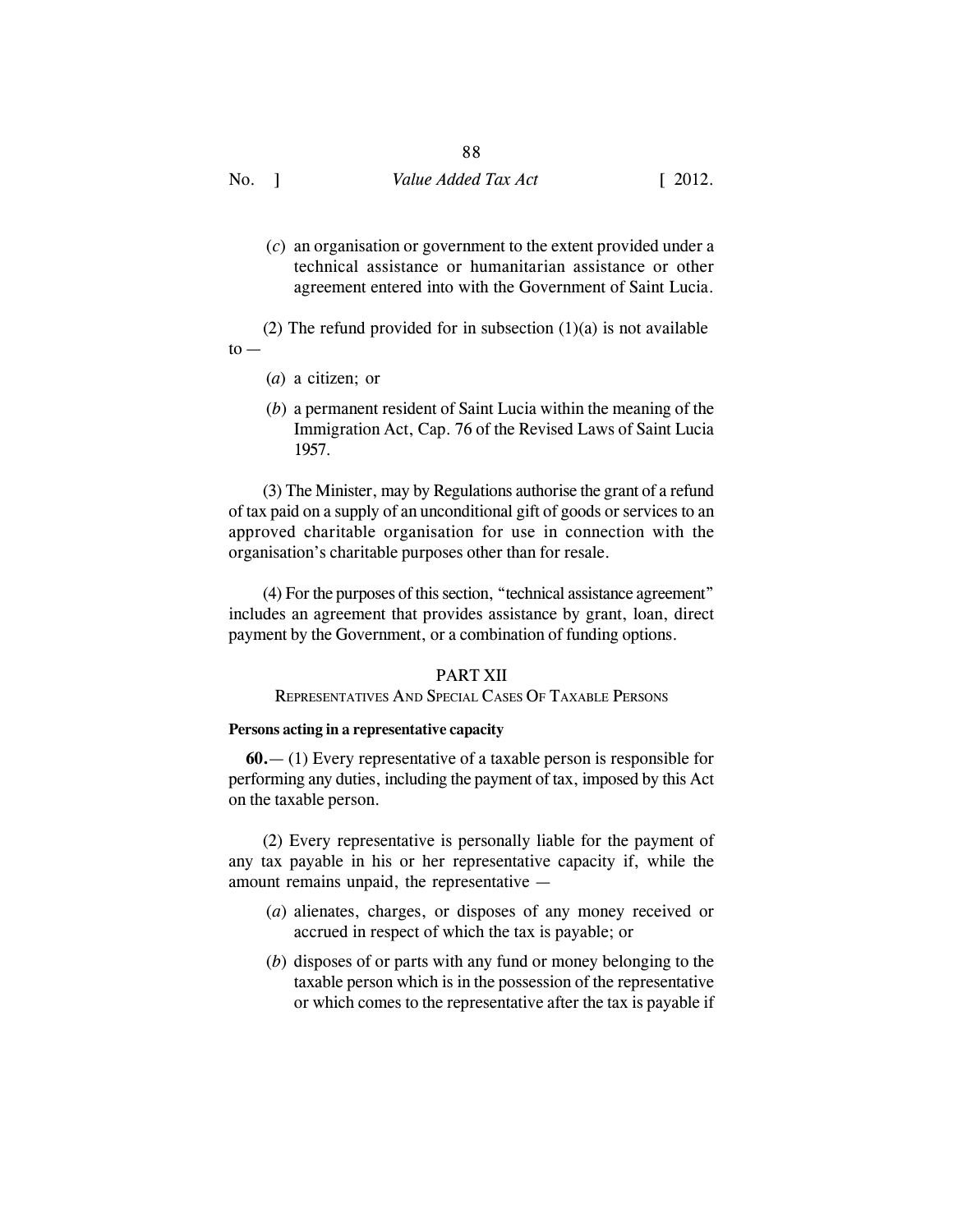such tax could legally have been paid from or out of such fund or money.

(3) Nothing in this section is to be construed as relieving a taxable person from performing any duties imposed by this Act on the taxable person which the representative of the person has failed to perform.

(4) In this section "representative", in relation to a taxable person, means —

- (*a*) the Financial Controller or the designated officer in the case of a company (other than a company in liquidation);
- (*b*) any member of the committee of management in the case of an unincorporated association or body;
- (*c*) any person who is responsible for accounting for the receipt and payment of money or funds on behalf of the company in any other case;
- (*d*) the liquidator in the case of a company in liquidation;
- (*e*) any person responsible for accounting for the receipt and payment of money under the provisions of any law or for the receipt and payment of public funds or of funds voted by Parliament in the case of the State or local authority;
- (*f*) any partner in the case of a partnership;
- (*g*) any trustee in the case of a trust; or
- (*h*) any person controlling the non-resident's affairs in Saint Lucia, including any manager of a taxable activity of the non-resident in Saint Lucia in the case of a non-resident or a person referred to in paragraph (*b*) of the definition of "resident" in section 2.

## **Power to appoint representatives**

**61.**— (1) The Comptroller may, if the Comptroller considers it necessary to do so, declare a person to be a representative of the taxable person for the purposes of section 60.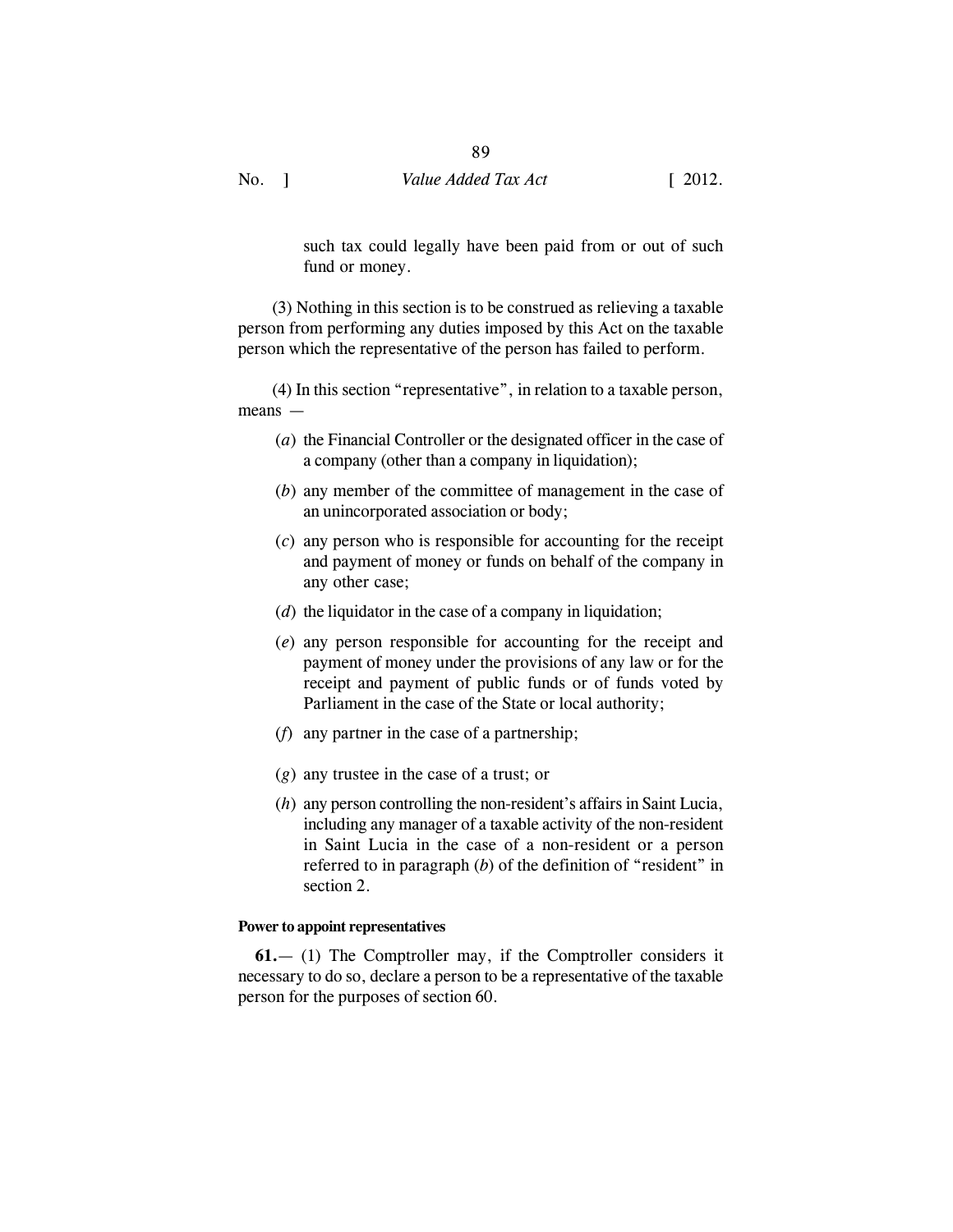(2) A person dissatisfied with a decision referred to in subsection (1) may challenge the decision under Part IX of this Act.

#### **Directors of corporations**

**62.**— (1) Where a corporation fails to pay an amount of tax required to be paid by this Act, the persons who were directors of the corporation at the time the corporation was required to pay the amount are jointly and severally liable, together with the corporation, to pay that amount and any interest on and penalties relating to the amount of tax.

(2) A director of a corporation is not liable for a failure under subsection (1), where the director exercised the degree of care, diligence and skill to prevent the failure that a reasonably prudent person would have exercised in comparable circumstances.

(3) A director of a corporation shall not be assessed for an amount payable by him or her under this section more than five years after the filing of the tax return, or in the case where an assessment had been made under section 39(1) not more than five years after the date of assessment relating to that amount.

(4) A director who satisfied a claim under this section is entitled to contribution from the other directors who were liable for the claim.

#### **Officers of unincorporated bodies**

**63.**— (1) Where any liability or obligation is imposed by or under this Act or the Regulations on an unincorporated body, the body and each of the persons who are officers of the body at the time the liability or obligation is imposed are jointly and severally liable and responsible to satisfy the liability or obligation.

(2) A supply of goods or services made or received in the course or furtherance of a taxable activity carried on by an unincorporated body shall be regarded as being made or received by the body and not by any member or officer thereof, and any such activity engaged in by a person in his or her capacity as a member or officer of the body is deemed to be an activity of the body and not an activity of the person.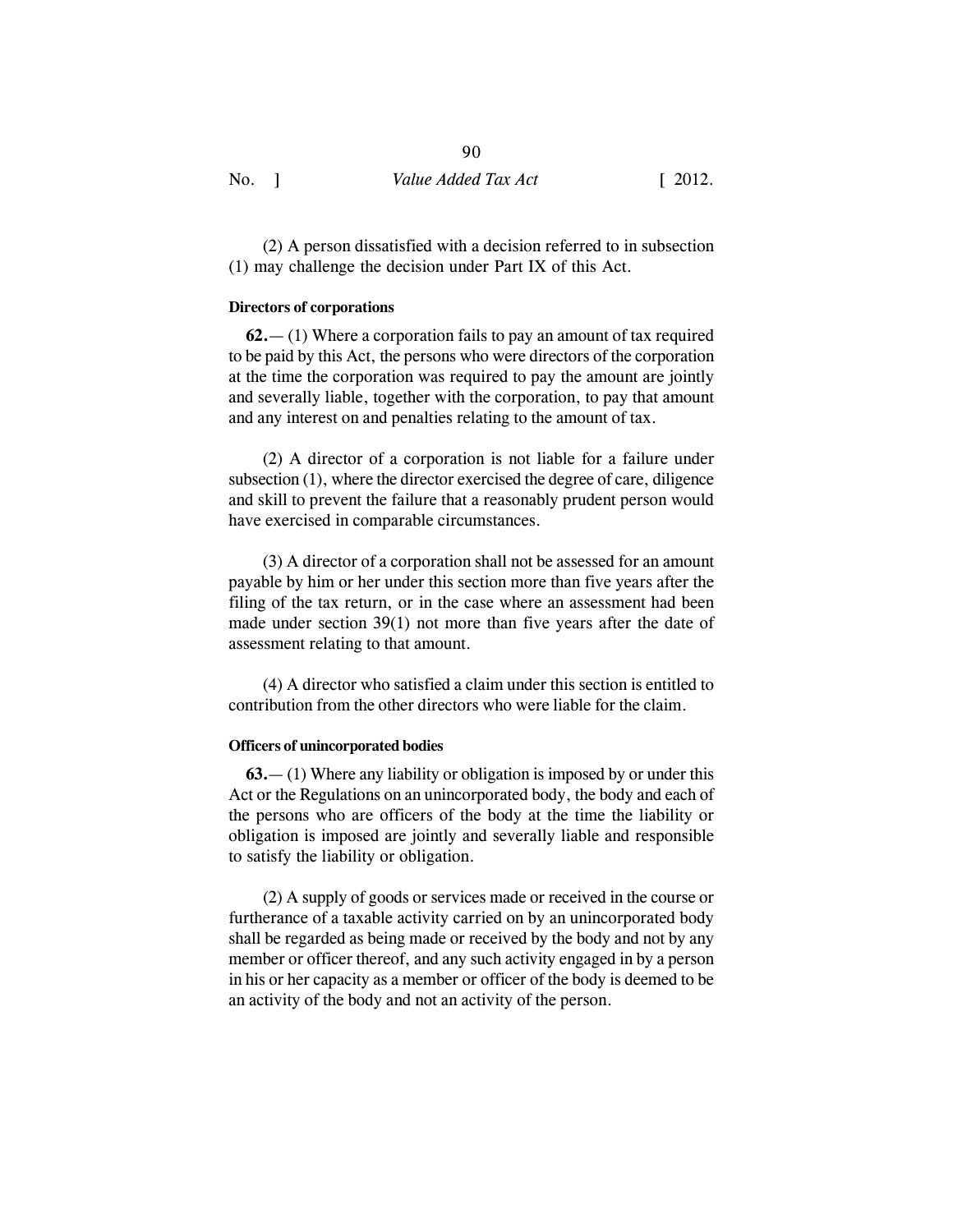91

(3) For the purposes of this Act, the existence of an unincorporated body and any taxable activity of an unincorporated body is deemed not to be affected by any change in the members or officers of the unincorporated body.

(4) Any document which is served on an unincorporated body pursuant to this Act or the Regulations is deemed to have also been served on the officers of the unincorporated body.

(5) An offence under this Act committed by an unincorporated body is taken to have been committed by the officers of the unincorporated body.

(6) In this section —

"officer of an unincorporated body" means —

- (*a*) in the case of a partnership, a partner of the partnership;
- (*b*) in the case of a joint venture, a participant in the joint venture;
- $(c)$  in the case of a trust, a trustee of the trust; and
- (*d*) in the case of any unincorporated body, other than a body referred to in paragraph  $(a)$ ,  $(b)$  or  $(c)$  —
	- (i) a person who holds office as Chairman, President, Treasurer or Secretary of the body or any similar office;
	- (ii) where there is no such officer of the body, a member of any committee that has management of the affairs of the body; or
	- (iii) where there is no such officer as referred to in subparagraph (i) or committee referred to in subparagraph (ii), a member of the body;

"unincorporated body" includes unincorporated associations.

**Partnerships or unincorporated associations**

**64.**— (1) Where —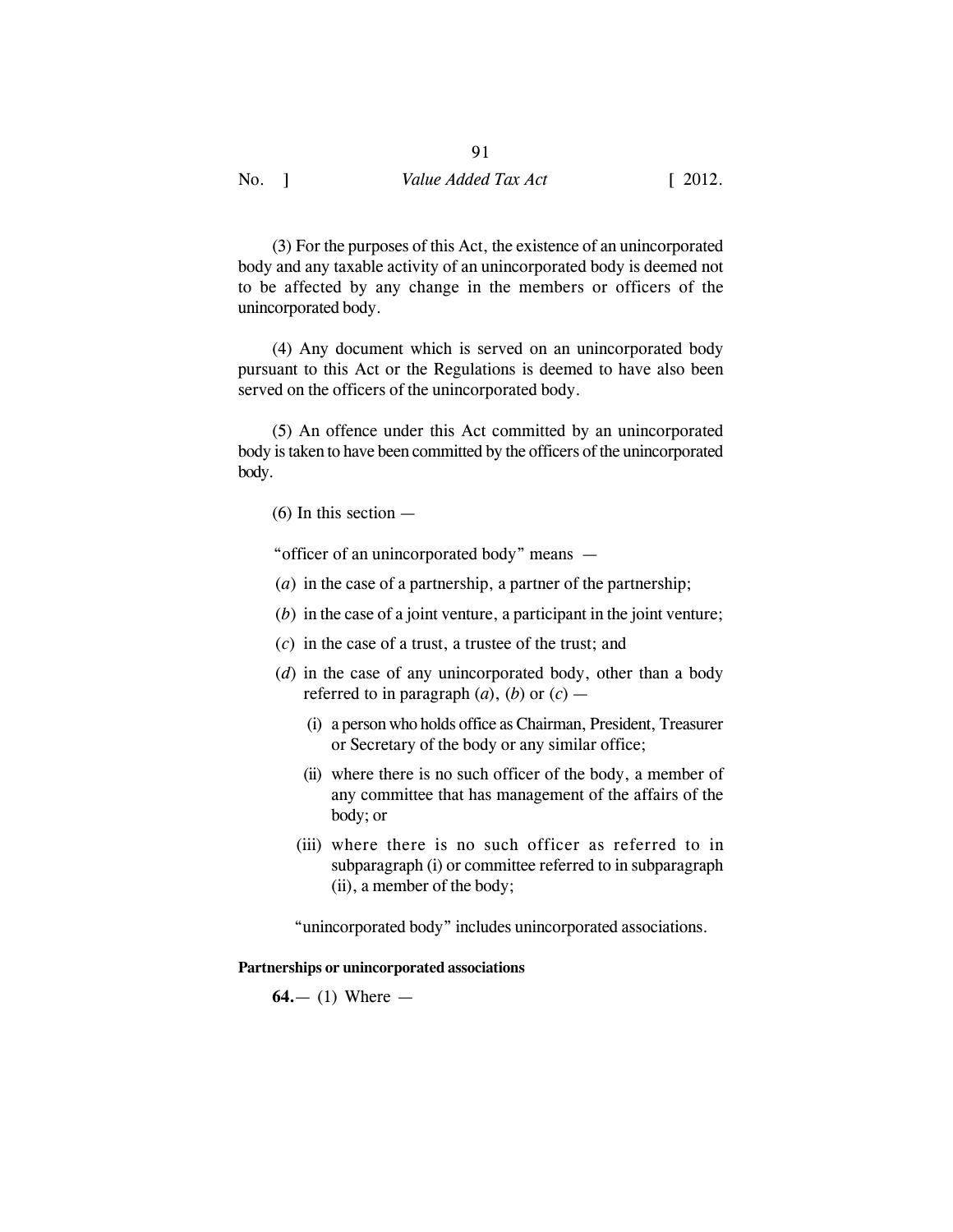- (*a*) a partnership, or unincorporated association or body is dissolved in consequence of —
	- (*i*) the retirement or withdrawal of one or more, but not all, of its partners or members; or
	- (*ii*) the admission of a new partner or member;
- (*b*) a new partnership, or unincorporated association or body comes into existence consisting of the remaining members and one or more new members; and
- (*c*) the new entity continues to carry on the taxable activity of the dissolved entity as a going concern,

the dissolved entity and the new entity are, for the purposes of this Act, deemed to be one and the same, unless the Comptroller, having regard to the circumstances of the case, otherwise directs.

(2) In this section —

 "dissolved entity" means a partnership or unicorporated association or body that is dissolved;

 "new entity" means a new partnership or unincorporated association or body that comes into existence.

#### **Death or insolvency of taxable person**

**65.** Where, after the death of a taxable person or the sequestration of a taxable person's estate, any taxable activity previously carried on by the taxable person is carried on by or on behalf of the executor, administrator or trustee of the person's estate or anything is done in connection with the termination of the taxable activity, the estate of the taxable person, as represented by the executor, administrator or trustee, is deemed for the purposes of this Act to be the taxable person in respect of the taxable activity.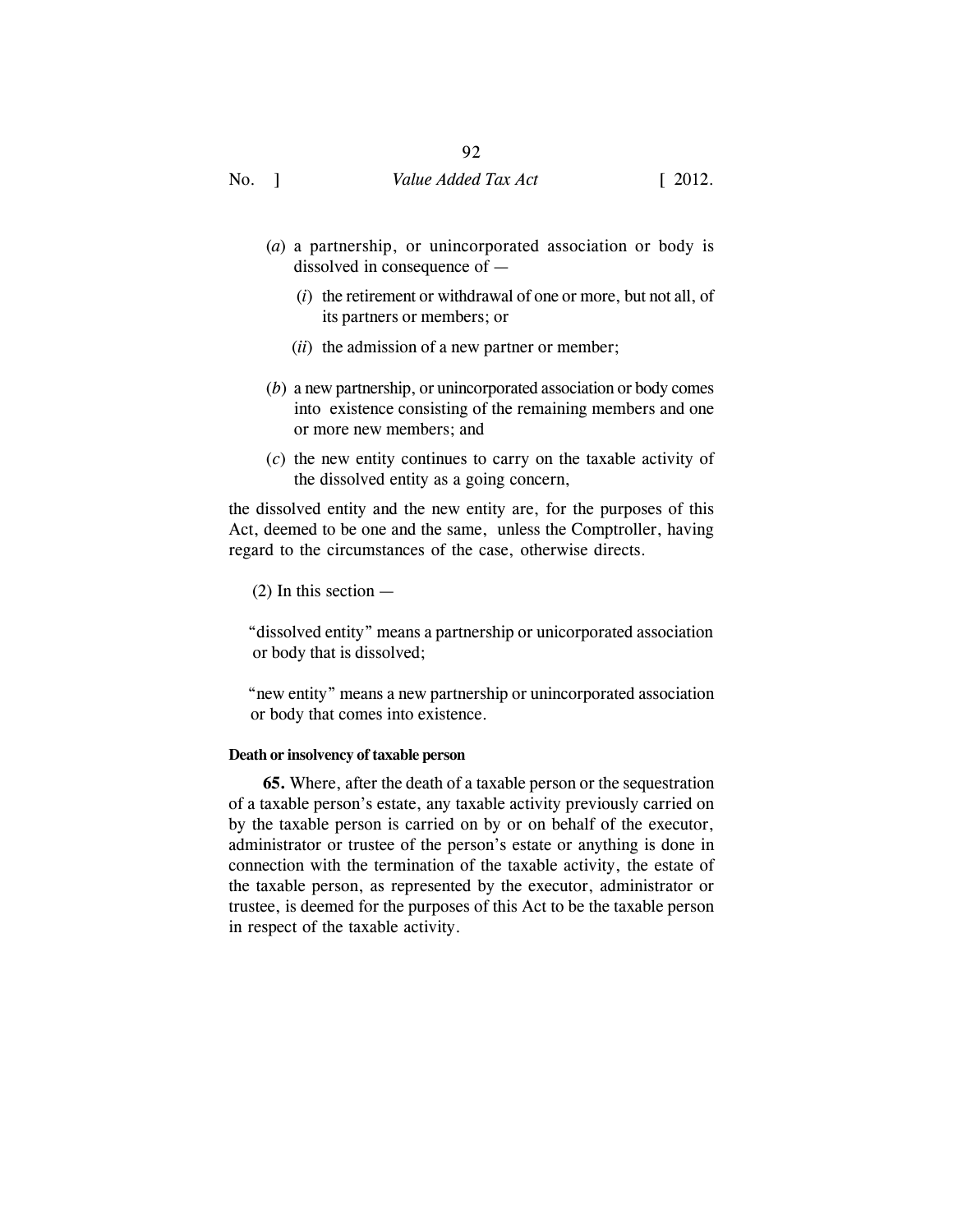## **Trustee**

**66.** A person who is a trustee in more than one capacity is treated for the purposes of this Act as a separate person in relation to each of those capacities.

## **Branches or divisions**

**67.** Where a taxable activity is conducted by a taxable person in branches or divisions, the taxable person is deemed to be a single person conducting the taxable activity for purposes of this Act and no separate registration of branches or divisions is allowed.

## PART XIII

## RECORDS AND INVESTIGATION POWERS

### **Meaning of records**

**68.** In this Part, "records" include accounting records, accounts, books, computer-stored information, and other records, including the records referred to in section 69.

## **Record-keeping**

**69.** — (1) A taxable person or any other person liable to tax under this Act shall maintain in Saint Lucia the following records —

- (*a*) original tax invoices, sales receipts, tax credit notes and tax debit notes received by the person;
- (*b*) a copy of all tax invoices, sales receipts, tax credit notes and tax debit notes issued by the person;
- (*c*) customs documentation relating to imports and exports by the person;
- (*d*) accounting records relating to taxable activities carried on in Saint Lucia; and
- (*e*) any other records as may be prescribed by Regulations.

(2) Records required to be maintained under subsection (1) must be retained —

(*a*) in the English language;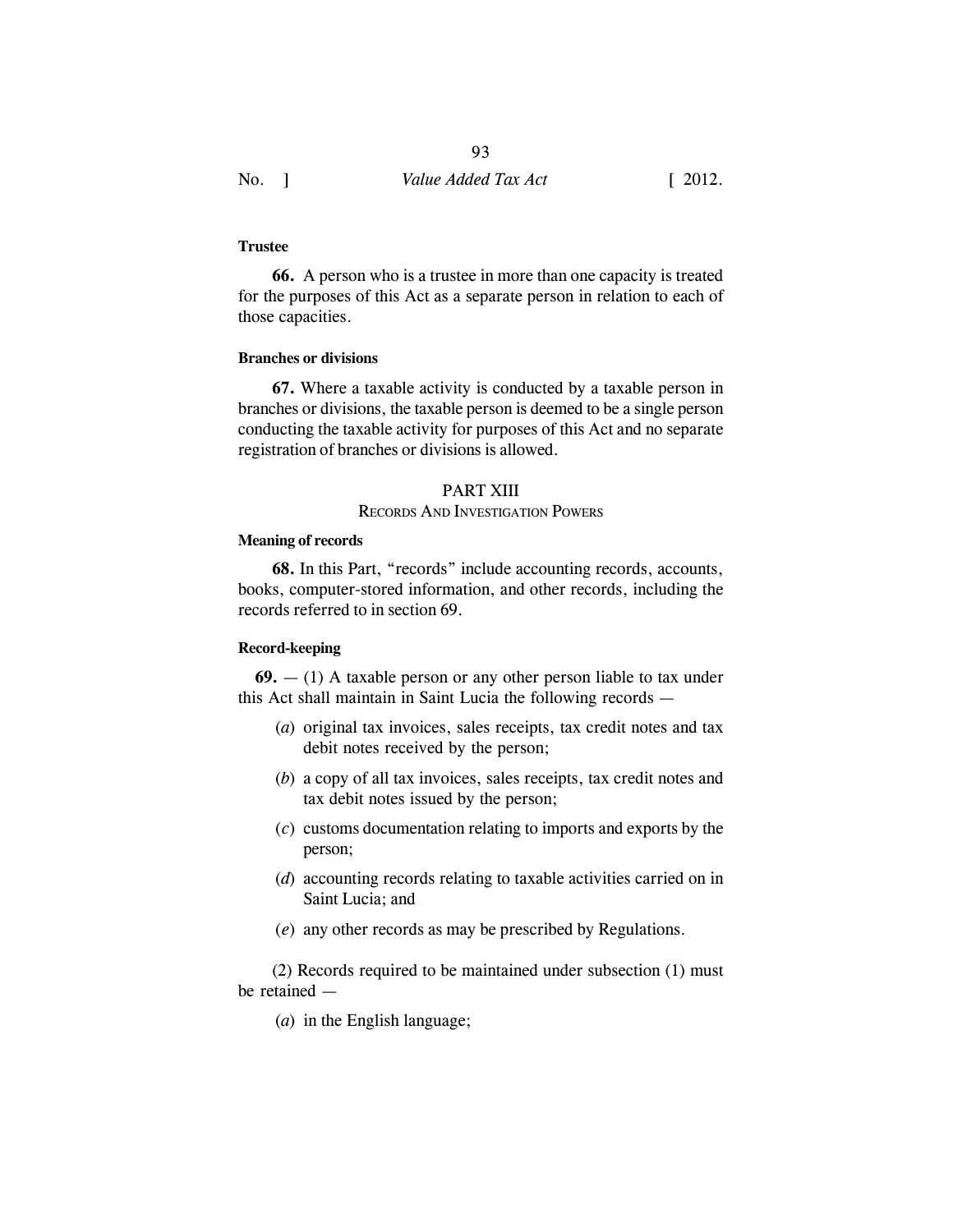(*b*) for six years after the end of the tax period to which they relate.

(3) A taxpayer may apply in writing to the Comptroller for permission to dispose of records required to be maintained under this Act prior to the expiration of the period up to which records are required to be kept and the Comptroller may grant permission in writing if satisfied that the records may not be required for any tax purposes.

(4) A person who contravenes this section commits an offence and is liable on summary conviction to a fine not exceeding five thousand dollars or to imprisonment for a term not exceeding one year.

## **Notice to obtain information or evidence**

**70.**— (1) The Comptroller may, by notice in writing, require any person, whether or not liable to tax under this Act —

- (*a*) to furnish such information concerning that person or any other person as may be required by the notice; or
- (*b*) to attend at the time and place designated in the notice for the purpose of being examined on oath before the Comptroller or any tax officer authorised by the Comptroller for this purpose concerning the assessable or chargeable tax or any transaction or matters appearing to the Comptroller to be relevant to the examination for that person or any other person, and for that purpose the Comptroller or the authorised officer may require the person examined to produce any record or computer in the control of the person; or
- (*c*) to provide access to the premises where any business is carried on by that person or where records or books of account are kept in relation to that business in order to —
	- (*i*) examine the records or books of account and any other documents that relate to the activities of the business;
	- (*ii*) inspect any raw materials, trading stock or other assets; and require the owner of the business, or any employee or agent, to give him or her such reasonable assistance in connection with the examination or inspection as may be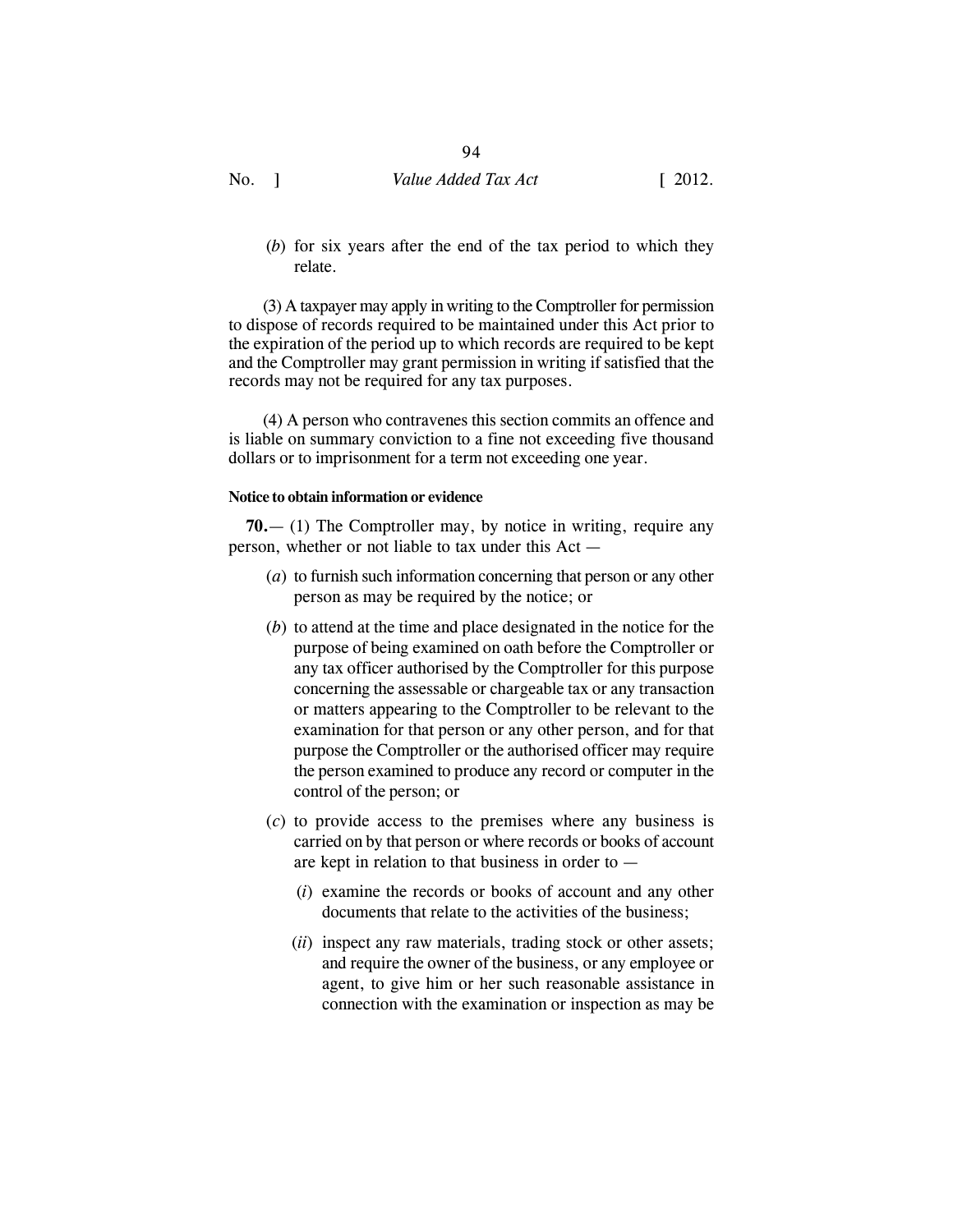necessary and to answer orally or in writing any questions relating thereto; or

- (*iii*) inspect the process of that person, including the method adopted in recording the supplies; and
- (*d*) require the owner of the business, or any employee or agent, to give him or her such reasonable assistance in connection with the examination or inspection as may be necessary and to answer orally or in writing any questions relating thereto.

(2) Where the notice requires the production of a record or computer, it is sufficient if such record or computer is described in the notice with reasonable certainty.

(3) Where during the course of any examination or inspection it appears to the Comptroller or the authorised officer that there may not have been a correct disclosure of liability to tax, he or she may take possession of any books of account or other documents for further examination and after examination may retain or make copies of or take extracts from the books or documents for any of the purposes of this Act.

(4) Without prejudice to the generality of subsection (1), the Comptroller may require —

- (*a*) a bank or other financial institution to furnish the Comptroller with the details of any banking account or other assets which may be held on behalf of any person, or to furnish a copy of bank statements or statement of assets of any such banking account or other asset;
- (*b*) a bank to permit the Comptroller or any tax officer authorised by him or her to inspect the records of the bank or other financial institution with respect to the banking account of any person;
- (*c*) the attendance of an officer of a bank or other financial institution before the Comptroller to give evidence respecting bank accounts or other assets which may be held by the bank or other financial institution on behalf of a person.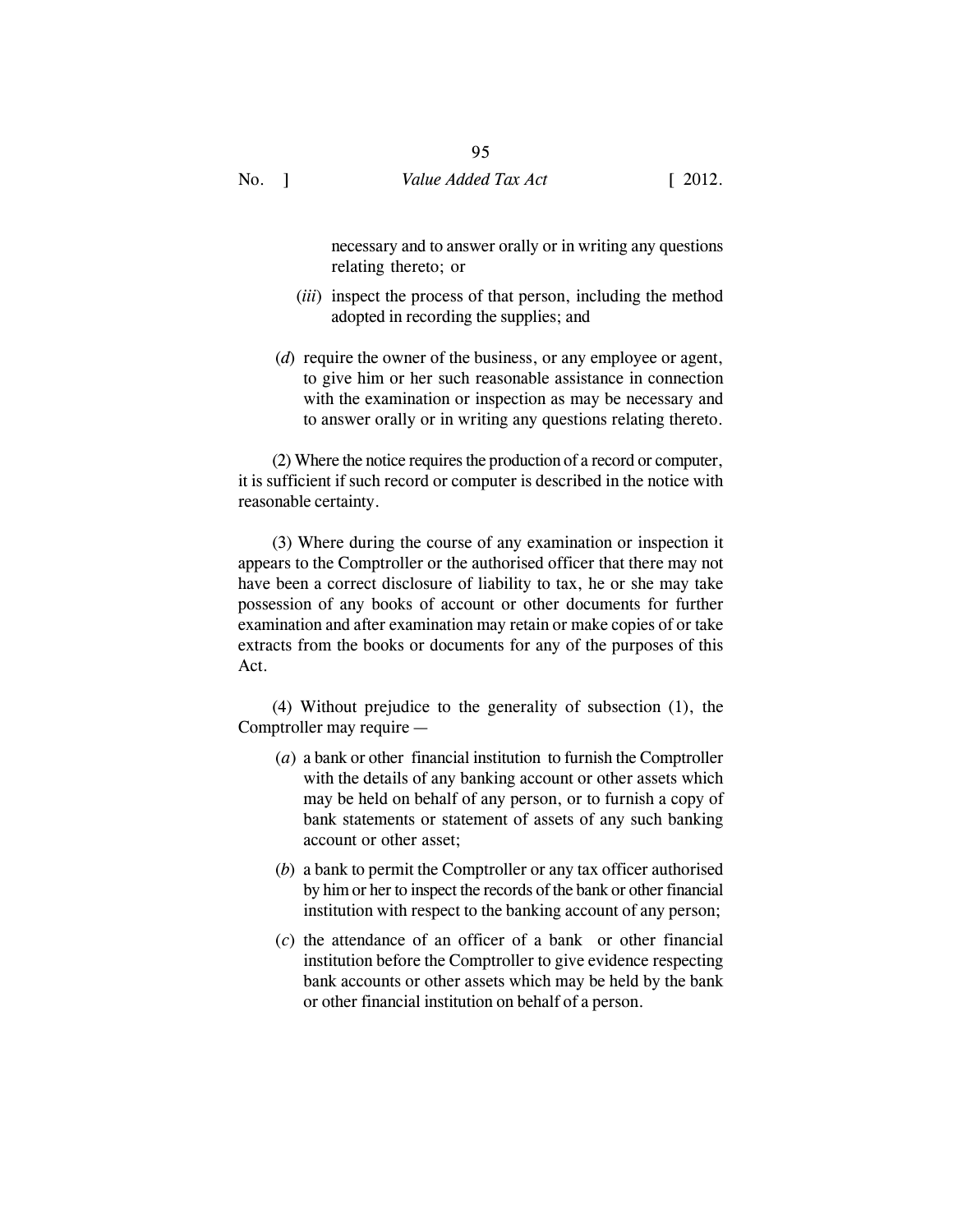(5) This section has effect notwithstanding any rule of law relating to privilege or the public interest in relation to the furnishing of information or the production of records or documents.

(6) A person who contravenes a notice issued under subsection (1) commits an offence and is liable on summary conviction to a fine not exceeding ten thousand dollars or to imprisonment for a term not exceeding two years or to both.

## **Liability to cost**

**71.** A person liable to tax shall bear the cost of an examination under section 70.

## **Access to records, computers and goods**

**72.**— (1) Where the Comptroller has reasonable grounds to believe that an offence in connection with the tax is being, or is about to be committed on any premises, or that evidence of the commission of such an offence is to be found on the premises, the Comptroller shall apply to a Magistrate for a warrant to allow a tax officer —

- (*a*) without prior notice and at any time, to enter any premises or place where records are kept and on such premises search for any records;
- (*b*) in carrying out a search referred to in paragraph (*a*) and in any manner, to open or cause to be opened or removed and opened, any article in which the officer suspects that any records are kept;
- (*c*) to seize any records which in the tax officer's opinion may afford evidence that may be material in determining the liability of any person for tax payable under this Act;
- (*d*) to retain any records seized under paragraph (*c*) for as long as the records may be required for determining a person's liability under this Act or for any proceeding under this Act;
- (*e*) to examine and make extracts from, and copies of, any records, and require from any person an explanation of any entry in the records and access to records, computers and goods;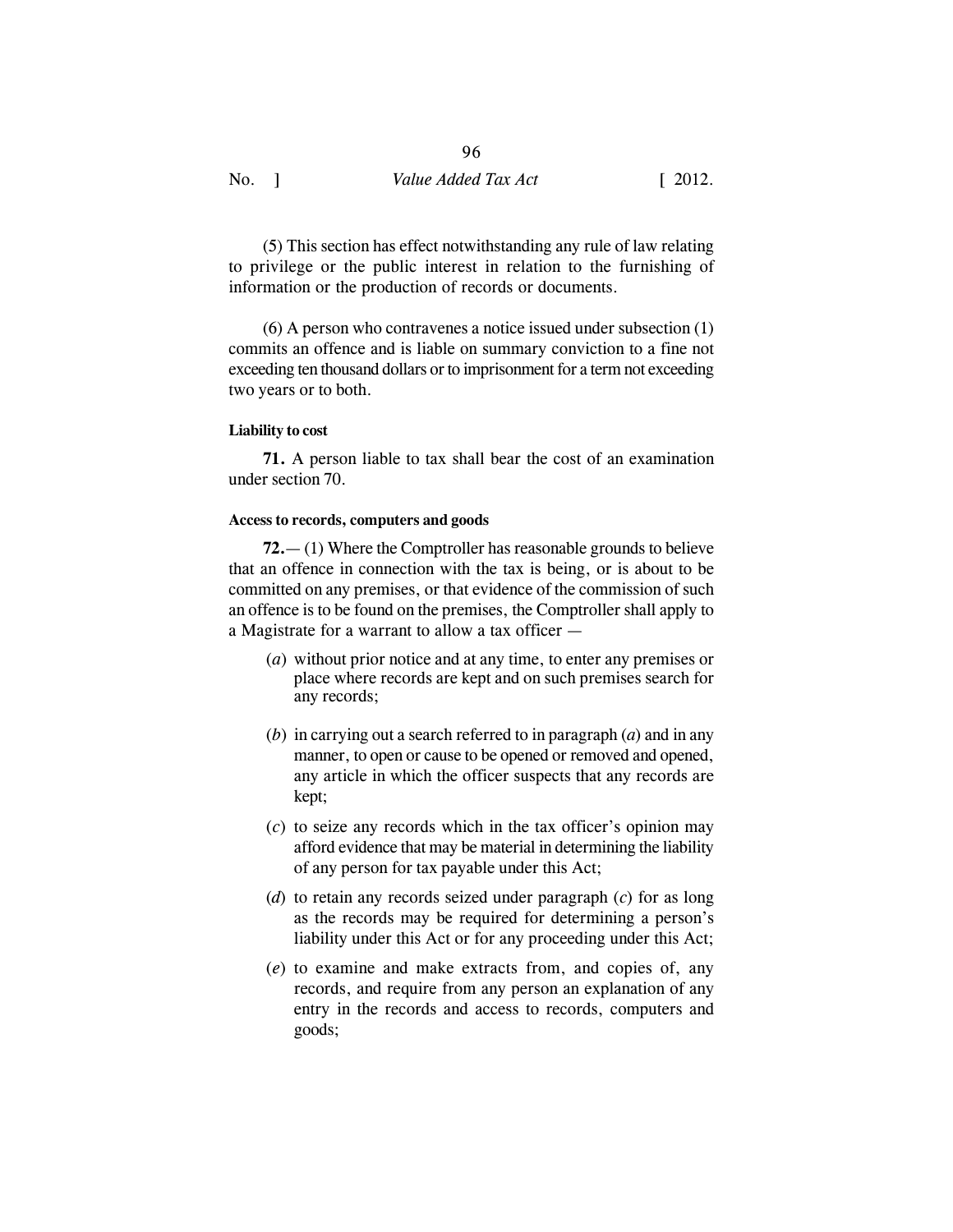97

(*f*) where a hard copy or computer disk of computer-stored information is not provided, to seize and retain the computer in which the information is stored for as long as is reasonable to copy the information required.

(2) A tax officer who attempts to exercise a power under subsection (1) is not entitled to enter or remain on any premises or at any place if, upon being requested by the occupier of the premises or place, the tax officer does not produce the warrant issued under subsection (1).

(3) The owner, manager, or any other person lawfully on the premises or at the place entered or proposed to be entered under this section shall provide all reasonable facilities and assistance for the effective exercise of power under this section.

(4) A person whose records or computer have been removed may examine or make copies or extracts from any records or computers which are removed and retained under subsection (1) during regular office hours under such supervision as the Comptroller may determine.

(5) A tax officer exercising a power under subsection (1) may request the assistance of a Customs officer or police officer as the tax officer may consider reasonably necessary and any such Customs officer or police officer shall render such assistance as may be required by the tax officer.

(6) An owner, manager or any other person who contravenes subsection (3) commits an offence and is liable on summary conviction to a fine not exceeding ten thousand dollars or to imprisonment for a term not exceeding two years or to both.

## PART XIV

## OFFENCES AND PENALTIES

## DIVISION 1

## *Criminal proceedings*

#### **Sanction for prosecution**

**73.** — (1) Subject to the powers of the Director of Public Prosecutions under the Constitution of St. Lucia 1978, Cap. 1.01 no criminal proceedings in respect of any offence under this Act is to be commenced except with the sanction of the Comptroller.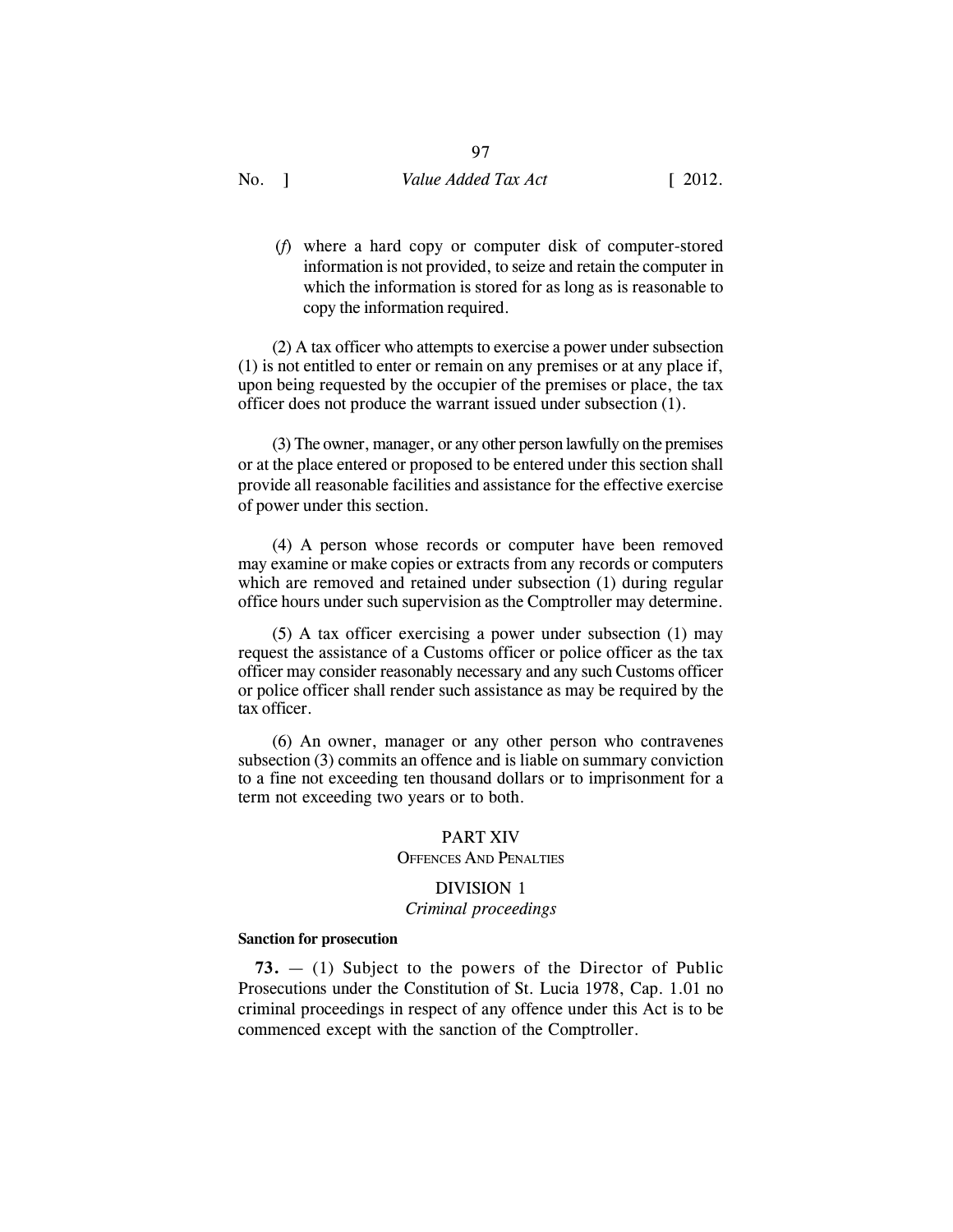(2) Criminal proceedings under this Act must be commenced in the name of the State.

## **Time limit for proceedings to be taken**

**74.** Proceedings under this Division may be commenced —

- (*a*) where the offence alleged has involved the doing of any act, within three years after the discovery of the act;
- (*b*) where the offence alleged has involved the failure to do any act, within three years after the Comptroller has become aware of such failure;
- (*c*) where the offence alleged has involved the nondisclosure or incorrect disclosure by any person of information relating to that person's liability to tax for a tax period, within three years after his or her correct liability to tax has become final for that tax period.

## **Tax evasion**

**75.**— (1) A person shall not willfully evade, or attempt to evade an assessment, payment, or collection of tax.

(2) A person who contravenes subsection (1) commits an offence and is liable on summary conviction to a fine not exceeding one hundred thousand dollars or to imprisonment for a term not exceeding three years or to both.

#### **Impeding tax administration**

**76.**— (1) A person shall not willfully impede or attempt to impede the Comptroller in his or her administration of this Act.

(2) A person who contravenes subsection (1) commits an offence and is liable on summary conviction to a fine not exceeding five thousand dollars or to imprisonment for a term of six months or to both.

(3) For the purposes of this section, a person impedes the administration of this Act if the person —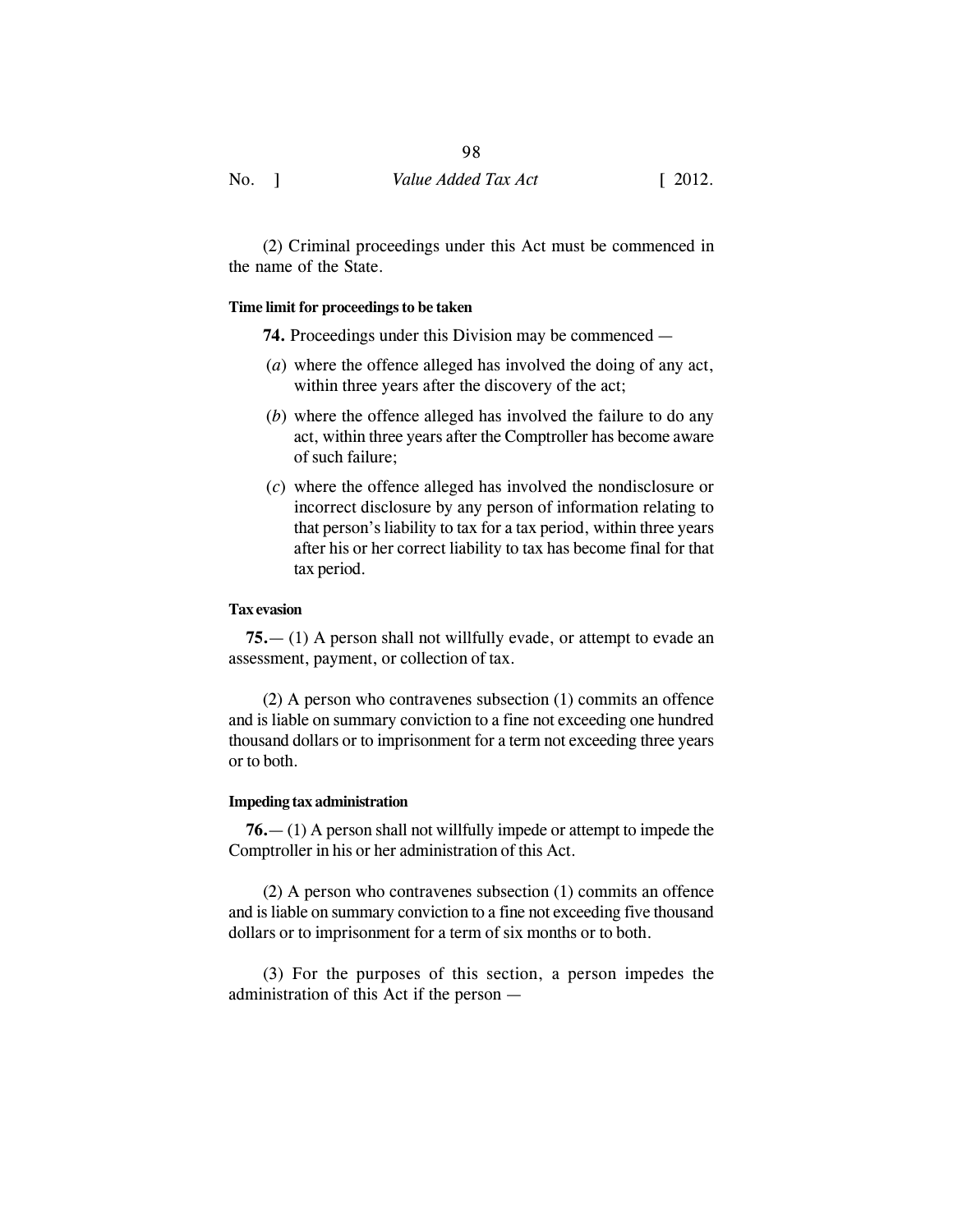## 99

No. 1 Value *Added Tax Act* [ 2012.

- (*a*) fails to comply with a lawful request by a tax officer to examine documents, records, or data within the control of the person;
- (*b*) fails to comply with a lawful request by the Comptroller to have the person appear before a tax officer authorised by the Comptroller;
- (*c*) interferes with the lawful right of a tax officer to enter onto a business premises or a dwelling unit; or
- (*d*) otherwise impedes the determination, assessment, or collection of any tax.

## **Offences by tax officers**

**77.**— (1) A tax officer in carrying out the provisions of this Act shall not —

- (*a*) directly or indirectly ask for, or take in connection with any of the officer's duties any payment or reward, whether pecuniary or otherwise, or any promise or security for any such payment or reward, not being a payment or reward which the officer was lawfully entitled to receive; or
- (*b*) enter into or acquiesce in any agreement to do, abstain from doing, permit, conceal, or connive at any act or thing whereby the tax revenue is or may be defrauded or which is contrary to the provisions of this Act or to the proper execution of the officer's duty.

(2) A tax officer who contravenes subsection (1) commits an offence and is liable on conviction to a fine not exceeding ten thousand or to imprisonment for a term not exceeding one year or to both, and the Court may, in addition to imposing a fine, order the convicted person to pay to the Comptroller any amount of tax that has not been paid as a result of the tax officer's wrong doing and which cannot be recovered from the person liable for the tax.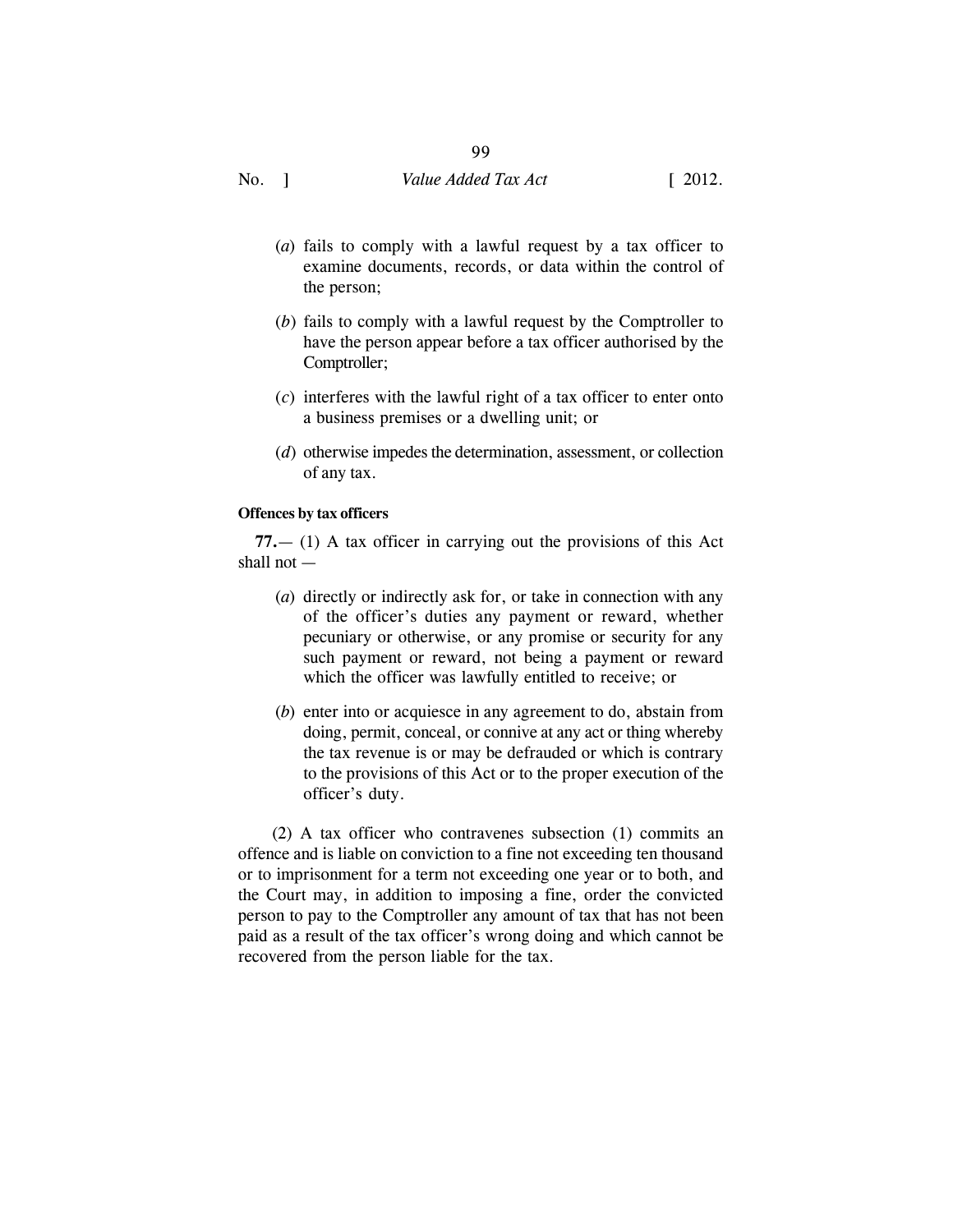#### **Offences by companies, aiders and abetters**

**78.** — (1) Where an offence under this Act has been committed by a company, every person who at the time of the commission of the offence—

- (*a*) was director or other similar officer of the company; or
- (*b*) was acting or purporting to act in such capacity, is deemed to have committed the offence.
- (2) Subsection (1) does not apply where —
- (*a*) the offence was committed without such person's consent or knowledge; and
- (*b*) the person exercised all such diligence to prevent the commission of the offence as ought to have been exercised having regard to the nature of the person's functions and all the circumstances.

(3) A person aiding and abetting the commission of an offence under this Act commits that offence and is liable to the same penalties as the person committing the offence.

## **Collection of tax by non-registered persons**

**79.**— (1) A non-registered person shall not collect tax on a supply.

(2) A person who contravenes subsection (1) commits an offence and is liable on summary conviction to a fine not exceeding of one hundred thousand dollars or to imprisonment or a term not exceeding four years.

## **False or misleading statements**

**80.**— (1) A person shall not knowingly or recklessly make a statement to a tax officer that is false or misleading in a material particular or omit from a statement made to a tax officer any matter or thing without which —

(*a*) the statement is misleading in a material particular; and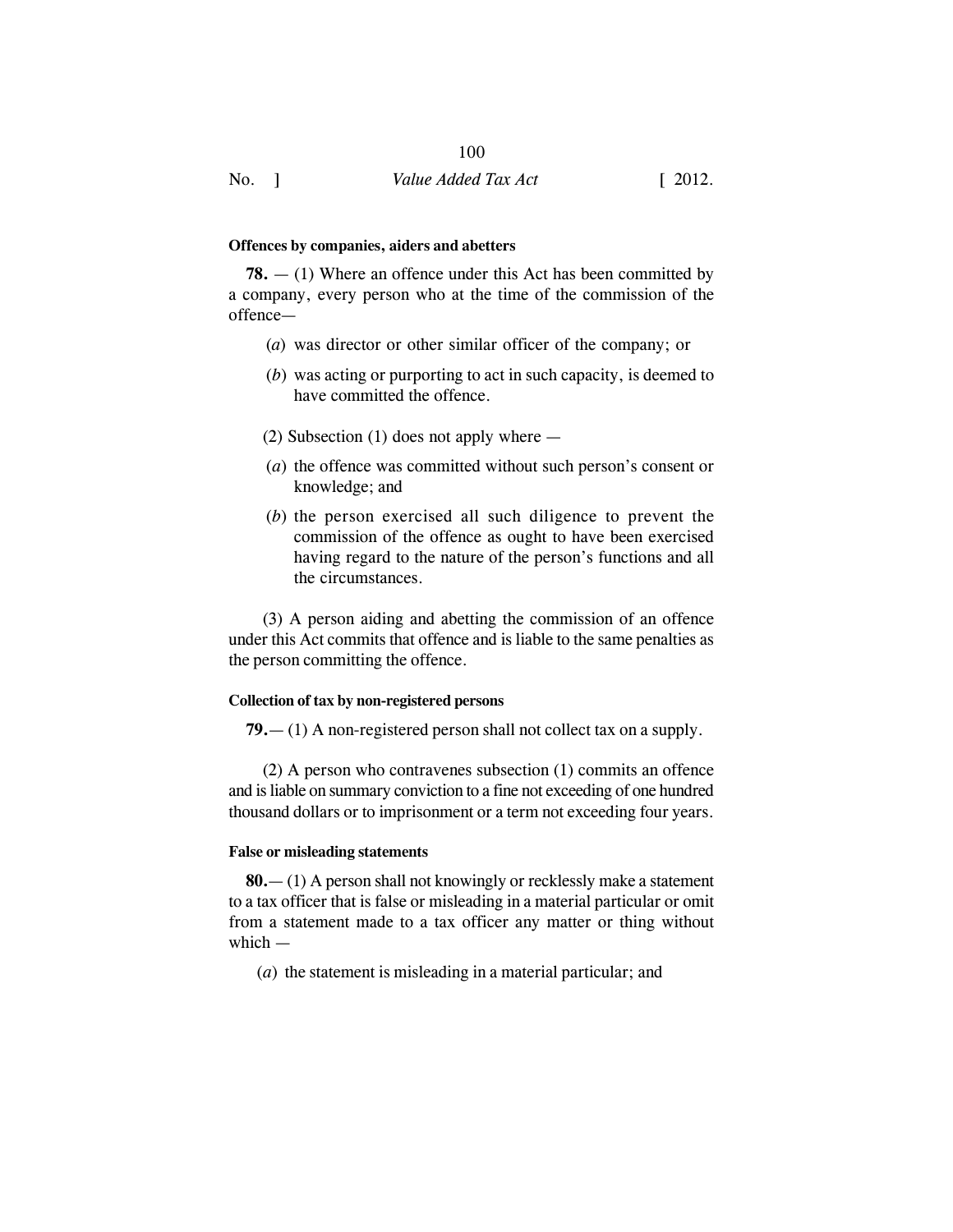# 101

No. 1 Value *Added Tax Act* [ 2012.

- 
- (*b*) the tax properly payable by the person exceeds the tax that would be payable if the person were assessed on the basis that the statement is true.

(2) A person who contravenes subsection (1) commits an offence and is liable on summary conviction to a fine not exceeding one hundred thousand dollars or to imprisonment or a term not exceeding four years.

(3) Notwithstanding subsection (2), a person must pay to the Comptroller the tax payable and the tax payable includes —

- (*a*) in a case where an amount of tax payable by the person would be reduced if it were determined on the basis of the information provided in the statement, the amount by which that tax would have been so reduced; and
- (*b*) in a case where the amount of a refund that the person applied for would be increased if it were determined on the basis of the information provided in the statement, the amount by which that amount would have been so increased.

(4) A reference in this section to a statement made to a tax officer is a reference to a statement made orally, in writing, or in any other form to that officer acting in the performance of the officer's duties under this Act, and includes a statement made —

- (*a*) in an application, certificate, declaration, notification, return, objection, or other document made, prepared, given, filed, lodged, or furnished under this Act;
- (*b*) in any information required to be furnished under this Act;
- (*c*) in a document furnished to a tax officer otherwise than pursuant to this Act;
- (*d*) in an answer to a question asked of a person by a tax officer; or
- (*e*) to another person with the knowledge or reasonable expectation that the statement would be conveyed to a tax officer.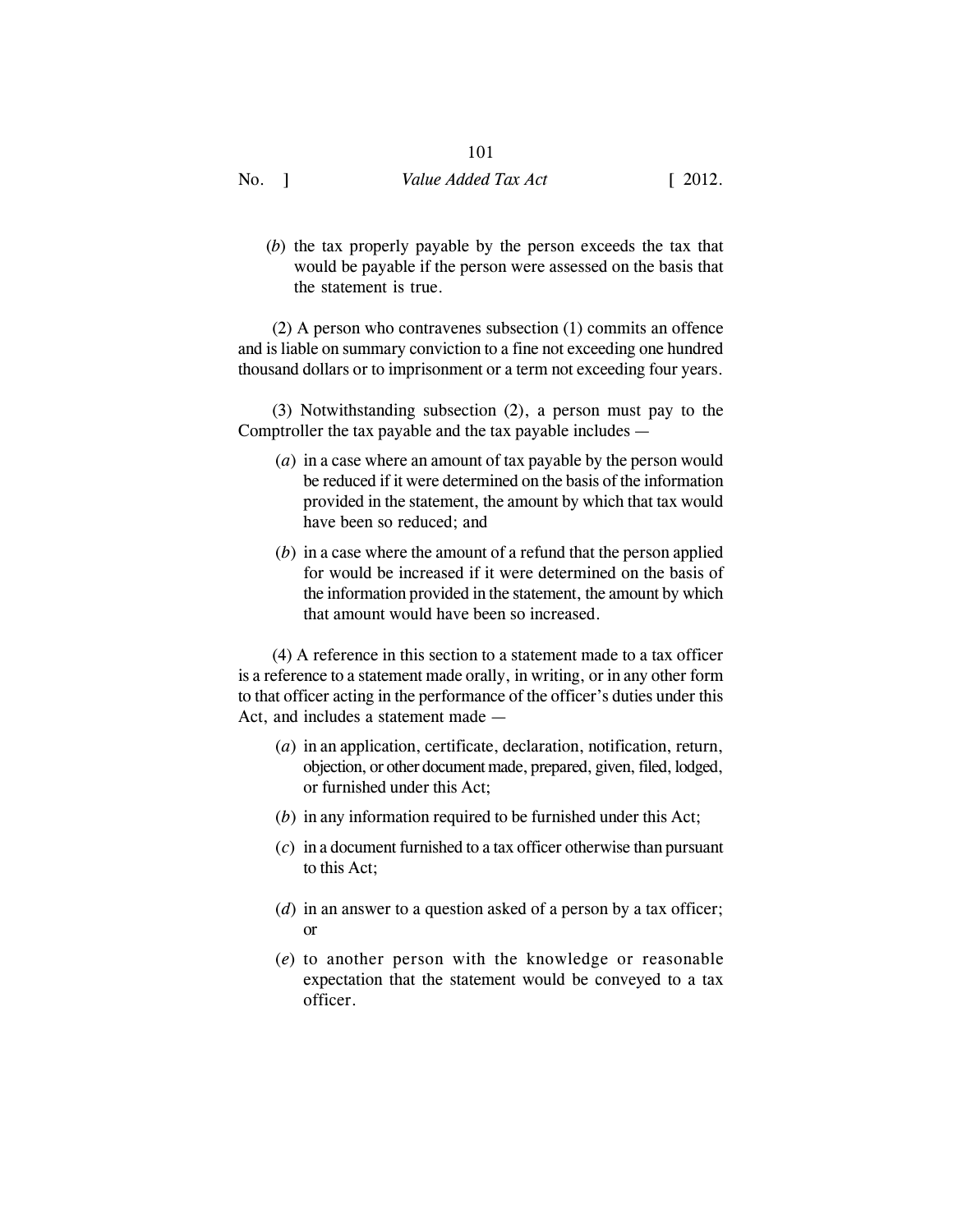(3) It is a defence to a prosecution under subsection (1) that the person did not know and could not reasonably be expected to have known that the statement to which the prosecution relates was false or misleading.

## **Other offences**

**81.** For the avoidance of doubt the offences created under sections 8(12), 15(2), 34(10), 35(8), 37(5), 50(2), 50(7), 55(6), 57(17), 69(4),  $70(6)$ ,  $72(6)$ ,  $75(2)$  and  $100(6)$  are subject to the provisions of sections 73 and 74 in this Division.

## **General penalty**

**82.** A person who commits an offence under this Act for which no penalty is specified is liable on summary conviction to a fine not exceeding ten thousand dollars or to imprisonment for a term not exceeding one year or both.

## **Compounding of offences**

**83.**— (1) Where a person has committed an offence under this Division other than an offence under section 75 or 77, the Comptroller may, at any time prior to the commencement of the hearing by any court of the proceedings relating to that offence, compound such offence and order the person to pay such sum of money as specified by the Comptroller, not exceeding the maximum amount of the fine prescribed for the offence.

(2) The Comptroller may compound an offence under this section only if the person concerned requests the Comptroller in writing to so deal with the offence.

(3) Where the Comptroller compounds an offence under this section, the order referred to in subsection  $(1)$  —

- (*a*) must be in writing and must have attached the written request described in subsection (2);
- (*b*) must specify
	- (*i*) the offence committed;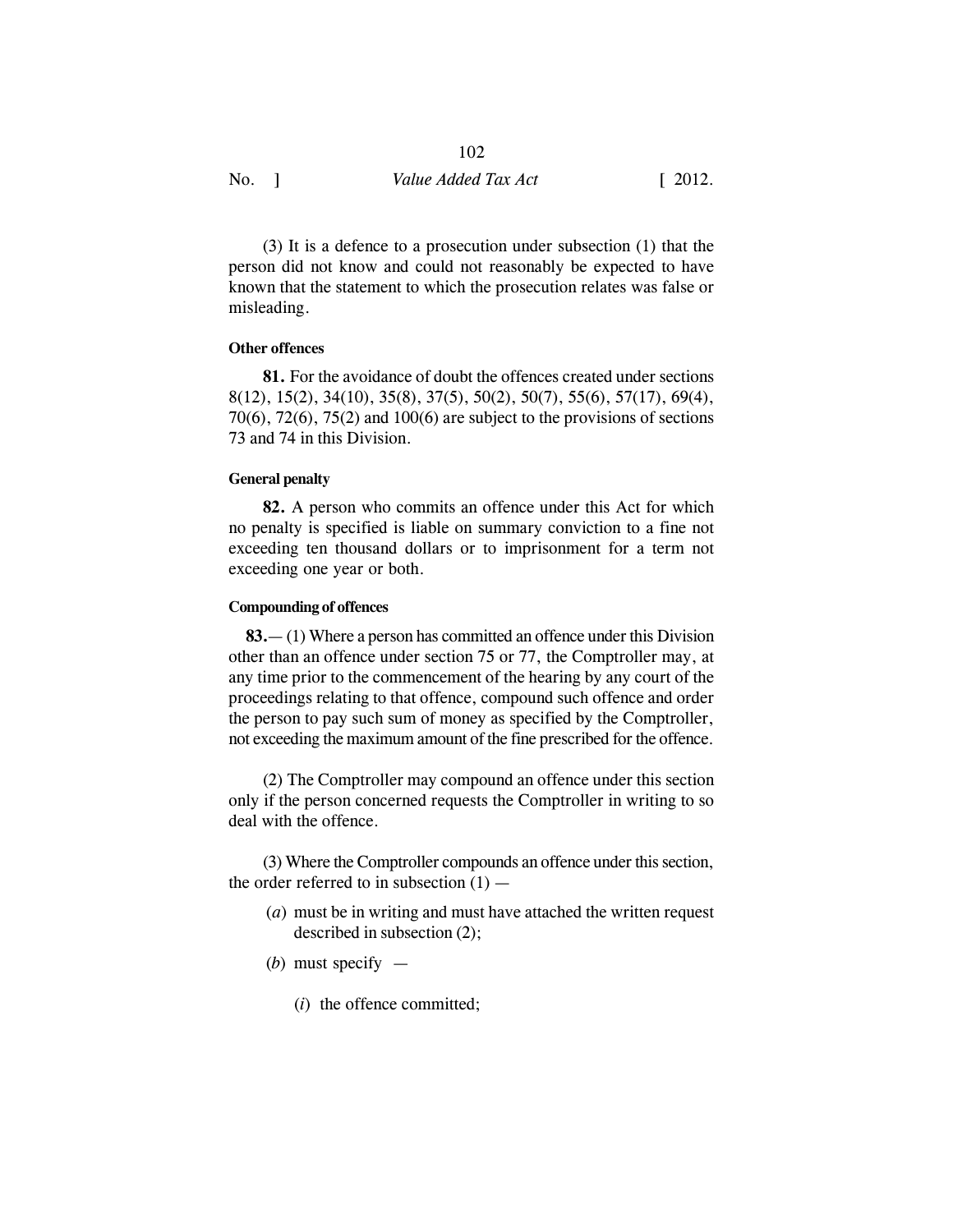- (*ii*) the sum of money to be paid; and
- (*iii*) the due date for the payment;
- (*c*) must be served on the person who committed the offence; and
- (*d*) must be final and not subject to appeal.

 (4) The Comptroller's power under this section is subject to the powers of the Director of Public Prosecutions under the Constitution of St. Lucia 1978, Cap. 1.01, and the Comptroller shall give the Director of Public Prosecutions a copy of the order described in subsection (3) at the time the order is served on the taxpayer.

(5) The amount ordered to be paid under subsection (1) is recoverable as the amount it were tax due and payable.

## DIVISION 2 *Civil penalties*

#### **General provisions**

**84.**— (1) A penalty is not payable under this Division where, in respect of the same act or omission, the person has been convicted of an offence under Division 1, or an offence has been compounded under section 83.

(2) If a penalty under this Division has been paid and the Comptroller institutes a prosecution proceeding under Division I in respect of the same act or omission, the Comptroller must refund the amount of the penalty paid; and that penalty is not payable unless the prosecution is withdrawn.

(3) Where good cause is shown, in writing, by the person liable to a penalty, the Comptroller may mitigate in whole or part any penalty payable.

(4) Penalties are assessed and collected following the same procedure for tax, as if the amount of penalty is tax due under this Act, and the penalties described in subsection (6) are assessed together with the tax to which they relate.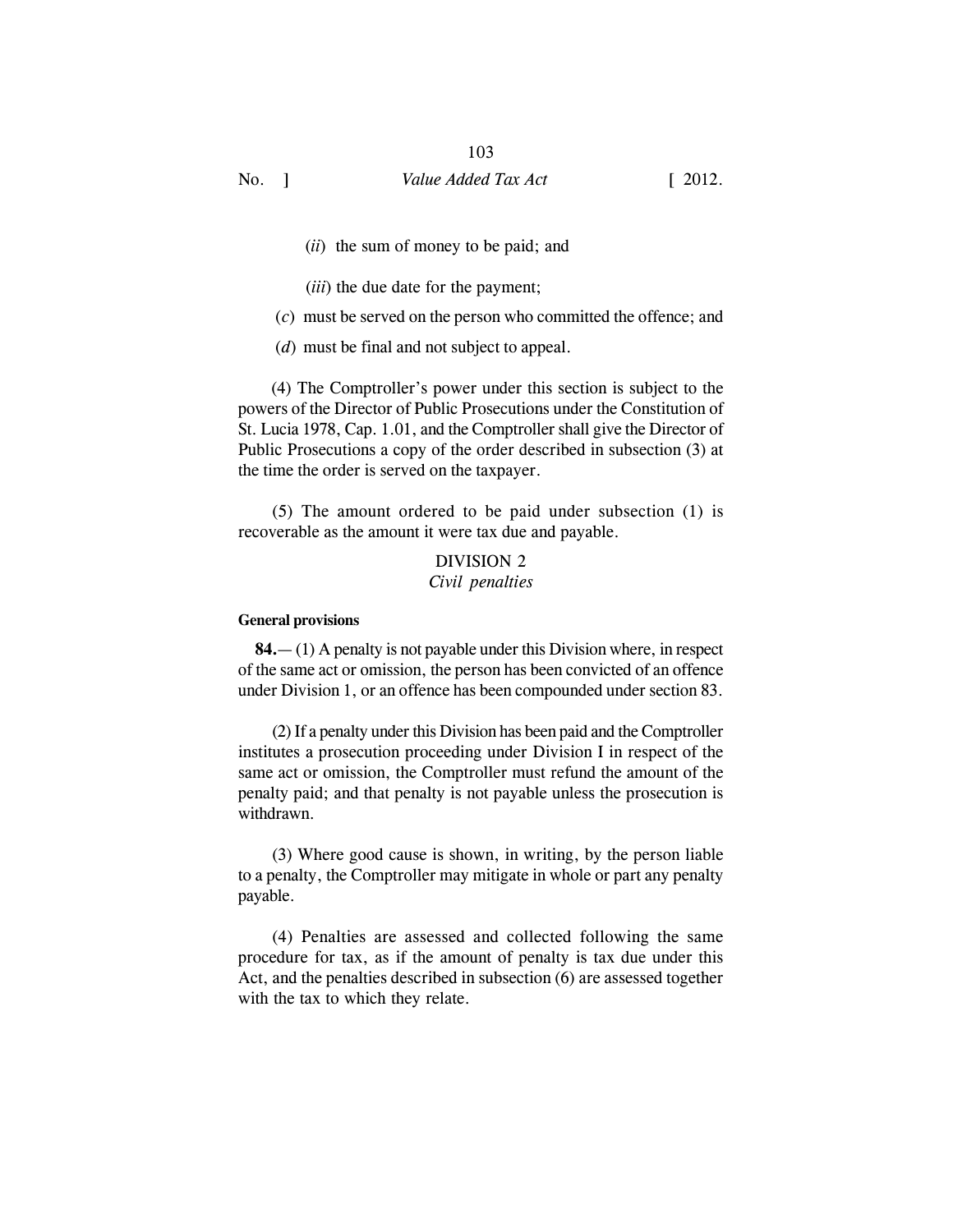(5) A person dissatisfied with a decision of the Comptroller under subsection (3) may challenge the decision under Part IX of this Act.

(6) In the case of a penalty which amount may be calculated by reference to the tax payable for a tax period, the time limit for assessing the penalty is the same as the limit for assessing the tax to which the penalty relates.

(7) In the case of penalties under this Division other than those described in subsection (6), the time limit for assessing a penalty under this Division is determined under section 74.

#### **Procedure**

**85.** — (1) If the Comptroller has reason to believe that a person is liable for a penalty under sections 86 to 94 of this Division, he or she may serve a Notice of Penalty on the person.

(2) A Notice of Penalty referred to in subsection (1) must be in a form approved by the Comptroller and must in every case—

- (*a*) contain a description of the alleged offence for which that person may be liable for a penalty and the amount payable as prescribed in this Division; and
- (*b*) advise that if the person does not wish to have a complaint of the alleged offence heard and determined by the district court, the penalty amount specified in the Notice of Penalty must be paid to the Inland Revenue Department within a period of thirty days of service of the Notice of Penalty;
- (*c*) advise that if the person claims that he or she is not liable to the penalty specified, he or she must, within thirty calendar days of the date of service of the Notice of Penalty, give notice of his or her claim at the district court office specified in the Notice of Penalty;
- (*d*) advise that if the person contests the alleged offence as provided for in paragraph (*c*), and the person is found liable by the District Court, that the penalty amount for which the person is liable is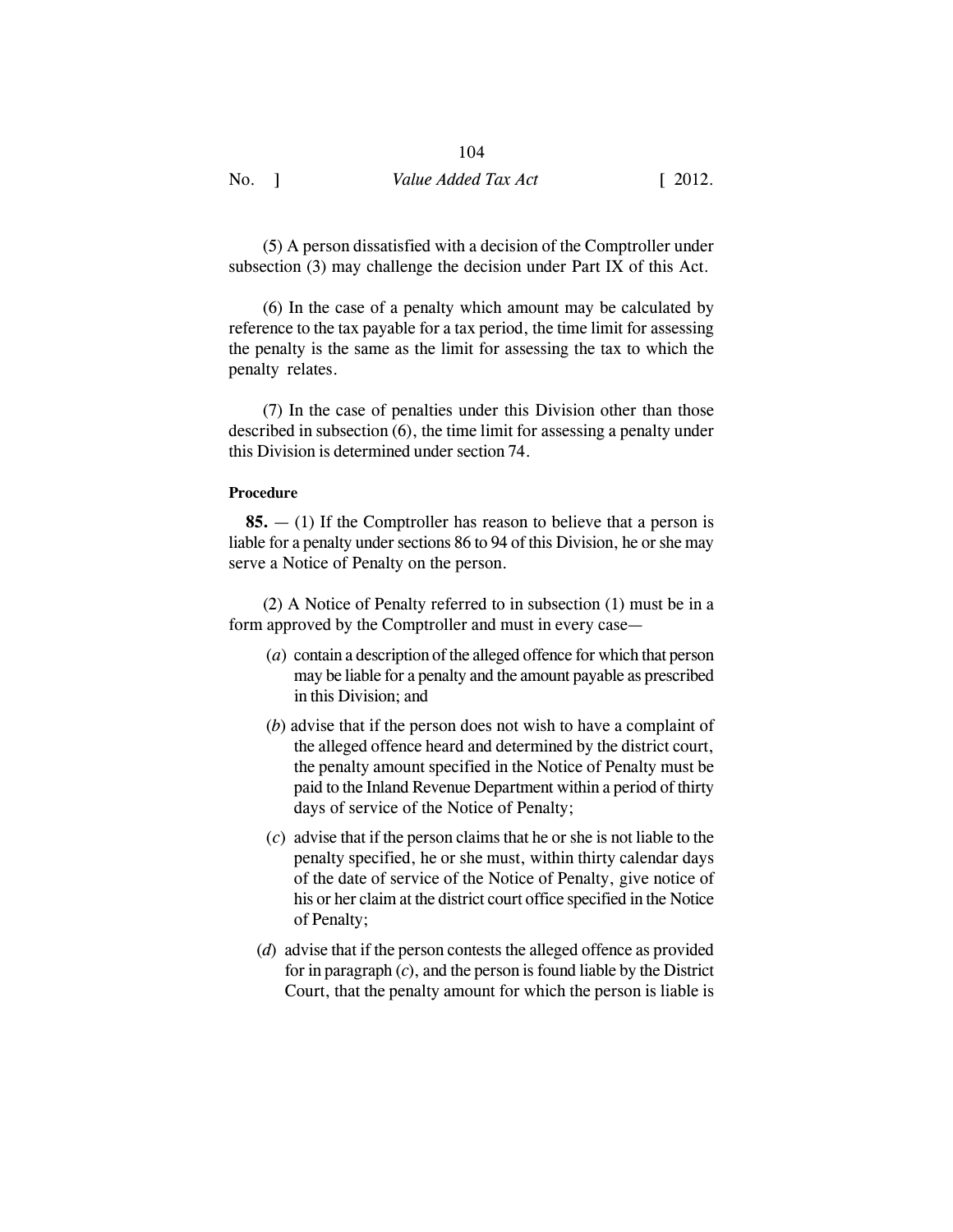an amount greater than the amount specified in the Notice of Penalty.

(3) A copy of a Notice of Penalty served on a person under this Division and a copy of a certificate of service by the person effecting service must be filed in the District Court and has the same effect as a claim form and an affidavit of service filed in civil proceedings in the Court.

(4) Where the penalty amount specified in the Notice of Penalty has been paid within the thirty day period as provided for in subsection 2(*b*), the Comptroller shall immediately cause a Certificate of Payment in a form approved by the Comptroller to be filed in the District Court Office and no further proceedings must occur in respect of the Notice of Penalty.

(5) An amount paid under subsection 2(*b*) must be dealt with as if it were a penalty imposed by a Court.

(6) Where the person contests the alleged offence as provided for under subsection 2(*c*), immediately upon notice being given of a claim in accordance with subsection 2(c) the District Court shall issue a court date to both parties and the Comptroller shall on the said date proceed against the person.

(7) Where a person who contests the alleged offence is found liable by the District Court for the penalty, the penalty amount for which the person is liable is a fine greater than the fixed penalty amount specified in sections 86-94 but not exceeding a maximum of double the fixed penalty amount.

(8) Where a person served with a Notice of Penalty does not give notice of his or her claim by the end of the relevant thirty day period and upon the Comptroller certifying in writing that the person has not paid the specified amount within the thirty day period as provided for under subsection 2(*b*), the District Court shall register the Notice of Penalty and upon registration the Notice of Penalty has the same force and effect as if it were a judgement in default of appearance granted by the district in favour of the Crown against a judgement debtor and all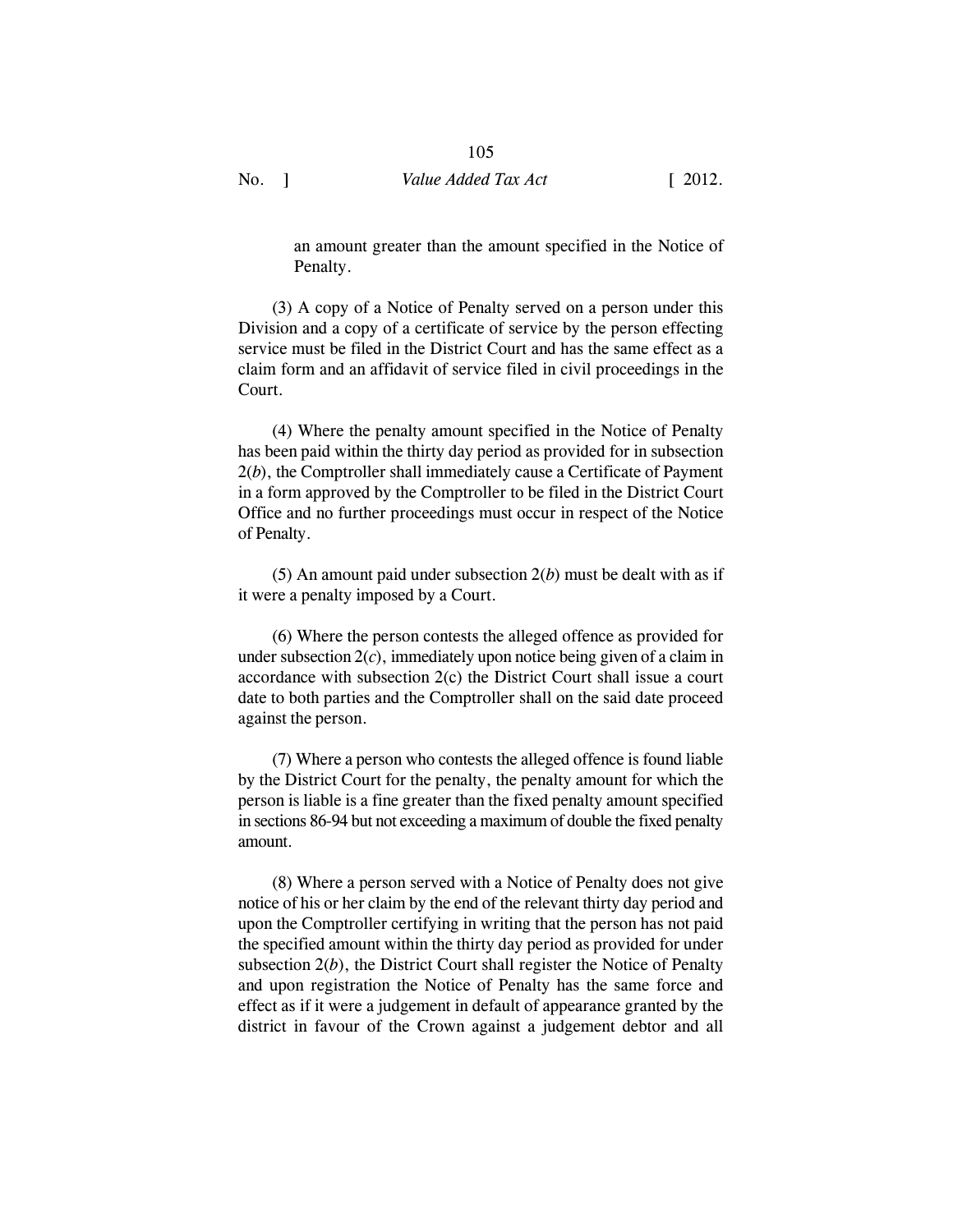## 106

No. 1 Value *Added Tax Act* [ 2012.

proceedings may be taken upon the registered Notice and it may be enforced as if it were a judgement of the District Court.

# Division 3

## *Civil Offences*

## **Failure to register or display certificate**

**86.**— (1) A person who fails to apply for registration as required under sections 12 and 112(12) is liable to a penalty equal to double the amount of output tax payable from the time the person is required to apply for registration until the person files an application for registration with the Comptroller.

(2) A person who fails to display the certificate of registration issued by the Comptroller as required by section 13 (11) is liable to a penalty of one hundred dollars per day for each day or portion of the day that the failure continues.

#### **Failure to notify Comptroller**

**87.** A person who fails to notify the Comptroller as required by section 13(12) or 14 (1) is liable to a penalty of two hundred and fifty dollars for the first instance, five hundred dollars for the second instance and one thousand dollars for the third and any subsequent instance.

#### **Tax invoices etc.**

**88.** A person who —

- (*a*) issues a false invoice or false sales receipt;
- (*b*) uses a false taxpayer identification number;
- (*c*) fails to provide a tax invoice, sales receipt, tax credit note, or tax debit note, or provides one otherwise than as provided for in sections 34 and 35

is liable to a penalty of five thousand dollars for the first instance, ten thousand dollars for the second instance, fifteen thousand dollars for the third instance and twenty-five thousand dollars for the fourth and any subsequent instance.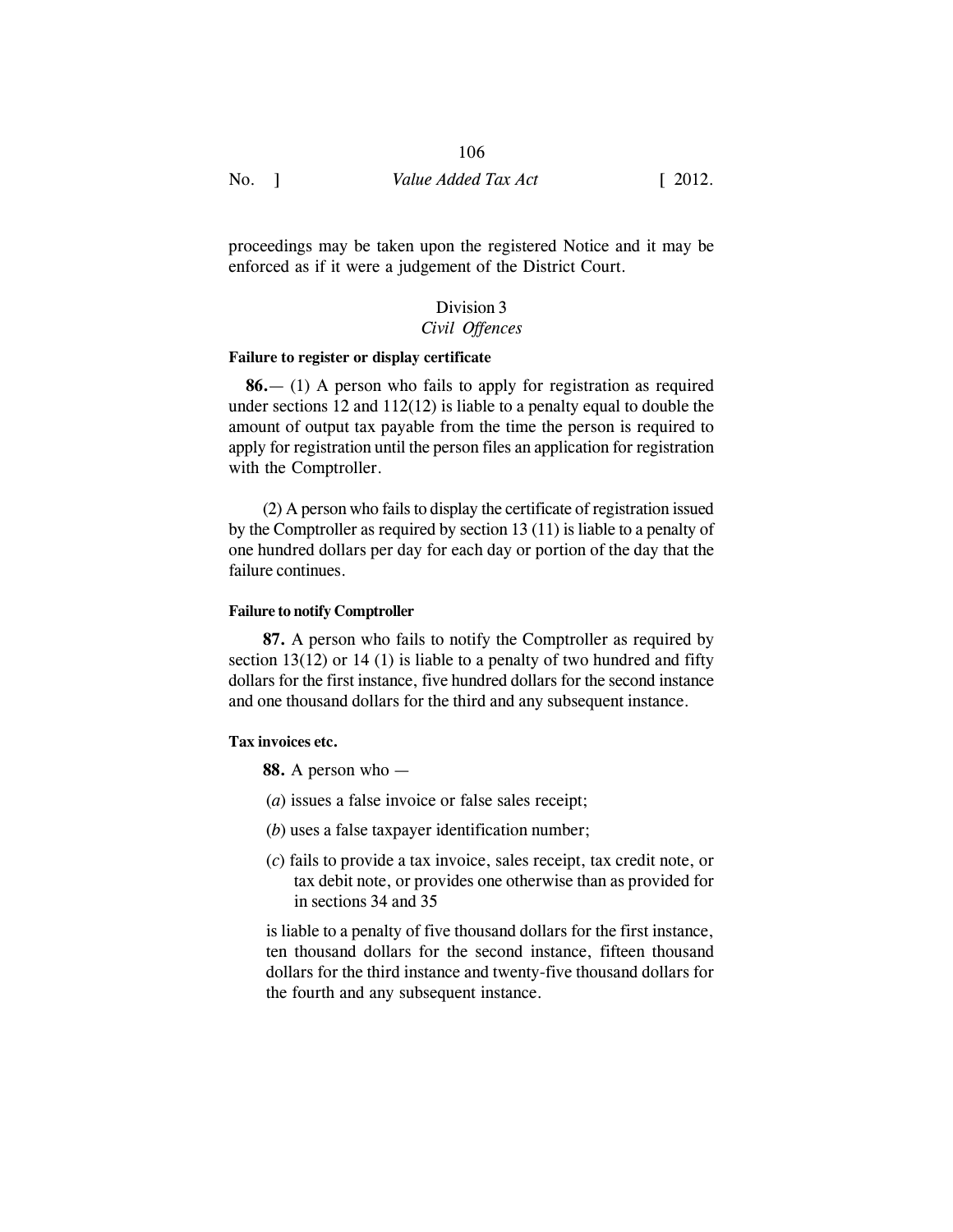107

#### **Failure to file return**

**89.** A person who fails to file a return within the time required under this Act is liable to a penalty of two hundred and fifty dollars per month or part of the month, for the period during which the return remains unfiled.

#### **Failure to comply with notice of recovery of tax**

**90.** A person who fails to comply with a notice under section 55 is liable to a penalty of twenty-five per cent of the amount sought to be recovered from that person.

## **Failure to keep records**

**91.** A person who fails to maintain proper records as required by section 69 is liable to a penalty of one hundred dollars per day for each day or portion of the day that the failure continues.

#### **Failure to provide facilities and assistance**

**92.** A person who fails to provide a tax officer with reasonable facilities and assistance as required by section 72 (3) is liable to a penalty of one thousand five hundred dollars.

## **Failure to comply with notice to give information**

**93.** A person who fails within the specified time to comply with a notice issued under section 70(1) is liable to a penalty of one thousand dollars and a further penalty of one hundred dollars for each day or part of the day that the breach continues after receiving a written warning from the Comptroller to correct the breach.

#### **Non-compliance with price quotation requirements**

**94.** A person who contravenes the requirements of subsection (2) or (4) of section 100 is liable to a penalty of five hundred dollars and a further penalty of fifty dollars for each day or part of the day that the breach continues after receiving a written warning from the Comptroller to correct the breach.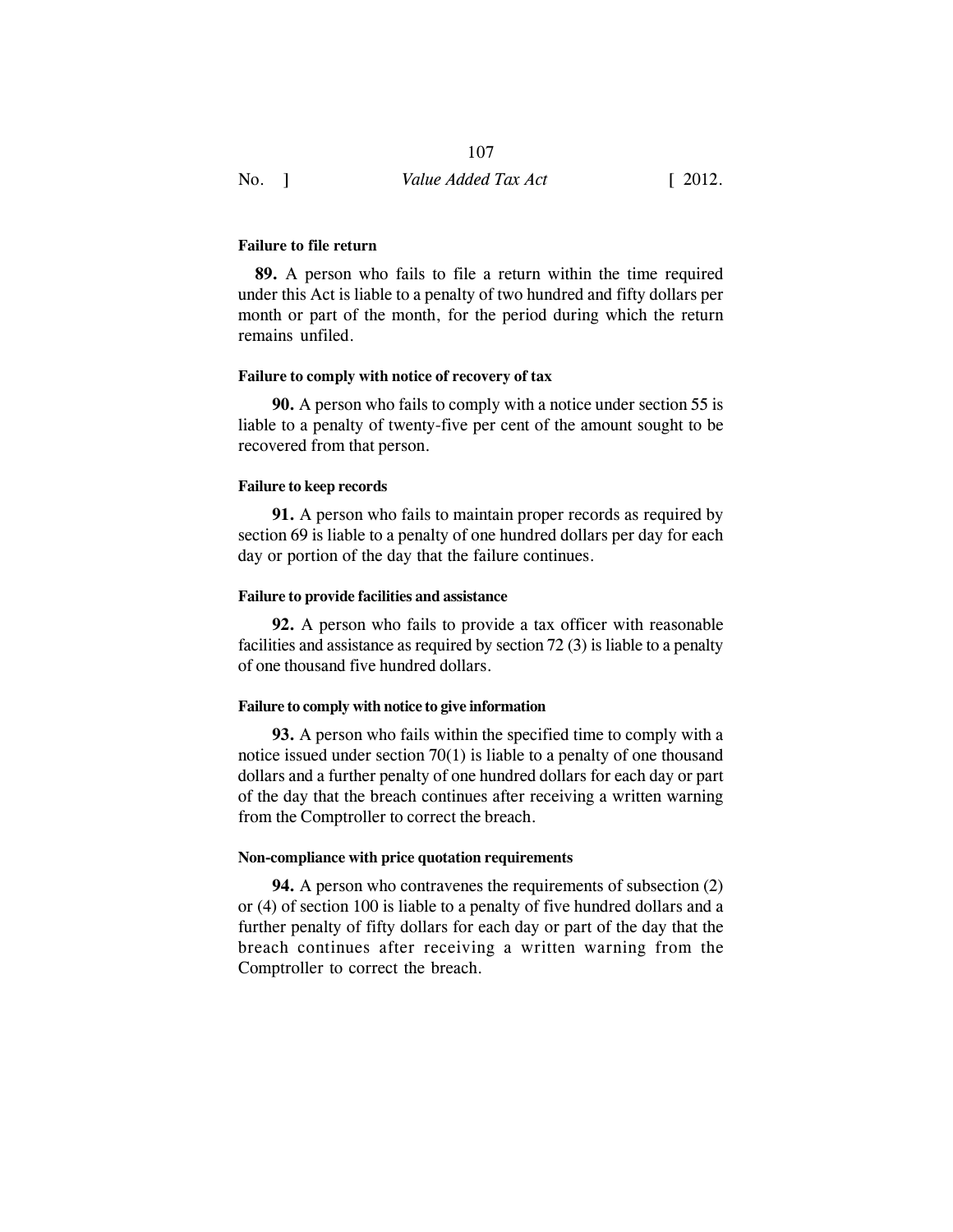#### **Temporary closure of business premises**

**95.**— (1) Where a person repeatedly violates an offence under —

- (a) section 34 in relation to tax invoices;
- (*b*) section 35 in relation to tax debit notes or tax credit notes;
- (*c*) section 37 by failing to file returns;
- (*d*) section 46 by failing to pay tax when due;
- (*e*) section 57 by improperly claiming tax refunds; or
- (*f*) section 76 by impeding tax administration;

after obtaining an order of a court having jurisdiction in respect of the person, the Comptroller may forcibly close one or more business premises of the person for a period not exceeding fourteen calendar days.

(2) For the purposes of subsection (1), the Comptroller may use reasonable force and police assistance necessary to close all or any premises of the person, barring access with locks, fencing, boarding, or other appropriate methods.

(3) For the purposes of this section, a "repeated violation" means a violation that is committed within one year of receipt by the person of a written warning that a violation of such kind has been committed more than once within the year preceding the year of the warning, and that repetition may result in closure under this section.

## **Publication of names of defaulters**

**96.** Notwithstanding anything in any other law in force in Saint Lucia, where a person is convicted of an offence under this Act, the Comptroller may publish, in a newspaper circulating in the State, the name of the person or the name of the business of that person, or both.

#### PART XV

## **MISCELLANEOUS**

## **Taxpayer identification number**

**97.** The Comptroller shall require a person to include the taxpayer identification number issued by the Comptroller to that person in any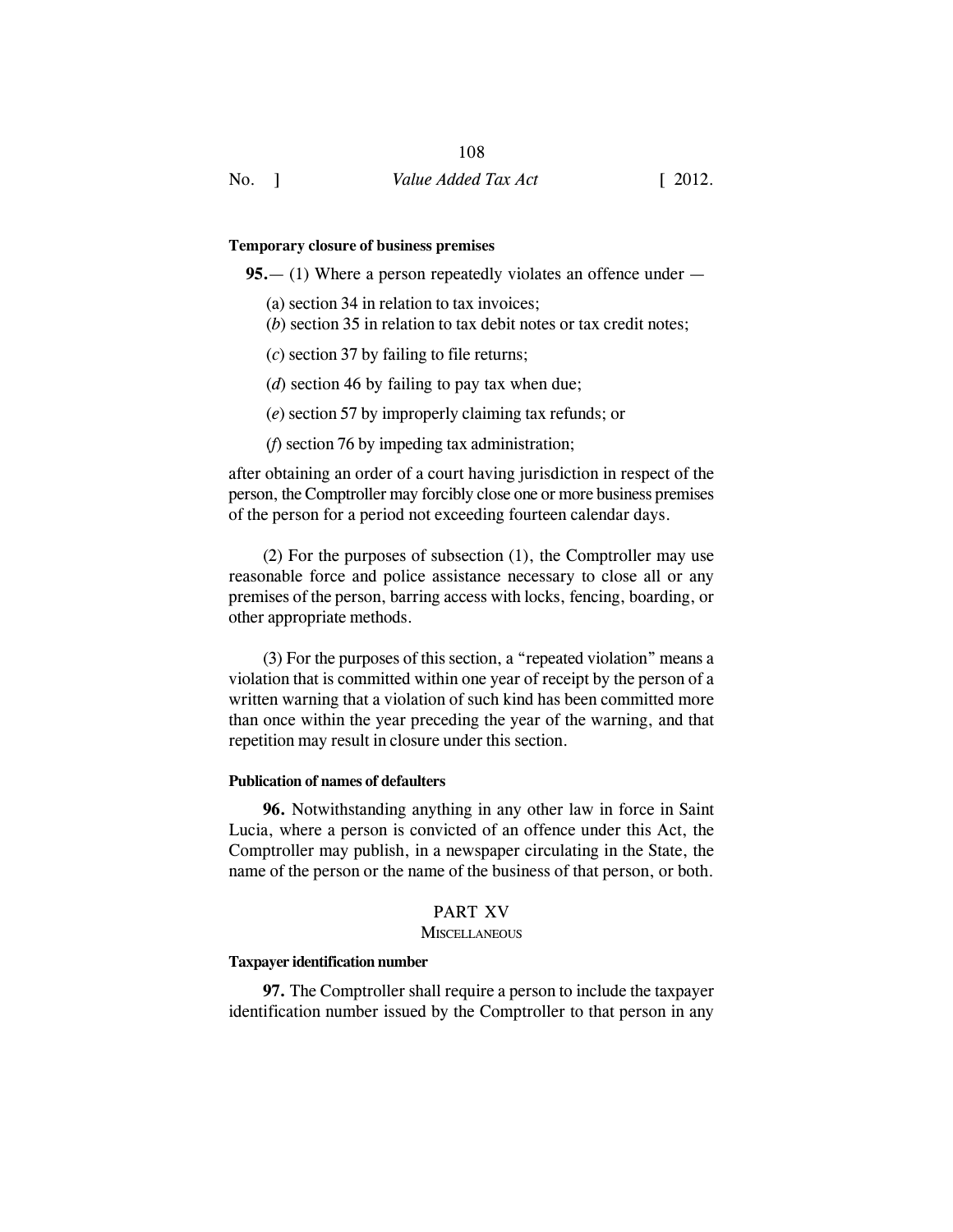return, notice, or other documents prescribed or used for the purposes of this Act.

## **Forms and notices and authentication of documents**

**98.**— (1) Forms, notices, returns, and other documents prescribed or published by the Comptroller may be in such form as the Comptroller determines for the efficient administration of this Act, and are valid whether or not published in the *Gazette.*

(2) The Comptroller shall make the documents referred to in subsection (1) available to the public at the offices of the Inland Revenue Department and any other locations, or by any other means, as the Comptroller determines.

(3) A notice or other document issued, served, or given by the Comptroller under this Act is sufficiently authenticated if the name or title of the Comptroller, or authorised tax officer, is printed, stamped, or written on the document.

## **Service of notices**

**99.** — (1) Unless otherwise provided in this Act, a notice required by this Act to be in writing must be served on the recipient of the notice.

(2) A notice described in subsection (1) is considered sufficiently served on a person if it is —

- (*a*) personally served on that person;
- (*b*) personally served on the representative of that person under section 60;
- (*c*) left at the person's usual or last known place of abode, office, or place of business in Saint Lucia; or
- (*d*) sent by registered post to such place of abode, office, or place of business, or to the person's usual or last known address in Saint Lucia.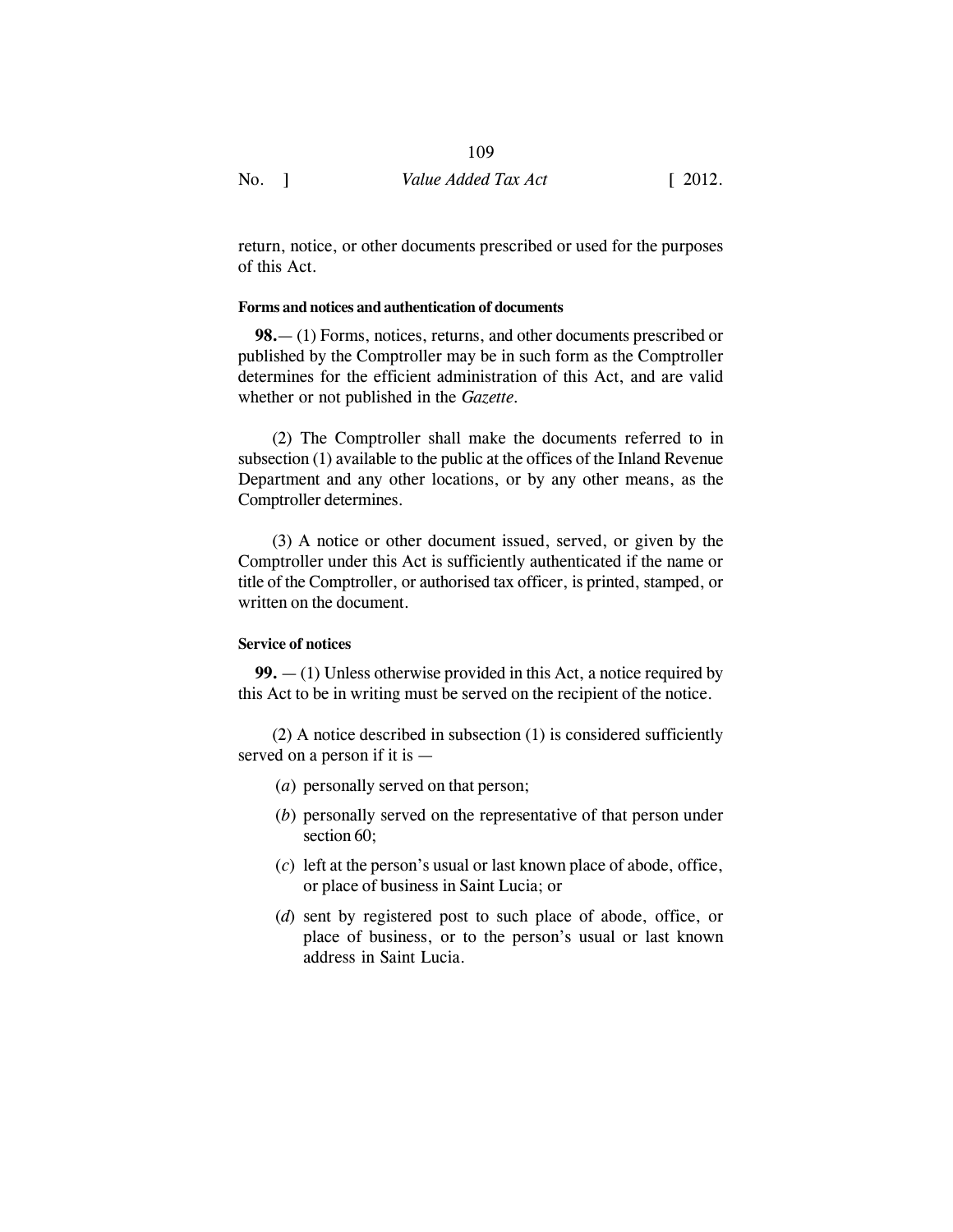## **Tax-inclusive pricing**

**100.**— (1) A price charged by a taxable person in respect of a taxable supply is deemed to include, for the purposes of this Act, the tax charged on the supply under section  $9(1)(a)$  or  $(c)$ , whether or not the taxable person has included tax in such price.

(2) Subject to subsection (3), a price advertised or quoted by a taxable person in respect of a taxable supply must include tax and this must be stated in the advertisement or quotation.

(3) A taxable person may advertise or quote a price in respect of a taxable supply as exclusive of tax, provided the advertisement or quotation also states the amount of tax charged on the supply, or the price inclusive of tax, and that the amount of tax or the price inclusive of the tax is displayed no less prominently than the price exclusive of tax.

(4) Subject to subsection (5), price tickets on goods supplied by a taxable person need not state that the price includes tax if this is stated by way of a notice prominently displayed at the premises in which the taxable person carries on a taxable activity, including the places in such premises where payments are effected.

(5) The Comptroller may in the case of a taxable person or a class of taxable persons approve any other method of displaying prices of goods or services by such persons.

(6) A person who contravenes subsection (2) or (4) commits an offence and is liable on summary conviction to a fine not exceeding ten thousand dollars or to imprisonment for a term not exceeding two years or to both.

#### **Schemes for obtaining tax benefits**

**101.**— (1) Notwithstanding anything in this Act, if the Comptroller is satisfied that a scheme has been entered into or carried out where —

(*a*) a person has obtained a tax benefit in connection with the scheme in a manner that constitutes a misuse of the provisions of this Act; and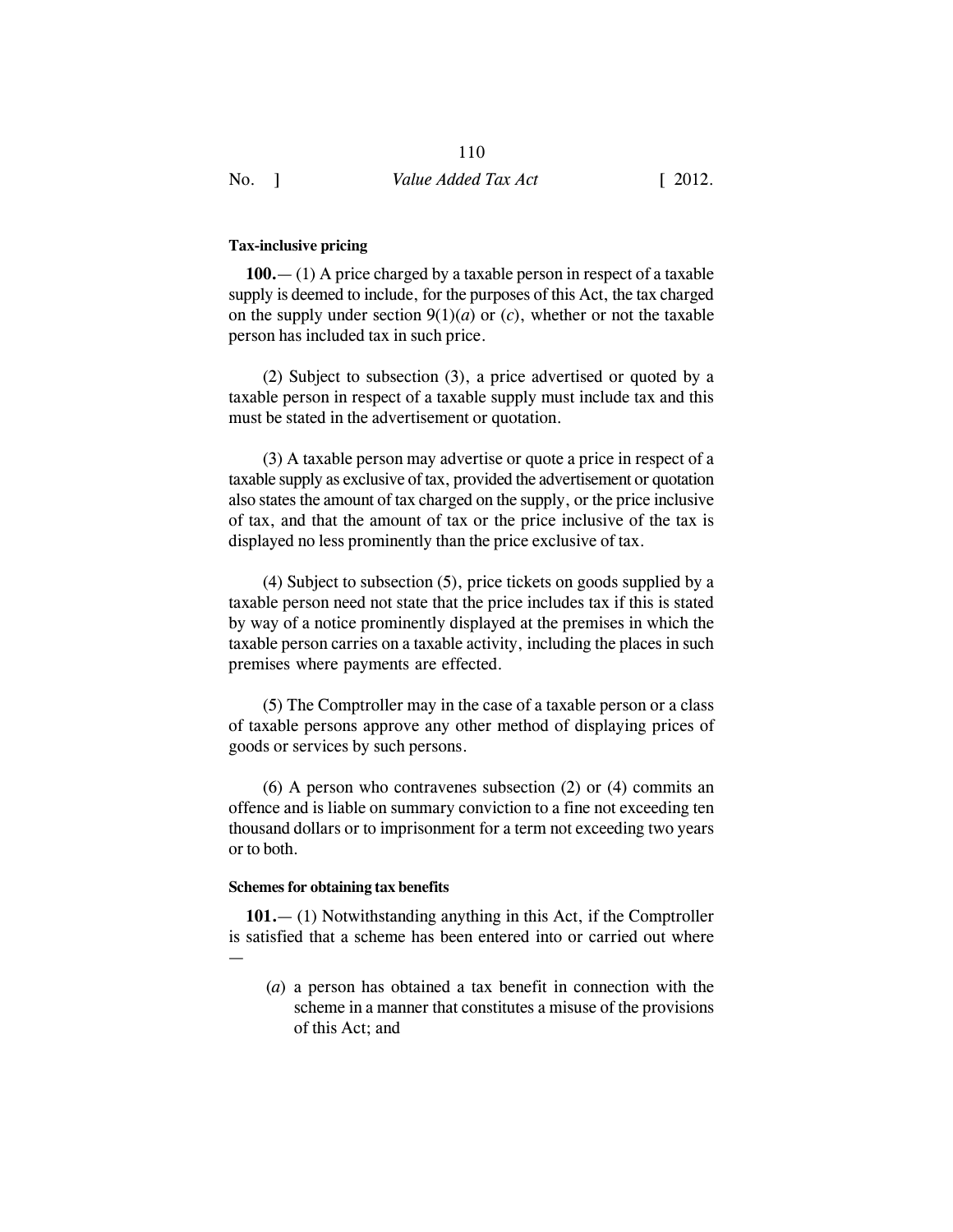No. 1 Value *Added Tax Act* [ 2012.

(*b*) having regard to the substance of the scheme, it would be concluded that the person, or one of the persons, who entered into or carried out the scheme did so for the sole or dominant purpose of enabling the person to obtain the tax benefit,

the Comptroller may determine the liability of the person who has obtained the tax benefit as if the scheme had not been entered into or carried out, or in such manner as in the circumstances the Comptroller considers appropriate for the prevention or reduction of the tax benefit.

- $(2)$  In this section  $-$
- "scheme" includes any agreement, arrangement, promise, or undertaking whether express or implied and whether or not legally enforceable, and any plan, proposal, or course of action;

"tax benefit" includes —

- (*a*) a reduction in the liability of a person to pay value added tax;
- (*b*) an increase in the entitlement of a person to a deduction or refund;
- (*c*) a postponement of liability for the payment of value added tax;
- (*d*) an acceleration of entitlement to a deduction for input tax; or
- (*e*) any other avoidance or benefit from the delay in payment of tax or acceleration of entitlement to a deduction for input tax.

## **Currency conversion**

**102.**— (1) For the purposes of this Act, all amounts of money are to be expressed in Eastern Caribbean Dollars, EC\$ or XCD\$.

(2) Where an amount is expressed in a currency other than Eastern Caribbean Dollars, EC\$ or XCD\$ —

- (*a*) in the case of imports, the amount is to be converted at the exchange rate as determined for purposes of the Customs (Control and Management) Act;
- (*b*) in all other cases, the amount is to be converted at the exchange rate applying between the currency and the Eastern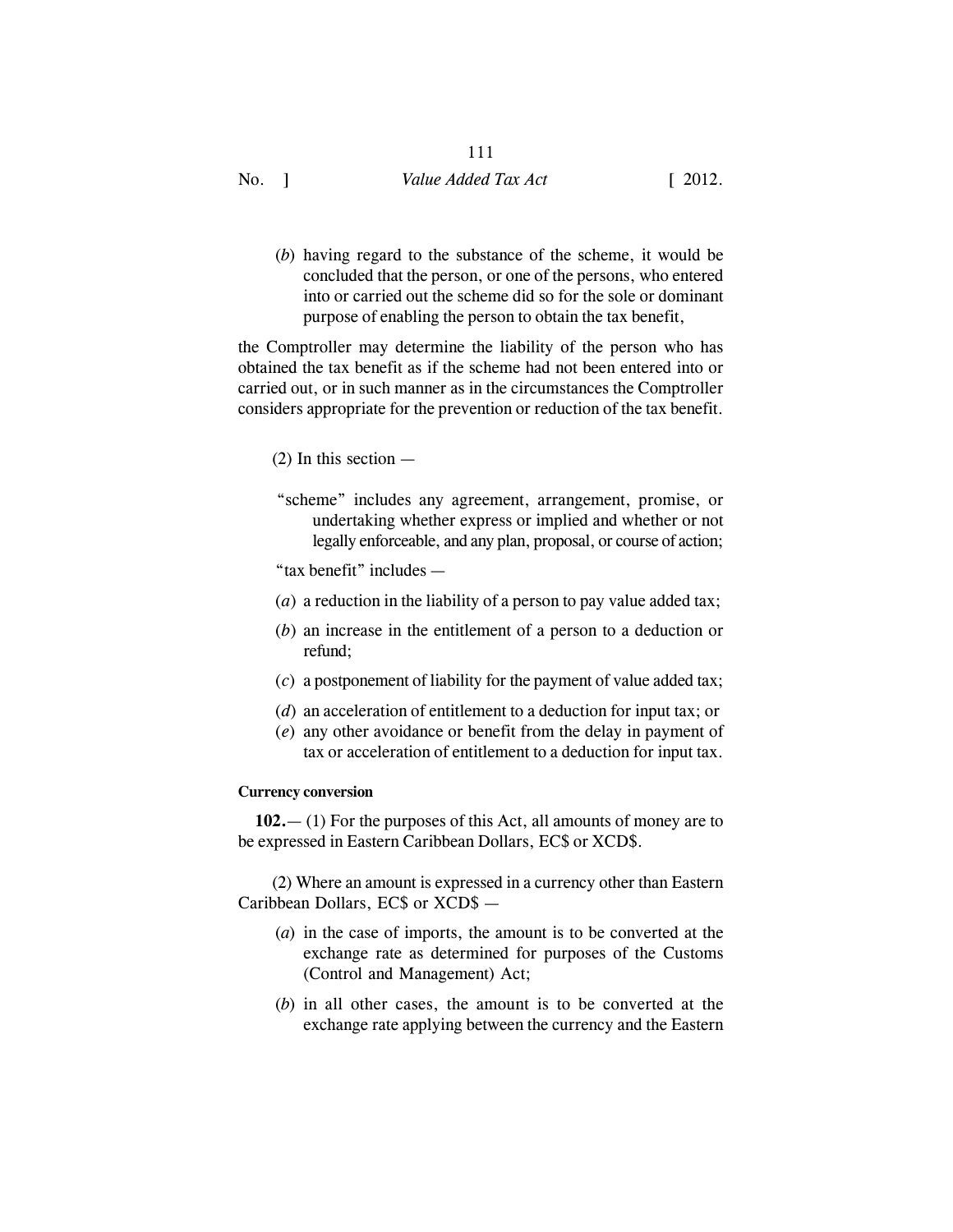Caribbean Dollar, EC\$ or XCD\$ at the time the amount is taken into account under this Act.

## **International agreements**

**103.**— (1) To the extent that the terms of a treaty or other international agreement to which Saint Lucia is a party are inconsistent with the provisions of this Act, the terms of the treaty or international agreement prevails over the provisions of this Act.

(2) In this section, "international agreement" means an existing agreement or any agreement that may thereafter be approved by Cabinet between Saint Lucia and a foreign government or an international organisation providing humanitarian or technical assistance.

## **Registration of certain goods prohibited in certain circumstances**

**104.**— (1) Where any form of registration is required under any law in respect of goods consisting of an aircraft, boat, fishing vessel, ship, yacht, motor cycle, motor vehicle, tractor, caravan, firearms or trailer, hereinafter referred to as "registrable goods", no registering authority responsible for such registration under such law may effect such registration upon a change of ownership or importation into Saint Lucia of registrable goods unless the person applying for registration produces to such registering authority —

- (*a*) in the case of registrable goods which are imported into Saint Lucia, a receipt or customs document issued by the Comptroller of Customs showing that tax which is payable under this Act has been paid in respect of such importation into Saint Lucia, or a receipt or certificate showing that no tax is payable under this Act in respect of such importation, of the registrable goods in consequence of which the registration is required;
- (*b*) a declaration, in such form as the Comptroller may prescribe, issued by a registered person who, in carrying on a taxable activity in the ordinary course of which registrable goods are dealt in, supplied such goods in consequence of which the registration is required, certifying that the tax payable under this Act has been, or will be, paid by such person;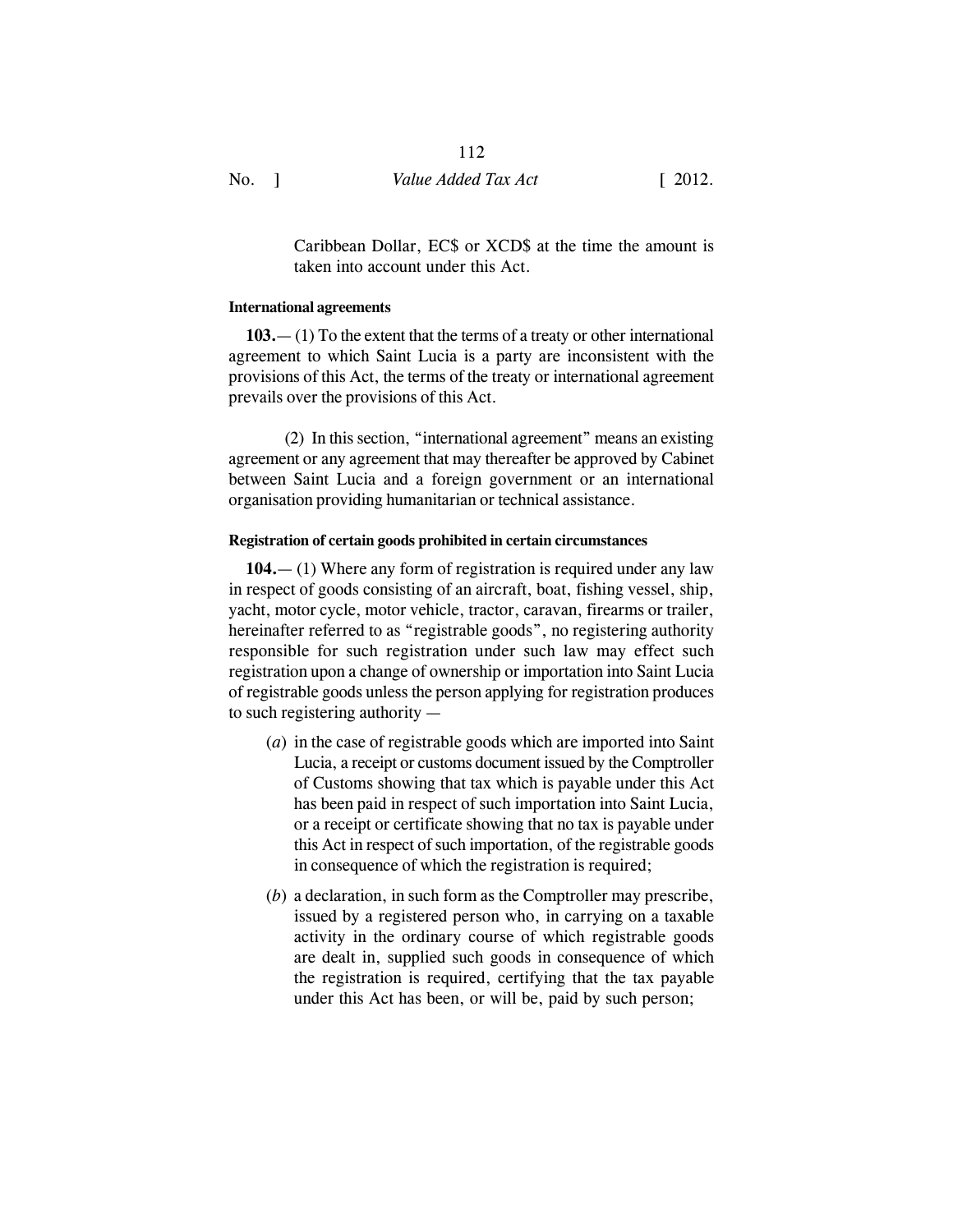- (*c*) a certificate issued by the Comptroller, or other documentation acceptable to the Comptroller, to the effect that the supply or import of the registrable goods was an exempt supply or exempt import, as the case may be; or
- (*d*) in the case of registered goods supplied by an unregistered person for which a refund or exemption had been granted under section 59 or under international agreements, as defined under section 91, a receipt or certificate issued by the Comptroller or the Comptroller of Customs that payment of tax has been made.

(2) For purposes of this section, "registering authority" means a person appointed under any law to issue a licence, permit, certificate, concession, or other authorization.

### **Auctioneer and agent**

**105.**— (1) Where a taxable supply has been made in circumstances specified under section  $5(1)(a)$ , the agent may issue a tax invoice in accordance with this Act in relation to the supply as if the agent had made the supply, in which case the principal may not also issue a tax invoice in relation to the supply.

(2) Where a taxable supply has been made in the circumstances specified under section  $5(1)(b)$ , at the request of the agent, a tax invoice in relation to the supply may be issued to the agent, in which case the supplier may not issue a tax invoice to the principal in relation to the supply.

(3) Where tax is payable by an auctioneer in respect of the supply of goods specified under section 5(3), the auctioneer shall charge the purchaser the amount of tax payable in respect of the sale by adding the tax to the amount of a successful bid or, in the case of sales out-ofhand, to the purchase price, and shall recover that tax from the purchaser.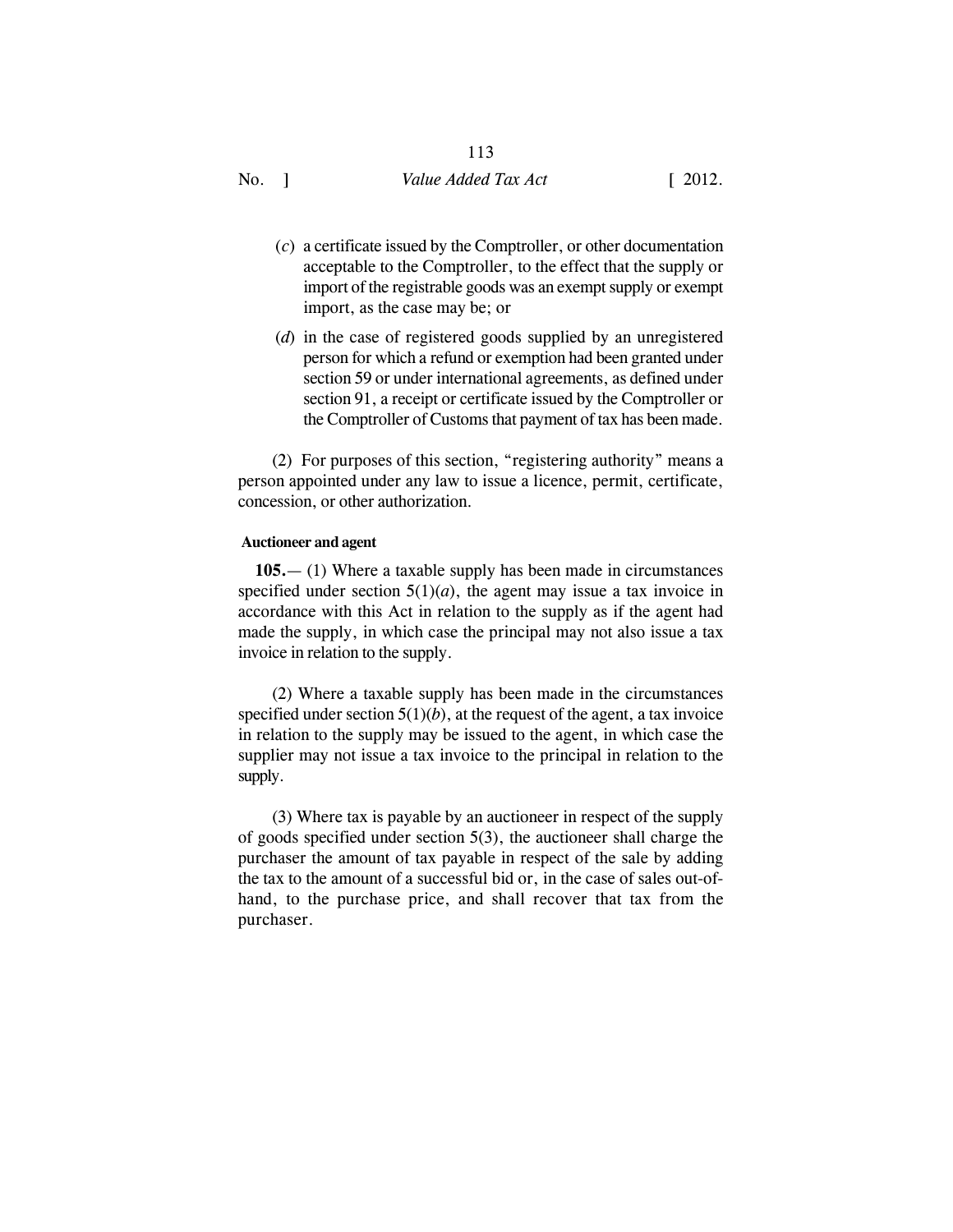## **Regulations**

**106.**— (1) The Minister may make Regulations for the better carrying into effect of the purposes of this Act, and for any matter which under this Act is to be prescribed by Regulations.

 (2) Without prejudice to the generality of subsection (1), the Regulations may provide for —

- (*a*) provisions of a saving or transitional nature consequent on the coming into force of this Act;
- (*b*) specific offences and penalties not exceeding five thousand dollars for breach of the Regulations;
- (*c*) the application of terms used in this Act and ancillary rules that facilitate the application of the provisions in this Act, including the determination of the value, time, and place of transactions for the purposes of applying this Act to the transactions;
- (*d*) guidelines as an aid to interpretation of this Act.

#### **Variation of consideration on a change in rate**

### **107.**— (1) Where —

- (*a*) an agreement for a supply of goods or services by a registered person has been entered into; and
- (*b*) subsequent to entering into the agreement, tax is imposed on the supply or the rate of tax applicable to the supply is increased,

the supplier may, unless explicitly provided to the contrary in the agreement, recover from the recipient, in addition to the amounts payable by the recipient, an amount equal to the amount of tax imposed or the amount by which tax was increased, as the case may be.

- $(2)$  Where  $-$
- (*a*) an agreement for a supply of goods or services by a registered person has been entered into; and
- (*b*) subsequent to entering into the agreement, tax on the supply is withdrawn or the rate of tax applicable to the supply is decreased,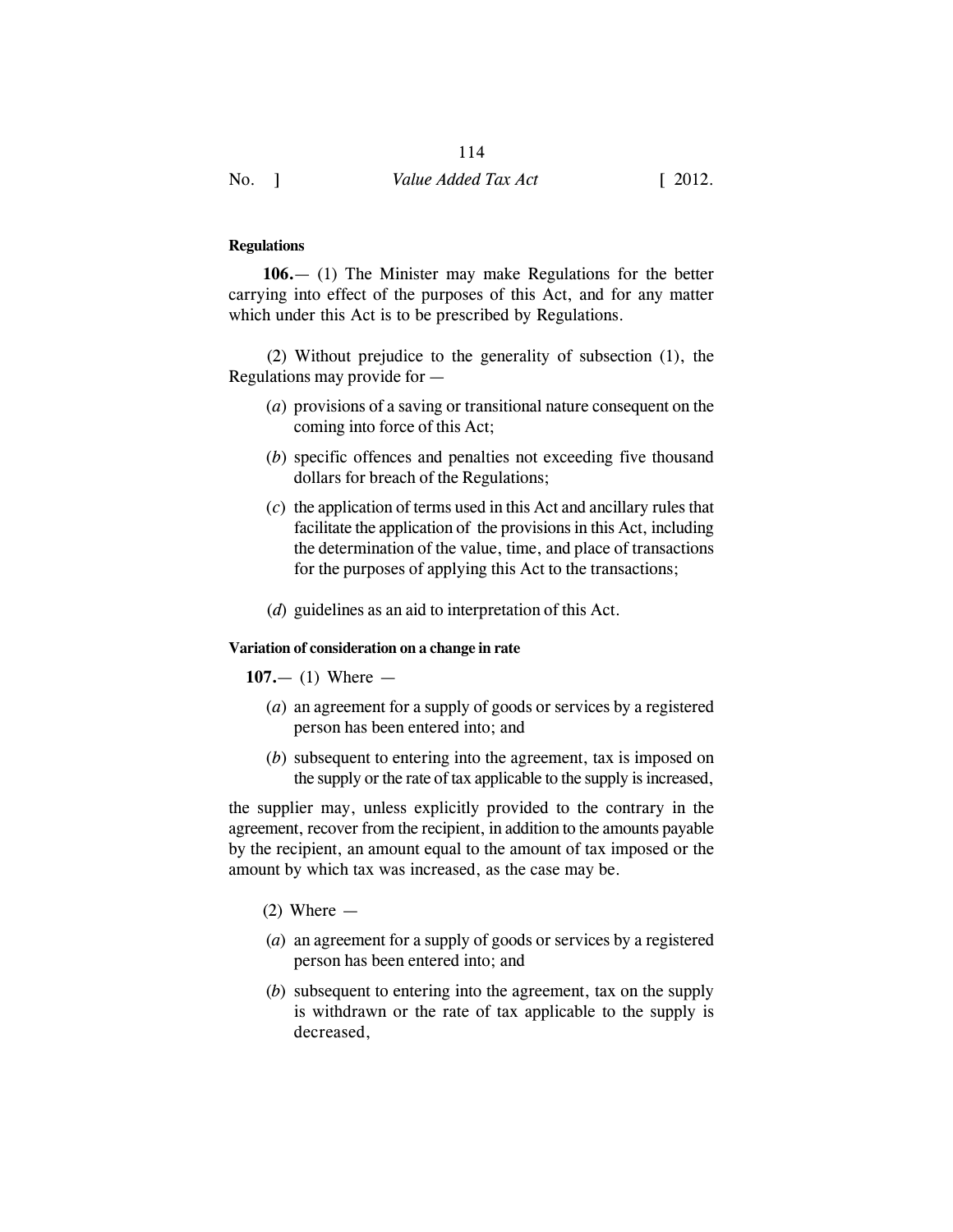the supplier shall, unless explicitly provided to the contrary in the agreement, reduce the amount payable by the recipient by an amount equal to the amount of tax withdrawn or the amount by which tax was decreased, as the case may be.

(3) Subject to subsections (4) and (5), where subsection (1) or  $(2)$ applies in respect of a supply of goods or services subject to any fee, charge, or other amount, whether a fixed, maximum, or minimum fee, charge, or other amount, prescribed by, or determined pursuant to, any Act, regulation, or measure having force of law, that fee, charge, or other amount may be increased or must be decreased, as the case may be, by the amount of tax or additional tax chargeable, or the amount of tax no longer chargeable.

(4) Subsection (3) does not apply where the fee, charge, or other amount has been altered in any Act, regulation, or measure having force of law to take account of any imposition, increase, decrease, or withdrawal of tax.

(5) Nothing in subsection (3) must be construed so as to permit any further increase or require any further decrease, as the case may be, in a fee, charge, or other amount where the fee, charge, or other amount is calculated as a percentage or fraction of another amount which represents the consideration in money for a taxable supply.

### **Application of increased or reduced rate**

**108.**— (1) Where —

- (*a*) services are performed; or
- (*b*) goods are provided in respect of a successive supply contemplated in section 18(8) or (9);

during a period beginning before and ending on or after the date on which a change in the rate of tax levied under section  $9(1)(a)$  or  $(c)$ becomes effective in respect of the supply of the goods or services, or the date on which the tax is imposed or withdrawn in respect of the supply, and the supply is deemed under section 18 to have been made on or after the said date, the value of the supply is, on the basis of a fair and reasonable apportionment, deemed to consist of a part, relating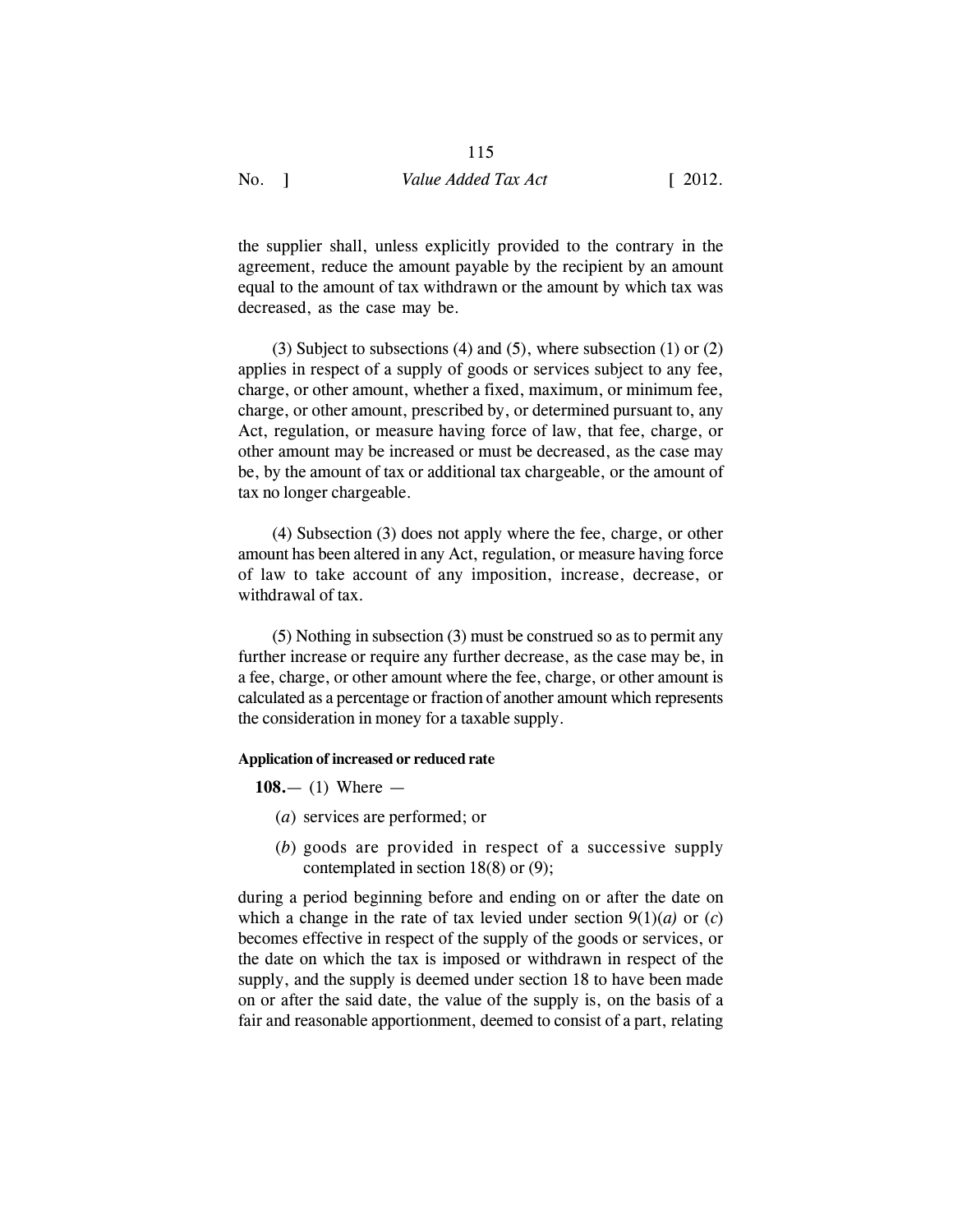116

to the performance of services or provision of goods before the said date and a part, relating to the performance of services or provision of goods on or after the said date.

- (2) For the purposes of subsection (1), in the case of  $-$
- (*a*) a change in the rate on the said date, the tax payable in respect of the first part is to be determined at the rate applicable before the said date and the tax payable in respect of the second part is determined at the rate applicable on the said date;
- (*b*) the imposition of tax on the said date, the first part is not to be subject to tax; or
- (*c*) the withdrawal of the tax, the first part is to be subject to tax as if the tax had not been withdrawn.

(3) For the purposes of subsection (1), goods are deemed to be provided by the supplier of the goods when the goods are delivered to the recipient and goods supplied under a rental agreement are deemed to be provided to the recipient when the recipient takes possession or occupation of the goods.

(4) In this section —

 "first part" means the part relating to the performance of services or provision of goods before the said date;

 "second part" means the part relating to the performance of services or provision of goods on or after the said date.

## **Amendment of Schedules**

**109.**— (1) The Minister may by Order published in the *Gazette —*

- (*a*) amend the Schedules to this Act; or
- (*b*) increase or decrease any monetary amount set out in this Act

(2) An Order made under subsection (1) is to be subject to the affirmative resolution of Parliament.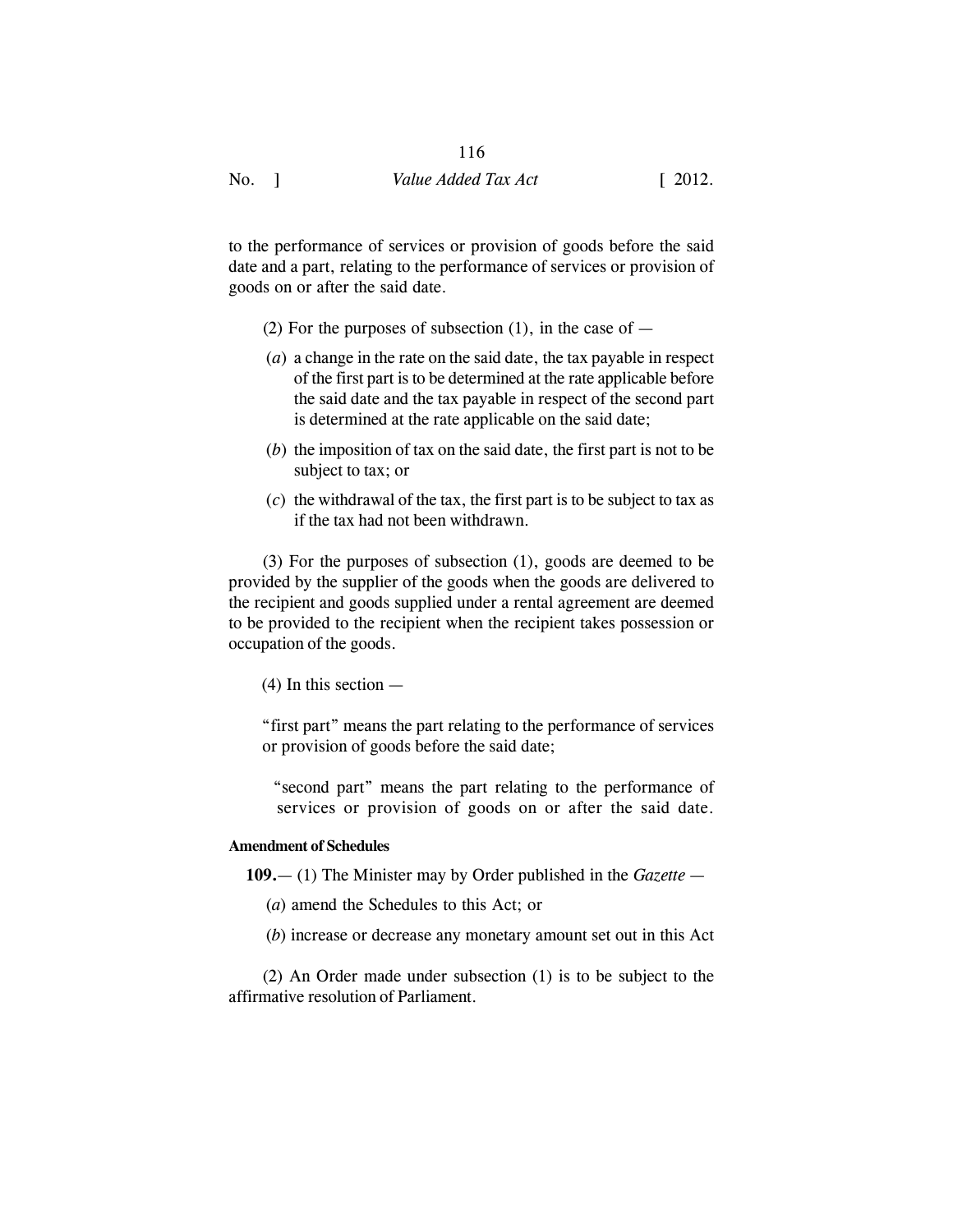### **Remission of tax**

**110.**— (1) Where the Comptroller has taken all steps permissible under this Act to recover tax and the Comptroller is unable to recover any amount of tax, penalty and interest due and payable under this Act by a person for a specified period, the Comptroller shall advise the Minister and the Minister may remit the matter to the Comptroller for the steps to be re-taken or may, subject to reinstatement under subsection (3), order the extinguishment of the liability as a debt due to the Crown.

(2) An Order made under subsection (1) shall be approved by Cabinet.

(3) If the Comptroller determines that a person subject to an order under subsection (1) has assets that may be attached to recover the unpaid tax, penalty and interest specified in the order, then with the approval of Cabinet, the order may be revoked and the liability reinstated.

### **Repeals**

**111.**— (1) The following are repealed with effect from the date this Act comes into force —

- (*a*) Consumption Tax Act, Cap. 15.03;
- (*b*) Environmental Protection Levy Act, Cap.15.20;
- (*c*) Motor Vehicle Rental Fee Act, Cap.15.23;
- (*d*) Mobile Cellular Telephone (Tax) Act, Cap.15.36;
- (*e*) Hotel Accommodation Tax Act, Cap.15.10.

(2) A reference to tax, duty, service charge or fee in any Act, other than in this Act, must not be treated as a reference to tax under this Act and an exemption in any law from the payment of tax, duty, service charge or fee must not be treated as an exemption from tax under this Act.

## **Transition**

**112.**— (1) The repealed legislation, including the rules governing the levy, payment, assessment, reporting, and recovery of those taxes,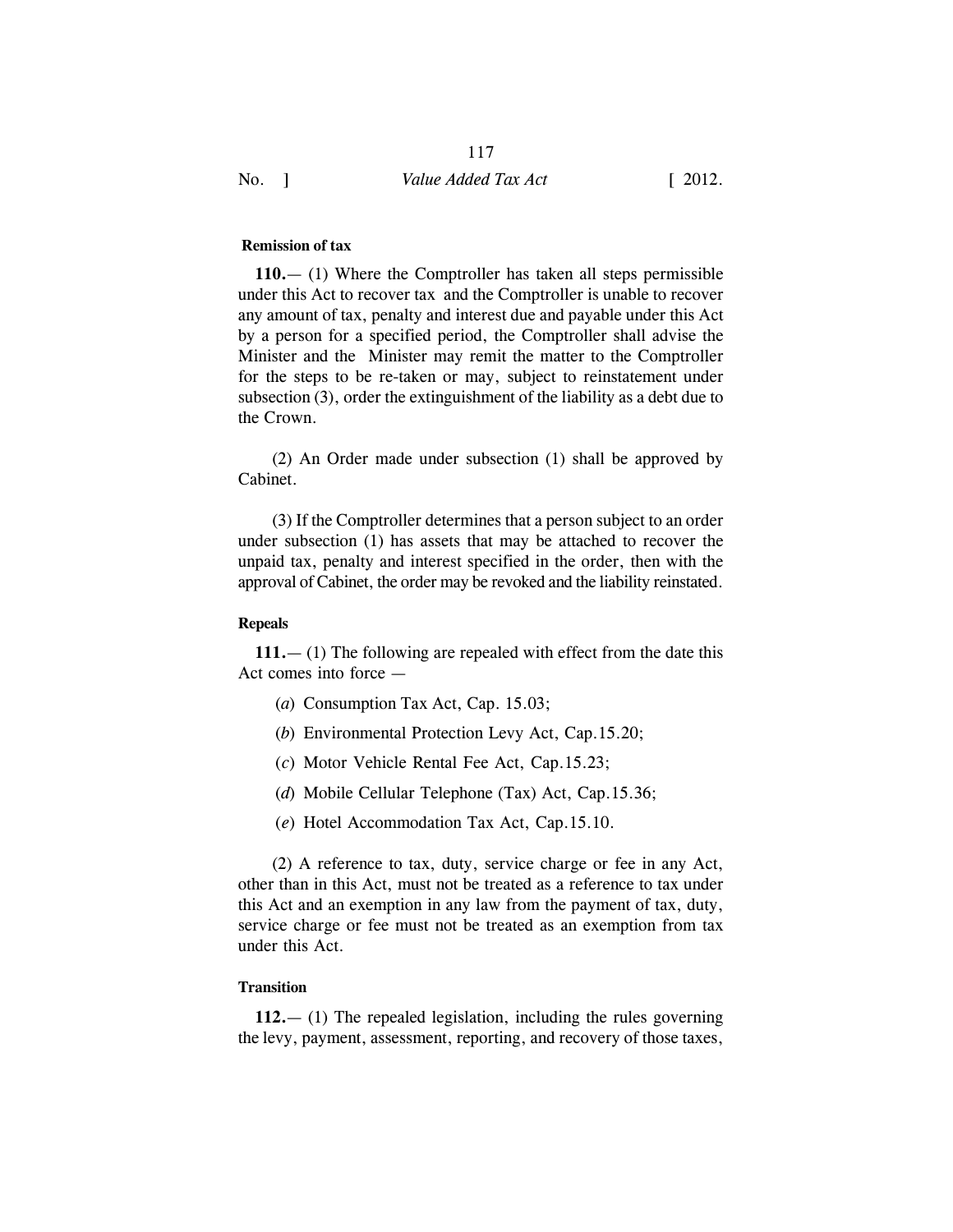continue to apply to a supply or import taking place prior to the date on which this Act comes into force pursuant to section 1.

(2) All appointments made under the repealed legislation and subsisting at the date of commencement of this Act are treated as appointments made under this Act; and an oath of secrecy taken under the repealed legislation is treated as having been taken under this Act.

(3) All forms and documents used in relation to the repealed legislation may continue to be used under this Act, and all references in those forms and documents to provisions of and expressions appropriate to the repealed legislation are taken to refer to the corresponding provisions and expressions of this Act.

(4) Where a contract was concluded between two or more parties before the entry into operation of this Act, and no provision relating to tax was made in the contract, the supplier may recover from the recipient tax due on any taxable supplies made under the contract after the date on which this Act came into operation.

(5) Where a contract concluded after the date on which this Act came into operation does not include a provision relating to tax, the contract price is deemed to include tax and the supplier under the contract is required to account for the tax due.

 (6) Subject to subsection (8), if, in connection with a supply of goods or services —

- (*a*) title to goods passes, delivery of goods is made, or services are rendered after the date on which this Act came into operation, and
- (*b*) payment is received or an invoice is issued within nine months before that date,
- (*c*) for purposes of determining the tax period in which the supply occurs or an input tax deduction is allowable, the payment is treated as having been made or the invoice is treated as having been issued on the date on which this Act comes into operation.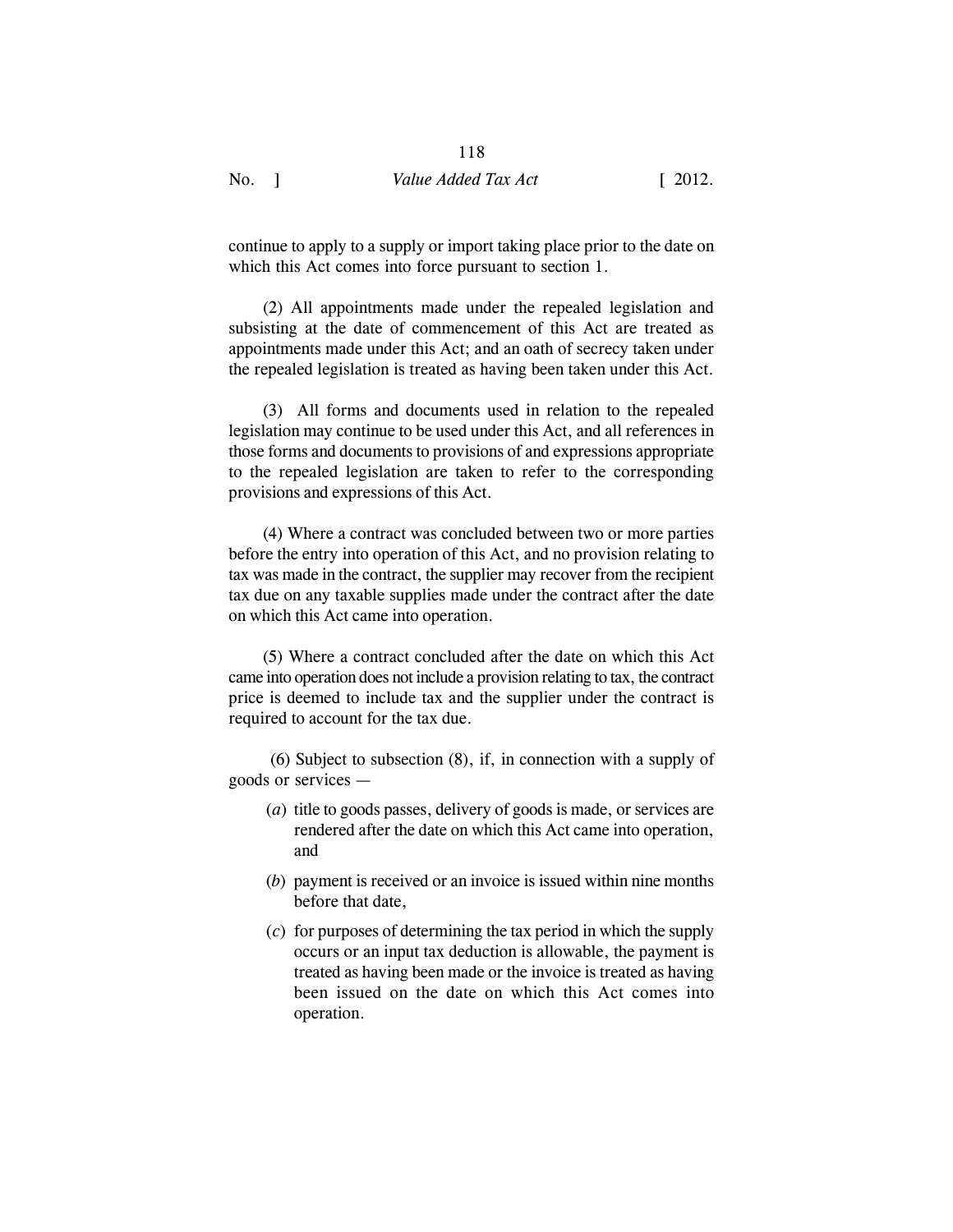(7) Subject to subsection (8), if goods subject to consumption tax were supplied successively as provided under section 18(8) or (9), and the supply occured during a period that began before and ended after this Act came into effect, tax under this Act is imposed on the portion of the consideration for the goods supplied after this Act came into effect.

- (8) Subsection (7) applies only if  $-$
- (*a*) the value of the consideration for the goods on the day before this Act came into effect is determined in a manner approved by the Comptroller; and
- (*b*) the required documentation is submitted to the Comptroller in the form approved by the Comptroller by the end of the supplier's first tax period after this Act becomes effective.

(9) Notwithstanding subsection (8), if construction, reconstruction, manufacture or extension of a building or civil engineering work is performed under a written agreement executed before this Act came into effect and the property is made available to the recipient after that date, tax is imposed only on the value of the work performed after that date if the value of the work on the day before this Act came into effect is determined in a manner approved by the Comptroller and is submitted to the Comptroller by the end of the supplier's first tax period after this Act becomes effective.

(10) If immovable property is provided under a rental agreement for a period that commences before and ends after the effective date of this Act, the consideration for the rental must not include the amount attributable to the portion of the period that ends before the effective date.

(11) For the purposes of section  $30(1)(c)$ , an amount paid as a prize or winnings does not include an amount attributable to obligations or contingent obligations that exist immediately before this Act comes into effect.

(12) A person who is required to register under section 12 as of the effective date of this Act must register no later than two months before the date that this Act comes into effect, and any such registration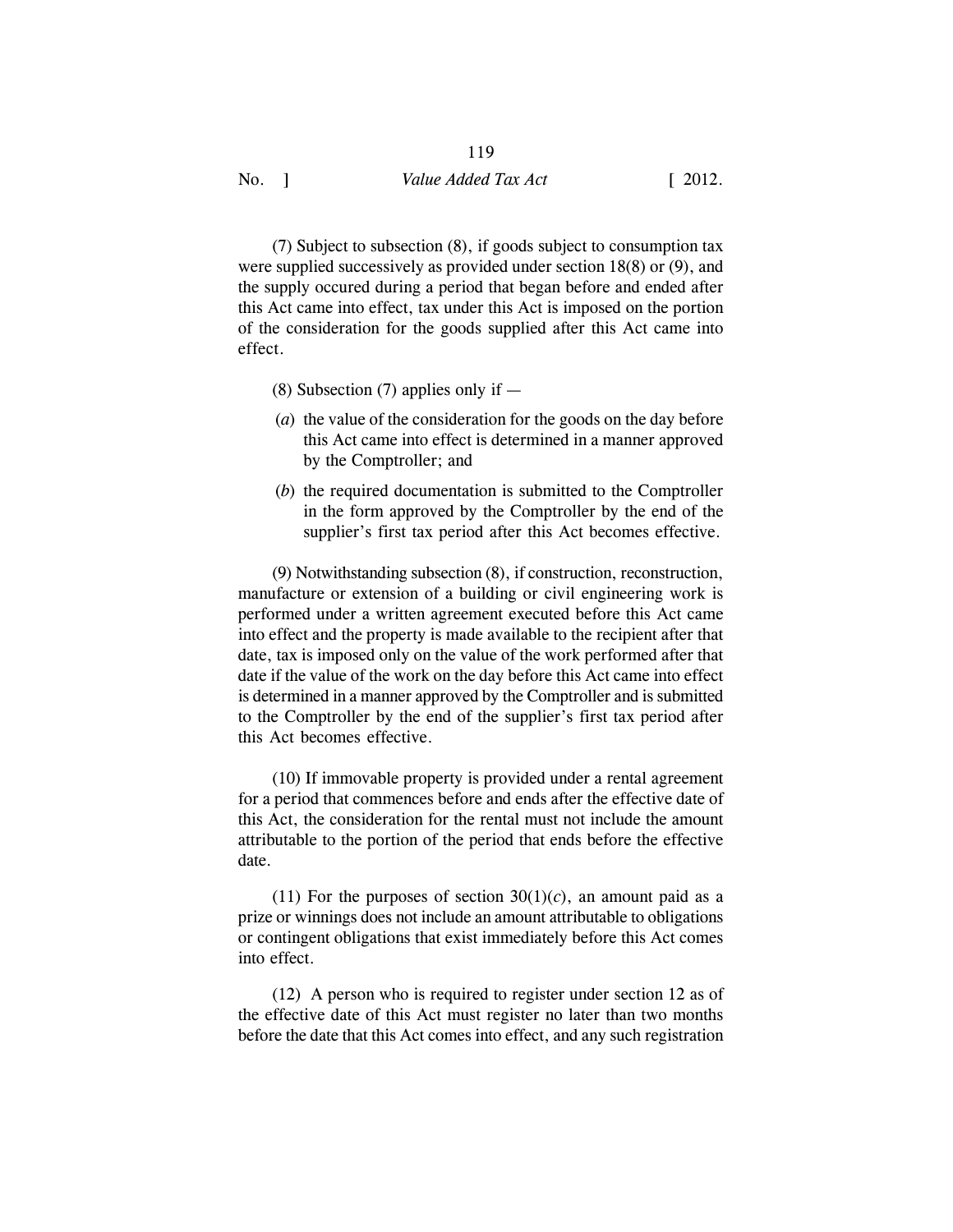120

is effective as of the date that this Act comes into effect, even if the application for registration is filed up to three months before the effective date.

(13) The Minister may make Regulations for other transitional measures relating to the end of any repealed tax under section 111, the start of value added tax, or the transition from any repealed tax under section 111 to value added tax.

(14) In this section"repealed legislation" means the legislation referred to in section 111(1).

## **Exemption in another law**

**113.** A provision in another law that grants an exemption under section 17 or 21 of this Act, or a tax at a rate of zero per cent under section 16 of this Act does not come into effect for the purposes of this Act until a corresponding amendment is made to this Act.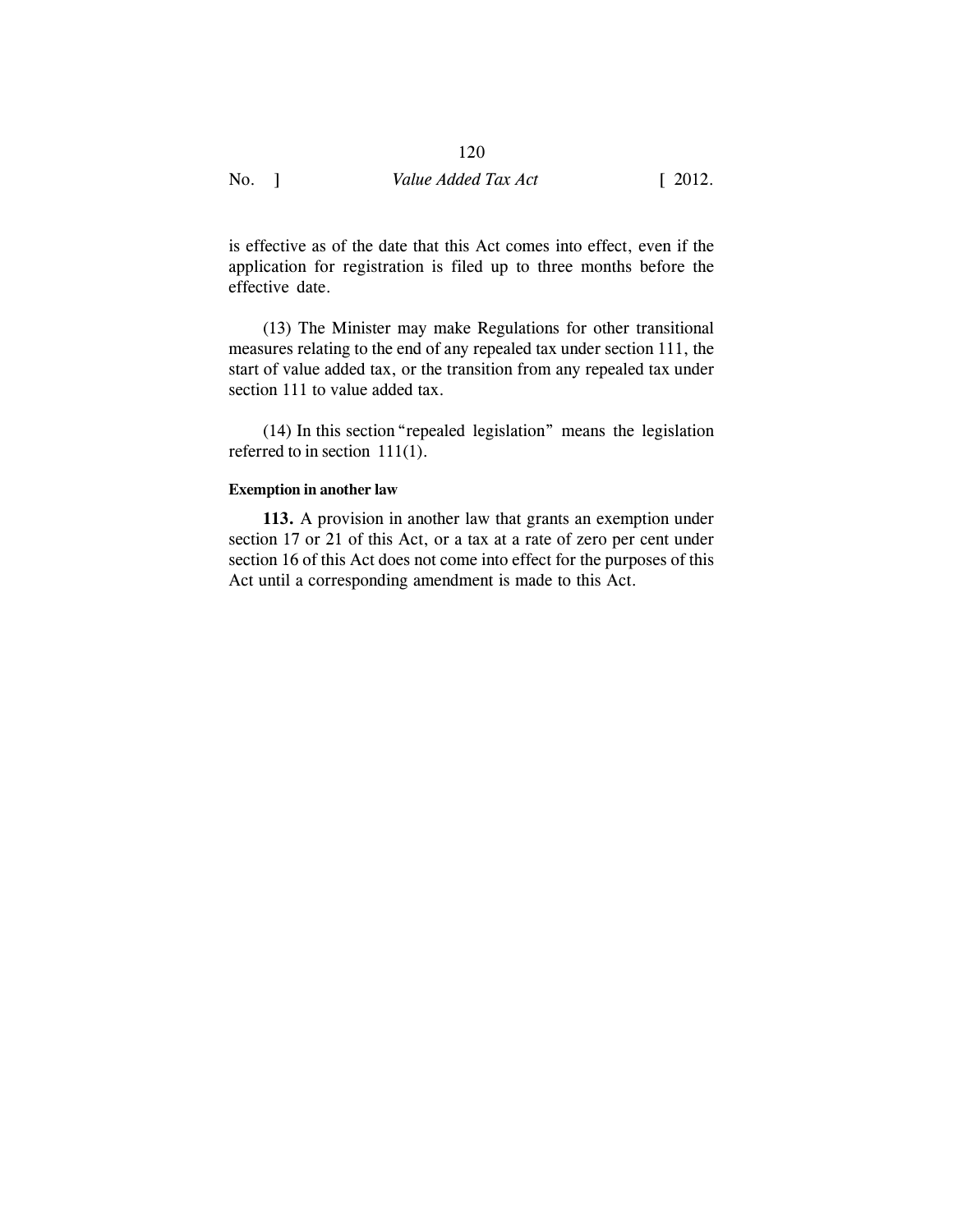#### **FIRST SCHEDULE**

(Sections 4(18), 16(1) and (2) and 19(8))

### **ZERO RATED SUPPLIES**

- 1. In this Schedule
	- "export country" means any country other than Saint Lucia and includes any place which is not situated in Saint Lucia, but does not include a specific country or territory that the Minister by Order published in the Gazette designates as one that is not an export country;
	- "exported from Saint Lucia", in relation to any movable goods supplied by a registered person under a sale or a credit agreement, means, subject to paragraph 4 of this Schedule -
		- (a) consigned or delivered by the registered person to the recipient at an address in an export country as evidenced by documentary proof acceptable to the Comptroller; or
		- (b) delivered by the registered person to the owner or charterer of a foreign-going aircraft or foreign-going vessel when such aircraft or vessel is going to a destination in an export country and such goods are for use or consumption in such aircraft or vessel, as the case may be;
	- "fuel" means the goods described under the following Customs Tariff Headings 27.10.13.90, 27.10.22.10, 27.10.22.90, 27.10.31.10, 27.10.31.90, 27.10.39.10, 27.10.39.90, 27.11.11.00, 27.11.12.00, 27.11.13.00, 27.11.14.00.

## **ZERO RATED SUPPLY OF GOODS AND SERVICES**

- $2. -1$ ) The following supply of goods are zero rated for the purposes of section 16 of the Act —
	- (a) a supply of goods where the supplier has entered the goods for export, pursuant to the Customs (Control and Management) Act, and the goods have been exported from Saint Lucia by the supplier;
	- (b) a supply of goods where the Comptroller is satisfied that the goods have been exported from Saint Lucia by the supplier without having been used in Saint Lucia after the supply was entered except as necessary for or incidental to, the export of the goods;
	- (c) a supply of goods to a warehouse under Part 7 of the Customs (Control and Management) Act or to a licensed duty free shop under the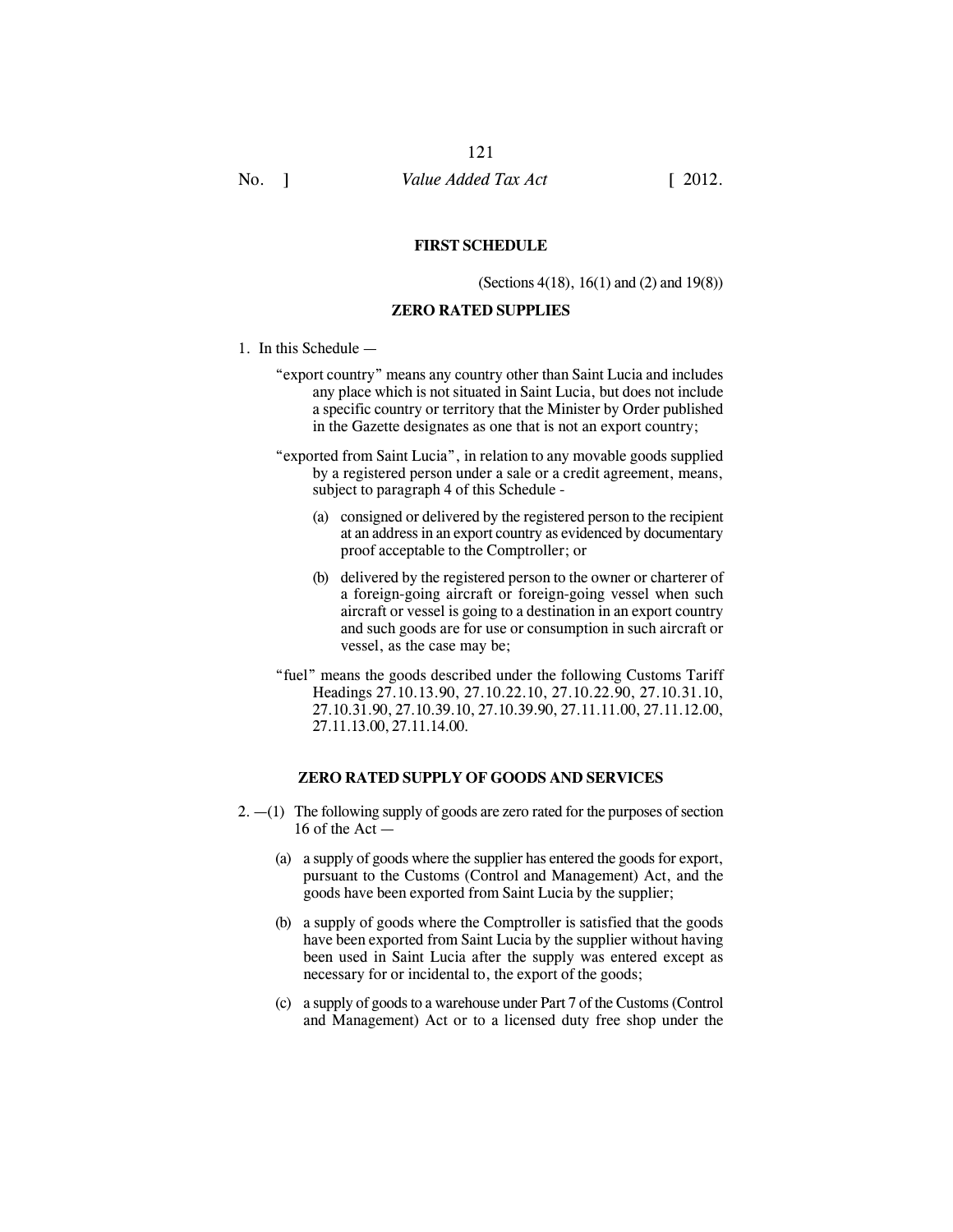Tourism (Duty-Free Shopping System) Act, Cap. 15.31 or to a destination within a free zone under the Free Zone Act, Cap. 15.17;

- (d) a supply of goods where the supplier is a licensed duty-free shop operator under the Tourist (Duty-Free Shopping System) Act, Cap.15.31 who obtains and produces evidence satisfactory to the Comptroller of Customs that the conditions specified in section 20 of the Tourism (Duty-Free Shopping System) Act, Cap. 15.31 in respect of the goods have been complied with;
- (e) a supply of goods where the goods are not situated in Saint Lucia at the time of supply and are not to be entered into Saint Lucia for home consumption pursuant to the Customs (Control and Management) Act by the supplier of the goods;
- (f) a supply of goods under a rental agreement, charter party, or agreement for chartering, where the goods are used exclusively in an export country;
- (g) a supply of live animals other than domesticated animals generally held as pets;
- (h) a supply of fuel;
- (i) a supply by a registered person to another registered person of a taxable activity, or part of a taxable activity, as a going concern, if-
	- (i) sections  $4(2)$  and  $14(13)$  are satisfied; and
	- (ii) a notice in writing signed by the transferor and transferee and containing the details of the supply is furnished to the Comptroller within twenty-one calendar days after the supply takes place.
- (j) a supply of the following food items described under the following Customs Tariff Headings:

0407.003. Fresh Eggs (other than hatchling eggs)

1902.19. Uncooked pasta, not stuffed or otherwise prepared (e.g. spaghetti, macaroni, noodles, lasagna, chow-mein).

- 2—(2) The following supply of services are zero rated for the purposes of section 16 of the Act-
	- (a) a supply of services directly in connection with land, or any improvement thereto, situated outside Saint Lucia;
	- (b) a supply of services directly to a non-resident who is not a registered person, otherwise than through an agent or other person comprising the storage, repair, maintenance, cleaning, management, or arranging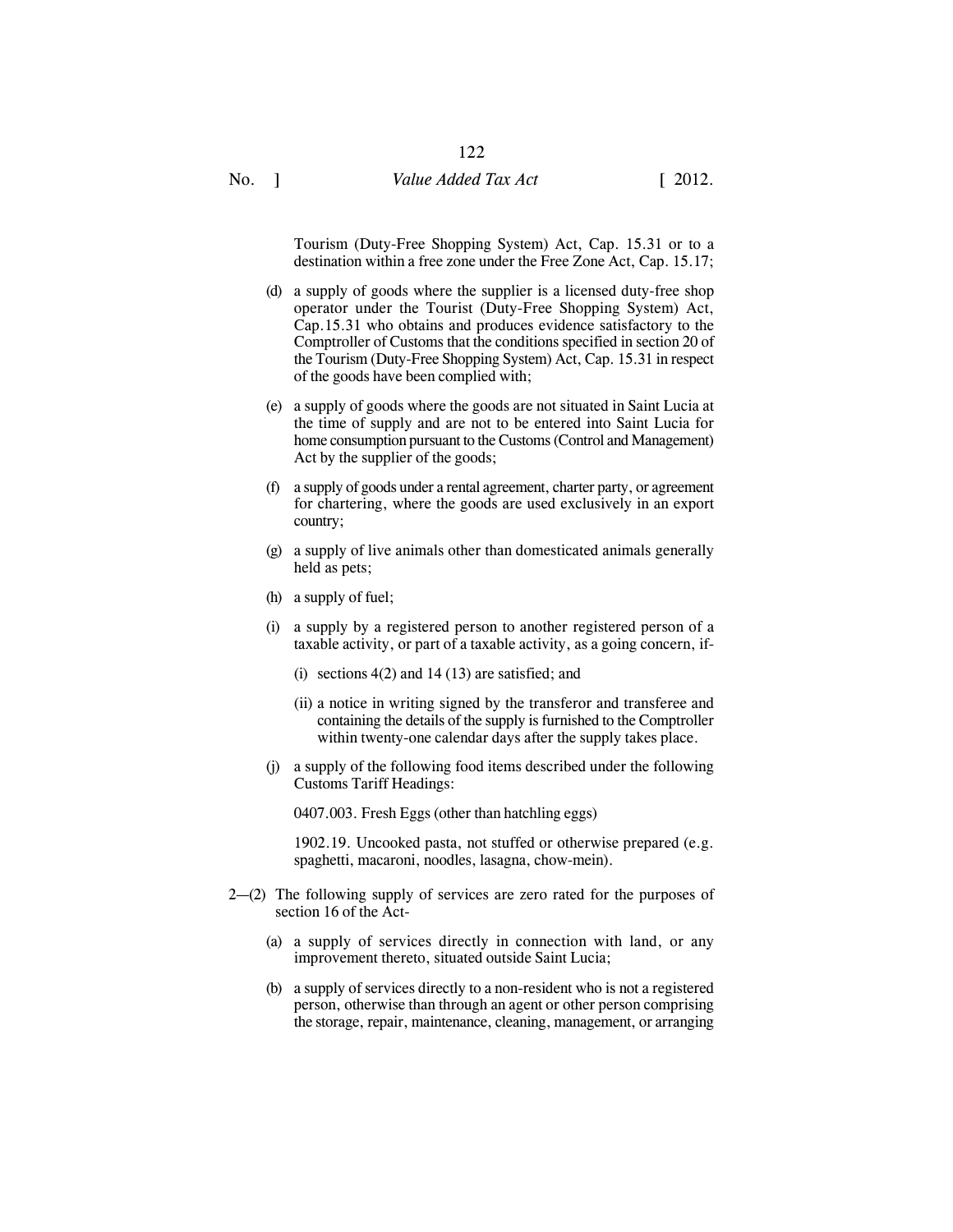the provision of a container temporarily imported under the special regime for temporary imports specified in the Customs (Control and Management) Act or the arranging of such services;

- (c) a supply of services by a non-resident person to a business operating in an area designated as a free zone area under the Free Zone Act, Cap. 15.17;
- (d) a supply to a telecommunication carrier not conducting business in Saint Lucia that involves the transmission of calls and other telecommunication services through Saint Lucia that have their origin and destination outside Saint Lucia, but are not for the consumption or use of persons in Saint Lucia;
- (e) a supply of water and sewerage provided by the Saint Lucia Water and Sewerage Company;
- (f) a supply of electrical energy provided by Saint Lucia Electricity Services Limited.
- 3.— (1) A supply of goods shall not be considered to be exported from Saint Lucia unless -
	- (a) immediately before being put on board the exporting ship or aircraft, as the case may be, the goods are produced to the Comptroller of Customs for examination;
	- (b) upon demand by the Comptroller of Customs such samples of the goods as he may require for testing or any other purpose are made available;
	- (c) the master or commander of the exporting ship or aircraft, or such other person as the master or commander may authorise for the purpose, certifies on the document on which the goods are entered that the goods have been received on board; and
	- (d) particulars of the goods are included in the cargo manifest of the ship or aircraft;

(2) A supply of goods shall not be considered to be exported from Saint Lucia if the supply has been or will be re-imported to Saint Lucia by the supplier.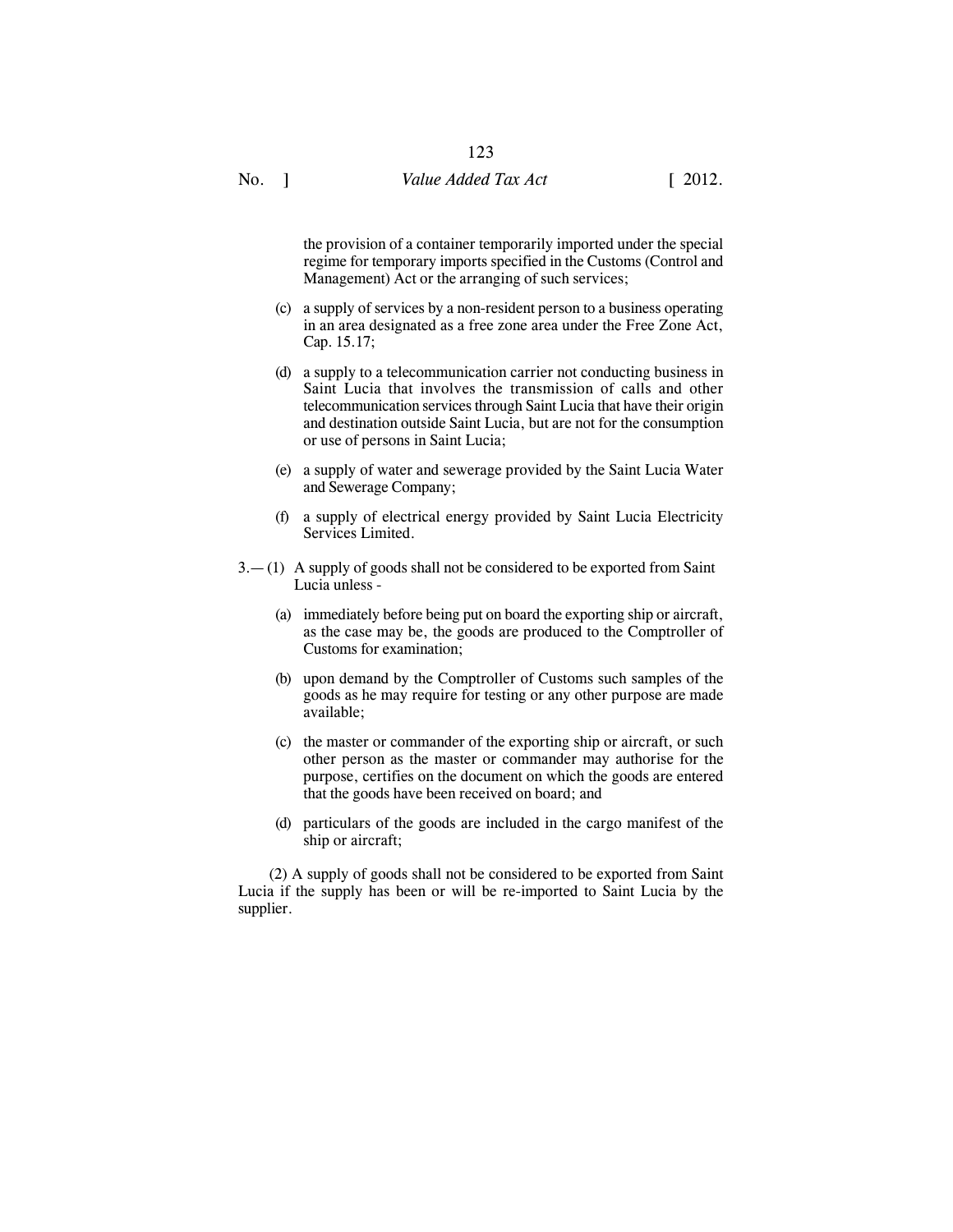#### **SECOND SCHEDULE**

#### **EXEMPT SUPPLIES**

(Section 17)

#### 1. In this Schedule -

"accommodation" means – sleeping accommodation";

"ancillary transport services" means stevedoring services, lashing and securing services, cargo inspection services, preparation of customs documentation, container handling services, and storage of transported goods or goods to be transported;

"commercial rental establishment" means-

- (a) accommodation in a building or group of buildings in the State occupied together comprising not less than five bedrooms for the purpose of providing hotel accommodation for reward;
- (b) accommodation in a house, flat, apartment, or room, other than accommodation in respect of which the provisions of paragraph (a) or (c) of this definition apply- which is regularly or systematically leased or held for lease as residential accommodation for continuous periods not exceeding 45 calendar days in the case of each occupant of such house, flat, apartment, or room; or which is leased with furnishings provided by the lessor;
- (c) accommodation in a house, flat, apartment, room, caravan, houseboat, tent, or caravan or camping site which constitutes an asset, including a leased asset, of a business undertaking or a separately identifiable part of a business undertaking carried on by any person who-
	- (i) leases or holds for leasing as residential accommodation, a house, flat, apartment, room, caravan, houseboat, or caravan or camping sites in the course of such business undertaking; and
	- (ii) regularly or normally leases or holds for lease as residential accommodation such house, flat, apartment, room, caravan, houseboat, or caravan or camping sites for continuous periods not exceeding forty-five calendar days in the case of each occupant; or
- (d) any other accommodation designated by the Minister by Regulations to be a commercial rental establishment;
- (e) accommodation in a boarding establishment or hostel operated by any employer solely or mainly for the benefit of the employees of such employer or of a related person of such employer or their dependents, provided such establishment or hostel is not operated for the purpose of making profits from such establishment or hostel for the employer or such related person;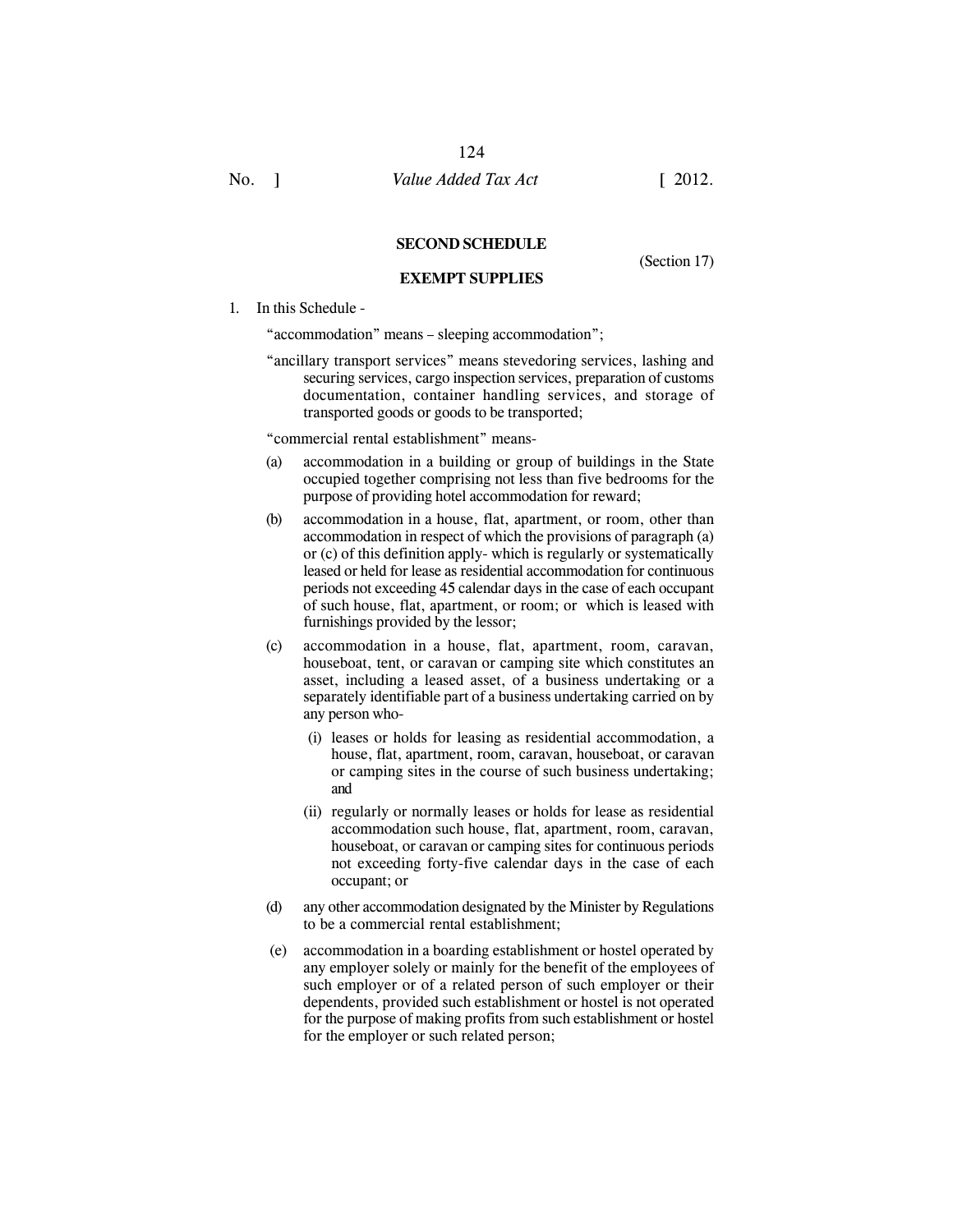- (f) accommodation in a boarding establishment or hostel operated by a local authority otherwise than for the purpose of making profits from such establishment or hostel; or
- (g) accommodation in a registered hospital, maternity home, nursing home, convalescent home, or clinic;
- "dwelling" means any building, premises, structure, or any other place, or any part thereof, used predominantly as a place of residence or abode of a natural person or which is intended for use as a place of residence or abode of a natural person, together with any appurtenances belonging thereto and enjoyed therewith, but does not include a commercial rental establishment or a time-share arrangement;
- "education services" means tuition or instruction for students provided by an institution duly recognized by the Ministry of Education pursuant to the Education Act, Cap. 18.01 whether public, private, assisted or denominational, being –
- (a) a pre-primary, primary, or secondary school;
- (b) a technical or vocational school or college, community college, or university;
- (c) an educational institution established for the promotion of adult education, vocational training, technical education;
- (d) an institution established for the education or training of physically or mentally disabled persons; or
- (e) an institution established for the training of sports persons;

"educational supplies" means a supply of printed material, as defined under Customs Tariff Heading 49.01 - 49.05;

"financial services" means –

- (a) granting, negotiating, and dealing with loans, credit, credit guarantees, and any security for money, including management of loans, credit, or credit guarantees by the grantor; or
- (b) transactions concerning money, deposit and current accounts, payments, transfers, debts, cheques, or negotiable instruments, other than debt collection and factoring; or
- (c) transactions relating to financial derivatives, forward contracts, options, and similar arrangements; or
- (d) transactions relating to shares, stocks, bonds, and other securities, other than custody services; or
- (e) management of investment funds; or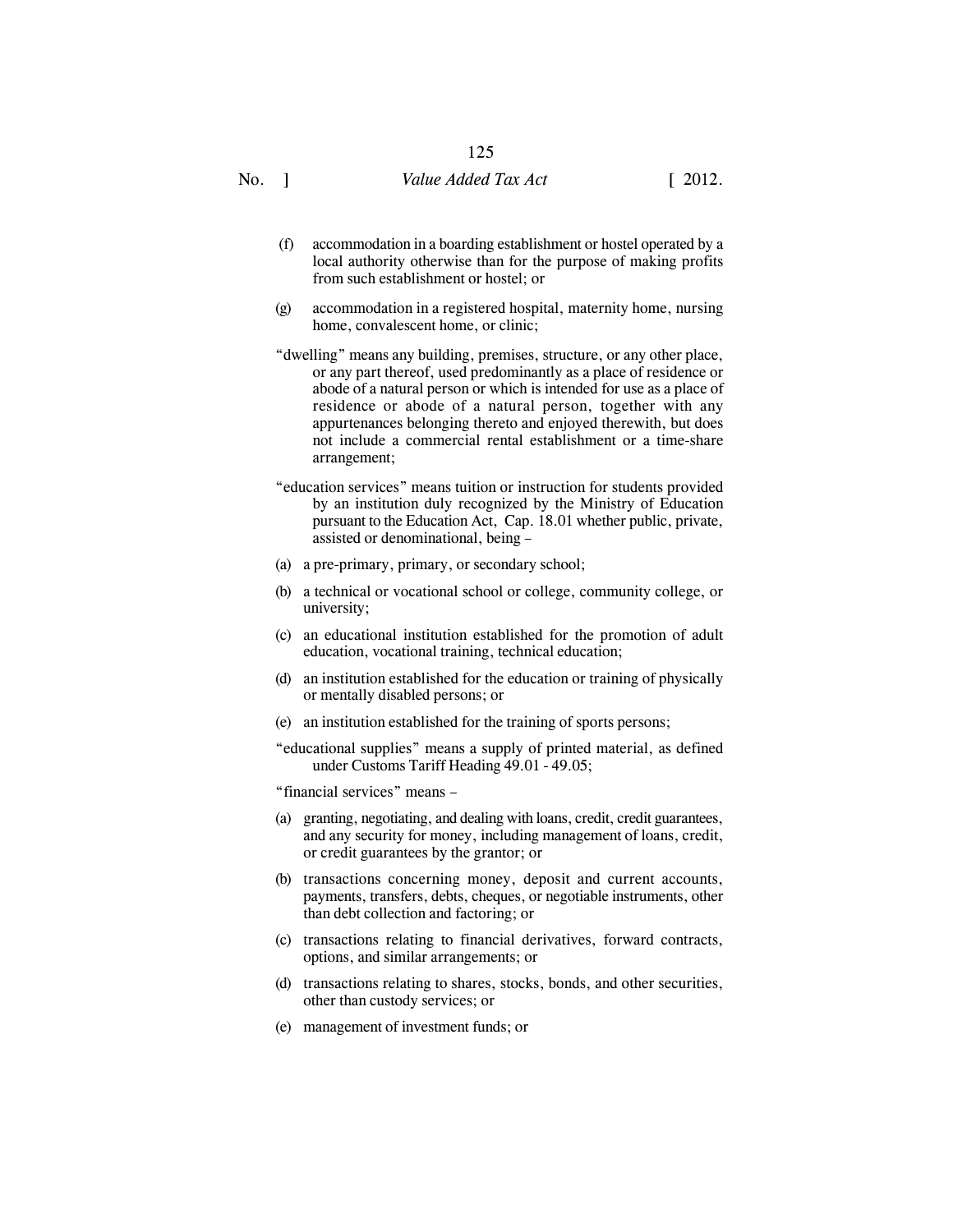- (f) insurance and reinsurance transactions, including related services performed by insurance brokers and insurance agents; or
- (g) other financial services provided by banks within the scope of their banking business;
- "foreign-going aircraft" means an aircraft engaged in the transportation for reward of passengers or goods wholly or mainly on flights between airports in Saint Lucia and airports in export countries or between airports in export countries;
- "foreign-going vessel" means a vessel engaged in the transportation for reward of passengers or goods wholly or mainly on voyages between seaports in Saint Lucia and seaports in export countries or between seaports in export countries;
- "intellectual property rights" means any patent, design, trade mark, copyright, know-how, confidential information, trade secret, or similar rights;
- "international transport services" means the services, including ancillary transport services, of transporting passengers or goods by land, water, or air;
- (a) from a place outside Saint Lucia to another place outside Saint Lucia where the transport or part of the transport is across the territory of Saint Lucia; or
- (b) from a place outside Saint Lucia to a place not beyond a port of entry in Saint Lucia; or
- (c) from a place in Saint Lucia to a place outside Saint Lucia;
- "medical services" means a supply of a medical, dental, allied health, nursing, convalescent, rehabilitation, midwifery, paramedical or other similar service, where the service is performed by, or under the supervision and control of, a person who is registered as being qualified to perform that service under the Health Practitioners Act 2006, No. 36 or under the Registration of Nurses and Midwives Act, Cap 11.08;
- "pre-primary school" means a school duly recognized by the Ministry of Education which conducts early childhood education under the Education Act, Cap. 18.01;
- "religious services" means the conducting of religious ceremonies including baptisms, christenings, dedications, funerals, burials, marriages, blessings; presiding over or performing mass or service; conducting of workshops or seminars for church members and social groups, such as groups for the youth, women or men;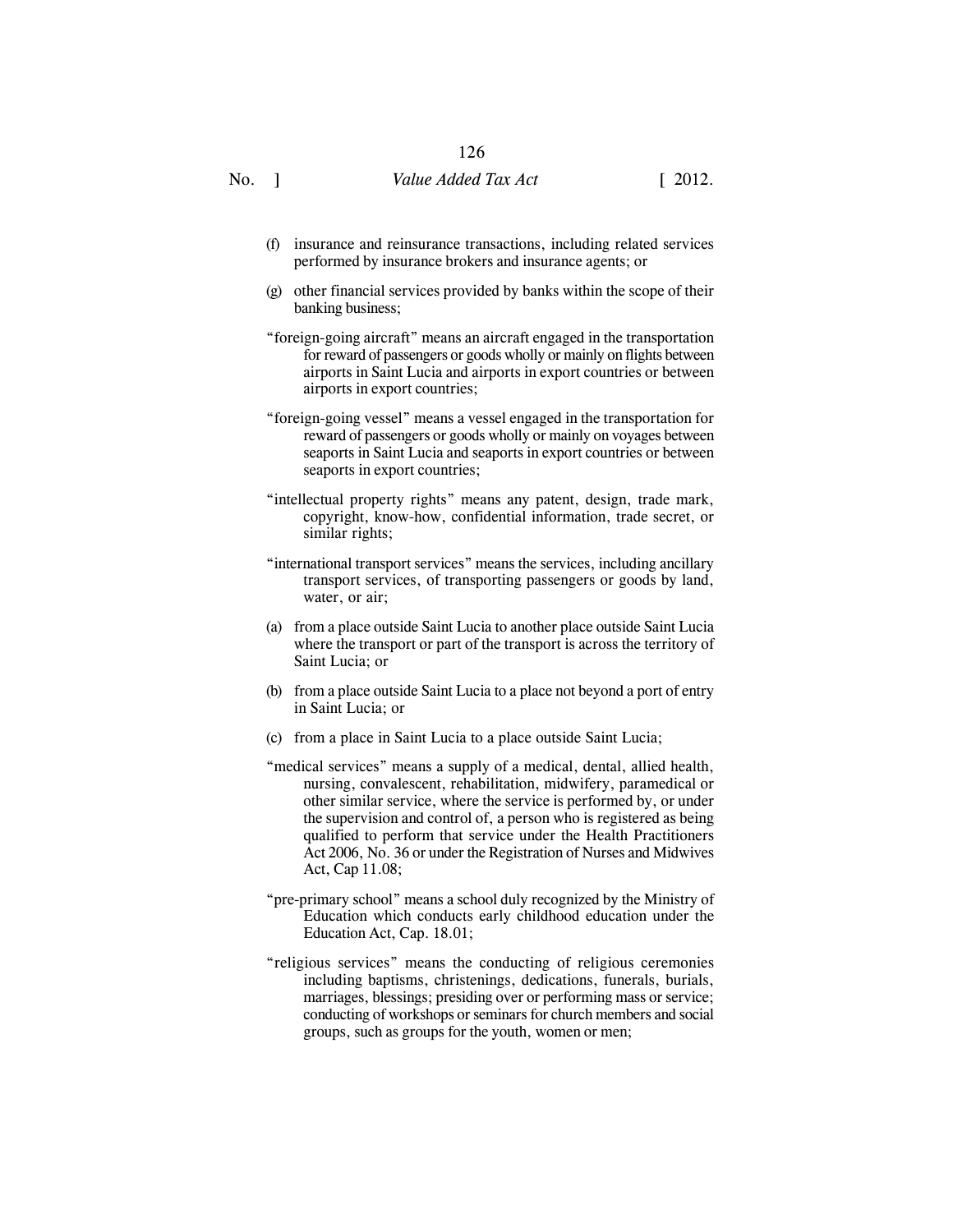- 2. The following supplies are specified as exempt supplies for the purposes of section 17 of this Act:
	- (a) a supply of financial services;
	- (b) a supply of medical services, except for elective services that are cosmetic in nature. In the event of any uncertainty or dispute as to what constitutes "cosmetic" the Ministry of Health shall be the competent authority;
	- (c) a supply of services in a nursing home, residential care facility or provided directly by a facility to aged, indigent or disabled persons who need care;
	- (d) a supply of hearing aids, crutches, manual and motorized wheelchairs, trusses, colostomy bags and similar appliances and apparatus and identifiable spare parts for the relief of permanent bodily disablement, including reading matter and reading aides (excluding glasses, frames and contact lenses) specifically designed for the visually impaired;
	- (e) a supply of veterinary services in respect of any live bird, livestock or other animal of a kind generally used as food for human consumption;
	- (f) a supply of baby or adult diapers;
	- (g) a supply of prophylactics and contraceptives;
	- (h) a supply of education services;
	- (i) a supply of services rendered by a daycare business recognized by the Ministry of Education, including after-school care and by a summer camp for children under the age of 18;
	- (j) a supply of educational supplies;
	- (k) a sale of immovable property, including land, attributable to a dwelling provided that upon application to the relevant Ministry for change of use of such immovable property, so that the use of the immovable property will become commercial in nature, the person making the application for change of use or on whose behalf the application is made, must account for the tax that would have been payable at the time of the sale, had the sale of the immovable property been subject to the tax;
	- (l) a supply of an accommodation in a dwelling
		- (i) under a lease or rental of the accommodation;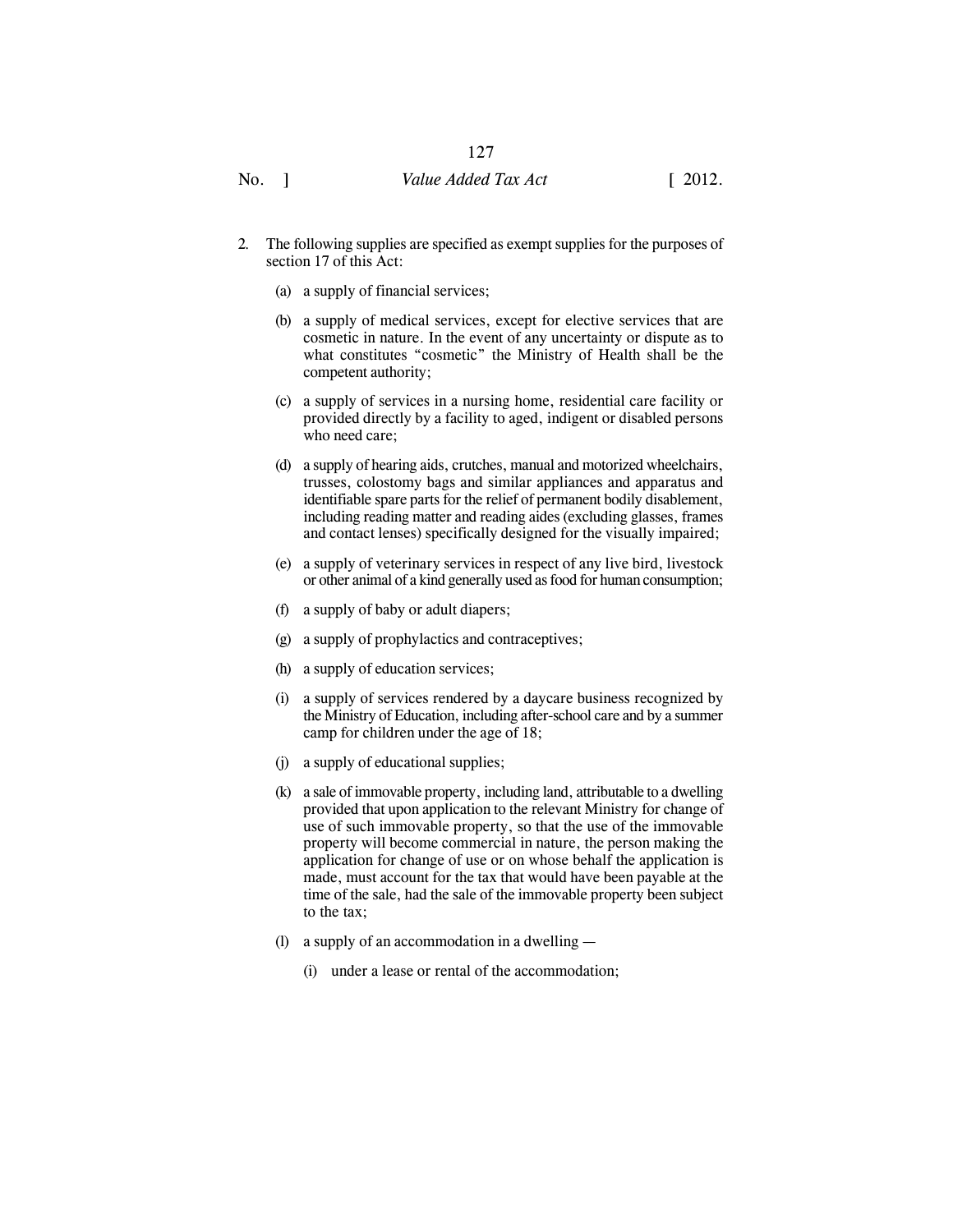- (ii) under a lease of land to the extent that the subject land is used or is to be used for the principal purpose of accommodation in a dwelling erected or to be erected on that land; or
- (iii) where the supplier is the employer of the recipient, the recipient is entitled to occupy the accommodation as a benefit of his office or employment and his right thereto is limited to the period of his employment or the term of his office or a period agreed upon by the supplier and the recipient;
- (m) a supply of land used or to be used for agricultural purposes provided that upon application to the relevant Ministry for change of use of such land, so that the use of the land will become commercial in nature, the person making the application for change of use or on whose behalf the application is made, must account for the tax that would have been payable at the time of the supply, had the supply of land been subject to the tax;
- (n) a supply of games of chance which include betting, gambling or lotteries;
- (o) a supply of religious services by a registered institution of religious worship;
- (p) a supply of local transportation of passengers from one point within Saint Lucia to another point within Saint Lucia;
- (q) a supply of a returnable crate used to transport beverages for consideration not exceeding the separately stated deposit;
- (r) a supply of services by a Trade Union (or similar organisation providing services in the nature of trade union services), to a member or to another trade union, where the supply is made solely in the ordinary course of its objectives as a trade union (or similar organization);
- (s) a supply of postal services by the State not including courier services;
- (t) a supply of services comprising-
	- (i) the filing, prosecution, granting, maintenance, transfer, assignment, licensing, or enforcement of any intellectual property rights for use outside Saint Lucia;
	- (ii) incidental services necessary for the supply of services referred to in subparagraph (a); or
	- (iii) the acceptance by a person of an obligation to refrain from pursuing or exercising in whole or in part any intellectual property rights for use outside Saint Lucia;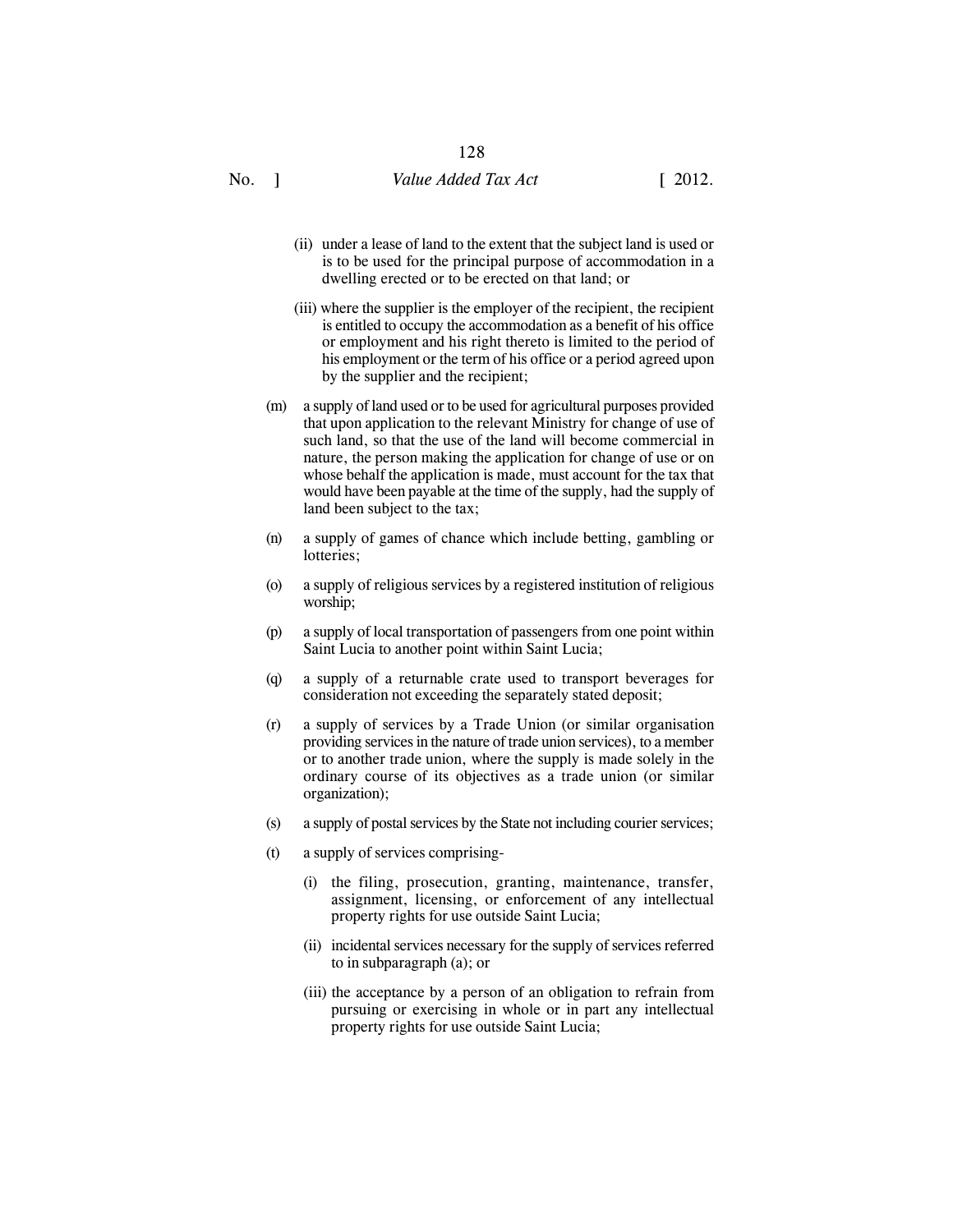- (u) a supply of the following agricultural inputs approved for use in agriculture by the Ministry of Agriculture:
	- (i) seeds, seedlings, cuttings and fertilizers;
	- (ii) pesticides, insecticides and other treatments;
	- (iii) herbicides, fungicides and nematicides;
	- (iv) animal feed other than food for domesticated animals generally held as pets;
	- (v) ventilated boxes and packing film specifically designed for use in transporting unprocessed agriculture products;
	- (vi) machinery and equipment specifically designed for agricultural or horticultural use;
	- (vii) plant propagation bags;
	- (viii) poultry spectacles, waterers, feeders;
	- (ix) a greenhouse specifically designed for horticultural use
- (v) a supply of the following fishing inputs approved for use in the fishing trade by the Ministry of Agricuture:
	- (i) fibre-glass and wooden boats;
	- (ii) anchors, grapnel, G.P.S, compass, V.H.F radio, fish finder;
	- (iii) flare guns and flares, life vests, life rings, buoys and floats;
	- (iv) mono-filament fishing lines, gaffs, harpoons;
	- (v) outboard engines up to 100 hp, inboard diesel engines, propellers;
	- (vi) winches, spools, line haulers, jigging reels;
- (w) a supply of international transport services;
- (x) a supply of goods in the course of repairing, renovating, modifying, or treating goods to which subparagraph (y) or (z) applies and the goods supplied -
	- (i) are wrought into, affixed to, attached to, or otherwise form part of those other goods; or
	- (ii) being consumable goods, become unusable or worthless as a direct result of being used in that repair, renovation, modification, or treatment process;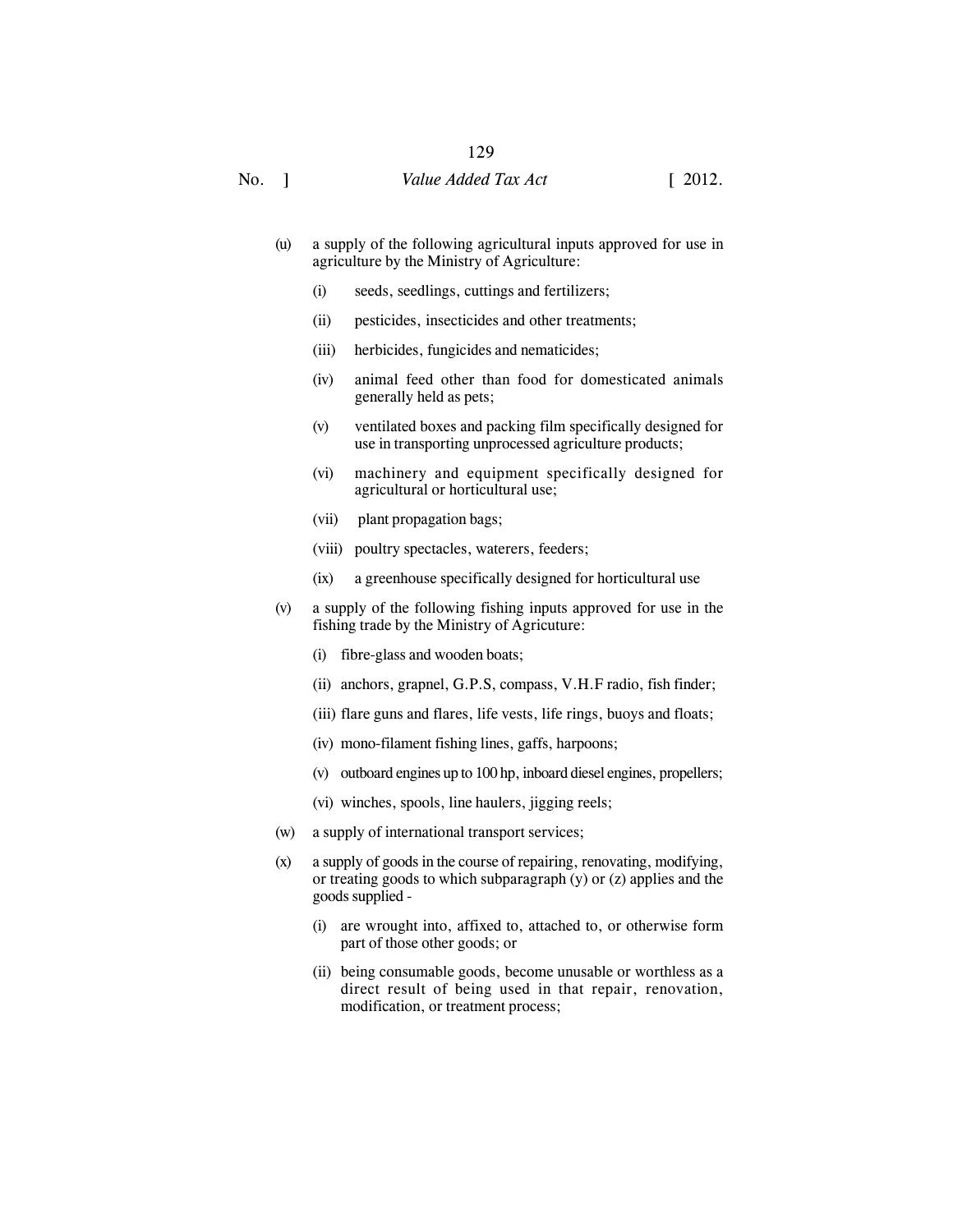- (y) a supply of services directly in respect of  $-$ 
	- (i) personal property situated outside Saint Lucia at the time the services are rendered;
	- (ii) a supply of goods referred to in paragraphs (a) or (b) of the definition of "exported from Saint Lucia" in the First Schedule"; or
	- (iii) the repair, maintenance, cleaning, outfitting, refurbishing or improving a foreign-going aircraft or foreign-going vessel;
- (z) a supply of any services, including port and harbour services, docking, berthing, mooring, parking or the arranging of such services-
	- (i) to a foreign-going vessel or foreign-going aircraft for consumption or use in connection with that vessel or aircraft;
	- (ii) to a yacht or pleasure craft (including an airplane) owned by persons who are neither citizens nor residents of Saint Lucia at the time when the service is supplied.
- (aa) a supply of toilet paper; and
- (bb) a supply of the following food items as defined under the following Customs Tariff Headings:
- 0207.21 Fowls of the species Gallus Domesticus
- 0207.39 Chicken cuts and offal (including livers) fresh or chilled
- 0207.411 Backs and necks of the fowls of the species Gallus Domesticus, frozen
- 0207.412 Wings of the fowls of the species Gallus Domesticus, frozen
- 0207.419 Other cuts of the meat of the species Gallus Domesticus
- 0207.50 Chicken, livers, frozen
- 0302.309 Tunas, skipjack or stripe bellied bonito, excluding livers and roes
- 0302.409 Other herrings, excluding livers and roes
- 0302.509 Other cod, excluding livers and roes
- 0302.602 Snapper, shark, croaker, grouper, dolphin, bangamary and sea trout, excluding livers and roes
- 0302.603 Flying fish, excluding livers and roes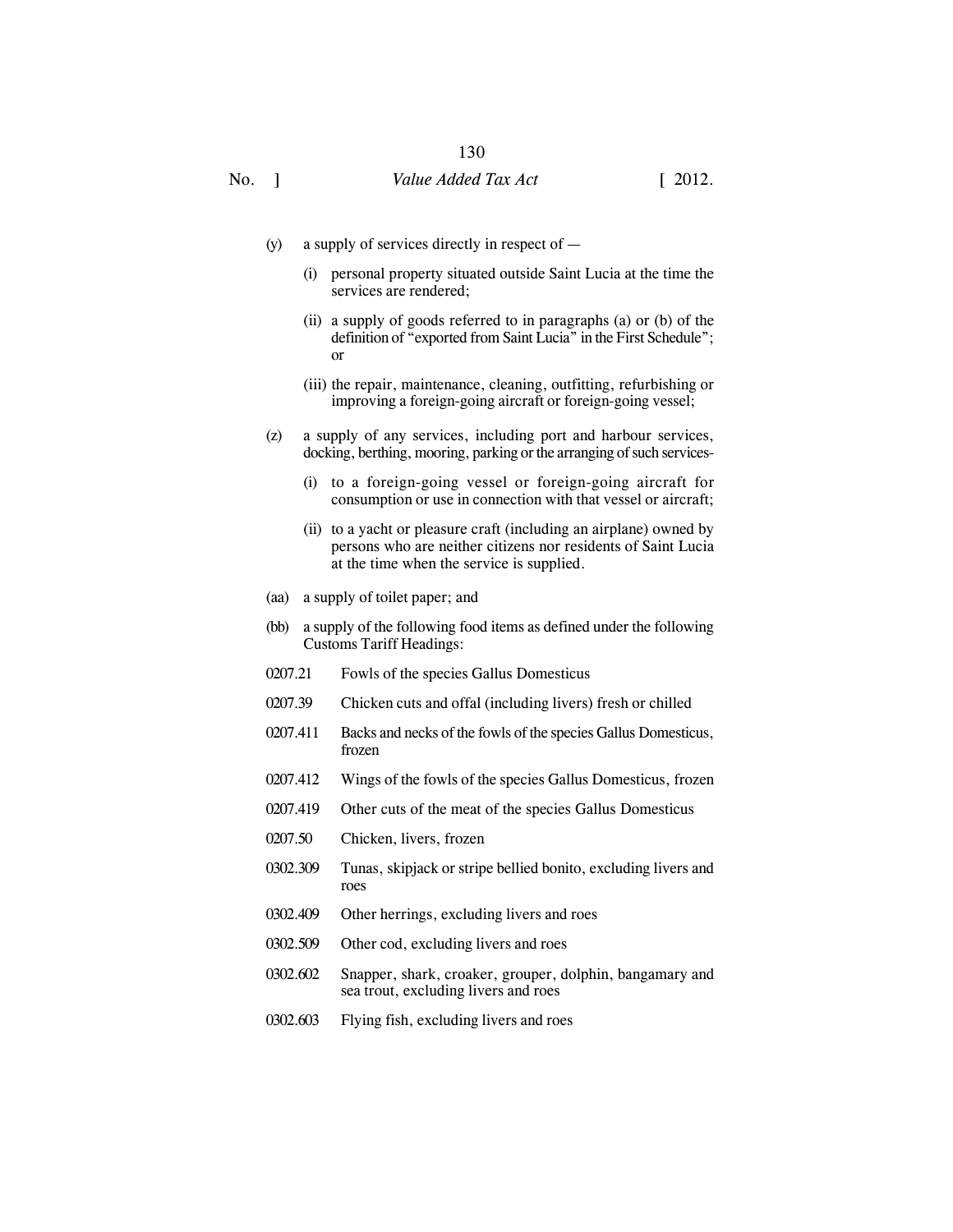# No. ] *Value Added Tax Act* [ 2012.

| 0302.609 | Other fish, excluding livers and roes                                                            |
|----------|--------------------------------------------------------------------------------------------------|
| 0303.409 | Tunas, skipjack or stripe-bellied bonito, excluding livers and<br>roes                           |
| 0303.509 | Other herring, excluding livers and roes                                                         |
| 0303.609 | Other cod, excluding livers and roes                                                             |
| 0303.702 | Snapper, shark, croaker, grouper, dolphin, bangamary and<br>sea trout, excluding livers and roes |
| 0303.703 | Flying fish, excluding livers and roes                                                           |
| 0303.709 | Other fish, excluding livers and roes                                                            |
| 0304.101 | Fillet of flying fish, fresh or chilled                                                          |
| 0304.109 | Fillet or other fish, fresh or chilled                                                           |
| 0304.201 | Fillet of flying fish, frozen                                                                    |
| 0304.209 | Fillet of other fish, frozen                                                                     |
| 0304.90  | Other fish meat, fresh, chilled or frozen                                                        |
| 0401.001 | Fresh milk                                                                                       |
| 0402.10  | Powdered milk                                                                                    |
| 0402.20  | Powdered milk                                                                                    |
| 0402.91  | Evaporated milk                                                                                  |
| 0405.101 | Fresh butter                                                                                     |
| 0405.102 | <b>Salted Butter</b>                                                                             |
| 0701.90  | Other potatoes                                                                                   |
| 0702.00  | Tomatoes, fresh or chilled                                                                       |
| 0703.101 | <b>Onions</b>                                                                                    |
| 0703.102 | Shallots (eschallots)                                                                            |
| 0703.20  | Garlic                                                                                           |
| 0703.90  | Leeks and other alliaceous vegetables                                                            |
| 0704.101 | Cabbages                                                                                         |
| 0704.002 | Cauliflowers                                                                                     |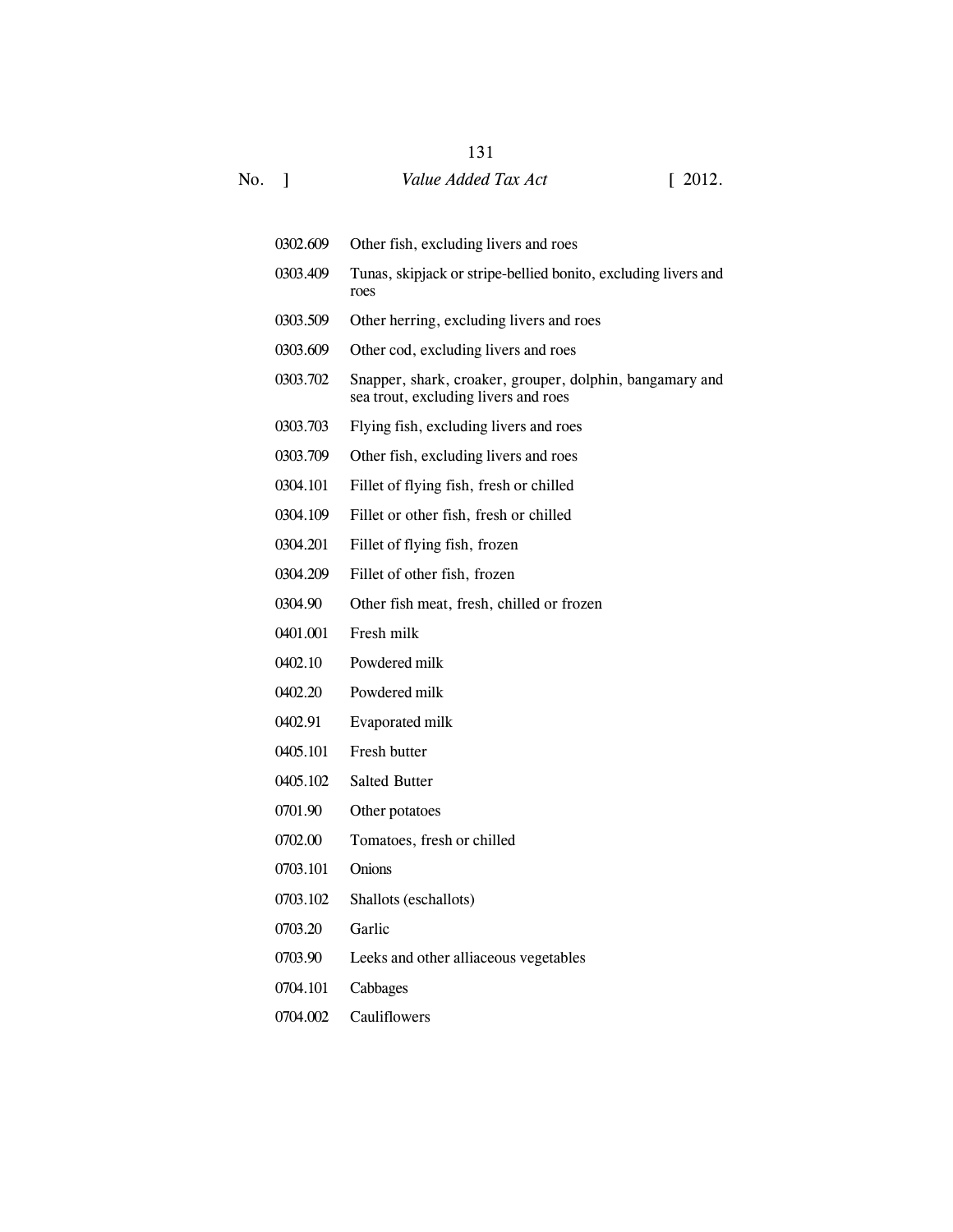0705.10 Lettuce 0706.001 Carrots 0706.002 Beets 0706.009 Other 0707.001 Cucumbers 0708.001 Pigeon peas 0708.002 Blackeye peas 0708.003 String beans 0708.004 Bora (bodi) beans (Vigna spp.) 0708.009 Other 0709.001 Aubergines (egg-plants) 0709.002 Zucchini 0709.003 Ochroes 0709.004 Pumpkins 0709.005 Sweet corn (corn on the cob) 0709.006 Sweet peppers 0709.008 Other fruits of the genus Capsicum or of the genus Pimenta 0709.009 Other 0713.001 Red kidney beans 0713.002 Other beans

0704.009 Other

- 0713.003 Pigeon peas
- 0713.004 Split peas
- 0713.005 Blackeye peas
- 0713.006 Chickpeas (garbanzos
- 0713.007 Other peas
- 0713.009 Other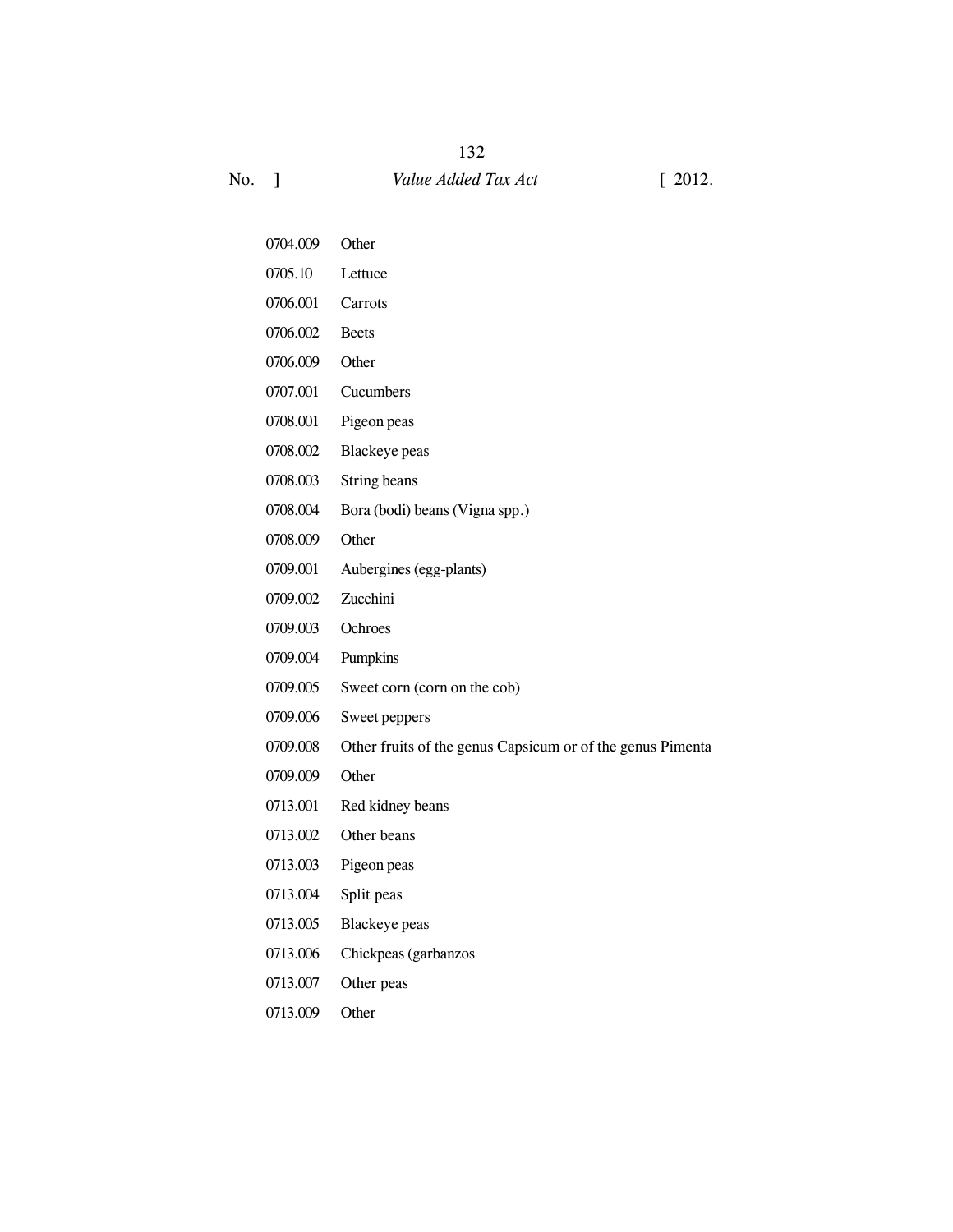- 0714.10 Manioc (cassava)
- 0714.20 Sweet potatoes
- 0714.901 Arrowroot
- 0714.902 Dasheens
- 0714.903 Eddoes
- 0714.904 Tannias
- 0714.905 Yams
- 0714.909 Other
- 0801.101 Coconuts, not shelled (fresh)
- 0801.109 Coconuts, other (fresh)
- 0803.001 Bananas (fresh)
- 0803.002 Plantains (fresh)
- 0804.30 Pineapples (fresh)
- 0804.40 Avocados (fresh)
- 0804.501 Guavas (fresh)
- 0804.502 Mangoes (fresh)
- 08.05 Citrus Fruit, (fresh)
- 0805.10 Oranges (fresh)
- 0805.202 Ortaniques (fresh)
- 0805.209 Mandarins, (including tangerines and sasutmas); clementines, wilkings and similar citrus hybrids (fresh)
- 0805.301 Lemons (fresh)
- 0805.302 Limes (fresh)
- 0805.40 Grapefruit (fresh)
- 0805.90 Other citrus fruit (fresh)
- 0807.192 Watermelons (fresh)
- 0807.20 Pawpaws (papayas) (fresh)
- 0810.901 Sapodillas (fresh)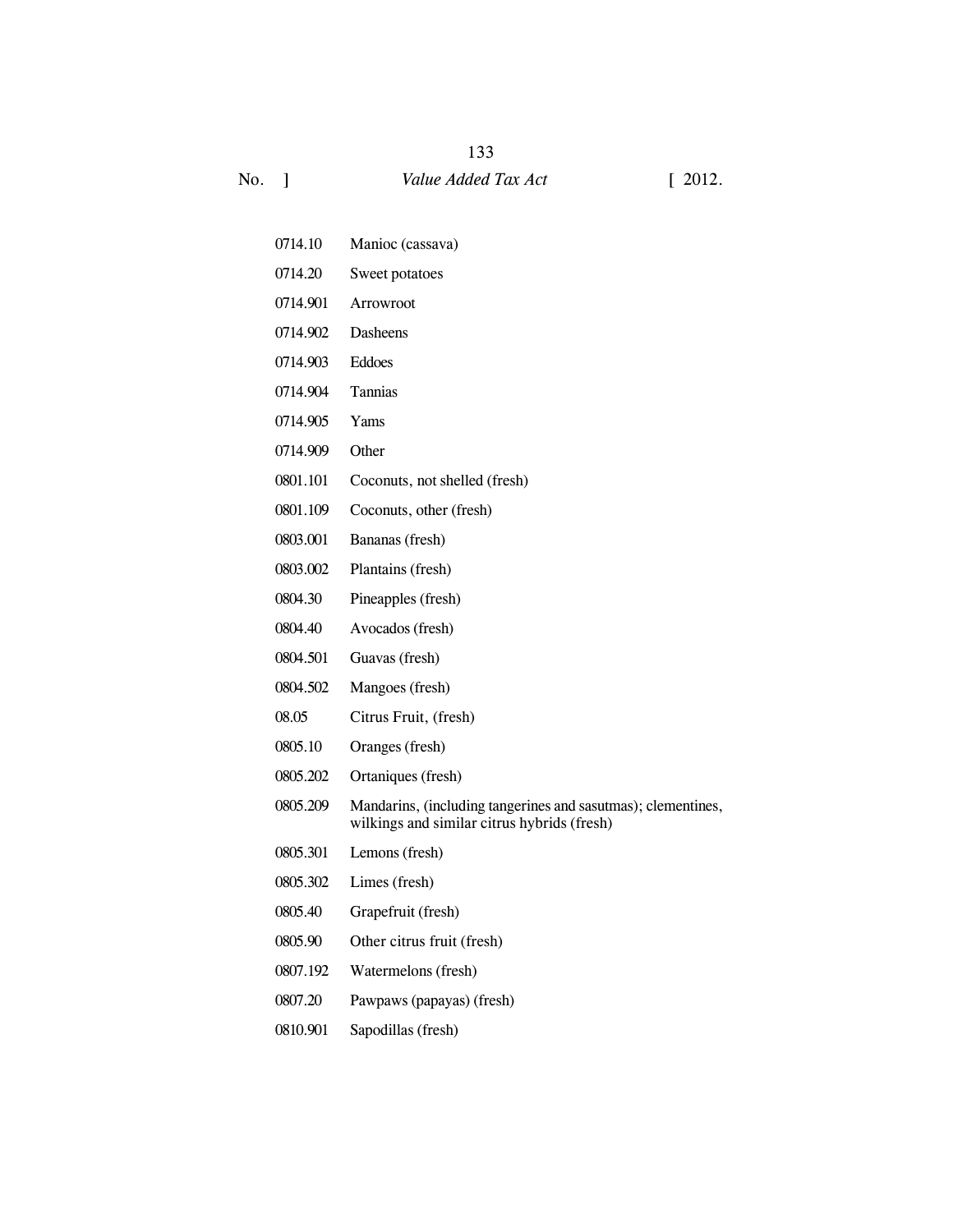0810.902 Golden apples (fresh) 0810.903 Passion fruit (fresh) 0810.904 Soursop (fresh) 0810.905 Breadfruit (fresh) 0810.906 Carambolas (fresh) 0810.908 Christophine (fresh) 1006.109 Rice in the husk (paddy or rough) 1006.20 Husked (Brown) Rice 1006.201 White Rice, in packages for retail sale 1006.202 Other White Rice 1006.203 Parboiled Rice, in packages for retail sale 1006.204 Other Parboiled Rice 1006.30 Semi-milled or wholly milled rice, whether or not polished or glazed 1006.301 Semi-milled White Rice in packages of not more than 10 kg 1006.302 Other Semi-milled White Rice 1006.303 Semi-milled Parboiled Rice in packages of not more than 10 kg 1006.304 Other Semi-milled Parboiled Rice 1006.305 Wholly Milled White Rice, in packages of not more than 10 kg 1006.306 Other Wholly Milled White Rice 1006.307 Wholly Milled Parboiled Rice, in packages of not more than  $10 \text{ kg}$ 1006.308 Other Wholly Milled Parboiled Rice 1006.40 Broken Rice 1006.401 In Packages for Retail Sale 1006.409 Other Broken Rice 11.01 Wheat or Meslin Flour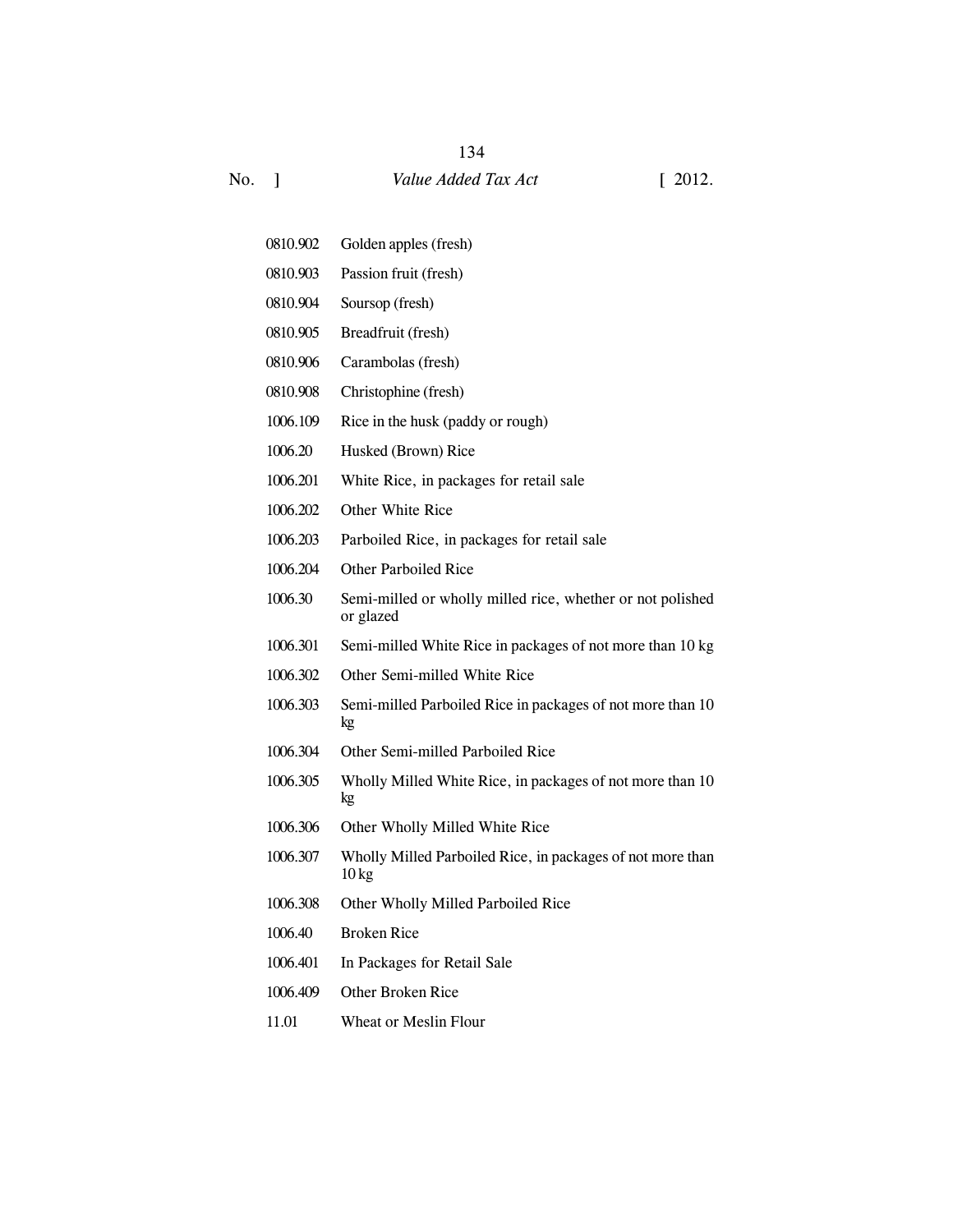| 1101.001    | Of Durum Wheat                                                                |
|-------------|-------------------------------------------------------------------------------|
| 1101.009    | Other                                                                         |
|             | Ex 1513.19 Coconut oil                                                        |
| 1517.10     | Margarine excluding liquid margarine                                          |
| 1517.901    | Imitation lard and lard substitutes (shortening)                              |
| 1602.501    | Canned corned beef of bovine animals                                          |
| 1604.131    | <b>Sardines</b>                                                               |
| 16.04.141   | Tuna                                                                          |
| 1604.15     | Mackerel                                                                      |
| 1701.11     | Cane Sugar                                                                    |
| 1901.10     | Preparations for infant use, put up for retail sale                           |
| 1905.901    | Biscuits, unsweetened                                                         |
| Ex 1905.909 | Bread unsweetened (e.g. sandwich loaves, hot dog rolls and<br>hamburger buns) |
| 2501.001    | Table salt in retail packages of not more than 2.5 kg                         |
| 2501.002    | Other table salt                                                              |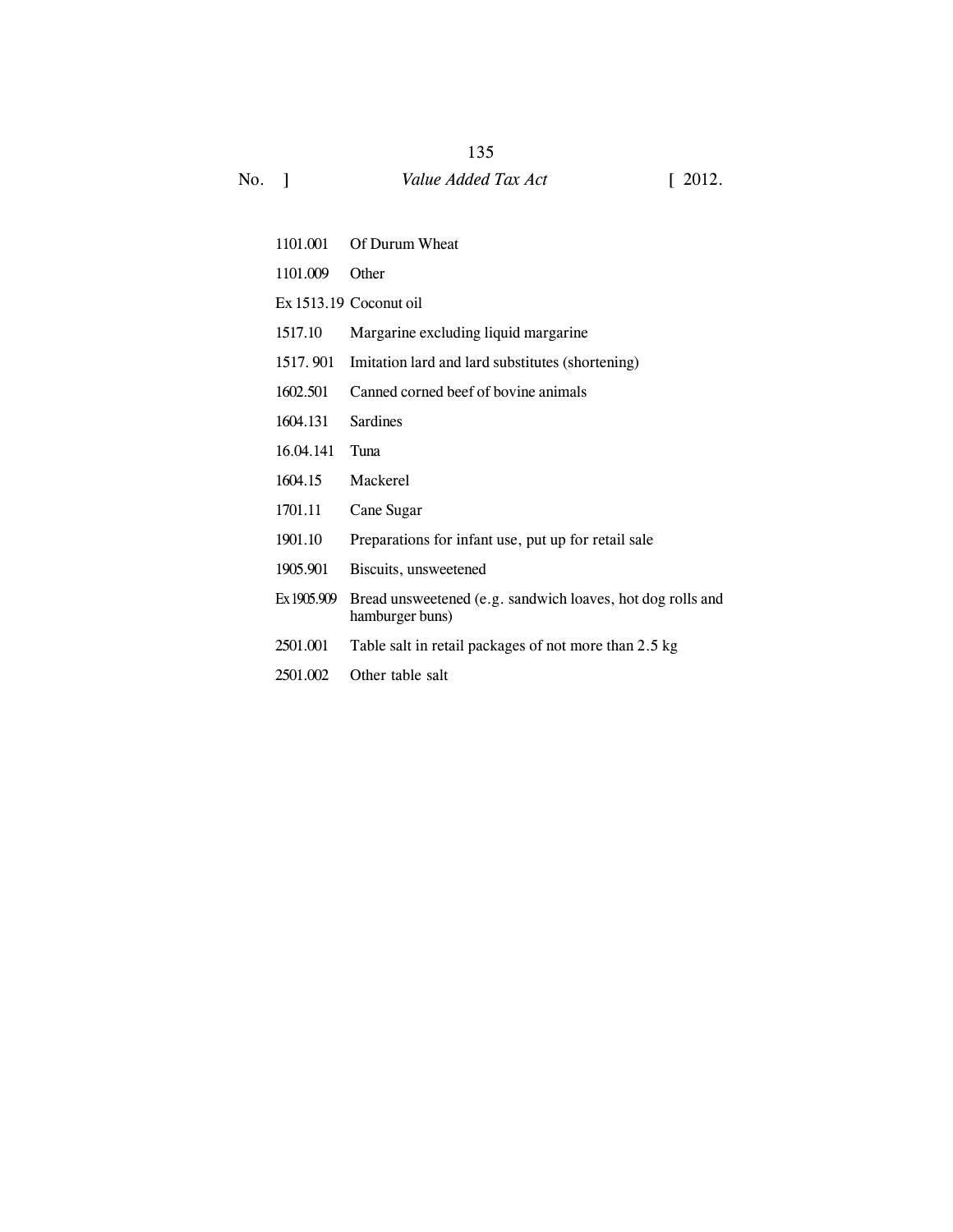136

#### **THIRD SCHEDULE**

**EXEMPT IMPORTS**

**(Section 21)**

The following imports of goods are specified as exempt imports for the purposes of section 21 of this Act:

- 1. Goods or services imported by a person where a supply of the goods or services to the person in Saint Lucia would be exempt or zero rated.
- 2. Imported goods (including packing containers) that were exported and thereafter returned to or brought back by the exporter or any other party, without having been subjected to any process of manufacture or adaptation and without a permanent change of ownership, but not including goods if at the time of export -
	- (a) the supply of the goods was charged with the tax at the rate of zero percent under section 16; or
	- (b) the supply of those goods was made before the commencement date of the tax and that supply would have been charged with tax at the rate of zero percent under section 16, if the supply had taken place on or after the commencement date.
- 3. Goods (including packing containers) produced or manufactured in Saint Lucia, exported from Saint Lucia and thereafter returned to or brought back by the exporter or any other party, without having been subjected to any process of manufacture or adaptation, but not including goods if at the time of export -
	- (a) the supply of the goods was charged with tax at the rate of zero percent under section 16; or
	- (b) the supply of those goods was made before the commencement date of tax and that supply would have been charged with tax at the rate of zero percent under section 16, if the supply had taken place on or after the commencement date.
- 4. The personal effects of a passenger, carried in his or her baggage or on his or her person which he or she might reasonably be expected to carry with him or her for his or her own regular and private use, which are so declared and passed as such by a Customs officer at the port of entry and which in the case of a passenger 18 years old or older may include:
	- (a) wine or spirits not exceeding one quart;
	- (b) tobacco not exceeding half a pound;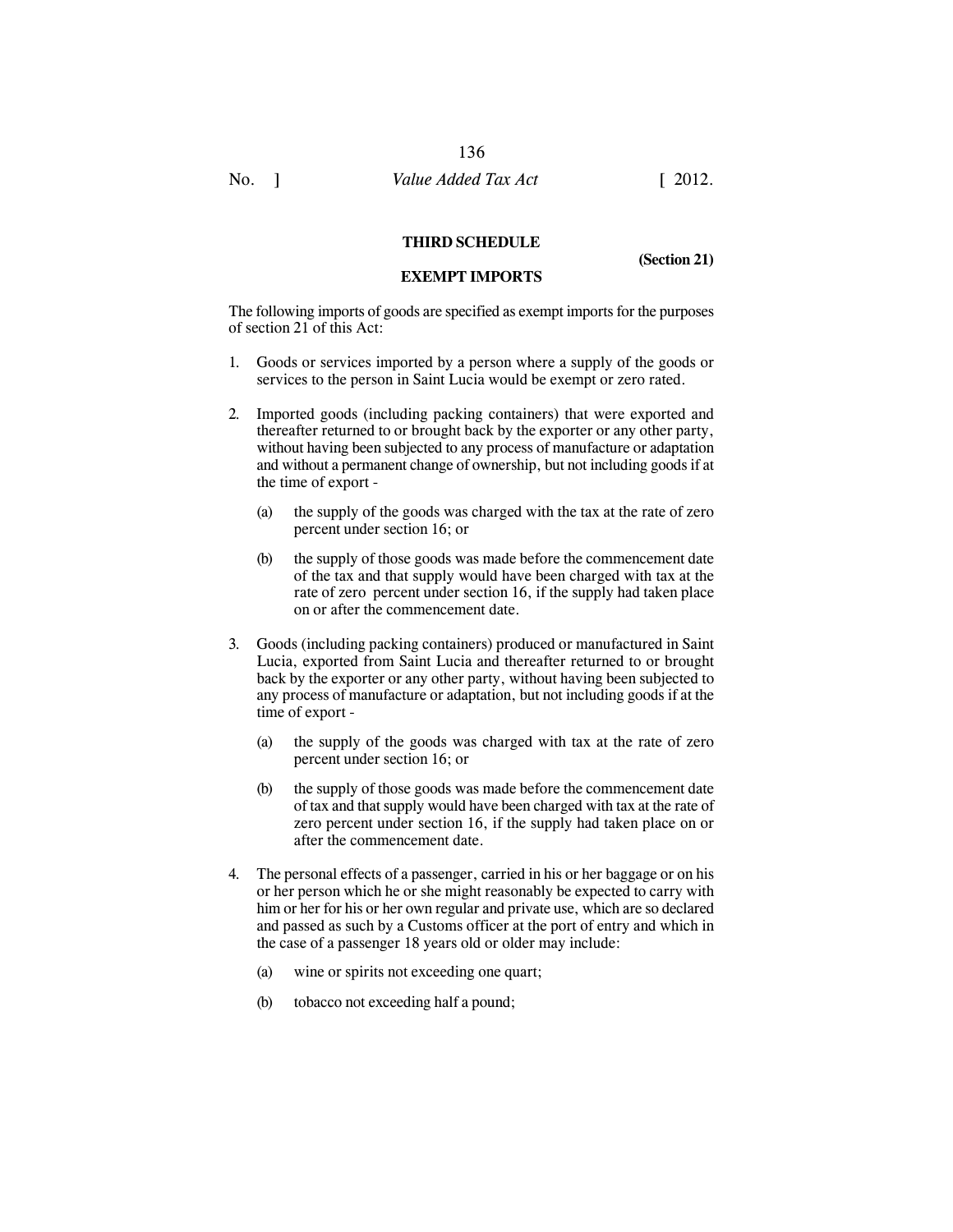(c) cigars not exceeding fifty in number;

(d) cigarettes not exceeding two hundred in number.

- 5. Goods belonging to a passenger which accompany the passenger and which were acquired by him abroad for his personal or household use or as souvenirs or gifts which the Comptroller of Customs is satisfied are not for sale provided that this does not apply to:
	- (a) goods exceeding \$250 in value;
	- (b) goods contained in passengers' baggage;
	- (c) wines, spirits or manufactured tobacco (including cigarettes or cigars);
	- (d) arms and ammunition (except where carried by a member of an armed force entitled to carry such arms on his person).
- 6. An unconditional gift of goods (other than for resale) to the State if the Comptroller of Customs has written notification from the Ministry of Finance before entry, that the goods are an unconditional gift subject to exemption under this Schedule.
- 7. An unconditional gift of goods to a charitable organization, other than for the purposes of resale if the Comptroller of Customs has written notification from the Ministry of Finance before entry, that the goods are an unconditional gift subject to exemption under this Schedule.
- 8. An import of:
	- (a) the remains (including its receptacle) of a citizen of Saint Lucia or a person resident in Saint Lucia, who has died abroad; or
	- (b) the personal effects (not including merchandise) of a citizen of Saint Lucia or a person resident in Saint Lucia, who has died abroad.
- 9. Household goods and personal effects, determined as such by the Comptroller of Customs, which accompany a passenger or which are imported by a passenger within 3 months before or after the arrival of the passenger or within such further period as the Comptroller of Customs deems reasonable, that are for the passenger's personal use and not for sale or exchange and are declared to have been in the use and possession of the passenger for at least one year.
- 10. Used implements, instruments and tools of profession, trade, occupation or employment of a passenger, determined as such by the Comptroller of Customs in consultation with the returning national, which accompany that passenger, or imported by that passenger within three months before or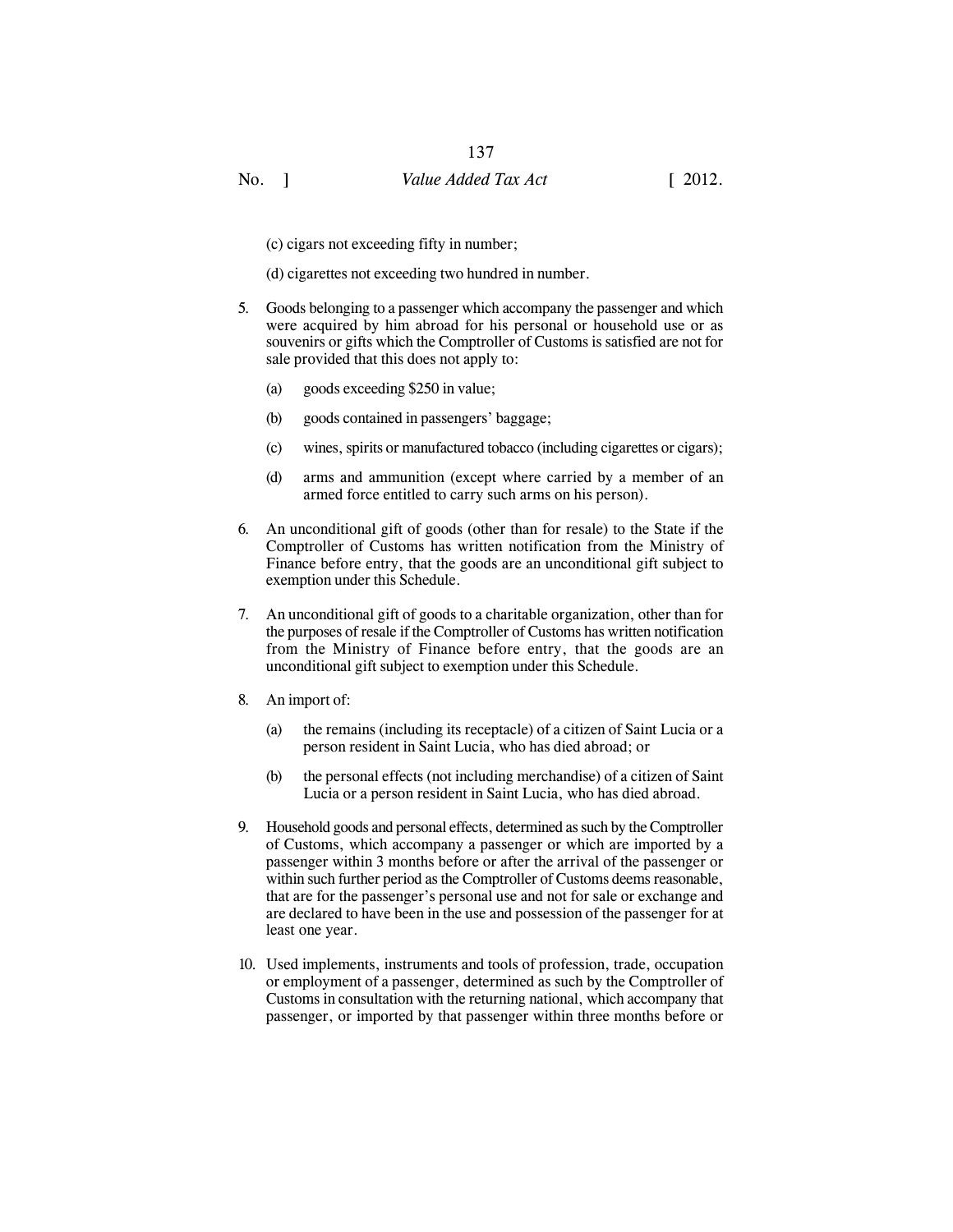after the arrival of the passenger or within such further period as the Comptroller of Customs may allow, which are not intended for sale or exchange and which are declared to have been in the use and possession of that passenger for a period of at least one year.

- 11. Goods which are shipped or conveyed to Saint Lucia for transshipment or conveyance to any other country.
- 12. Goods imported by nationals returning home for permanent residence in the following categories:
	- (a) household and personal effects, determined as such by the Comptroller of Customs whether used or new, which accompany the returning national or imported by that returning national within three months before or after the arrival of the returning national or within such further period as the Comptroller of Customs may allow, adequate to furnish his or her family residence and which are not intended for sale or exchange;
	- (b) one motor vehicle per family of a returning national whether the motor vehicle is used or new, which accompanies the returning national arrives or imported by the retuning national within three months before or after the arrival of the returning national or within such further period as the Comptroller of Customs may allow, which is not intended for sale or exchange within 3 years of importation;
	- (c) implements, instruments and tools of profession, trade or occupation (not including plant, machinery and heavy equipment), determined as such by the Comptroller of Customs in consultation with the returning national, of a retuning national

where a "returning national" is either (i) a citizen of Saint Lucia or (ii) an alien spouse of a citizen of Saint Lucia, who is eighteen years and above, returning to Saint Lucia to settle after a minimum of ten years residence abroad and provided that —

- (i) a returning national who, during the ten year period immediately preceding his or her return to Saint Lucia as a returning national has visited or stayed in Saint Lucia for a continuous period of more than 6 months on more than 2 occasions shall not qualify for the exemption;
- (ii) no person shall benefit from the exemption on more than one occasion;
- (iii) a returning national who is accorded the exemption who, during the three year period immediately following his return to Saint Lucia returns abroad and resides outside Saint Lucia for a continuous period exceeding three months loses his or her privileges and is liable to pay all of the tax waived for him or her under this exemption.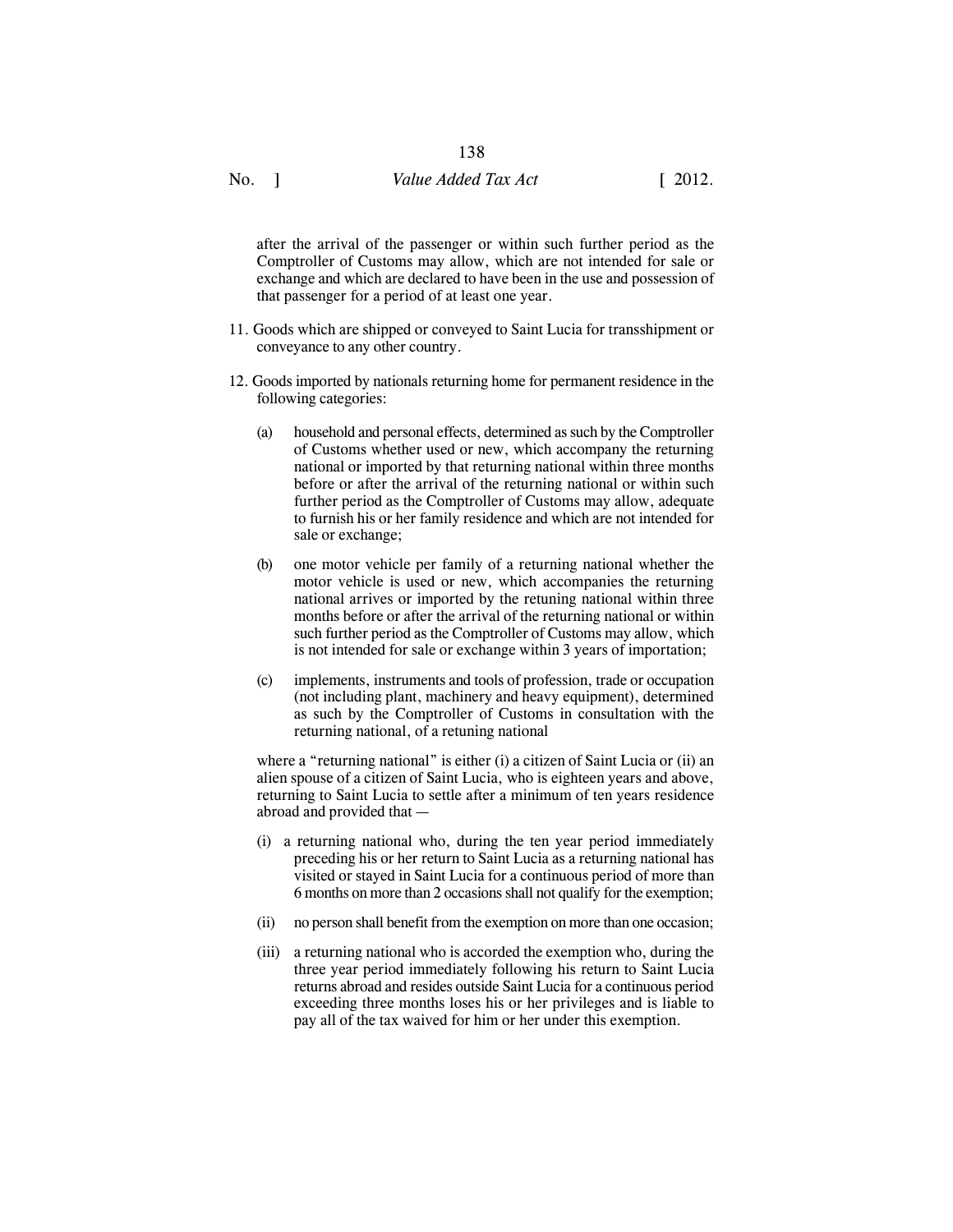## No. 1 Value *Added Tax Act* [ 2012.

- 13. Containers temporarily imported under Customs Tariff Heading 8609.00.
- 14. Cups, medals, shields and similar trophies not being articles of general utility proved to the satisfaction of the Comptroller of Customs to be specially imported for bestowal as honorary distinctions or prizes or when won abroad, or sent by donors resident abroad provided that the articles are not imported or stocked for purposes of trade.
- 15. Newspapers, trade catalogues and advertising matter and patterns and samples of no commercial value.
- 16. Goods and services imported during a threatened disaster alert or after a disaster emergency where the authorised signatories of the Office of the National Emergency Management Organisation (NEMO) or the Cabinet Secretary certifies that those goods are urgently required for dealing with the threat or emergency. These goods are not for resale.
- 17. Currency notes and coins imported under the Eastern Caribbean Central Bank Agreement Act, Cap. 19.07.
- 18. Imports of goods by:
	- (a) a person to the extent provided under the Diplomatic Immunities and Privileges Act, Cap. 10.04, an international or regional treaty or convention having force of law in Saint Lucia, or the recognised principles of international law;
	- (b) a diplomatic or consular mission of a foreign country established in Saint Lucia, relating to transactions concluded for the official purposes of such mission; or
	- (c) an organisation or government to the extent provided under a technical assistance or humanitarian assistance agreement entered into with the Government of Saint Lucia.

This exemption is not available to a citizen or permanent resident of Saint Lucia.

- 19. The Comptroller may exempt from tax, capital goods imported, if the following conditions are satisfied before the importation –
	- (a) the importer is a registered person under section  $12(5)$ ;
	- (b) the importer has a valid licence under the Fiscal Incentives Act, Cap.15.16;
	- (c) the importer has not commenced taxable activity;